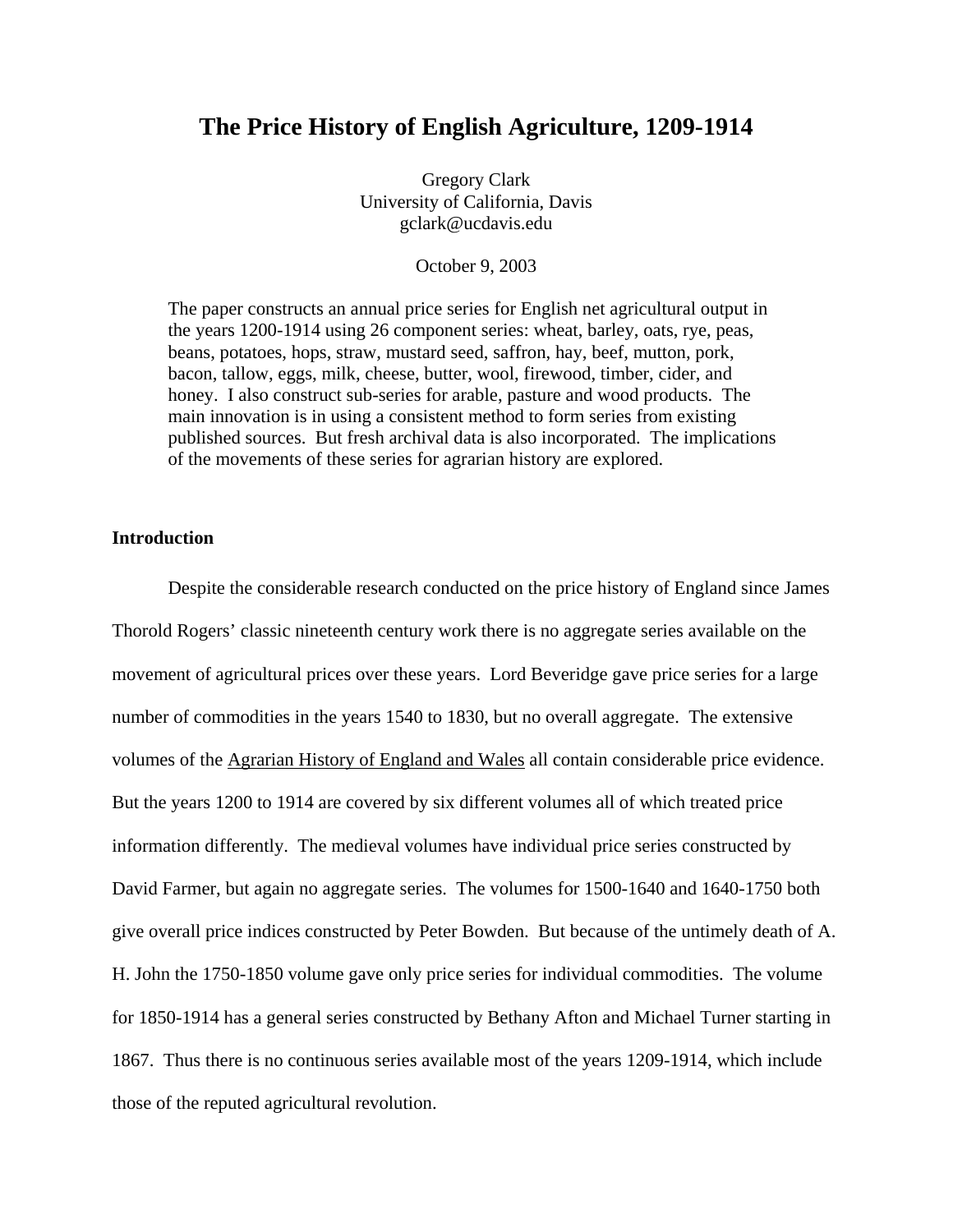This paper constructs such an index that combines the available published price series and collections with archival sources. The main published sources of prices before 1750 have been Thorold Rogers (1866, 1882, 1888, 1902), Beveridge (1939), and the series compiled by David Farmer for the Agrarian History of England and Wales, volumes 2 and 3 (Farmer (1988, 1991b)). The main sources thereafter have been the series published in the Agrarian History of England and Wales volumes 6 and 7 (John (1989), Afton and Turner (2000)), and the Board of Trade Report of 1903 (Parliamentary Papers (1903)). But these sources have been supplemented with prices from printed churchwarden's and town treasurer's accounts, and from the printed records of the Carpenters Company (Marsh (1915-39)).

Beveridge also accumulated much unpublished material for the projected second volume of his Price History which would deal with the manorial era. Most of this unpublished price material, now at the Robbins Library at LSE has been incorporated. For the most important commodity in the years before 1500, wheat, the underlying data from the Farmer series was obtained from the Farmer Archive at the University of Saskatchewan Library, Saskatoon, Saskatchewan, and combined with other sources such as Thorold Rogers, and Beveridge's Exeter prices to form a new series. Prices for hay, firewood and timber were also collected for the years after 1780 from a variety of archival sources, including the King's College, Cambridge, Mundum Books.

#### **The Method of Construction**

The index aimed for here is of the price of the net output of products of the agricultural sector of the economy. Thus products such as oats and hay that were used, for example, as animal fodder within the farm sector will get less weight than they would if the index was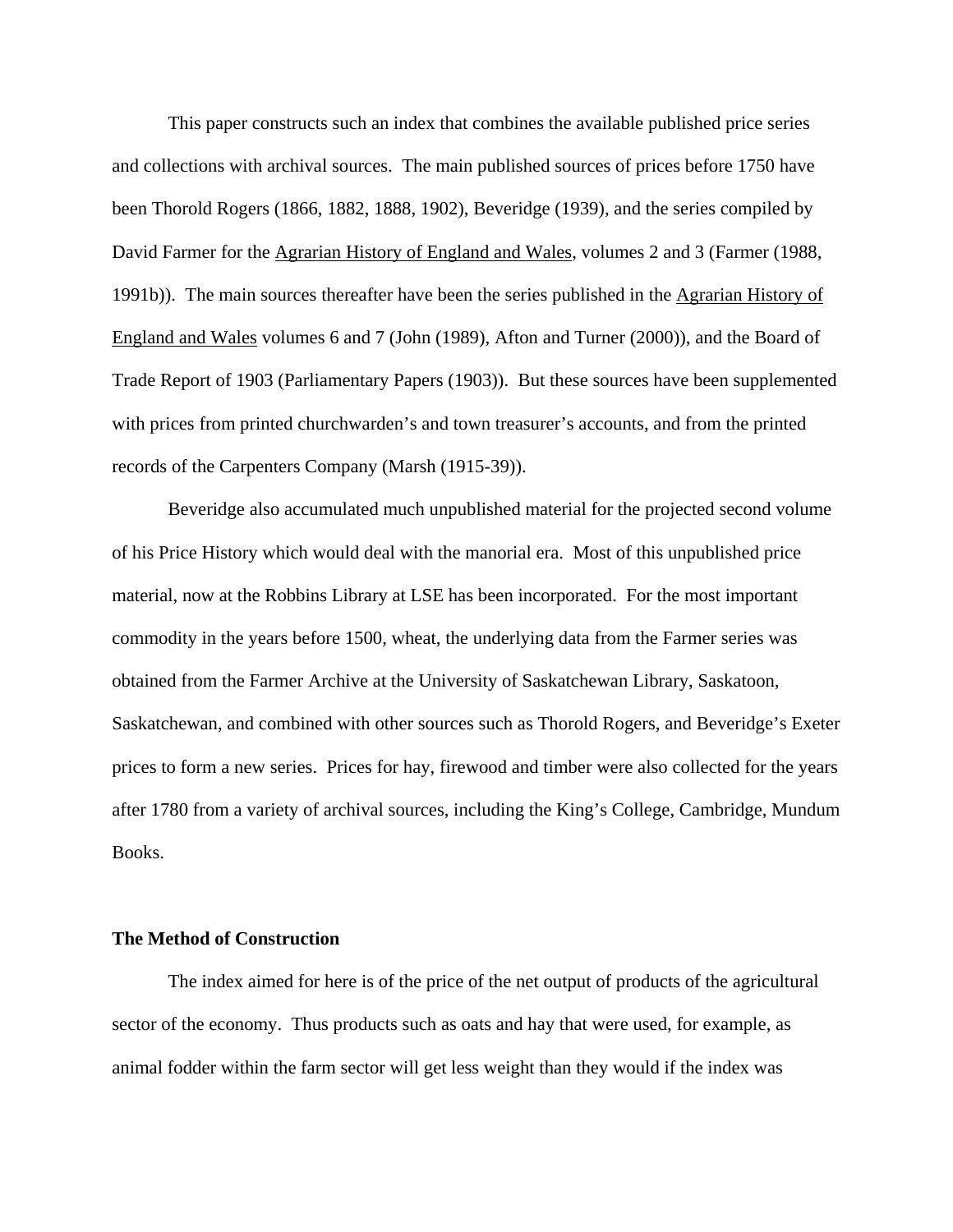weighted by gross output.The price index was formed as a geometric index of the prices of each component, with the assumed output shares of each commodity used as weights. That is, if  $p_{it}$  is the price index for each commodity *i* in year *t*, and  $\alpha_i$  is the output share of commodity *i*, then the overall price level in each year,  $p_t$  is calculated as,

$$
p_t = \prod_i p_{it}^{\alpha_i}
$$

Thus it assumes constant shares in the value of output for each item as relative prices change from year to year. This means that if the relative price of an item such as wheat increases in a given year then it assumed to be because the relative supply of wheat by the farm sector has dropped proportionately. This assumption seems particularly appropriate for the years before the repeal of the Corn Laws in 1846 when farm imports were limited. After 1846, when imports increasingly dominated, the logic of weighting in this way is no longer compelling, but for consistency the geometric index is employed throughout. A more common way of constructing price indices is to use an arithmetic weighted index of the form

$$
p_t = \sum_i \alpha_i p_{it}
$$

where the  $\alpha_i$  are again the output shares of commodity. This index assumes that even when the relative price of an item increased in a given year its relative output was unchanged. An arithmetic weighted index thus will show more year to year fluctuations in prices.

 The component price series have been constructed in a standard fashion. Prices from different sources were combined into a single series by running regressions of the form

$$
\ln(p_{ikt}) = \sum_{t} \alpha_{t} D_{t} + \sum_{k} \beta_{k} DUNIT_{k} + \sum_{i} \theta_{i} DLOC_{i} + \varepsilon_{ikt}
$$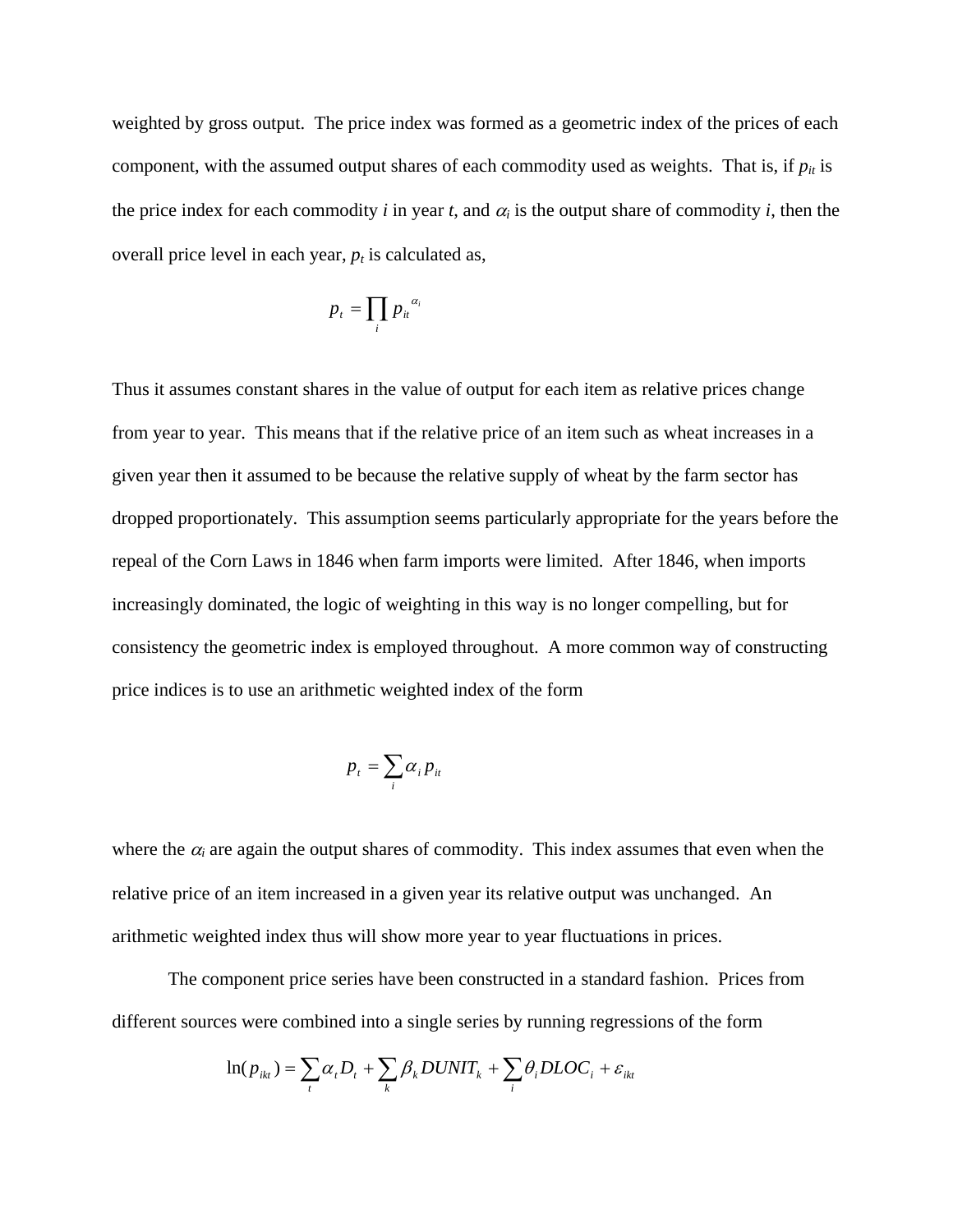Where the  $D_t$ 's are a set of indicator series for each year, the  $DUNIT_k$ 's are indicators for the unit of measurement and the DLOCi's are indicators for the location or the quality of the output. The logarithmic form was chosen to allow for consistent proportional differences in the level of prices across different price series as a result of measurement or quality differences. The reason for doing this is that even with agricultural commodities there could be considerable quality differences. Thus the average price of butter, in pence per pound, in the years 1815-1827 from five different sources utilized was as follows: Irish Imports, 4.87, Bethlem Hospital, 12.87, Greenwich Hospital, 9.52, Lord Steward (King's household), 19.87, Navy Victualling, 9.43. The king, unsurprisingly, got better butter than did the inmates of the insane asylum (though the inmates did better than sailors in the navy)! And butter imported by the barrel from Ireland was a lot cheaper than butter bought by institutions by the pound.

 In earlier years prices typically come from accounts that ran from Michaelmas (September 29) to Michaelmas. Where the date within the year is not given these prices have been attributed to the year of the following January since most of the account falls in that calendar year.<sup>1</sup> The weights of the different products changed over time, in the way discussed below. Thus the overall index was composed by splicing together the various sub-period indices, generally using a five year overlap to establish the relative levels.

 Appendix table 5, lists the various price sources and the numbers of place-years of price data they contribute.

 $\overline{a}$ 

<sup>&</sup>lt;sup>1</sup> By contrast Beveridge and Thorold Rogers both date prices according to the calendar year of the beginning of the account year.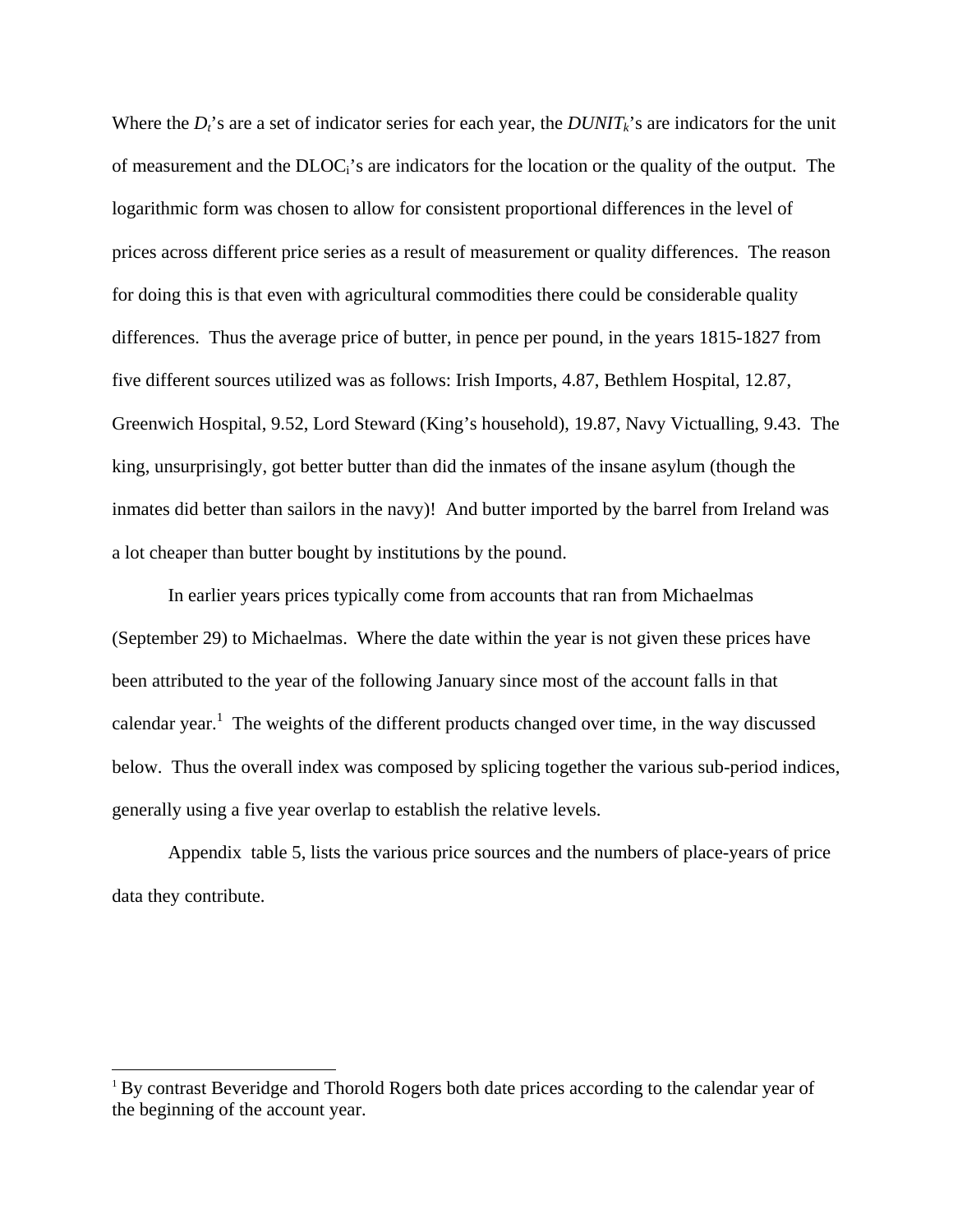#### **Output Weights**

 The shares of commodities in net output in English agriculture changed over time. Since the price of individual commodities moved in different ways, the weighting thus matters to the movement of the overall price index. There are a number of sources on weights for the late nineteenth century, after agricultural statistics were established in  $1866$ .<sup>2</sup> Before 1866 the weightings have to be inferred indirectly. Since before the late eighteenth century there were few imports or exports of food products I infer some of the weightings of farm output from the consumption patterns of workers in mid-nineteenth century England. Henry Rew, for example, estimates that in 1892 the British population consumed 12 lbs. of cheese, 15 lbs. of butter and 15 gallons of milk per capita (Rew (1892), p. 272). This implies relative weights for cheese, butter and milk for the years before 1866 of .2, .39 and .41 based on relative prices in the nineteenth century. Rew (1904) also reports on late nineteenth century studies of meat consumption relative to dairy products.

One important consideration is the much greater importance of wood products before 1760. In the years after 1810, as witnessed by charity farmland holdings, timber was a small share of output from English agriculture: construction timber was mainly imported. Further coal had replaced firewood as the main source of heat and energy. But before the great rise of coal output and of timber imports in the eighteenth century, all the wood for construction and most of the energy for heating homes, making bricks, and smelting iron was produced domestically. Wood output must have been a much greater share of agricultural production. I estimate, for the reasons enumerated below in the section on wood and fuel, that 10 percent of output from English agriculture in the years before 1760 was wood. Since wood land required little labor input, the gross output per acre had to be much higher on arable and pasture land to equalize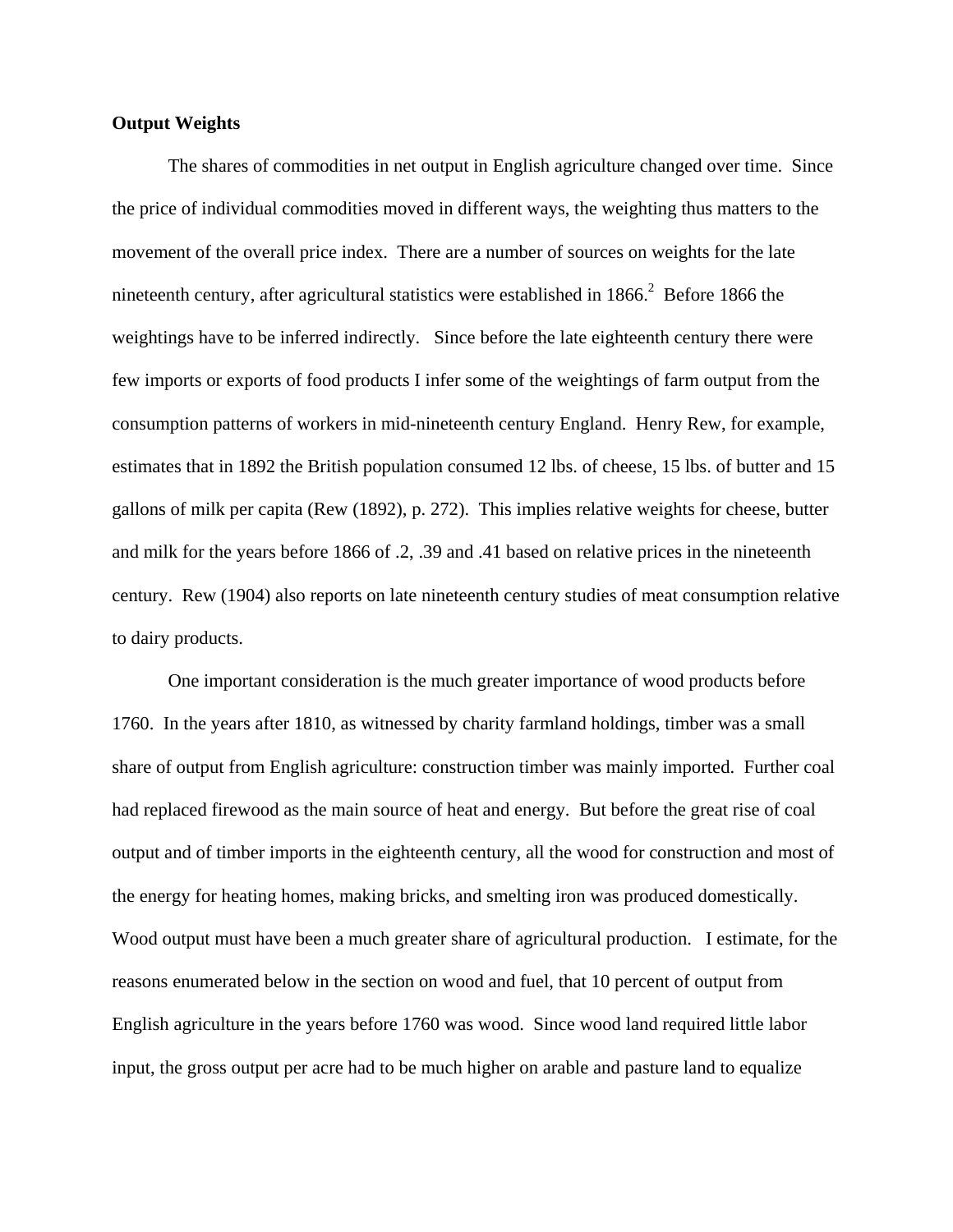rental values between woodland and arable and pasture. This implies that as much as 15-20 percent of the land area before 1760 was devoted to wood production, though much of this would be timber and fuel in hedgerows.

Because the computation is complex the weights were first constructed as sub-weights for a series of largely arable products (grains, straw, potatoes, hops, mustard seed, saffron), for a series of largely pastoral products (meat, dairy, tallow, wool, hay and eggs), and for wood (faggots, bark, timber). For the arable component of the index the weights employed by subperiod are given in table 1. For the years between 1540 and 1867 these weights are largely guesses. For the medieval period we actually get quite reasonable information on relative outputs from manorial accounts, though there are important uncertainties about how much of gross output was consumed as fodder within the farm sector.

Table 2 gives the weights used within the "meat" component of the index, which also includes tallow. Table 4 shows the weights used to combine "meat", dairy, wool, eggs and hay into a general pasture index. Here the weights were kept largely unchanged over time, except that the share of wool in pasture output was set at 10 percent before 1883, and 7 percent after. The final index was a combination of arable, pasture and wood with the weights here given in table 5. The weighting before 1867 is again speculative. But since after the end of free trade initially the bulk of food imports was of arable products the assumption has been that before 1850 arable was typically about 10 percent more of output than pasture. Finally in earlier years, before extensive timber imports, the development of the coal industry, and the widespread use of brick for building purposes it is assumed that agriculture had to supply both the needs for energy and for construction materials in the forms of firewood and timber for building.

 <sup>2</sup> Fletcher and Turner discuss these weightings.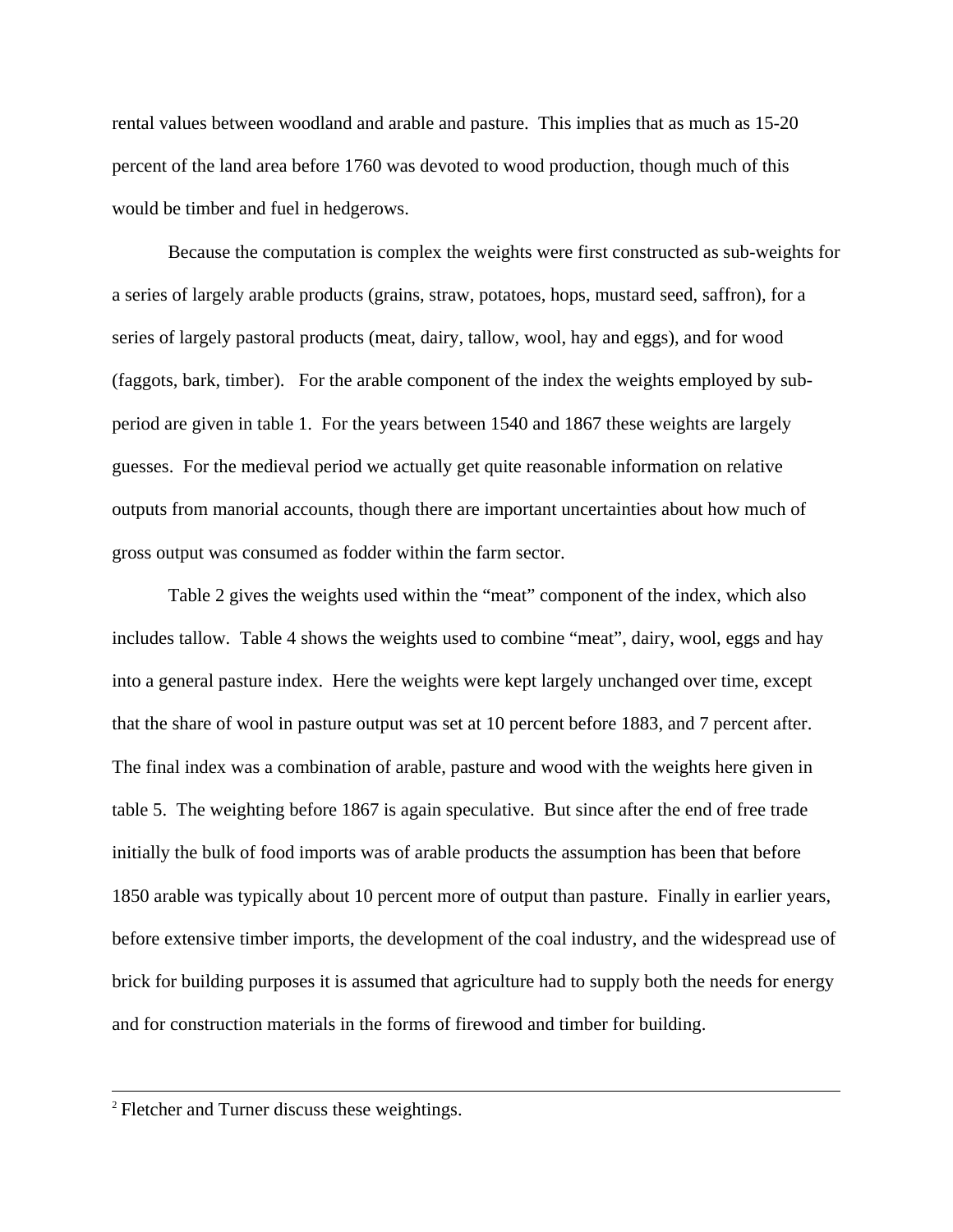#### **Arable Product Prices**

Appendix table 1 gives the detailed price series for eleven arable products, counting saffron as arable. Hops prices are quoted net of the excise tax levied between the 1660s and 1860s.<sup>3</sup> In constructing an index of arable prices overall where individual price quotes were missing the index was interpolated using the prices of the other products.

 Within the arable sector relative prices changed significantly over the years. Figure 1 shows, as a 10 year average, the prices of barley, peas and oats, relative to wheat. After 1810-9, with increasing imports of grains into Britain, from Ireland and from Europe and later the Americas, the relative prices of all other grains increased steadily relative to wheat. From 1200 to 1800 the general trend is a modest decline in other grain prices relative to wheat.

Campbell et al. (1993) report the kcal content per bushel of various grains if they were completely milled. These imply, for our bushel measure, that a bushel of barley had 82% of the calorie content of a bushel of wheat, while a bushel of oats had  $74\%$  of the calorie content.<sup>4</sup> This in turn implies that throughout the pre-industrial period both barley and oats were a much cheaper source of food energy than wheat. In the years before 1350 oats cost only 54% as much per calorie as wheat. From 1350 to 1550 the cost was only 47% in calorie terms. Only in the late nineteenth century did the relative costs of barley and oats approach their relative calorie content. The relatively high prices of wheat calories in the pre-industrial period seems to reflect just the constraints of arable rotations in Europe where it was impossible to produce a wheat crop more than once every three or four years on arable land, despite the strong preference for wheat in consumption. Thus the poor ate porridge and the rich wheat bread.

 $\overline{a}$ 

<sup>&</sup>lt;sup>3</sup> The details of the tax were obtained from Dowell (1884).

 $<sup>4</sup>$  Campbell et al. (1993), p. 41.</sup>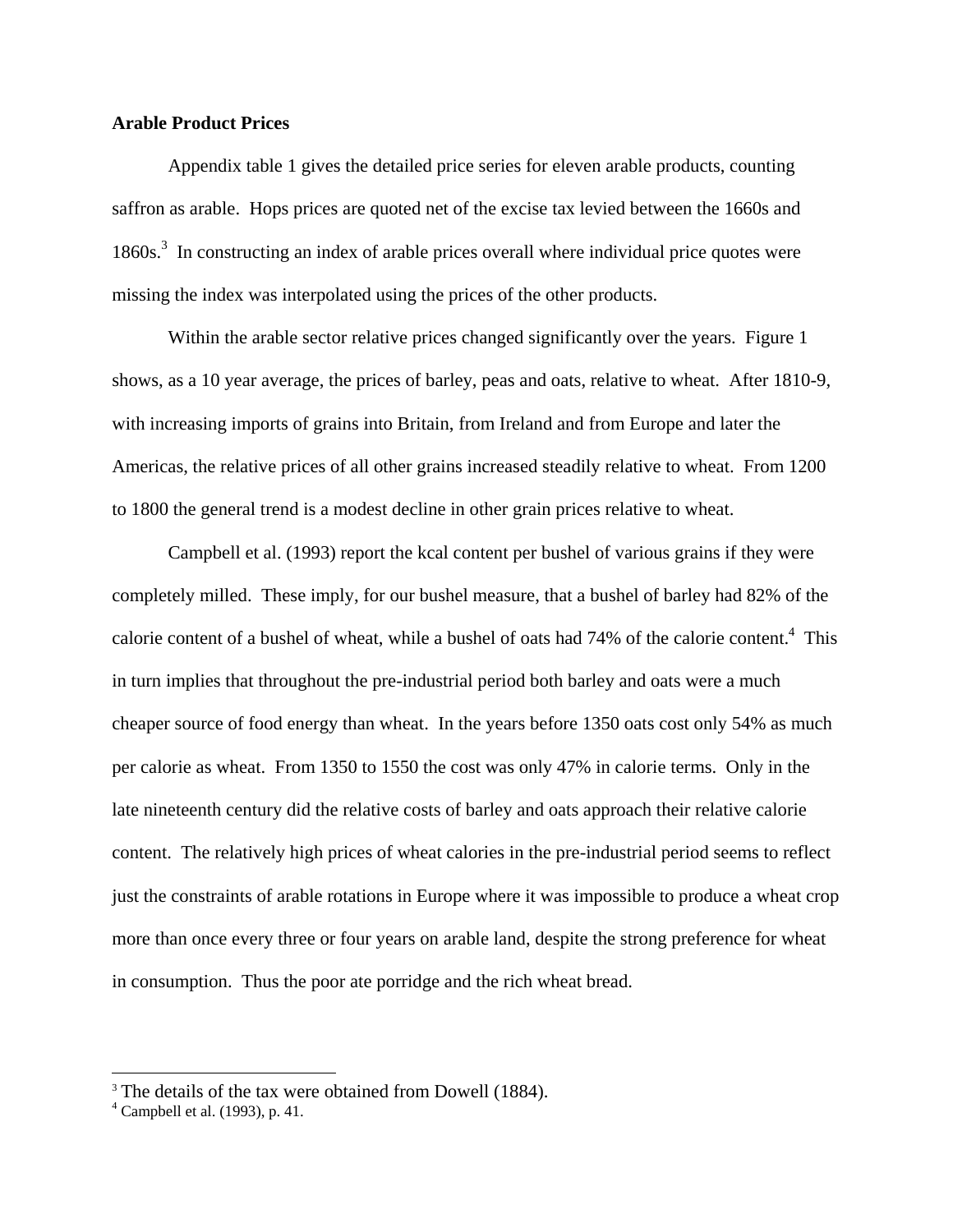#### **Pasture Prices**

Appendix table 2 gives the detailed price series for eleven pasture products (where I have including eggs in pasture). In forming these series into an overall pasture series the butter, cheese and milk/cream series were first formed into a dairy series (weighting each series equally), and beef, mutton, pork, bacon, tallow and eggs were formed into a meat series (weighting as in table 2). Before 1600 it is very hard to find meat prices by the pound as most meat was sold by the animal, or the joint. Peter Bowden uses these animal prices to estimate the movement of meat prices (Bowden (1967)). But an unstated assumption in that case is that the weights of animals did not change over time. Here I prefer to extend the meat price series in earlier years by using the prices of tallow, an animal product sold by the pound, and of eggs.

 Appendix table 4 shows these meat and dairy series, in each case set to average 100 in 1860-9. As with arable outputs the relative prices of the different pastoral outputs were changing over time. Figure 2 shows pasture prices relative to the cost of hay, which indexes the cost of fodder, a major cost in the production of animal products, with 1860-9 set to 1. Interestingly there is little trend in this series all the way from 1600-9 to 1910-4. A pound of meat or a gallon of milk cost the same relative to a ton of hay in the early twentieth century as in the early seventeenth century. If there had been major gains through animal breeding in the efficiency with which animals converted fodder into animal products then we would expect to see these ratios fall over time. Thus the price series here suggest little productivity growth in the pastoral sector in the years 1600-1914. Before the sixteenth century, however, pasture outputs were relatively expensive compared to hay, suggesting possible improvements in livestock breeding and husbandry practices in these years. Thus the relative price of pastoral products compared to hay was between two and three times as great in 1300-99 as in 1600-99. This implies that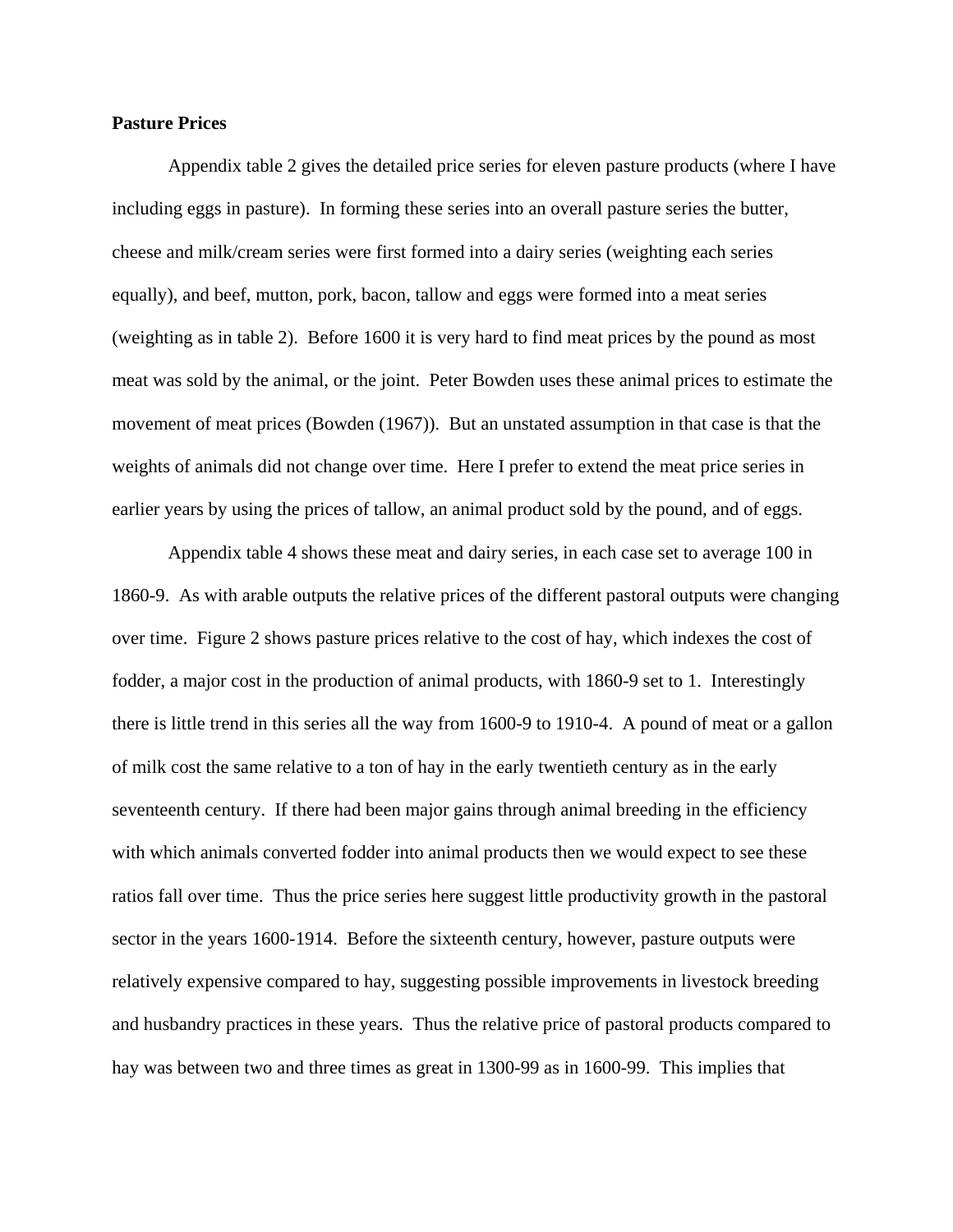sometime in the sixteenth century there must have been significant gains in the efficiency of the production of pastoral products.

 Figure 3 shows the ratio of arable to pasture prices by decade. From 1209 to 1500 there is little change in this ratio. But from 1500 to 1600 arable prices rose much more than pastoral prices. Since the inputs for arable and pasture were not that dissimilar it implies that productivity growth was much greater in the pastoral sector in these years. After 1600 the ratio of arable to pastoral prices changed little until the 1810-19 decade. Again this implies little change in the relative productivity of the arable and pastoral sectors in these years. After the 1810s the prices of arable products fall steadily relative to those of pasture. This fall pre-dates the well known decline in arable relative to pasture prices of the late nineteenth century.<sup>5</sup> The source of this longer term decline in relative arable prices is at least in part the increasing importance of imports of foodstuffs and raw materials. Before refrigerated ships arable products were more easily transportable so imports reduced arable prices more. Also Britain seems to have had a comparative advantage in the production of pastoral products. Thus as imports increased and arable prices fell relative to pasture prices English agriculture became increasingly focused on pastoral production. But these price trends may also reflect in part differential productivity gains in the arable and pastoral sector of the farm economy, with the arable gains greater. For a lot of land in England can be used for either arable or pasture, so if there had not been some gains in relative arable productivity an even more complete conversion to pasture crops would have occurred.

 $\overline{a}$ 

 $5$  See Turner (2000), pp. 302-5.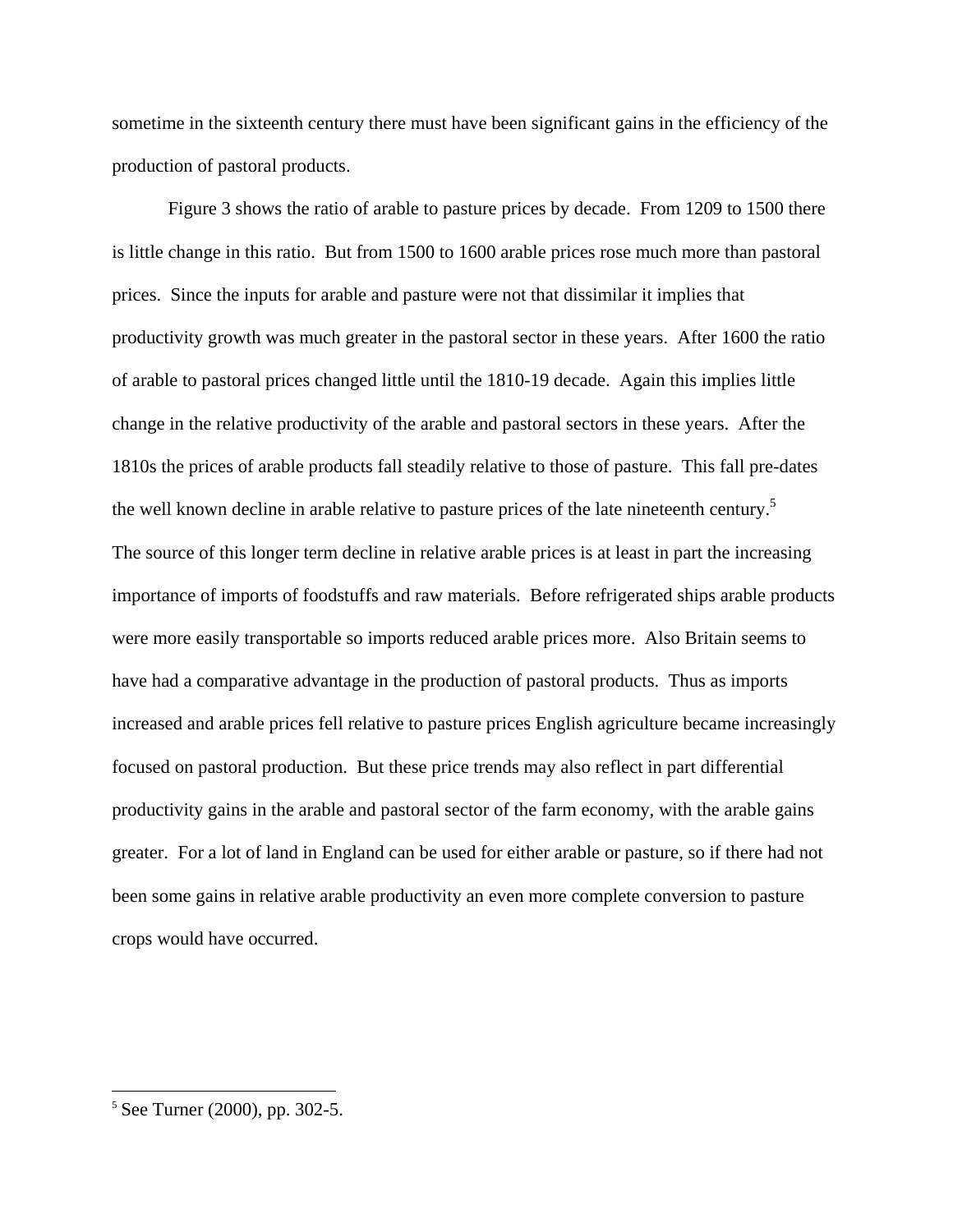#### **Wood Products**

 The wood index was constructed as an equally weighted index of firewood (faggots, bavins, billets, etc. as well as turf) and of construction wood. Construction timber was sold by the cubic foot, the load, and the ton. The load was sometimes 50 cubic feet of wood, and sometimes 40. The construction timber series was constructed as the price per cubic foot of timber. The principle woods mentioned are oak, ash and elm. Oak was more expensive than ash or elm and this is controlled for in the regression estimates. Material described as "timber" was used though this may also have covered planks and other more manufactured outputs. Because of a scarcity of prices in some years "deals" prices were included even though these are manufactured timber products.

Firewood was sold in various forms. The price here is given as the average price in shillings per "hundred" bundles of faggots, where "hundred" probably means 120. Appendix table 3 gives the price series each type of wood, and for wood overall as an index.

 Now that we have price series for timber and firewood we can consider the likely share of output from wood production in pre-industrial England. By the 1860s coal consumption per person in England and Wales was nearly 3.5 tons per year. Most of this was not consumed for domestic heating, but coal consumption per capita for domestic purposes was at least 0.73 tons (Church (1983, p. 19) reports this figure for 1855). Coal used for domestic consumption is estimated for Britain in 1700 at as low as 0.2 tons per capita (Hatcher (1983, p. 68, p. 409)). Incomes were lower in 1700, as Clark (2003) shows. But if we assume an income elasticity of demand for fuel of 1, and that the relative price of fuel and other goods did not change then consumers in 1700 would be expected to consume at least the equivalent of 0.5 tons of coal per capita. Thus they would have to consume the equivalent of 0.3 tons of coal in the form of wood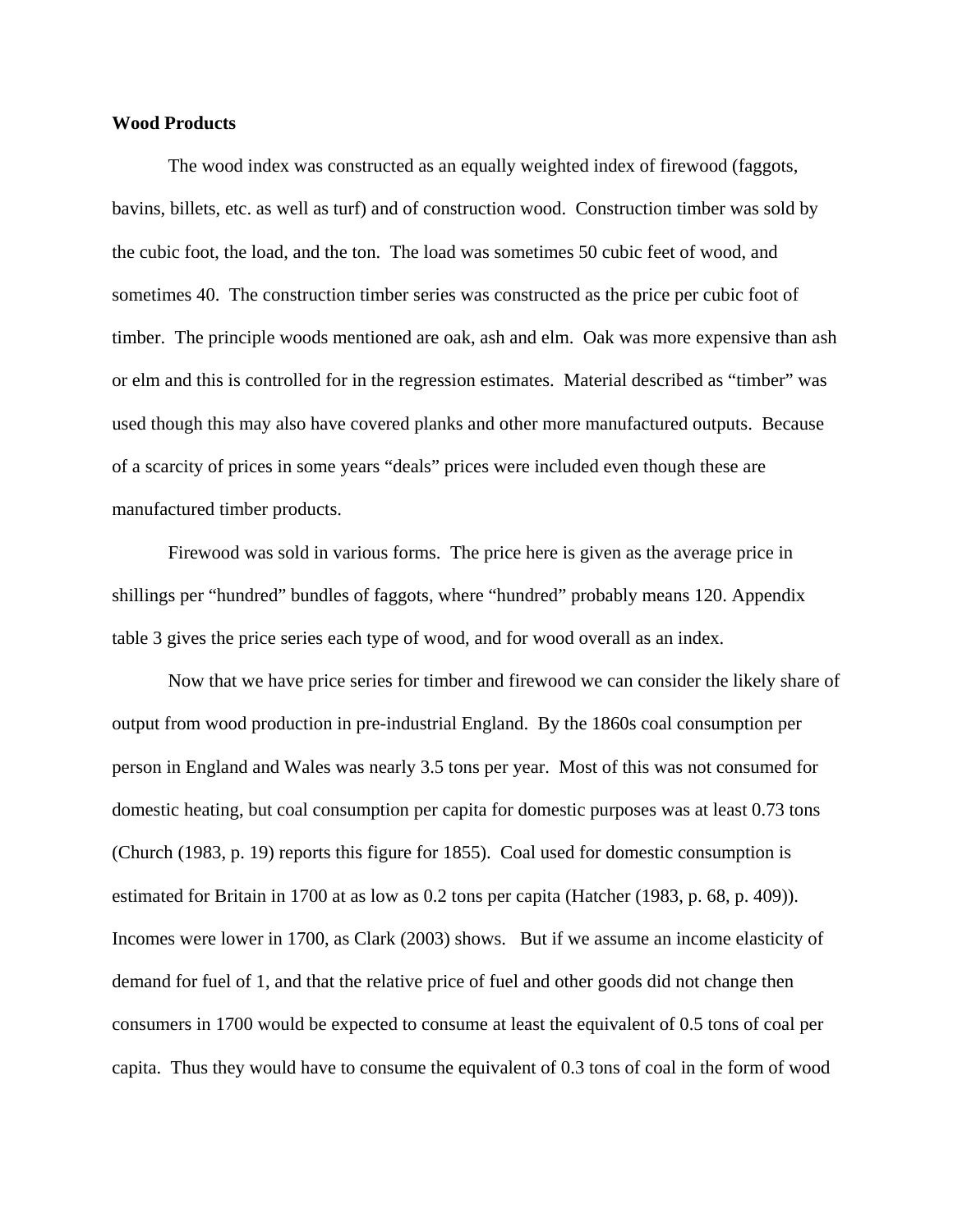and turf. Assuming that a pound of coal contains 12,000 Btu. and a pound of wood (dry weight) 8,600 Btu., and also that a cubic foot of firewood weighs 29.4 pounds, this implies that agriculture in 1700 should have been producing 2.3 million tons of firewood (dry weight), the equivalent of 175 million cubic feet of firewood.<sup>6</sup>

 Wood was also used for fuel in brick making, iron and steel, salt making and pottery making. Iron production in England in the early eighteenth century was a very modest 17,000 tons annually. Yet each ton seems to have required about 1,800 cubic feet of wood. That implies that 30.6 m. cubic feet of firewood were used for iron production each year in 1700. Thus in total we expect the agricultural sector would have had to produce at least 200 million cubic feet of firewood per year circa 1700.

 The construction industry in the 1860s imported annually into England the equivalent of 6.9 cubic feet of timber per person.<sup>7</sup> Again with an income elasticity of 1 the average person in 1700 would consume nearly 5 cubic feet of construction timber. That would imply that agriculture produced 27 million cubic feet of construction timber circa 1700.

To estimate how many acres of land this required and the value of this output is difficult because of the irregularity of measures of firewood. This, as noted, was often sold by the hundred faggots (which actually equaled 120) where the size of the bundle and its density is unknown. Alternately it was sold as the load of faggots or billets, the load of firewood, or occasionally by a recognized volume measure such as the cord. Thus to estimate the amount of land required and the cost per unit of energy for firewood I instead use modern estimates of the productivity of coppiced woodland in England as a basis for the estimate. The average reported annual yield of coppiced wood of different species in recent years, including an allowance for the

 $\overline{a}$ 

<sup>&</sup>lt;sup>6</sup> On the weight of wood per cubic foot see Rollinson and Evans (1987).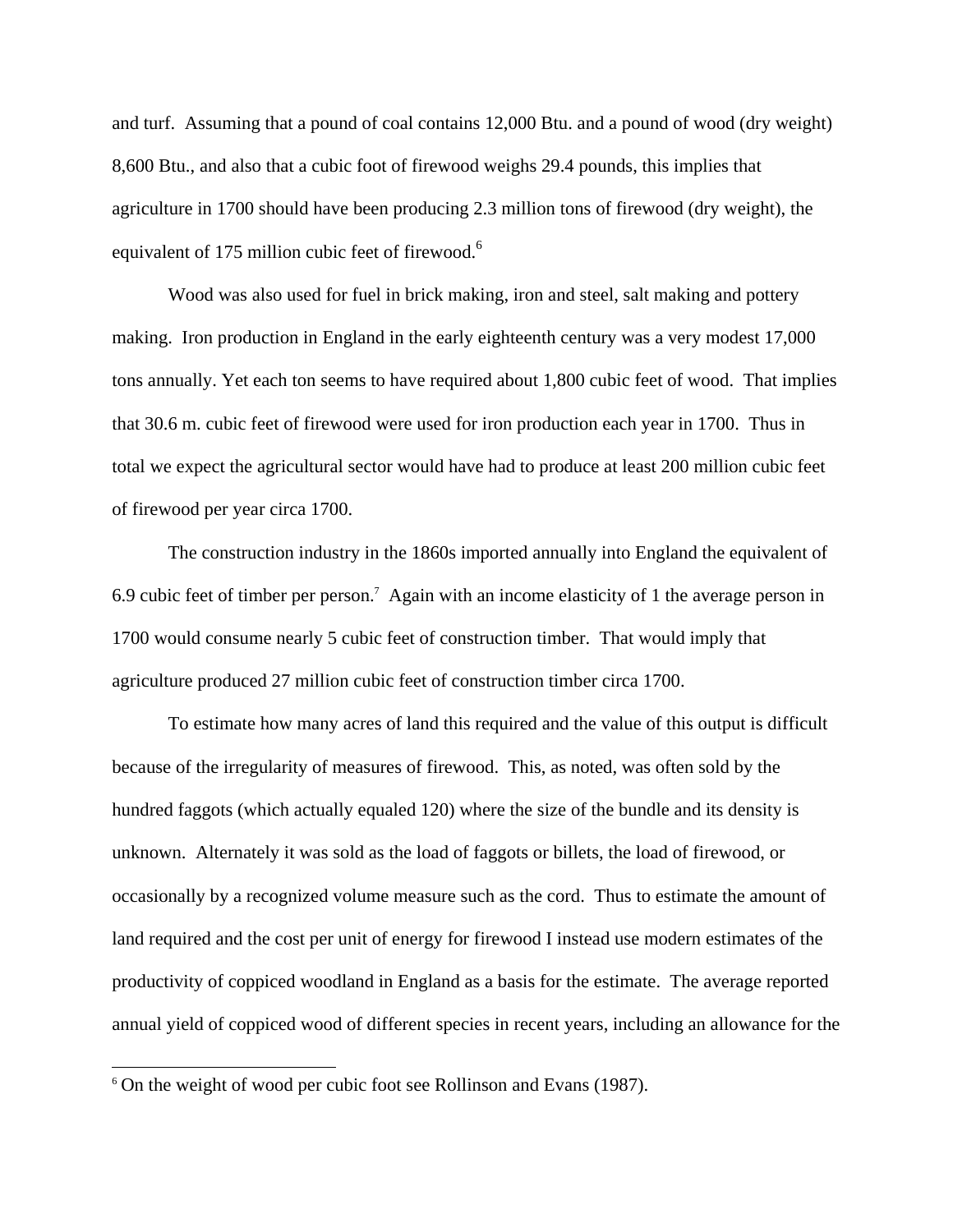small branches which would be bundled into faggots, is 1.27 tons per acre of dried wood, or 92.5 cubic feet of wood.<sup>8</sup> To produce 200 million cubic feet of firewood annually through coppices in 1700 would thus require 2.16 million acres of land devoted to firewood and iron production (330,000 acres for iron production alone).

As a check on this method we can also consider the cost of a Btu derived from firewood compared to a Btu derived from coal. In 1700-1749 the average retail cost per million Btu for coal was 9.03 d. The output of firewood per acre Q, measured in cubic feet, must be such that

Rent =  $pQ - wL - rK$ 

$$
=
$$
 Q =  $($ Rent + wL + rK)/p

The average rental of land (including tithe and taxes) was about 9 shillings per year (Clark (2002)). I assume, somewhat arbitrarily, that 25 percent of the cost of firewood was in cutting, binding and carting. Since firewood was cut only once every 12 years or more, there was also a considerable capital cost involved in production of such fuel. The rent had to be paid long in advance of receipts. When all this is factored in the value of firewood per acre would have to average 14 shillings per year to produce a net rent of 9 shillings. This implies that a cubic foot of firewood sold for 1.82 d in 1700-49. Consequently firewood cost 0.062 pence per dry pound, or 7.18 d. per million Btu. This implies that energy from wood and coal had about the same cost per btu before 1700, but that after 1700 at the time when coal was increasing greatly in use, its cost per btu was also rising relative to wood. Figure 4 shows, for comparison, the price per million Btu from of coal compared to the price per million Btu from firewood by decade from 1480-9 to 1860-9.

 $<sup>7</sup>$  This is assuming that UK imports were distributed according to population except that the Irish</sup> consumed half as much per head because of lower incomes.

<sup>8</sup> See Begley and Coates (1961), Evans (1984), Rollinson and Evans (1987). Hammersley (1973), pp. 604-5, notes that woodland can produce "up to 100 cubic feet per year."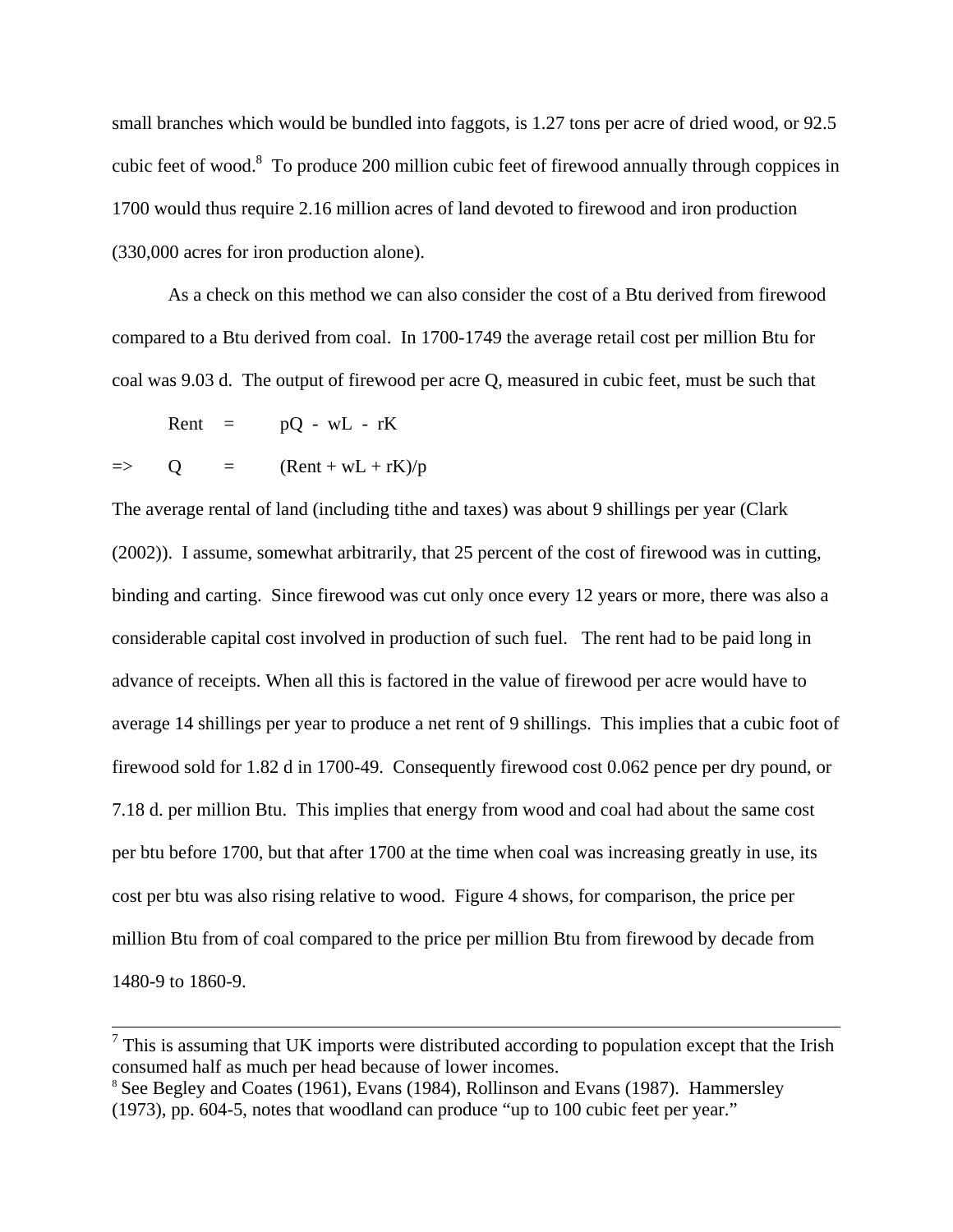In part the strange price behavior of wood relative to coal after 1700 may be explained by the fact that coal and firewood sold in different markets: coal in cities such as London where people were concentrated and transport was cheap, firewood in the smaller towns and the countryside close to the sources of firewood where transport costs were minimized. Oliver Rackham estimates that firewood was rarely consumed more than 20 miles from where it was produced.<sup>9</sup> The cost of firewood in London may have been much greater than I estimate here where I assumed cutting and carting costs were only 25 percent of the final delivered cost. A final check on the reasonableness of these production and acreage estimates comes from the price of firewood per cord at Harting in Sussex in the early eighteenth century, one of the few occasions where the price was given by a clear volume. Assuming a cord contained 80 cubic feet of actual timber (as in modern estimates), the average price of 8.4 shillings per cord implies a price of 1.26 d. per cubic foot, which is even lower than my rent based estimate of 1.82 d.

 Figure 5 below just shows an index of coal, firewood and construction wood prices relative to the general price index for farm output from 1500 to 1829 as a way of comparing trends in costs. Firewood and coal were both relatively cheap compared to all farm output in the late sixteenth and early seventeenth centuries, and both got relatively expensive in the early eighteenth century.

Construction timber was more expensive per cubic foot than firewood, and production rates must have been much lower. Here I can again estimate the number of acres required by comparison of the price per cubic foot circa 1700 (about 11.5 d.) with the annual rent and tithe of land. Since construction timber was cut only once every 25 years or more, the capital cost involved in production of such wood was greater. But cutting and carting costs were said to be somewhat lower. Assuming that cutting and carting costs were 20 percent of the final cost of

 $\overline{a}$ 

<sup>9</sup> Rackham (1980), p. 144.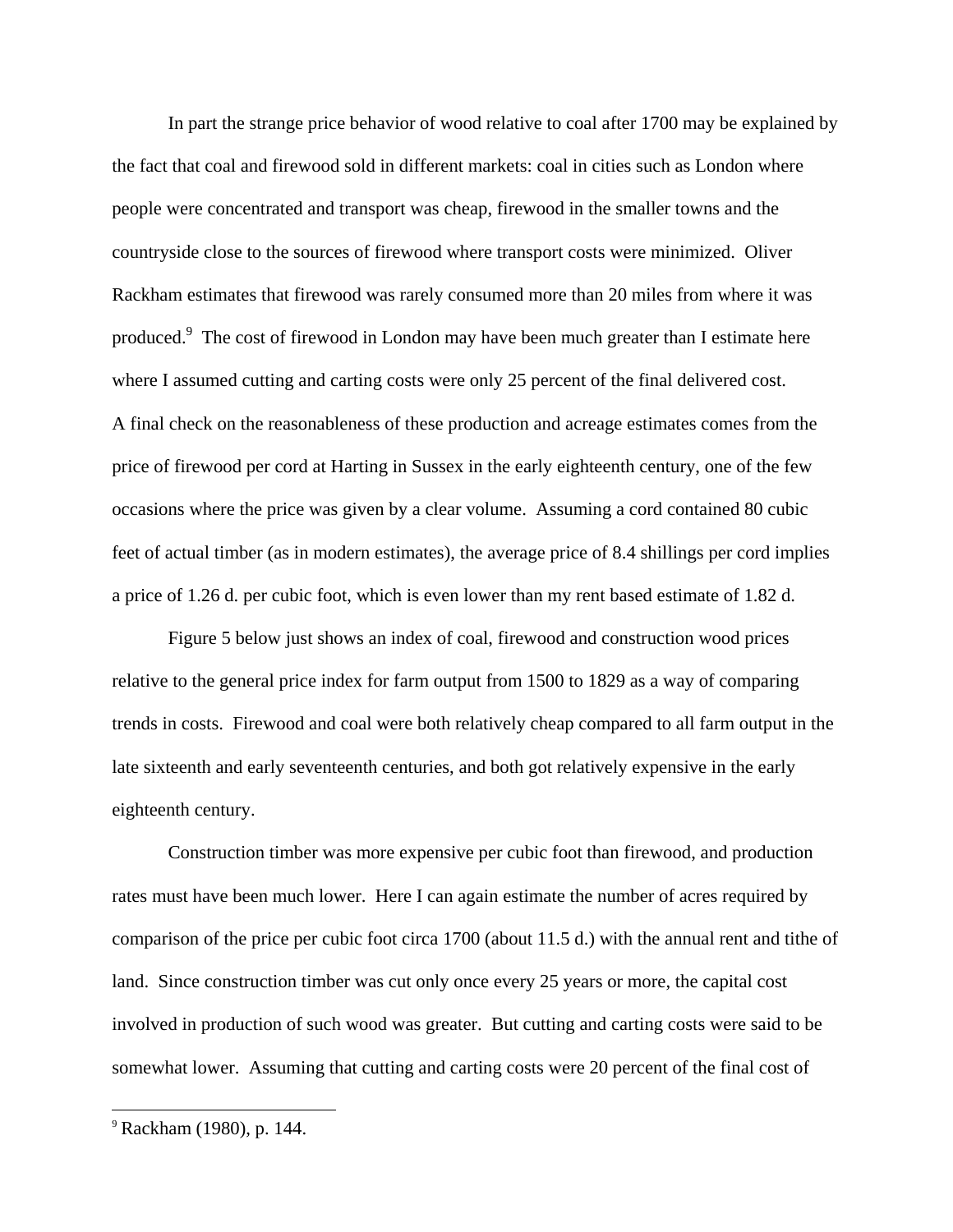timber, this again implies that the net value of output per acre would have to be about 14 shillings to produce a net rent of 9 shillings. This implies output would be only 14.7 cubic feet per acre. Thus the 27 million cubic feet of construction timber would have required an additional 1.84 million acres of woodland.

 Adding firewood and construction timber we find that at least an implied 4 million acres of land was devoted to wood and fuel production circa 1700, or 15 percent of the farmland area of England and Wales. About half the output was for each type of product. Thus I weight the wood index equally for firewood and construction timber.

#### **The Overall Index**

The last column of appendix table 4 reports the overall annual price index. Figure 6 shows how this index compares with the Bowden indices for the years 1500 to 1749. Even though the series have important common components there is a fair amount of divergence from that series by year and by longer periods. In particular prices on the Bowden series rise by about 20 percent more between 1500 and 1750 than they do on this new series. Table 5 shows the Bowden index by decade relative to the new index. As can be seen deviations by decade are significant for the sixteenth century. These deviations imply that attempts to measure productivity growth in English agriculture using the ratio of input prices (rents, wages and returns on capital) to output prices would show much less productivity growth from 1500-1750 on the Bowden series than on the new series constructed here.

 For the other period where we have other series to compare with this new series, the fit is better. The new series corresponds reasonably well with series constructed by Bellerby, and by Afton and Turner for 1867-1914. Figure 7 shows these other two series relative to the new one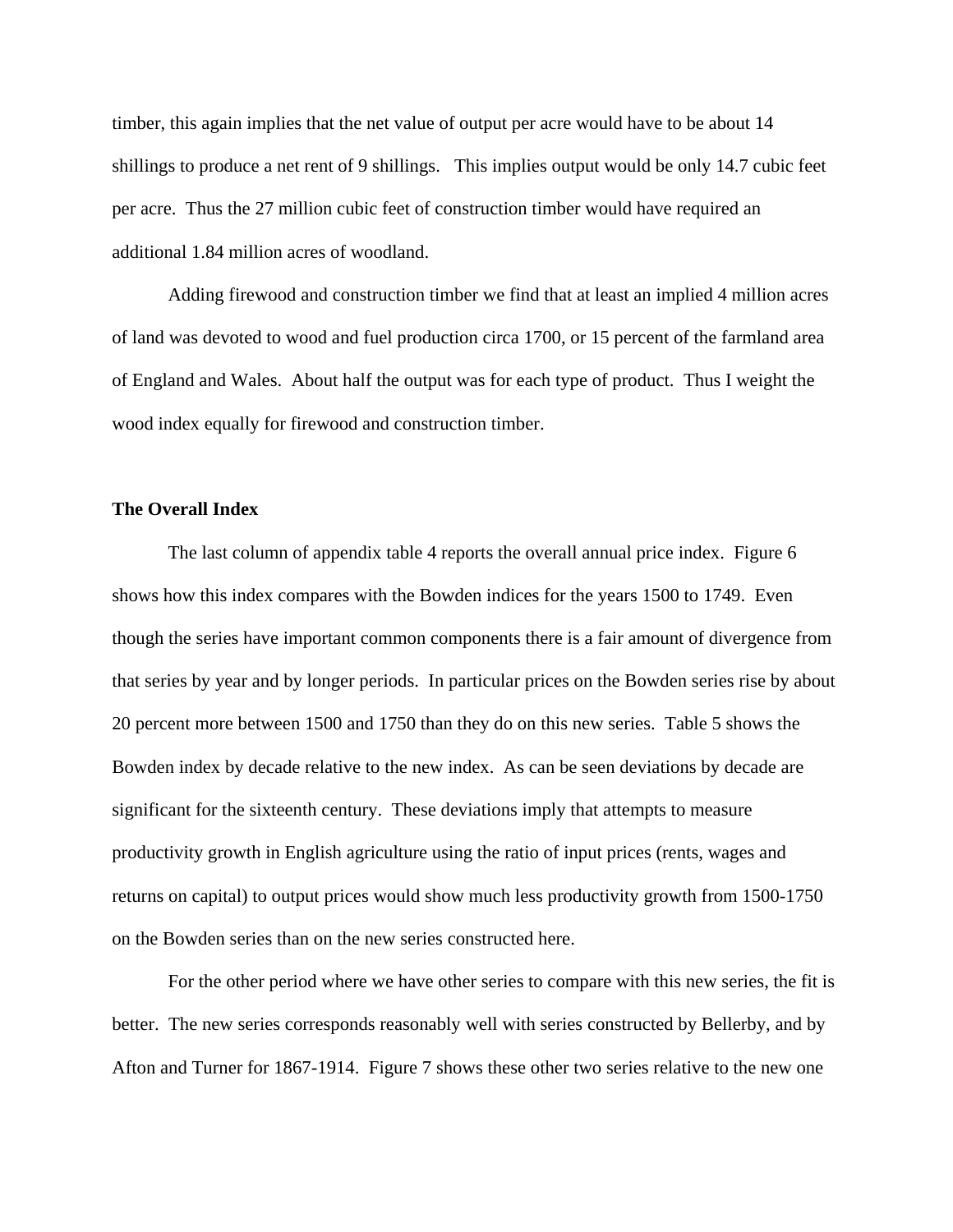for these years. But even though here all three series use substantially the same data, differences in the weighting of the component series, the treatment of the data, and the splicing of individual series, still lead to some deviations even within this relatively short period. Thus prices decline about 10% more on my new series between the 1860s and the 1890s than on the Afton and Turner or Bellerby series.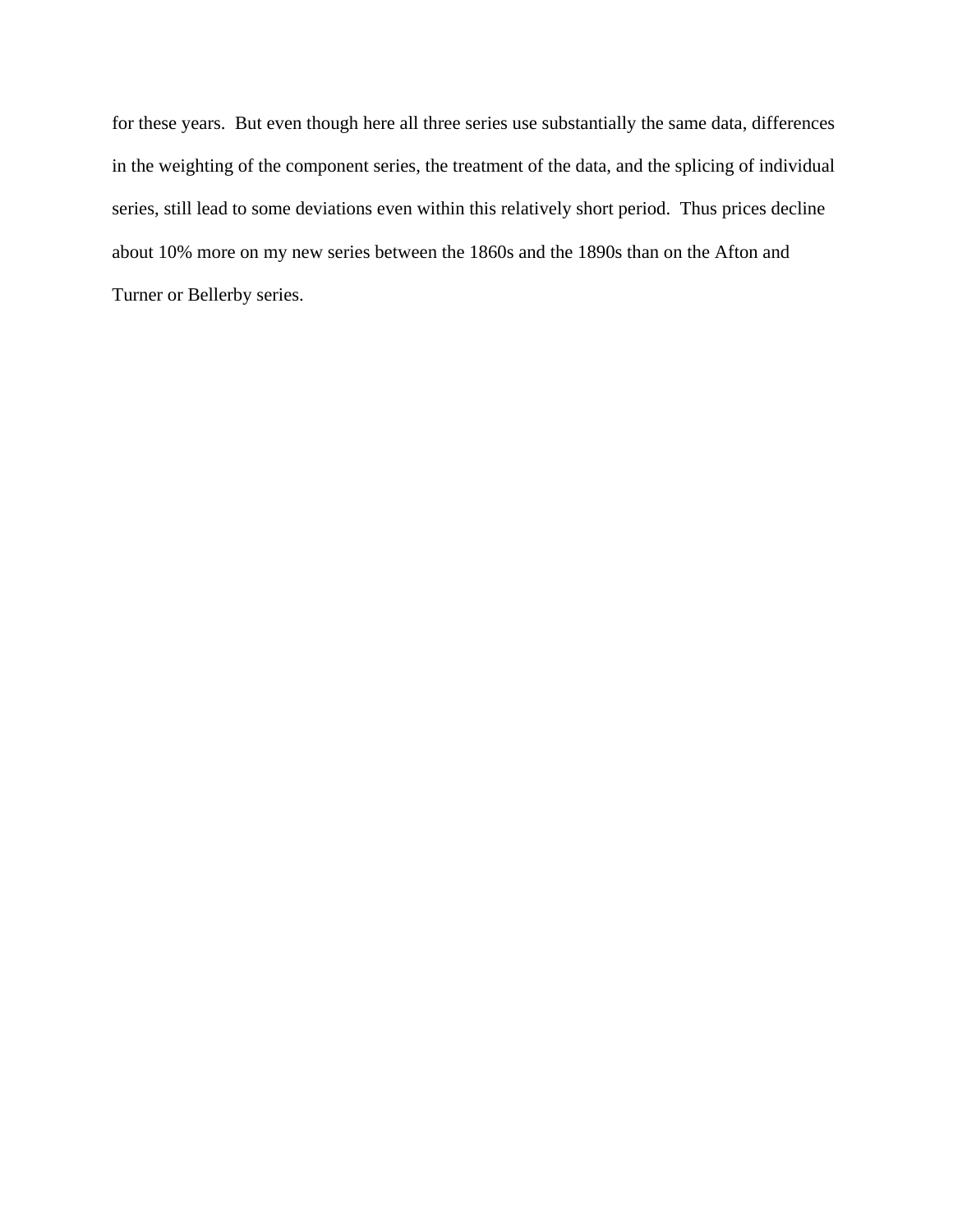#### **Sources**

#### **Archival**

Cheshire Record Office. DTW/2343/1/3/1 (Hay, 1810-20)

Dorset Record Office. PE/SYM/IN/6 (Suet, Butter, Cheese, 1750-63)

Essex Record Office. D/DBe/A1-A13 (Hay, 1748-50, 1753-5, 1769-79, 1782, 1791-1800),

D/DE/A10 (Hay, 1804, 1808, 1815, 1819), Bassom Mss. D/DU 84/18-20 (Hay, 1832-6, 1847- 50), D/DU 224/1 (Hay, 1804-10, 1816).

Guildhall Library, London. Brewer's Company, Pratt's Almshouse, Accounts. Mss. 5491/1-3, 5473/1-5 (firewood).

King's College Library, Cambridge. King's College Bursar, Mundum Books, 1786-1866 (hay, timber, firewood).

Lancashire Record Office. DDF/37 (Hay, 1782, 1789), DDHe/62/25-29, 37a (Hay, 1820-3,

1825, 1847, 1854-66), PR 2851/5/11-12 (Hay, 1841, 1843, 1847-8, 1852-9, 1861-6).

London School of Economics, Robbins Library. Beveridge Papers. Bishopric of Winchester

Estates, 1208-1453 (A40-A42). Durham, 1278-1534 (C4, C5). Canterbury Cathedral, 1274-

1385 (D2). Cambridge, King's College, 1501-1559 (G2). Cambridge, King's Hall, 1344-1543

(G2). Cambridge, Trinity College, 1547-1718 (G2). Norwich Cathedral, 1273-1536 (G5).

Hull Grain Prices, 1708-1799 (I14). Nottingham Guildhall Records, 1485-1787 (I15). Norwich,

1552-1603, York City, 1584-1763 (I15). Croyland Abbey, 1253-1322 (G12). Hinderclay

Manor, 1262-1404 (G14). Battle Abbey, 1309-1533 (H5-H11). Pelham Papers, Wadron,

Brightling and Bibleham Iron Works, 1628-1715 (H12). Dover Almshouse, 1629-1690 (H13).

Sion Monestary, 1441-1539 (I4). Bath Town Accounts, 1568-1664 (I10).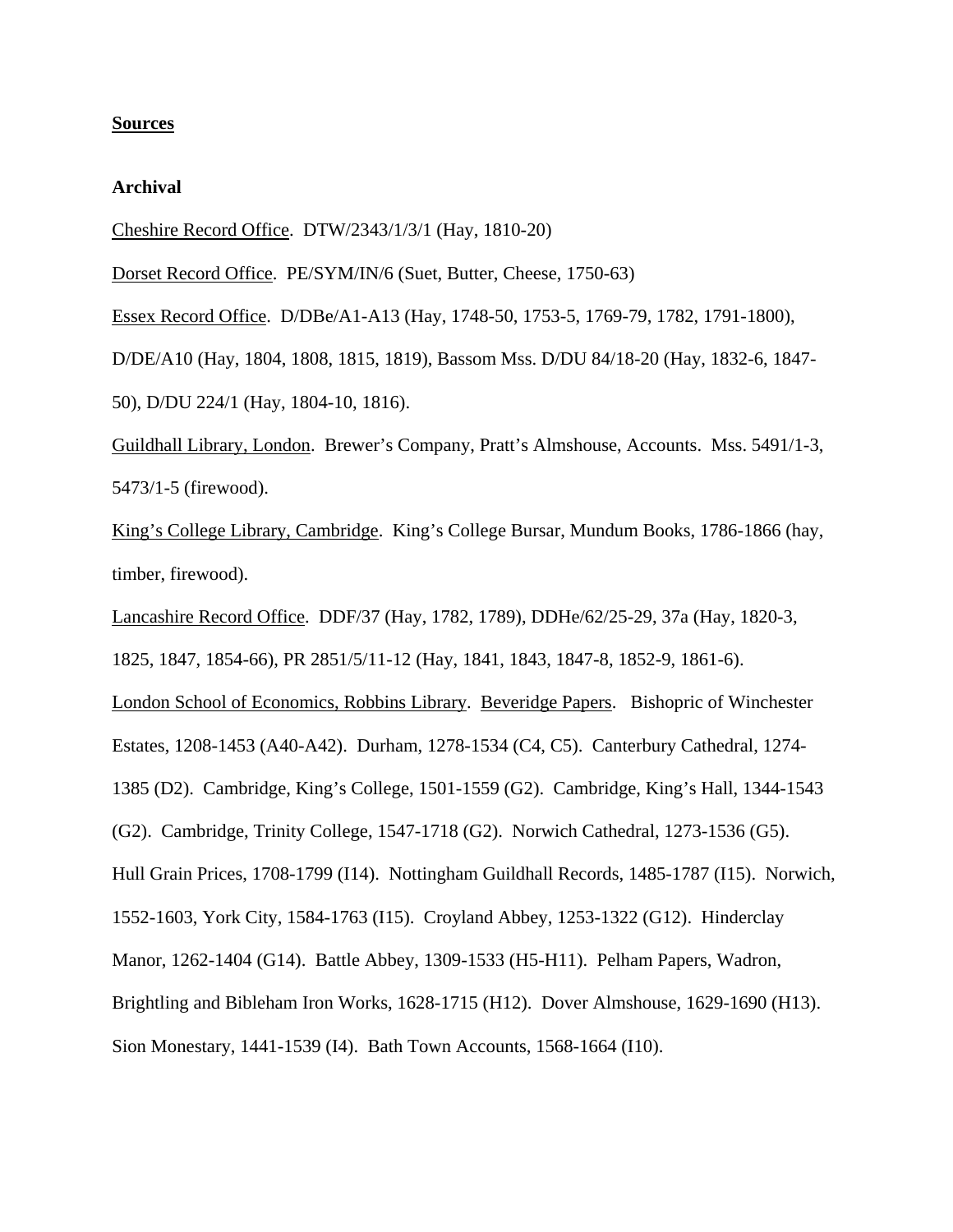University of Saskatchewan Library, Saskatoon, Saskatchewan. Farmer Papers (Wheat Prices 1209-1499).

Stafford Record Office. D260/M/E/160-1, 169, 207 (Hay, 1850-1, 1861-2, 1865-74, 1876-79, 1881).

#### **Printed**

Afton, Bethanie and Michael Turner. 2000. "The Statistical Base of Agricultural Performance in England and Wales, 1850-1914" in E. J. T. Collins (ed.), The Agrarian History of England and Wales, Volume VII 1850-1914 (Part II), pp. 1,757-2,140. Cambridge: Cambridge University Press.

Atkins, P. J. 1977. The Milk Trade of London, c. 1790-1914. PhD thesis, University of Cambridge, 1977.

Bailey, Francis A. 1953. The churchwarden's accounts of Prescot, Lancashire, 1523-1607. Preston: Record Society for the Publication of Original Documents Relating to Lancashire and Cheshire. Publications v. 104.

Barmby, James. 1888. Churchwardens' Accounts of Pittington and other Parishes in the Diocese of Durham, 1580-1700. Publications of the Surtees Society, Vol. 84. Durham: Andrews and Company.

Barmby, James. 1896. Memorials of St Gile's, Durham. Publications of the Surtees Society, Vol. 95. Durham: Andrews and Company.

Begley, C. D. and A. E. Coates. 1961. "Estimating Yield of Hardwood Coppice for Pulpwood Growing." Forestry Commission Report on Forest Research 1959/60, pp. 189-196. London: Her Majesty's Stationary Office.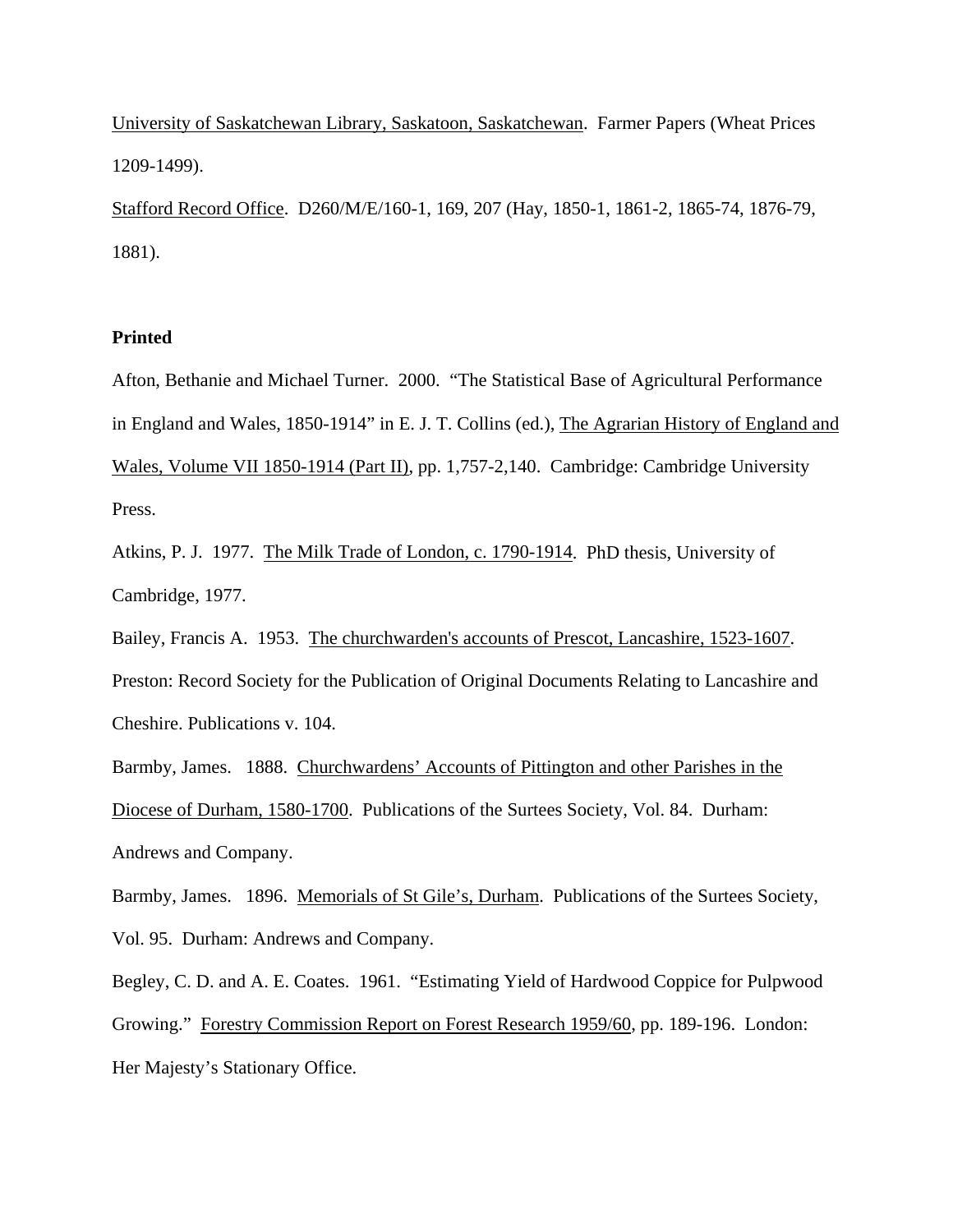Beveridge, William H. 1929. "A Statistical Crime of the Seventeenth Century," Journal of Economic and Business History.

Beveridge, William H. 1939. Prices and Wages in England, Vol 1: The Mercantilist Era. London: Longmans and Green.

Botelho, Lynn A. 1999. Churchwardens' accounts of Cratfield, 1640-1660. Woodbridge : Boydell & Brewer, Suffolk Records Society, v. 42.

Boulton, Jeremy. 2000. "Food prices and the standard of living in London in the 'century of revolution,' 1580-1700" Economic History Review, 53 (3), 455-492.

Bowden, Peter J. 1967. "Statistical Appendix," in Joan Thirsk (ed.), The Agrarian History of

England and Wales, Vol. IV, 814-70. Cambridge: Cambridge University Press.

Bowden, Peter J. 1985. "Statistical Appendix," in Joan Thirsk (ed.), The Agrarian History of England and Wales, Vol. V.II, 827-902. Cambridge: Cambridge University Press.

Brinkworth, Edwin R. C. 1964. South Newington churchwardens' accounts, 1553-1684.

Banbury, Oxford: Banbury Historical Society. Records publications v. 6.

Burgess, Clive. 2000. The Pre-Reformation Records of All Saints', Bristol. Vol 2. Stroud: Bristol Record Society, Publications, Vol. 53.

Campbell, Bruce, James Galloway, Derek Keene, and Margaret Murphy. 1993. A Medieval Capital and Its Grain Supply: Agrarian Production and Distribution in the London Region c. 1300. Historical Geography Research Series, #30 (London, Institute of British Geographers). Clark, Gregory. 1991 "Labour Productivity in English Agriculture, 1300-1860," in B.M.S. Campbell and Mark Overton, Agricultural Productivity in the European Past. Manchester: Manchester University Press, pp. 211-235.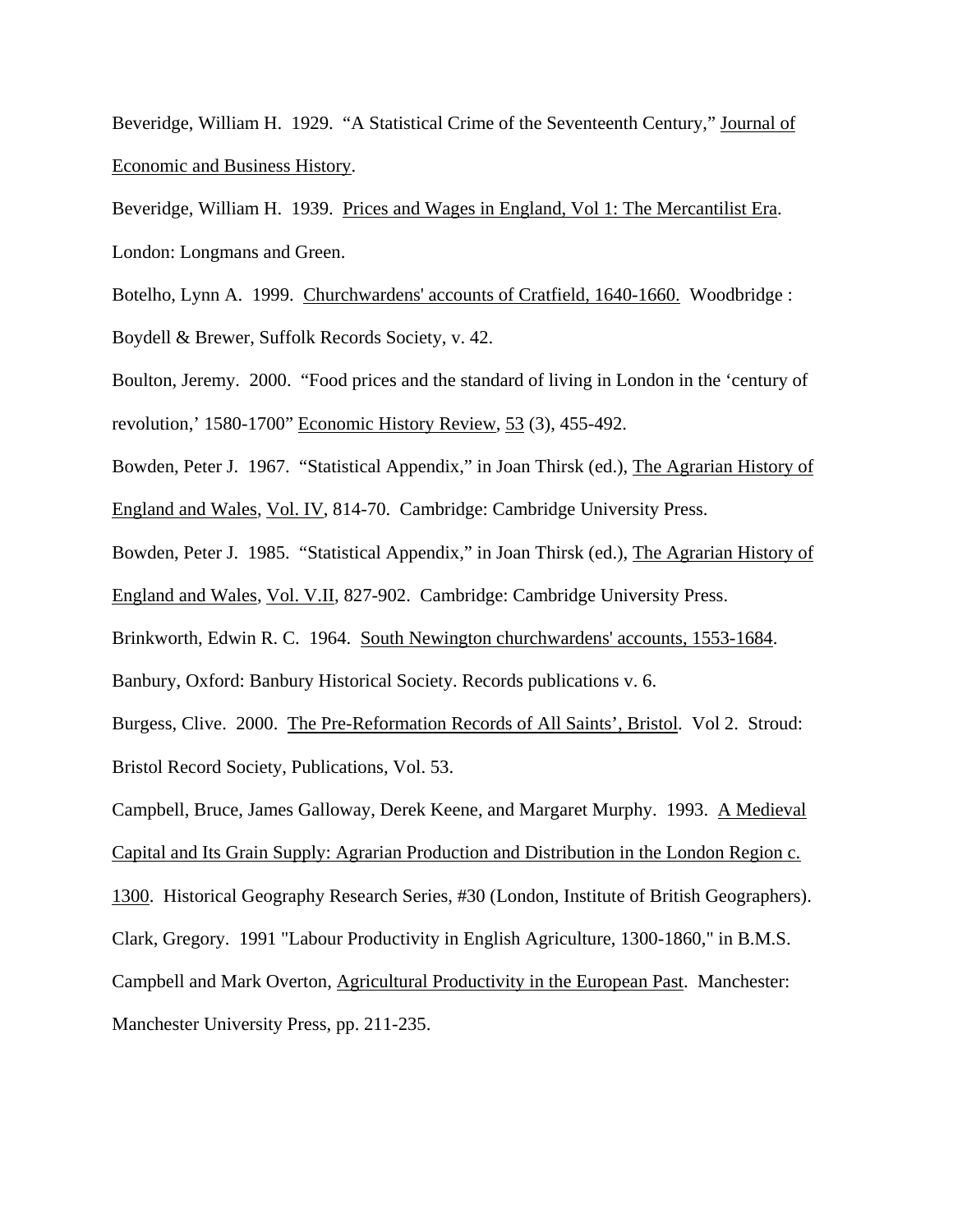Clark, Gregory. 2002. "Land Rental Values and the Agrarian Economy: England and Wales, 1500-1912" European Review of Economic History, 6 (3) (December 2002): 281-309.

Clark, Gregory. 2003. "The Condition of the Working-Class in England, 1200-2000: Magna Carta to Tony Blair" Working Paper, UC-Davis.

Church, Roy. 1986. The History of the British Coal Industry. Vol 3, 1830-1913. Oxford: Clarendon Press.

Coleman, M. Clare. 1984. Coleman-in-the-Isle: A Study of an Ecclesiastical Manor in the Thirteenth and Fourteenth Centuries. Woodbridge, Suffolk: Boydell Press.

Doree, Stephen G. 1994. The early churchwardens' accounts of Bishops Stortford, 1431-1558. Hertfordshire record publications; v. 10. Hitchin, Hertfordshire: Hertfordshire Record Society. Dowell, Stephen. 1884. A History of Taxation and Taxes in England. Volume 2. London: Longmans Green.

Erskine, Audrey M. 1981. The Accounts of the Fabric of Exeter Cathedral, 1279-1353. Part 1: 1279-1326. Torquay: Devon and Cornwall Record Society, New Series, Vol. 24.

Erskine, Audrey M. 1983. The Accounts of the Fabric of Exeter Cathedral, 1279-1353. Part 2:

1328-1353. Torquay: Devon and Cornwall Record Society, New Series, Vol. 26.

Evans, J. 1984. Silviculture of Broadleaved Woodland. Forestry Commission Bulletin 62. London: Her Majesty's Stationary Office.

Farmer, David L. 1988. "Prices and Wages," in H. E. Hallam (ed.), The Agrarian History of England and Wales, Vol. II, 1042-1350. Cambridge: Cambridge University Press.

Farmer, David L. 1991a. "Marketing the Produce of the Countryside, 1200-1500," in Edward Miller (ed.), The Agrarian History of England and Wales, Vol. III, 1348-1500. Cambridge: Cambridge University Press, 324-430.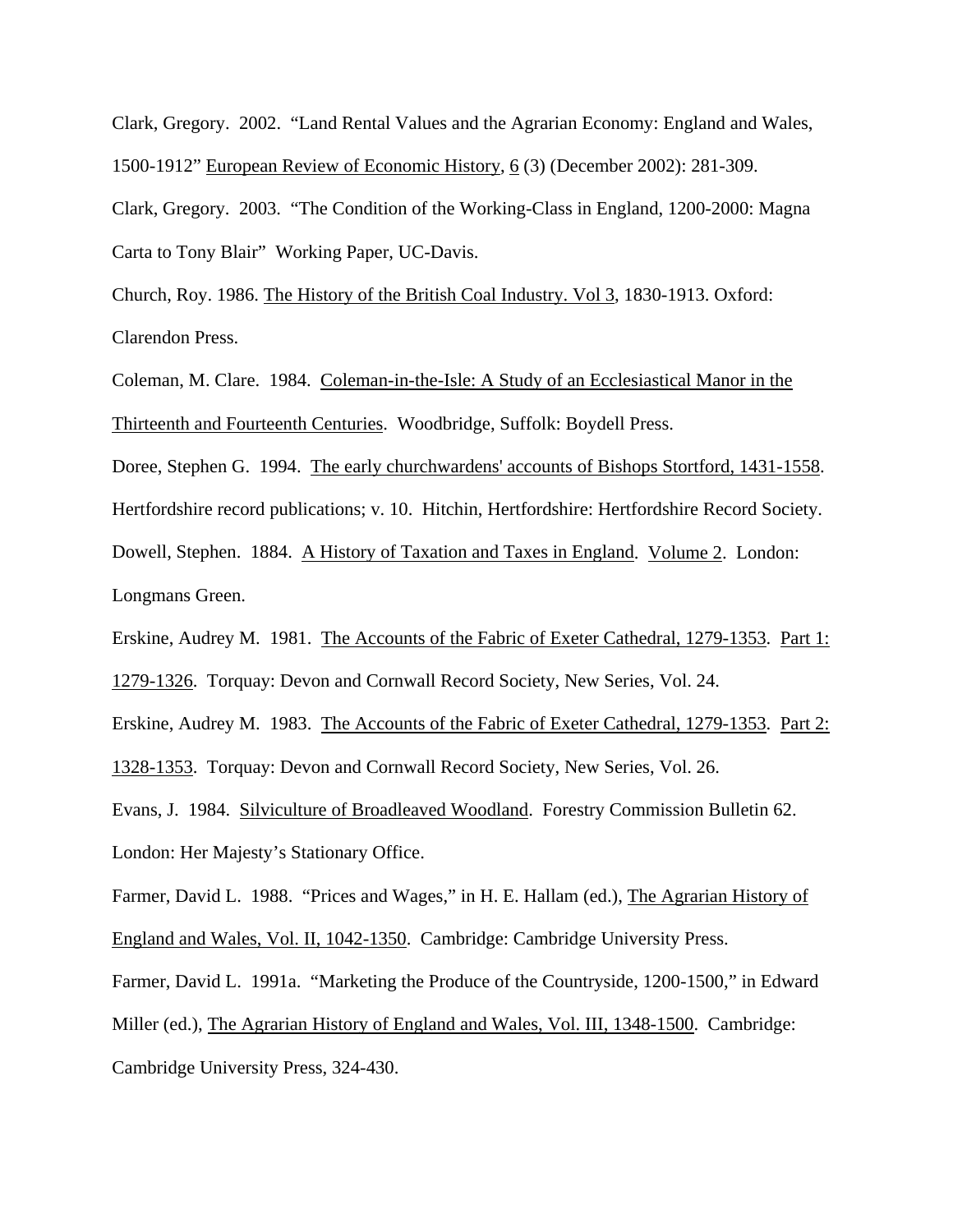Farmer, David L. 1991b. "Prices and Wages, 1350-1500," in Edward Miller (ed.), The Agrarian History of England and Wales, Vol. III, 1348-1500. Cambridge: Cambridge University Press, 431-525.

Finberg, H. P. R. 1951. Tavistock Abbey: A Study in the Social and Economic History of Devon. Cambridge: Cambridge University Press.

Fletcher, T. W. 1961. "The Great Depression of English Agriculture, 1873-1896" Economic History Review, 13: 417-32.

Flinn, Michael W. 1984. The History of the British Coal Industry. Vol. 2,1700-1830. Oxford. Clarendon Press.

Gayer, A. D., Walt Rostow and Anna J. Schwartz. 1953. The Growth and Fluctuations of the British Economy, 1790-1850. Oxford.

Grant, John. 1845. "A Few Remarks on the Large Hedges and Small Enclosures of Devonshire and the Adjoining Counties" Journal of the Agricultural Society of England, 5, 420-429.

Gras, N. S. B. 1915. The Evolution of the English Corn Market. Cambridge, Mass.: Harvard University Press.

Hill, J. W. F. 1956. Tudor and Stuart Lincoln. Cambridge, Cambridge University Press.

Hill, J. W. F. 1966. Georgian Lincoln. Cambridge, Cambridge University Press.

Hall, Hubert. 1903. The Pipe Roll of the Bishopric of Winchester, 1208-9. London: King and Son.

Hammersley, G. 1973. "The Charcoal Iron Industry and its Fuel, 1540-1750." Economic History Review, 24: 593-613.

Hatcher, John. 1993. The History of the British Coal Industry, Vol. 1, Before 1700: Towards the Age of Coal. Oxford: Clarendon Press.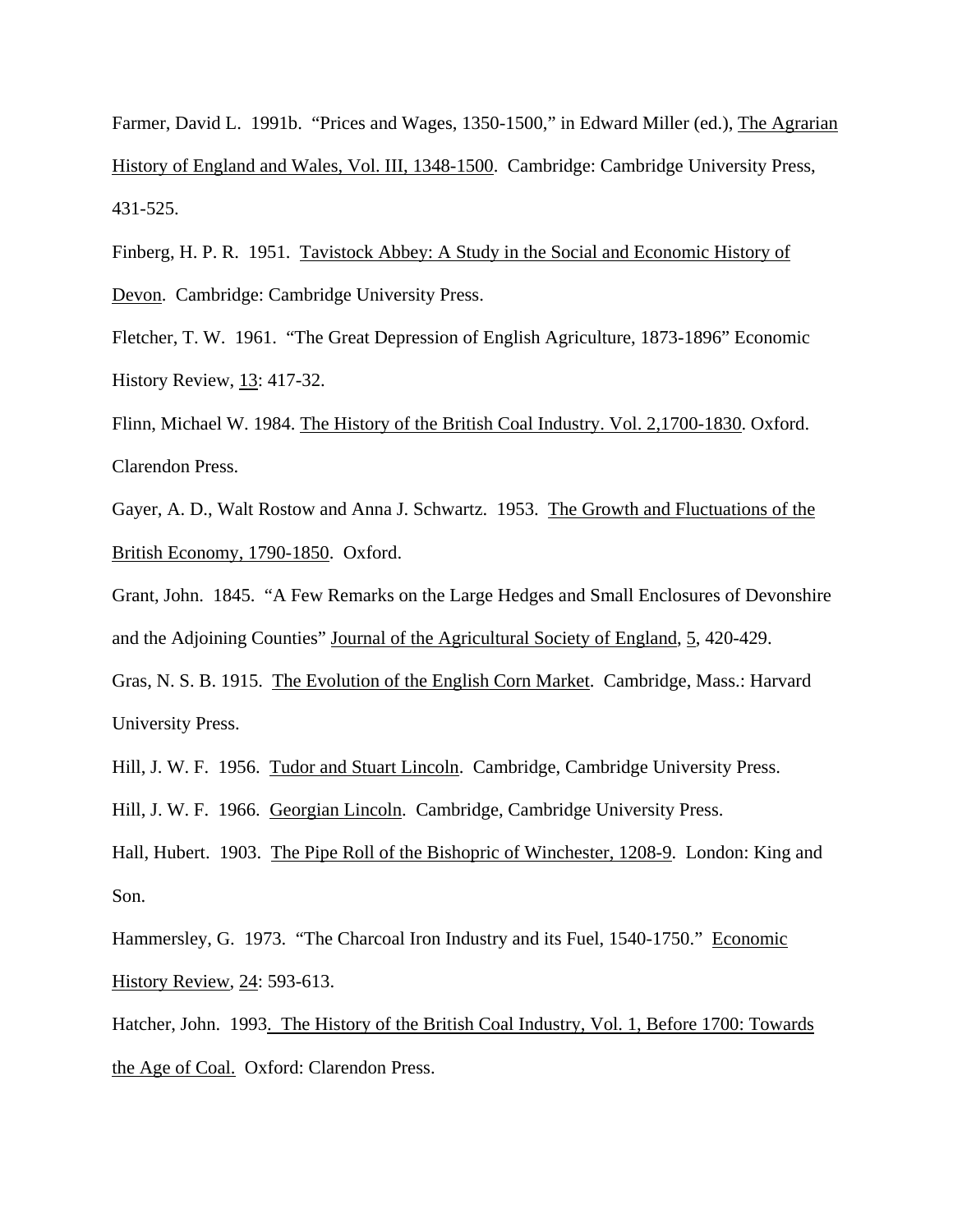Holt, N. R. 1964. The Pipe Roll of the Bishopric of Winchester, 1210-11. Manchester: Manchester University Press.

John. A. H. 1989. "Statistical Appendix," in G. E. Mingay (ed.), Agrarian History of England and Wales, Vol. VI, 1750-1850, pp. 1156-1177. Cambridge: Cambridge University Press. Marsh, Bower. 1913-39. Records of the Worshipful Company of Carpenters, 6 Volumes. Oxford: Oxford University Press.

Mellows, William T. 1939. Peterborough local administration; parochial government before the reformation. Churchwardens' accounts, 1467-1573. Northamptonshire Record Society, Publications v. 9. Kettering, Printed for the Northamptonshire Record Society by the Northamptonshire Print. and Pub. Co.,

Mercer, Francis Robert. 1928. Churchwardens' accounts at Betrysden, 1515-1573. Kent Archaeological Society. Records Branch. Kent records vol. v, pt.3. Ashford, Printed for the Records Branch by Headley brothers.

Mitchell, B. R. and Phyllis Deane. 1971. Abstract of British Historical Statistics. Cambridge: Cambridge University Press.

Northeast, Peter. 1982. Boxford churchwardens' accounts, 1530-1561. Suffolk Records Society, vol. 23. Woodbridge, Suffolk : Boydell Press for the Suffolk Records Society. Parliamentary Papers. 1903. Report on Wholesale and Retail Prices in the United Kingdom in 1902 with Comparative Statistical Tables for a Series of Years. Vol. LXVIII. Plomer, Henry R. 1915. The churchwardens' accounts of St. Nicholas, Strood. (B.M. add. ms.

36,937.). Kent Archaeological Society. Records Branch. Kent records, vol. V.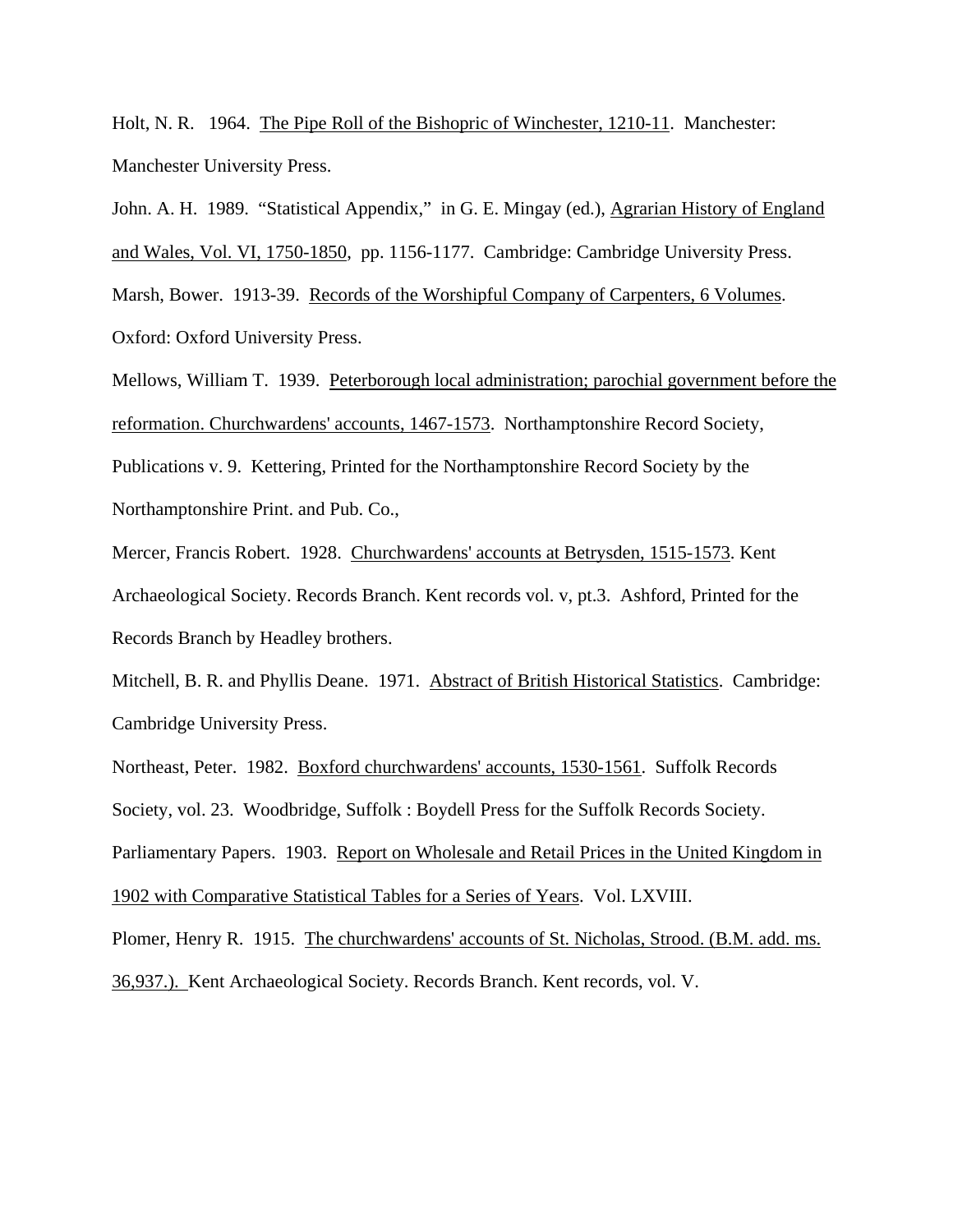Rackham, Oliver. 1980. Ancient Woodland: Its History, Vegetation and Uses in England. London: Edward Arnold.

Rappaport, Steve. 1989. Worlds Within Worlds: Structures of Life in Sixteenth-Century London. Cambridge: Cambridge University Press.

Rew, R. Henry. 1892. "An Inquiry into the Statistics of the Production and Consumption of Milk and Milk Products in Great Britain." Journal of the Royal Statistical Society, 55 (2), 244-286.

Rew, R. Henry. 1904. "Observations on the Production and Consumption of Meat and Dairy Products." Journal of the Royal Statistical Society, 67 (3), 413-427.

Rollinson, T. J. D. and J. Evans. 1987. The Yield of Sweet Chestnut Coppice. Forestry Commission Bulletin, 64. London: Her Majesty's Stationary Office.

Sauerbeck, Augustus. 1886. "Prices of Commodities and Precious Metals." Journal of the Statistical Society of London, 49(3) (Sept.): 581-648.

Stallard, Arthur D. 1922. The transcript of the churchwardens' accounts of the parish of Tilney All Saints, Norfolk, 1443 to 1589. London, Mitchell Hughes and Clarke.

Swayne, Henry J. F. 1896. Churchwardens' accounts of S. Edmund & S. Thomas, Sarum, 1443- 1702, with other documents. Wilts Record Society. Publications. Salisbury, Bennett Brothers. Thorold Rogers, J. E. 1866. A History of Agriculture and Prices in England. Volume 2. Oxford: Clarendon Press.

Thorold Rogers, J. E. 1882. A History of Agriculture and Prices in England. Volume 3. Oxford: Clarendon Press.

Thorold Rogers, J. E. 1888. A History of Agriculture and Prices in England. Volume 6. Oxford: Clarendon Press.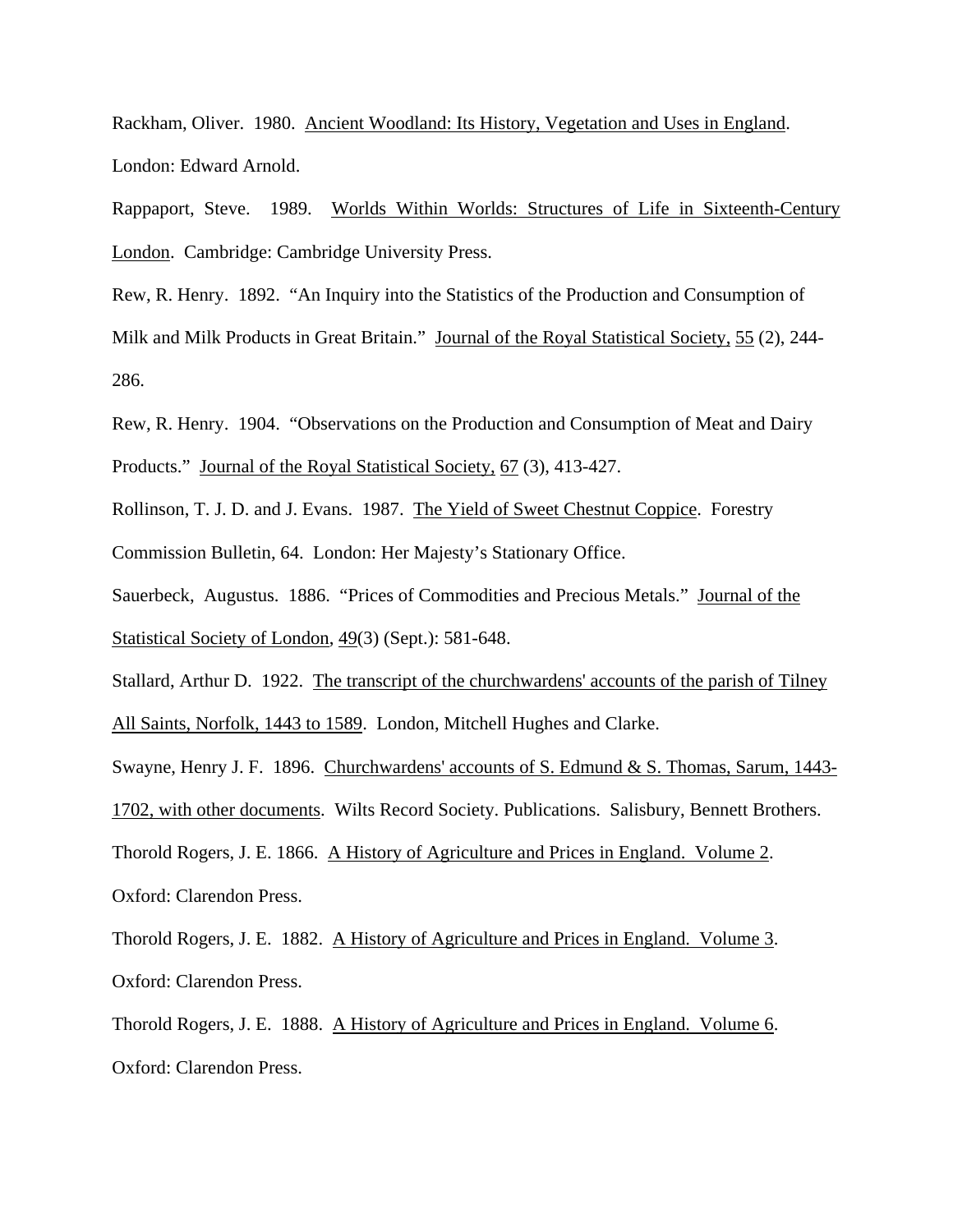Thorold Rogers, J. E. 1902. A History of Agriculture and Prices in England. Volume 7, Part 1. Oxford: Clarendon Press.

Tooke, Thomas and William Newmarsh. 1857. A history of prices and of the state of the circulation from 1792 to 1856. New York: Adelphi.

Turner, Michael. 2000. "Agricultural output, income, and productivity" in E. J. T. Collins (ed.),

The Agrarian History of England and Wales, Volume VII 1850-1914 (Part I), pp. 224-320.

Cambridge: Cambridge University Press.

Wardle, F. D. 1923. The Accounts of the Chamberlains of the City of Bath, 1568-1602.

Somerset Record Society, Vol. 38. London: Butler and Tanner.

Weatherill, Lorna. 1990. The account book of Richard Latham, 1724-1767. Oxford: Published for the British Academy by Oxford University Press.

Weaver, Frederic W., and George N. Clark. 1925. Churchwardens' accounts of Marston,

Spelsbury, and Pyrton. Oxfordshire Record Society, record series v. 6. Oxford, Issued for the Society.

Woodward, Donald. 1995. Men at Work: Labourers and Building Craftsmen in the Towns of Northern England, 1450-1750. Cambridge: Cambridge University Press.

Wrigley, E. A. 1985. "Urban Growth and Agricultural Change: England and the Continent in the Early Modern Period." Journal of Interdisciplinary History 15: 683-728.

Wrigley, E. A. 1988. Continuity, Chance and Change. Cambridge: Cambridge University Press.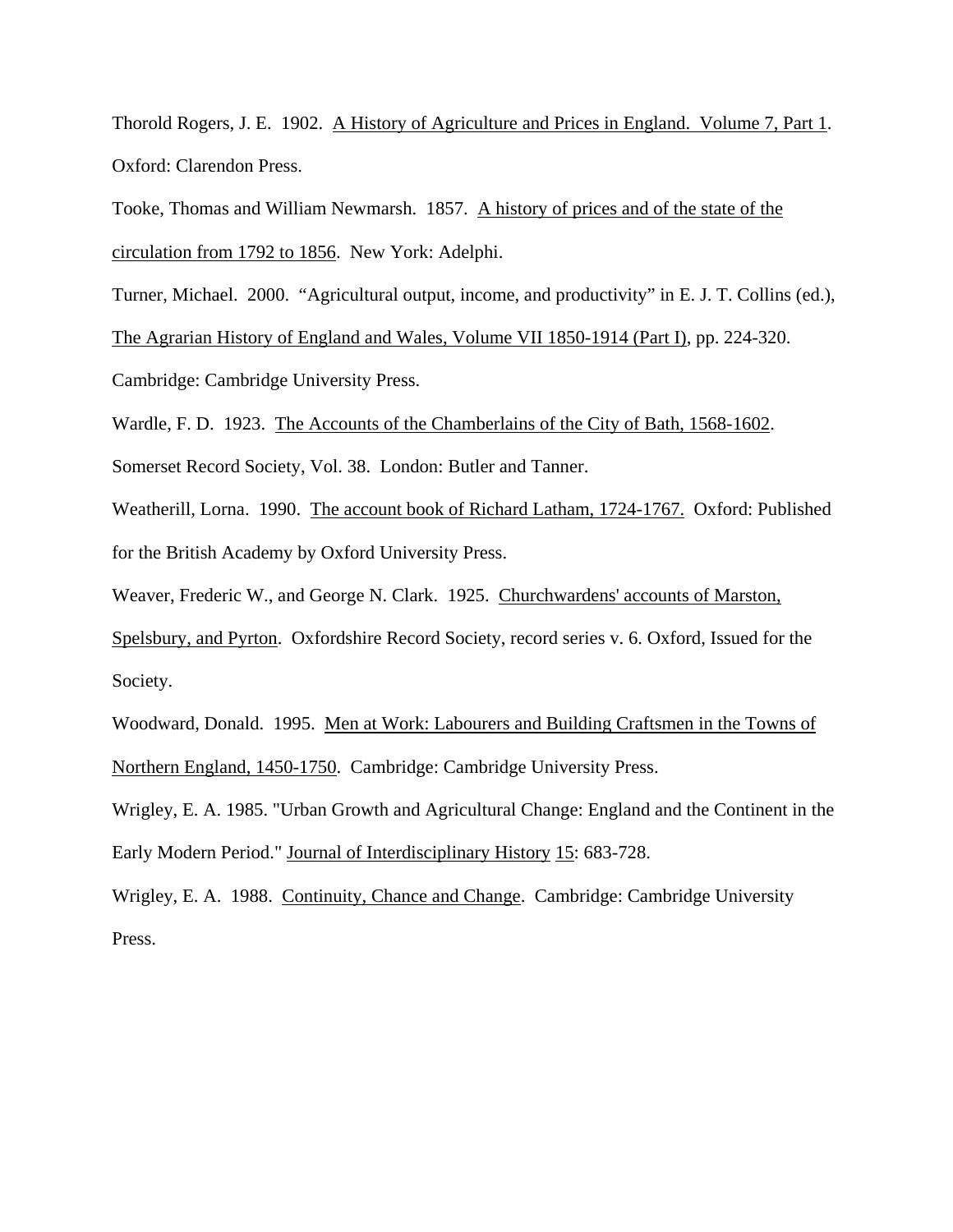|                     | 1209-1550 | 1551-1760 | 1760-1850 | 1851-82 | 1883-1914 | Price<br>1860-9  |
|---------------------|-----------|-----------|-----------|---------|-----------|------------------|
| Wheat               | .530      | .450      | .418      | .406    | .219      | $6.269$ s./bu.   |
| Rye                 | .000      | .018      | .018      | .000    | .000      |                  |
| <b>Barley</b>       | .244      | .234      | .212      | .206    | .219      | $4.379$ s./bu.   |
| Oats                | .108      | .126      | .109      | .107    | .193      | 2.892 s./bu.     |
| Peas                | .049      | .018      | .018      | .016    | .016      | $4.768$ s/bu.    |
| Beans               | .000      | .018      | .018      | .016    | .016      | $5.087$ s/bu.    |
| Potatoes            | .000      | .000      | .051      | .115    | .184      | $6.039$ s/cwt    |
| Hops                | .000      | .027      | .027      | .030    | .051      | $137.52$ s./cwt. |
| Straw               | .049      | .100      | .128      | .103    | .102      | $21.65$ s/ton    |
| <b>Mustard Seed</b> | .010      | .010      | .000      | .000    | .000      |                  |
| Saffron             | .010      | .000      | .000      | .000    | .000      |                  |

**Table 1: Weights of the arable components of the index by period.** 

Sources: Post 1851, Fletcher (1961) and Turner (2000), pp. 283-295. 1551-1851 weights were obtained by keeping the grain and straw proportions similar to those post 1851, but reducing the potato and hops output. For 1200-1550 weights were obtained from the production figures derived from manorial accounts in Clark (1991).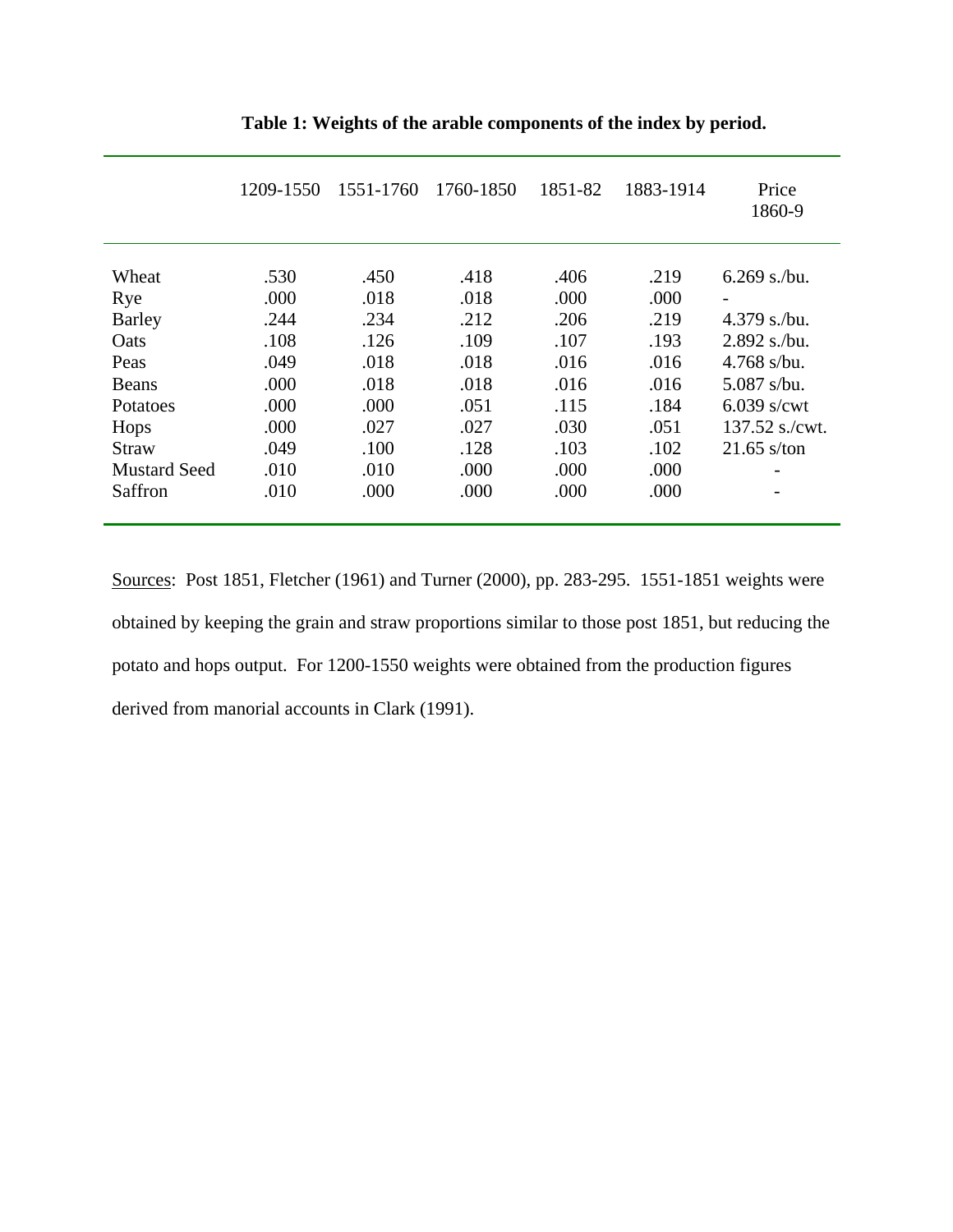| Period                                           | Beef                         | Mutton                       | Pork                         | Bacon                        | Tallow                       | Eggs                         |
|--------------------------------------------------|------------------------------|------------------------------|------------------------------|------------------------------|------------------------------|------------------------------|
| 1209-1549<br>1550-1849<br>1850-1882<br>1883-1914 | 0.00<br>0.30<br>0.29<br>0.31 | 0.00<br>0.30<br>0.24<br>0.19 | 0.00<br>0.20<br>0.24<br>0.35 | 0.00<br>0.05<br>0.08<br>0.00 | 0.67<br>0.10<br>0.10<br>0.10 | 0.33<br>0.05<br>0.05<br>0.05 |
| Prices<br>1860-09                                | $6.675$ d./lb.               | $6.346$ d./lb.               | $6.521$ d./lb.               | 16.313<br>$d$ ./lb.          | $5.071$ d./lb.               | 8.352<br>$d$ ./ $doz$ .      |

**Table 2: Weights of the components of the "meat" index by period.**

Sources: Post 1851, Fletcher (1961) and Turner (2000), pp. 283-295. Pre-1851 Clark (1991).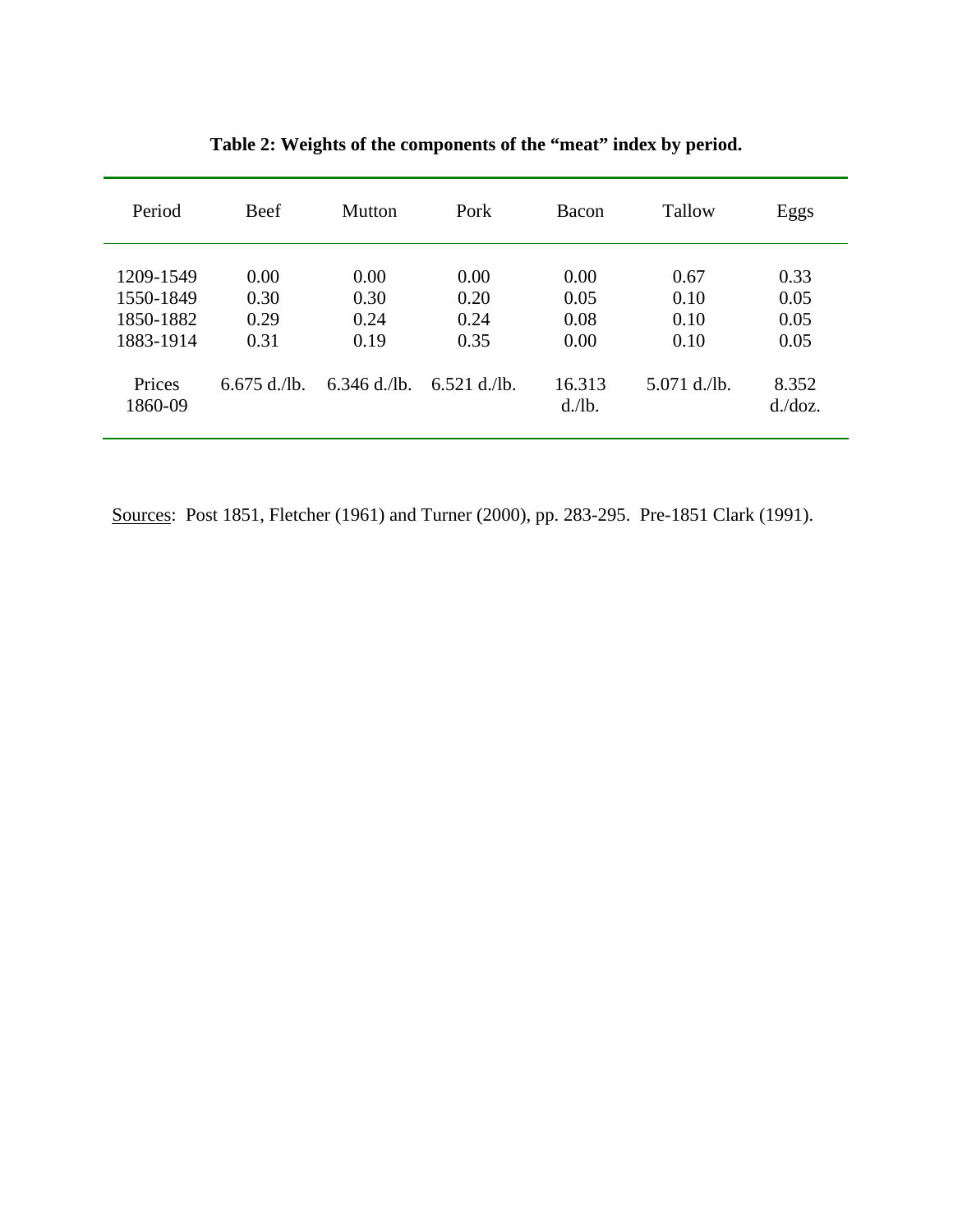| Period                                           | Meat                         | Dairy                        |                              | Hay                          |
|--------------------------------------------------|------------------------------|------------------------------|------------------------------|------------------------------|
| 1209-1759<br>1760-1849<br>1850-1882<br>1883-1914 | 0.49<br>0.53<br>0.57<br>0.50 | 0.22<br>0.22<br>0.23<br>0.28 | 0.24<br>0.15<br>0.10<br>0.07 | 0.05<br>0.10<br>0.10<br>0.15 |
| Prices, 1860-9                                   | $\overline{\phantom{0}}$     | $\overline{\phantom{0}}$     | $21.39$ d./lb                | $96.1$ s./ton                |

**Table 3: Weights of the Components of the Pasture Index by period.** 

Sources: Post 1849, Fletcher (1961) and Turner (2000), pp. 283-295. Pre-1850, Clark (1991).

|  |  | Table 4: Weights of the Components of Farm Output Index by period. |
|--|--|--------------------------------------------------------------------|
|  |  |                                                                    |

| Period    | Arable | Pasture | Wood | Cider/Honey |
|-----------|--------|---------|------|-------------|
|           |        |         |      |             |
| 1209-1539 | 0.60   | 0.30    | 0.08 | 0.02        |
| 1540-1759 | 0.60   | 0.32    | 0.08 | 0.00        |
| 1700-1759 | 0.50   | 0.40    | 0.10 | 0.00        |
| 1760-1849 | 0.54   | 0.44    | 0.02 | 0.00        |
| 1850-1882 | 0.50   | 0.50    | 0.00 | 0.00        |
| 1883-1914 | 0.32   | 0.68    | 0.00 | 0.00        |
|           |        |         |      |             |

Sources: Post 1849, Fletcher (1961) and Turner (2000), pp. 283-295. Pre-1850, see text and Clark (1991).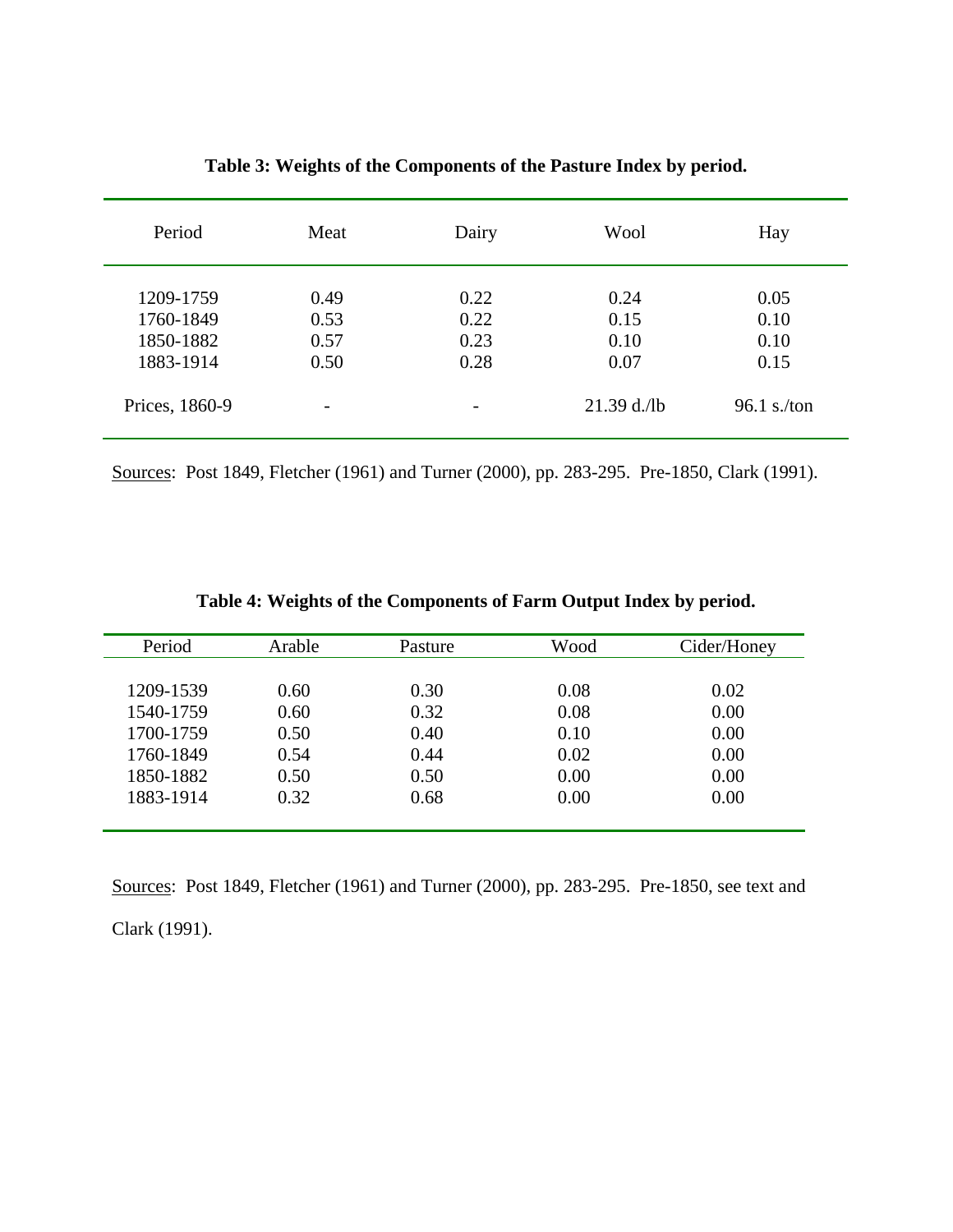| Decade | Bowden/Clark (set equal to 1.00<br>in 1740-9) |
|--------|-----------------------------------------------|
| 1500   | 0.78                                          |
| 1510   | 0.80                                          |
| 1520   | 0.77                                          |
| 1530   | 0.79                                          |
| 1540   | 0.83                                          |
| 1550   | 0.80                                          |
| 1560   | 0.84                                          |
| 1570   | 0.90                                          |
| 1580   | 0.92                                          |
| 1590   | 0.84                                          |
| 1600   | 0.84                                          |
| 1610   | 0.85                                          |
| 1620   | 0.84                                          |
| 1630   | 0.85                                          |
| 1640   | 0.83                                          |
| 1650   | 0.89                                          |
| 1660   | 0.85                                          |
| 1670   | 0.86                                          |
| 1680   | 0.92                                          |
| 1690   | 0.89                                          |
| 1700   | 0.97                                          |
| 1710   | 0.96                                          |
| 1720   | 0.95                                          |
| 1730   | 0.99                                          |
| 1740   | 1.00                                          |

### **Table 5: The Bowden Farm Price Index relative to the New Index by Decade**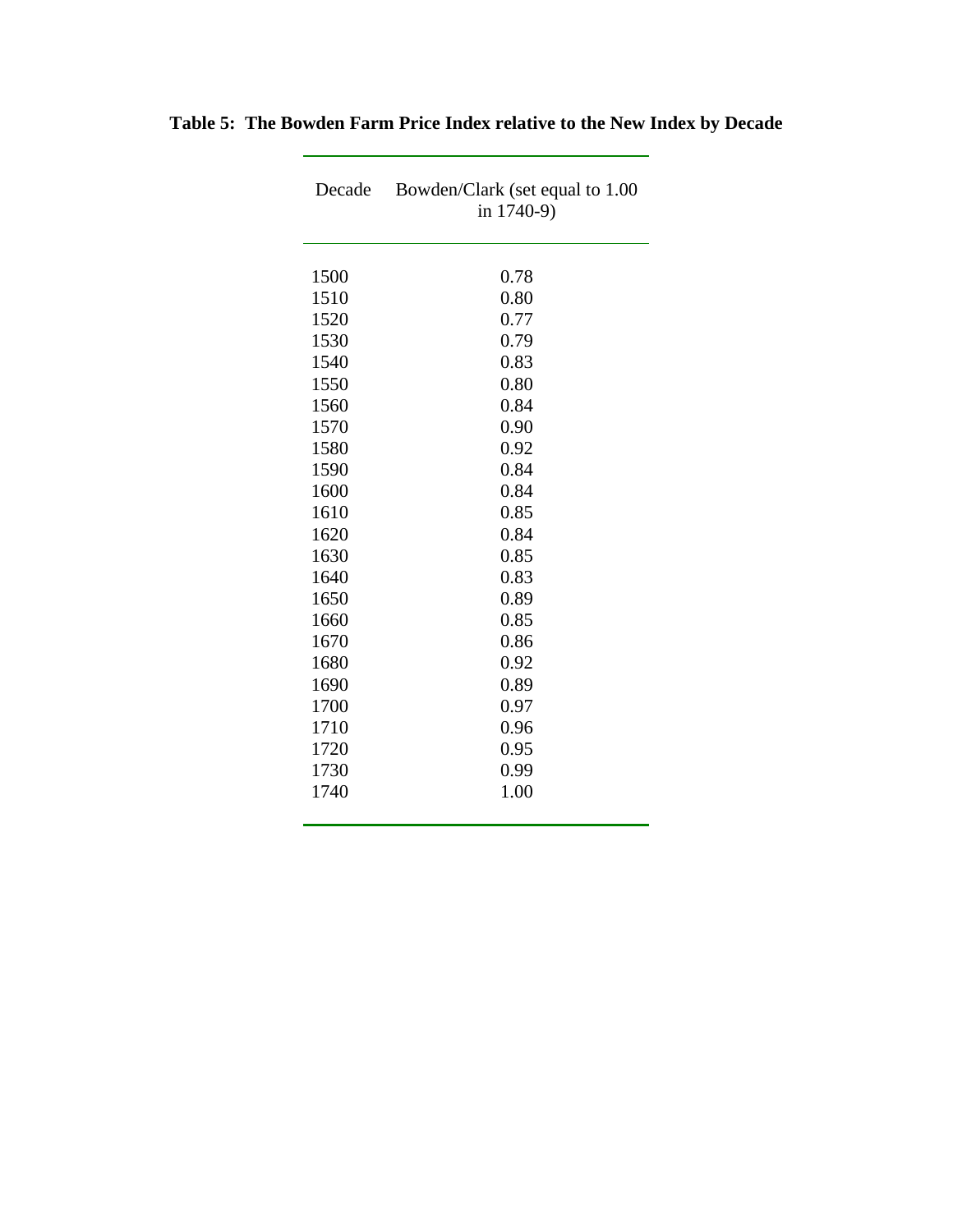



Source: Appendix table 1.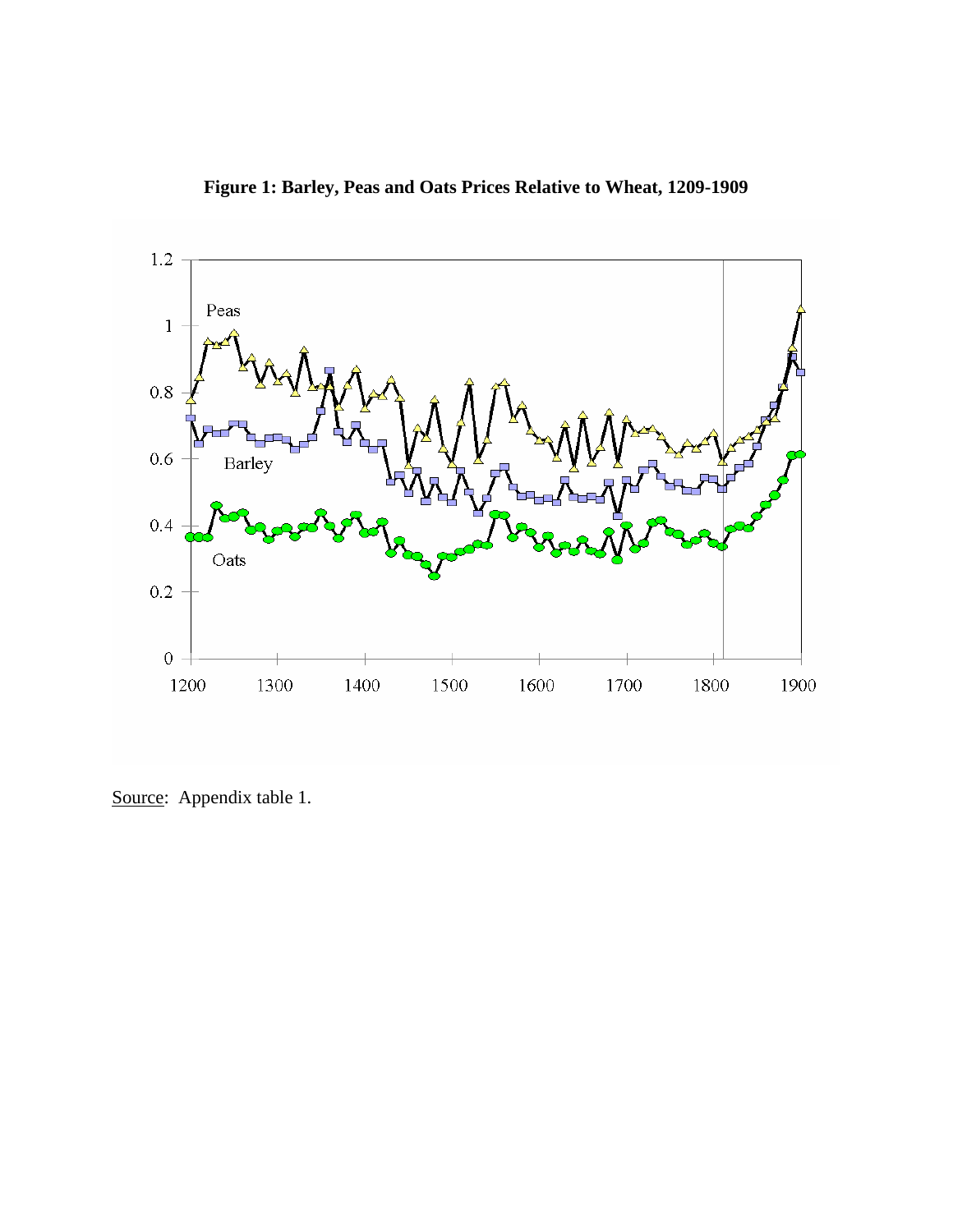**Figure 2: Pasture Output Prices relative to Hay Prices, 1300-1900** 



Source: Appendix table 3.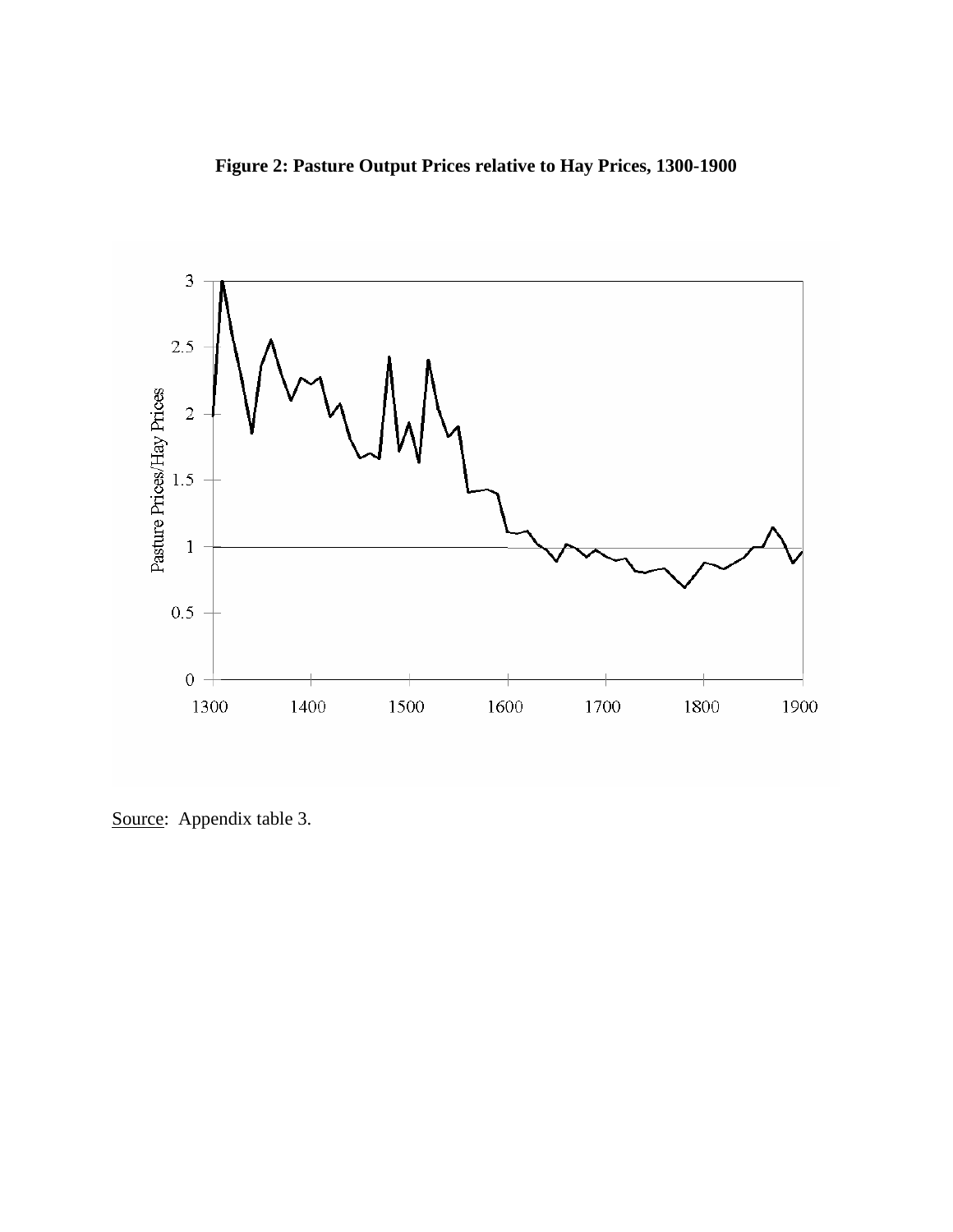

**Figure 3: Arable Prices Relative to Pasture (1860-9 = 100)**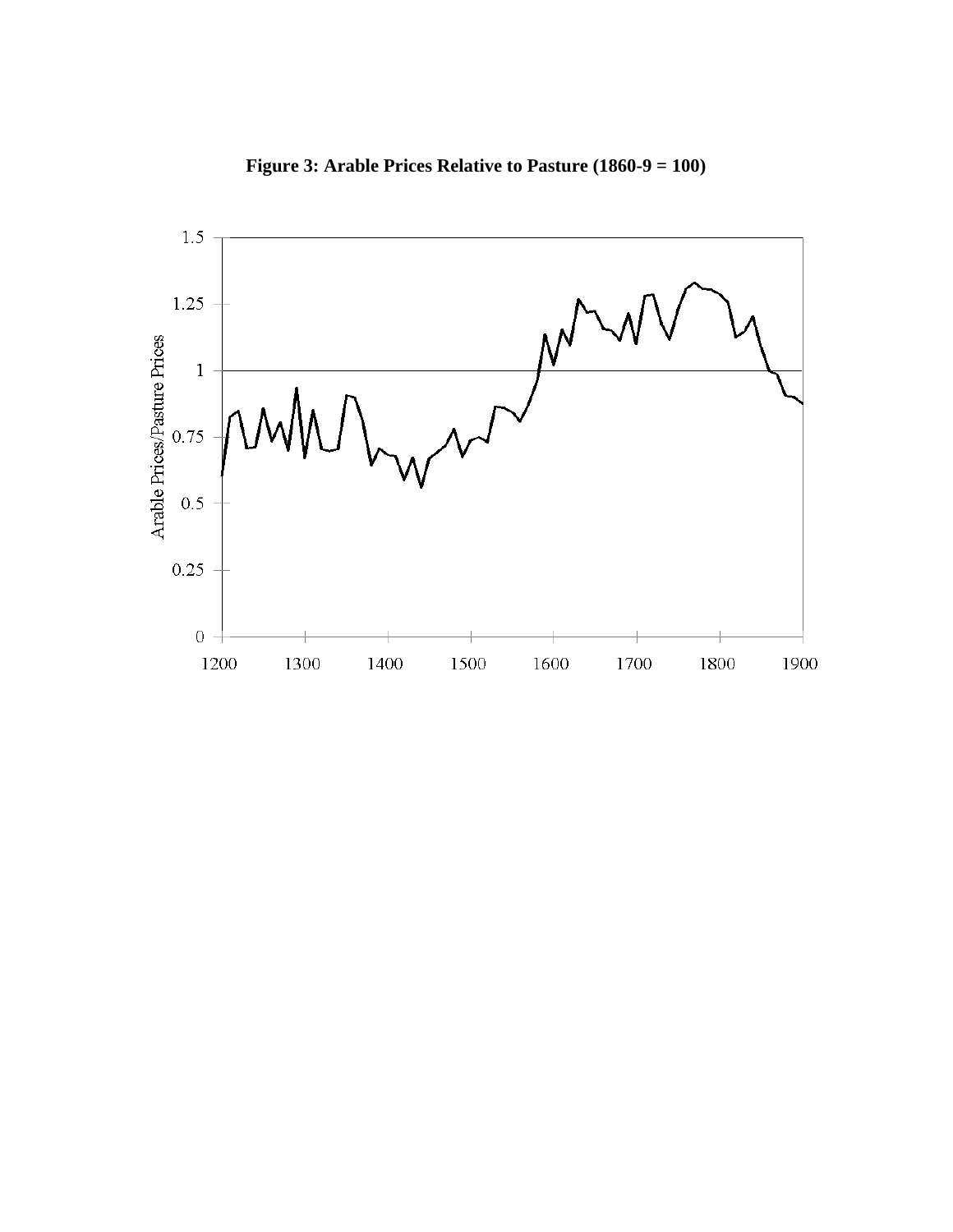

**Figure 4: Coal and Firewood Prices (d. per m. btu)**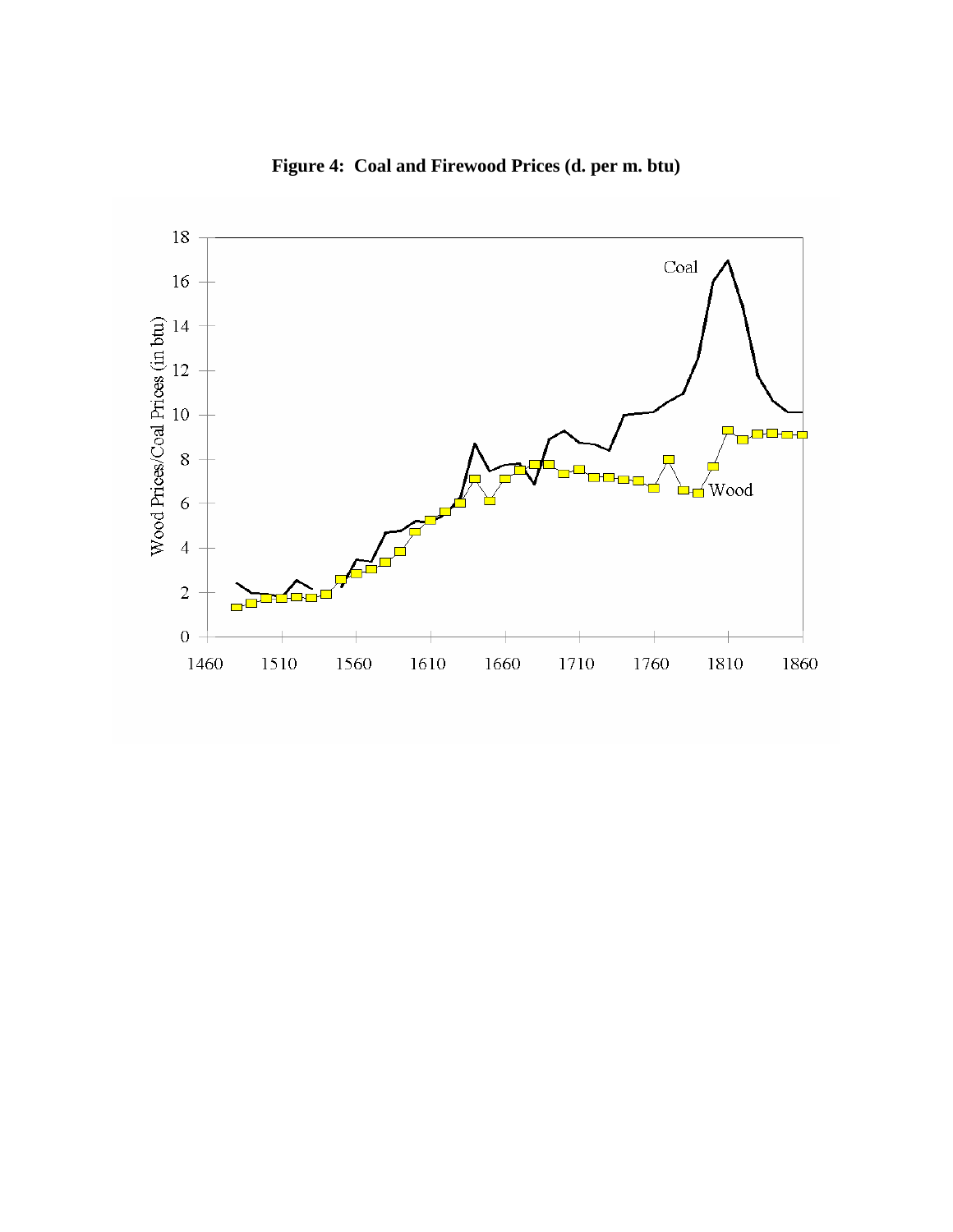

**Figure 5: Wood Prices Relative to all Farm Prices, 1260-1860**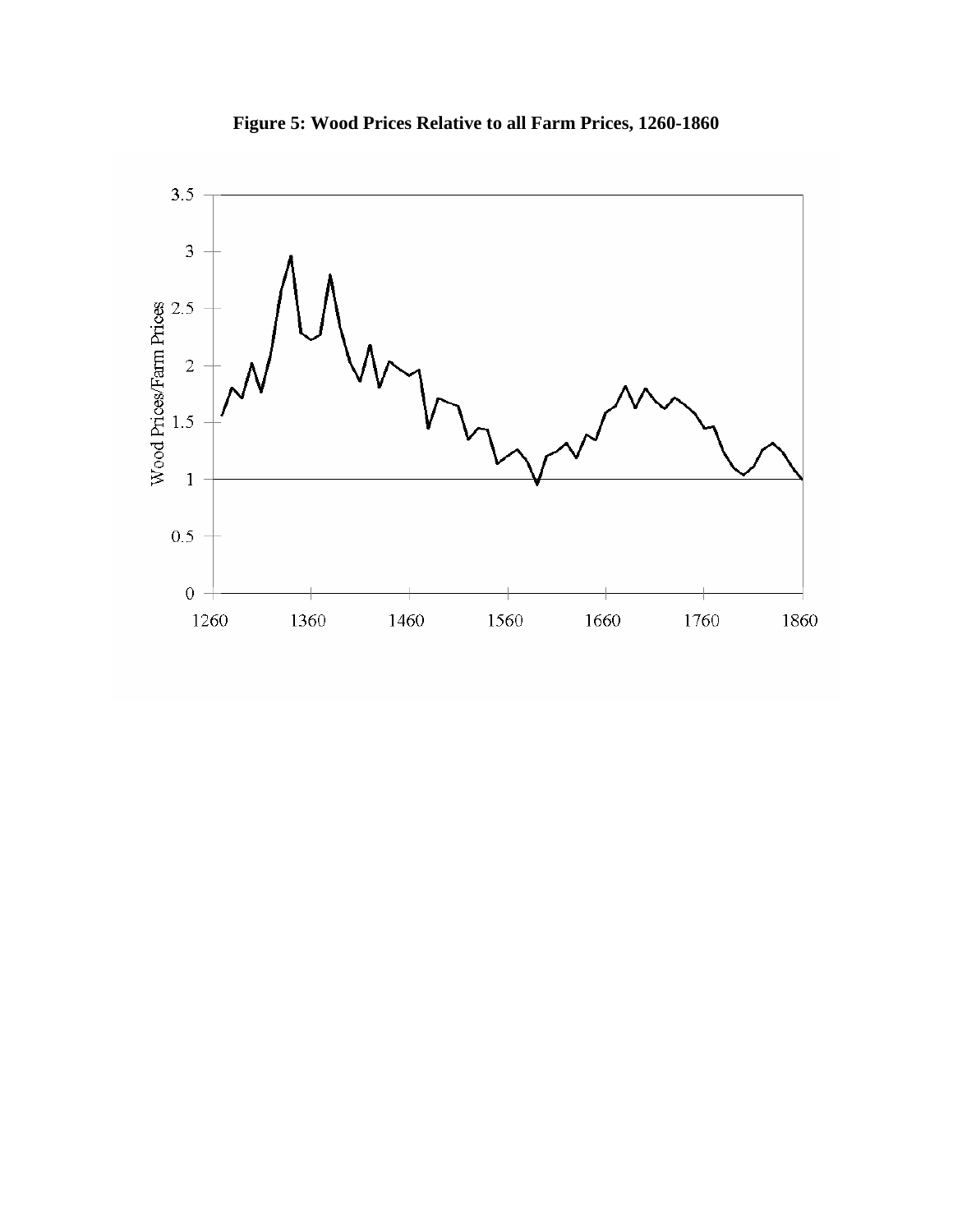

**Figure 6: The Bowden Index compared to the new index.** 

Note: The two indices are set to equality in the decade 1741-50.

Source: Appendix table 3. Bowden (1967). Bowden (1985).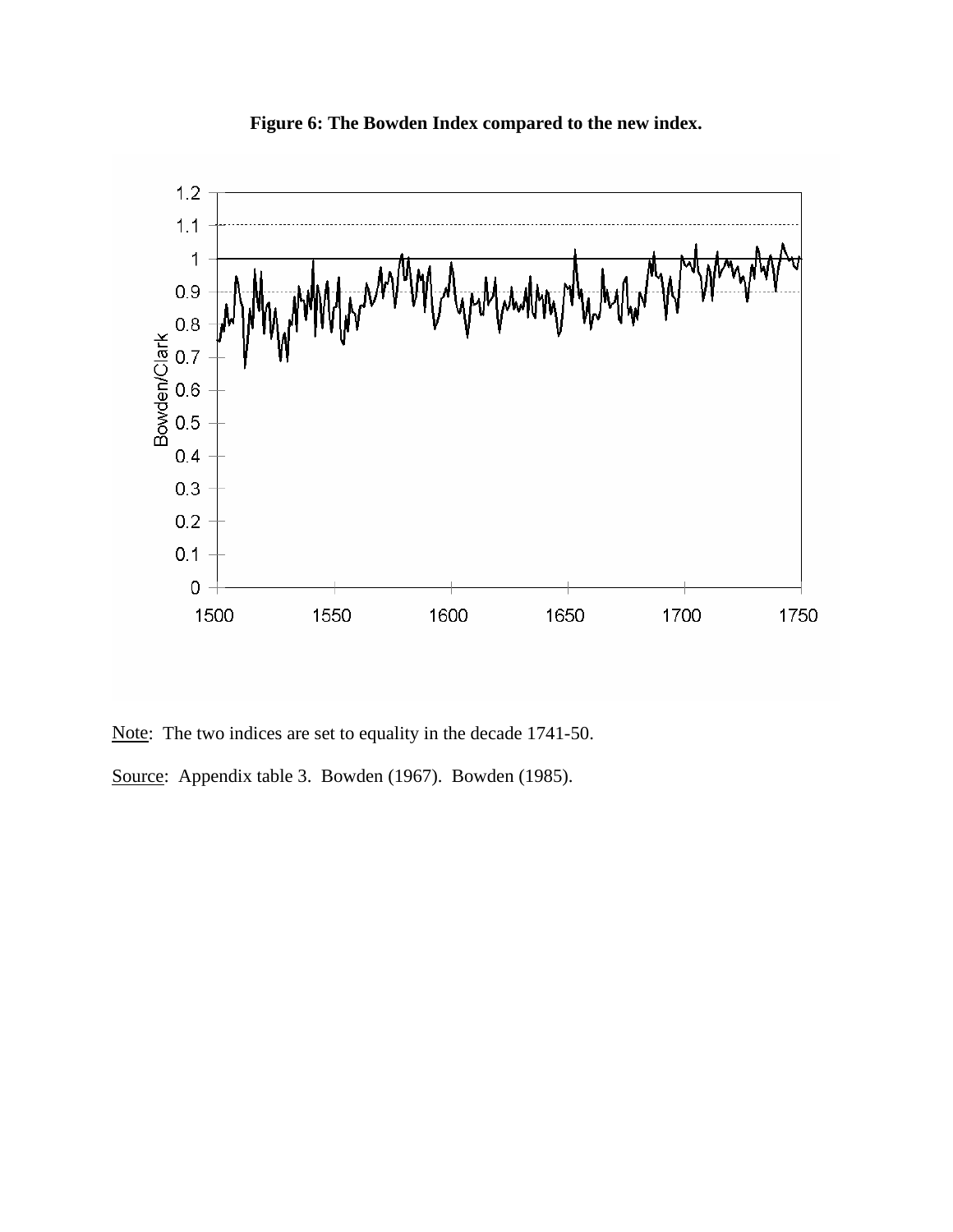

**Figure 7: Price Indices for 1867-1914** 

Sources: Appendix table 3. Afton and Turner (2000), pp. 1910-1911.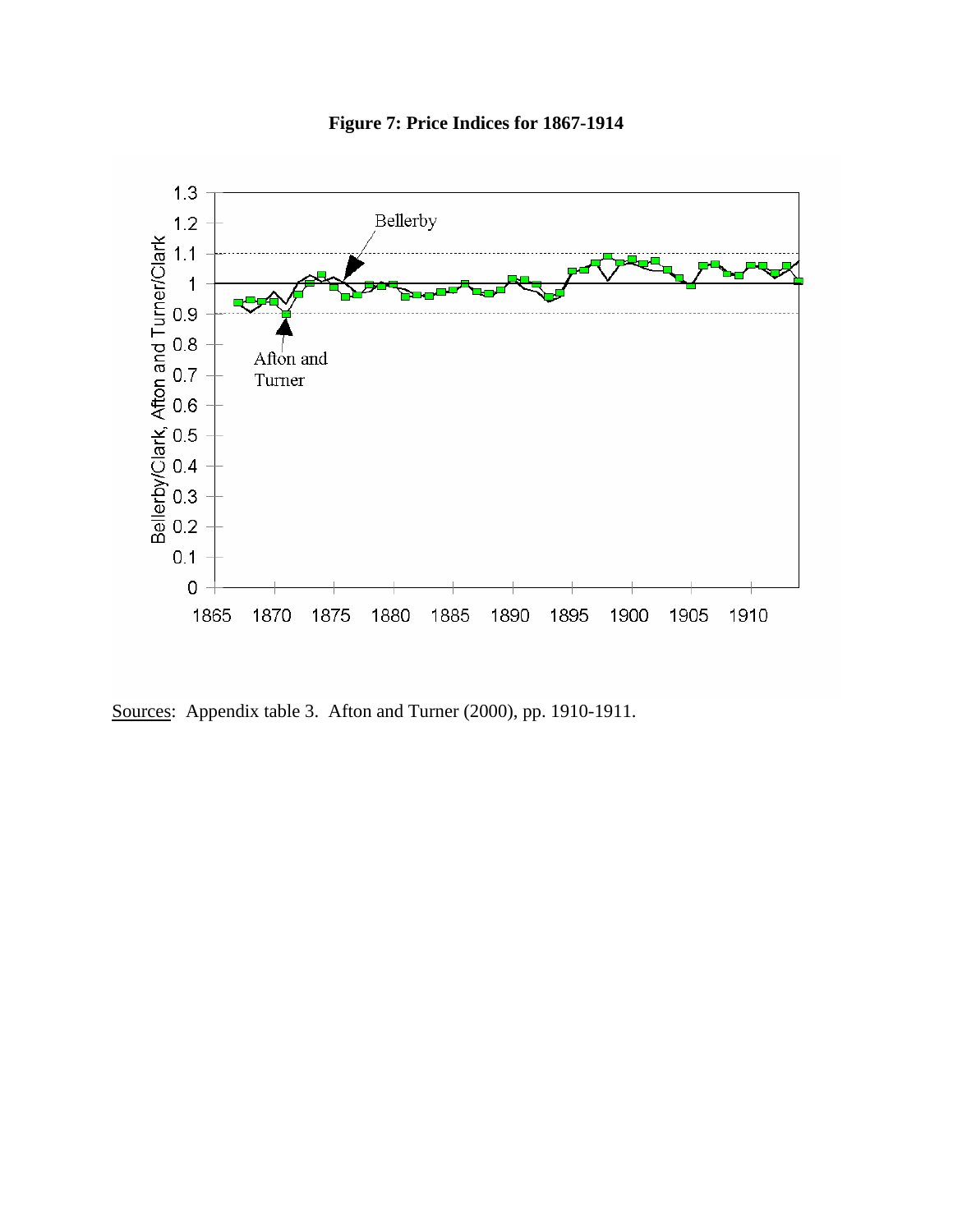| Year         | Wheat<br>(s./bu.) | Rye<br>(s./bu.) | Barley<br>$(s$ ./bu.) | $\rm Oats$<br>(s./bu.) | $\mathop{\mathrm{P}\mathrm{e}\mathrm{a}\mathrm{s}}$<br>(s./bu.) | Beans<br>(s/bu.) | Potato<br>(s./cwt.) | Hops Net<br>$\operatorname{Tax}$<br>(s./cwt.) | Straw<br>(s./load) | Mustard<br>$\operatorname{Seed}$<br>(s/bu.) | Saffron<br>(s/lb) |
|--------------|-------------------|-----------------|-----------------------|------------------------|-----------------------------------------------------------------|------------------|---------------------|-----------------------------------------------|--------------------|---------------------------------------------|-------------------|
| 1209         | 0.29              |                 | 0.21                  | $0.10\,$               | 0.22                                                            |                  |                     |                                               |                    |                                             |                   |
| 1210         |                   |                 |                       |                        |                                                                 |                  |                     |                                               |                    |                                             |                   |
| 1211         | 0.36              |                 | 0.24                  | 0.12                   | 0.35                                                            |                  |                     |                                               |                    |                                             |                   |
| 1212         | 0.28              |                 | $0.18\,$              | $0.11\,$               | 0.25                                                            |                  |                     |                                               |                    |                                             |                   |
| 1213         |                   |                 |                       |                        |                                                                 |                  |                     |                                               |                    |                                             |                   |
| 1214         | 0.24              |                 | $0.16\,$              | $0.12\,$               | 0.20                                                            |                  |                     |                                               |                    |                                             |                   |
| 1215         |                   |                 |                       |                        |                                                                 |                  |                     |                                               |                    |                                             |                   |
| 1216         | 0.30              |                 | $0.18\,$              | 0.12                   | 0.33                                                            |                  |                     |                                               |                    |                                             |                   |
| 1217         | 0.46              |                 |                       |                        |                                                                 |                  |                     |                                               |                    |                                             |                   |
| 1218         | 0.52              |                 | 0.38                  | 0.18                   | 0.43                                                            |                  |                     |                                               |                    |                                             |                   |
| 1219         | 0.52              |                 | 0.34                  | $0.18\,$               | 0.40                                                            |                  |                     |                                               |                    |                                             |                   |
| 1220         | 0.39              |                 | 0.24                  | 0.14                   | 0.34                                                            |                  |                     |                                               |                    |                                             |                   |
| 1221         | 0.54              |                 | 0.33                  | $0.16\,$               | 0.39                                                            |                  |                     |                                               |                    |                                             |                   |
| 1222         |                   |                 |                       |                        |                                                                 |                  |                     |                                               |                    |                                             |                   |
| 1223         | 0.22              |                 |                       |                        |                                                                 |                  |                     |                                               |                    |                                             |                   |
| 1224         | 0.29              |                 | 0.17                  | 0.10                   | 0.22                                                            |                  |                     |                                               |                    |                                             |                   |
| 1225         | 0.61              |                 | 0.39                  | 0.18                   | 0.37                                                            |                  |                     |                                               |                    |                                             |                   |
| 1226         | 0.50              |                 | 0.36                  | 0.19                   | 0.72                                                            |                  |                     |                                               |                    |                                             |                   |
| 1227         | 0.58              |                 | 0.36                  | $0.20\,$               | 0.53                                                            |                  |                     |                                               |                    |                                             |                   |
| 1228         |                   |                 |                       |                        |                                                                 |                  |                     |                                               |                    |                                             |                   |
| 1229         |                   |                 |                       |                        |                                                                 |                  |                     |                                               |                    |                                             |                   |
| 1230         |                   |                 |                       |                        |                                                                 |                  |                     |                                               |                    |                                             |                   |
| 1231         | 0.46              |                 |                       |                        |                                                                 |                  |                     |                                               |                    |                                             |                   |
| 1232<br>1233 | 0.43<br>0.38      |                 | 0.32<br>0.27          | $0.18\,$<br>$0.18\,$   | 0.46<br>0.40                                                    |                  |                     |                                               |                    |                                             |                   |
| 1234         |                   |                 |                       |                        |                                                                 |                  |                     |                                               |                    |                                             |                   |
| 1235         | 0.38              |                 |                       |                        |                                                                 |                  |                     |                                               |                    |                                             |                   |
| 1236         | 0.38              |                 | 0.21                  | $0.16\,$               | 0.30                                                            |                  |                     |                                               |                    |                                             |                   |
| 1237         | 0.42              |                 | 0.30                  | 0.22                   | 0.39                                                            |                  |                     |                                               |                    |                                             |                   |
| 1238         |                   |                 |                       |                        |                                                                 |                  |                     |                                               |                    |                                             |                   |
| 1239         |                   |                 |                       |                        |                                                                 |                  |                     |                                               |                    |                                             |                   |
| 1240         |                   |                 |                       |                        |                                                                 |                  |                     |                                               |                    |                                             |                   |
| 1241         |                   |                 |                       |                        |                                                                 |                  |                     |                                               |                    |                                             |                   |
| 1242         |                   |                 |                       |                        |                                                                 |                  |                     |                                               |                    |                                             |                   |
| 1243         |                   |                 |                       |                        |                                                                 |                  |                     |                                               |                    |                                             |                   |
| 1244         |                   |                 |                       |                        |                                                                 |                  |                     |                                               |                    |                                             |                   |
| 1245         | 0.25              |                 | $0.16\,$              | $0.12\,$               | 0.25                                                            |                  |                     |                                               |                    |                                             |                   |
| 1246         | 0.35              |                 | 0.22                  | 0.16                   | 0.29                                                            |                  |                     |                                               |                    |                                             |                   |
| 1247         | 0.65              |                 | 0.42                  | 0.25                   | 0.62                                                            |                  |                     |                                               |                    |                                             |                   |
| 1248         | 0.62              |                 | 0.47                  | 0.26                   | 0.69                                                            |                  |                     |                                               |                    |                                             |                   |
| 1249         | 0.34              |                 | 0.22                  | 0.15                   | 0.27                                                            |                  |                     |                                               |                    |                                             |                   |
|              |                   |                 |                       |                        |                                                                 |                  |                     |                                               |                    |                                             |                   |

## **Appendix Table 1: Arable Prices**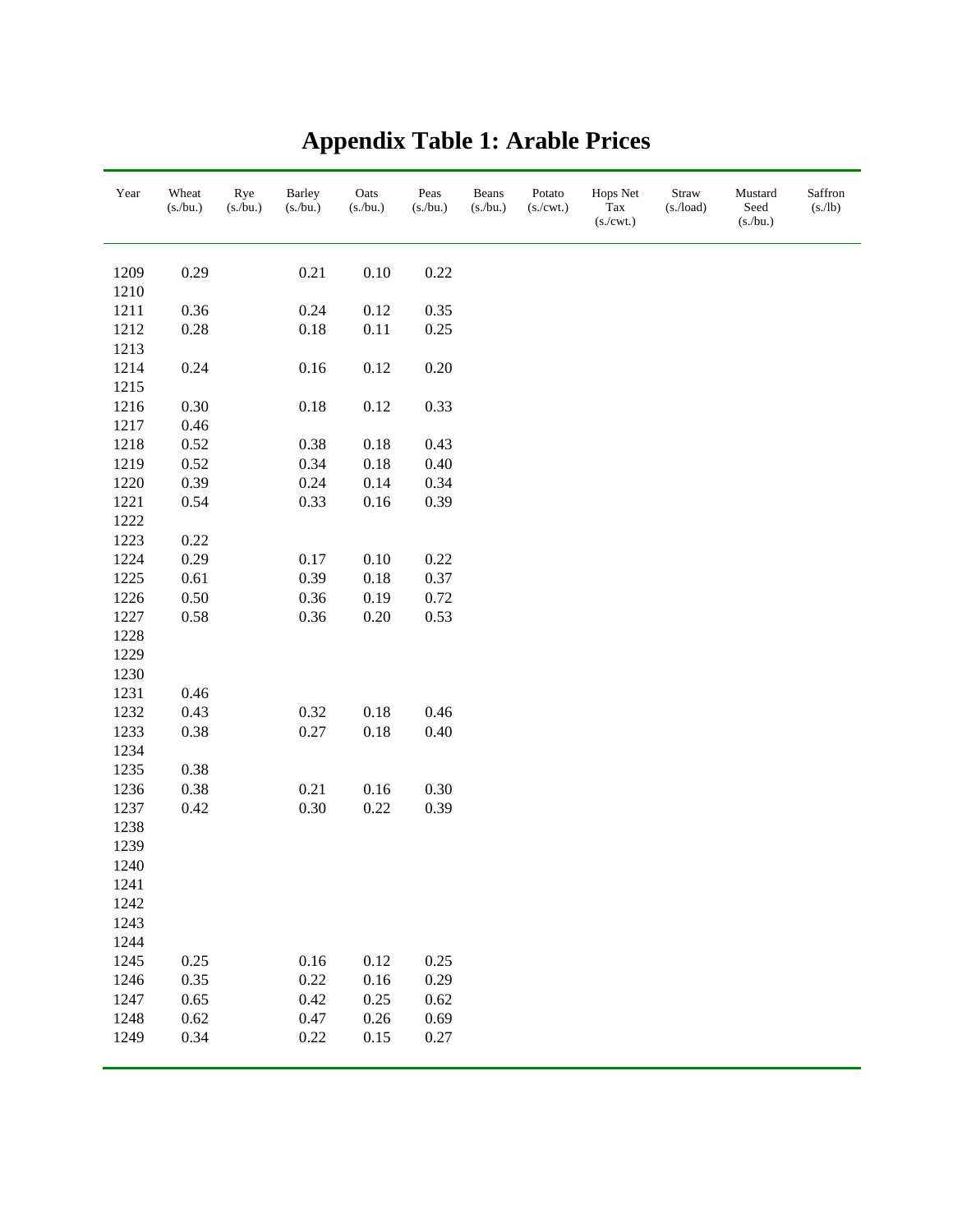| Year | Wheat<br>(s/bu.) | Rye<br>$(s$ ./bu.) | <b>Barley</b><br>$(s$ ./bu.) | Oats<br>(s/bu.) | Peas<br>(s/bu.) | Beans<br>(s/bu.) | Potato<br>(s./cwt.) | Hops Net<br>Tax<br>(s./cwt.) | Straw<br>$(s$ ./load) | Mustard<br>Seed<br>(s./bu.) | Saffron<br>(s./lb) |
|------|------------------|--------------------|------------------------------|-----------------|-----------------|------------------|---------------------|------------------------------|-----------------------|-----------------------------|--------------------|
| 1250 |                  |                    |                              |                 |                 |                  |                     |                              |                       |                             |                    |
| 1251 | 0.35             |                    | 0.33                         |                 | 0.46            |                  |                     |                              |                       |                             |                    |
| 1252 | 0.36             |                    | 0.24                         | 0.19            | 0.33            |                  |                     |                              |                       |                             |                    |
| 1253 | 0.54             |                    | 0.43                         | 0.27            | 0.60            |                  |                     |                              |                       |                             |                    |
| 1254 | 0.35             |                    | 0.21                         | 0.14            | 0.29            |                  |                     |                              |                       |                             |                    |
| 1255 | 0.31             |                    | 0.19                         | 0.14            | 0.29            |                  |                     |                              |                       |                             |                    |
| 1256 |                  |                    |                              |                 |                 |                  |                     |                              |                       |                             |                    |
| 1257 | 0.75             |                    | 0.52                         | 0.26            | 0.72            |                  |                     |                              |                       |                             |                    |
| 1258 | 0.85             |                    | 0.54                         | 0.29            | 0.75            |                  |                     |                              |                       |                             |                    |
| 1259 |                  |                    |                              |                 |                 |                  |                     |                              |                       |                             |                    |
| 1260 | 0.45             |                    |                              |                 |                 |                  |                     |                              |                       |                             |                    |
| 1261 | 0.47             |                    |                              |                 |                 |                  |                     |                              |                       |                             |                    |
| 1262 | 0.51             |                    |                              |                 |                 |                  |                     |                              |                       |                             |                    |
| 1263 | 0.44             |                    | 0.32                         | 0.22            | 0.44            |                  |                     |                              |                       |                             |                    |
| 1264 | 0.42             |                    |                              |                 |                 |                  |                     |                              |                       |                             |                    |
| 1265 | 0.47             |                    | 0.37                         | 0.20            | 0.44            |                  |                     |                              |                       |                             | 11.09              |
| 1266 | 0.46             |                    | 0.31                         | 0.17            | 0.36            |                  |                     |                              |                       |                             |                    |
| 1267 | 0.52             |                    |                              |                 |                 |                  |                     |                              |                       |                             |                    |
| 1268 | 0.40             |                    | 0.27                         | 0.17            | 0.28            |                  |                     |                              |                       |                             |                    |
| 1269 | 0.54             |                    | 0.39                         | 0.27            | 0.53            |                  |                     |                              |                       |                             |                    |
| 1270 | 0.61             |                    | 0.34                         | 0.27            | 0.60            |                  |                     |                              |                       |                             |                    |
| 1271 | 0.85             |                    | 0.45                         | 0.22            | 0.62            |                  |                     |                              |                       |                             |                    |
| 1272 | 0.85             |                    | 0.61                         | 0.29            | 0.83            |                  |                     |                              |                       |                             |                    |
| 1273 | 0.61             |                    | 0.46                         | 0.26            | 0.67            |                  |                     |                              |                       |                             |                    |
| 1274 | 0.77             |                    | 0.51                         | 0.29            | 0.75            |                  |                     |                              |                       |                             |                    |
| 1275 | $0.80\,$         |                    | 0.54                         | 0.29            | 0.64            |                  |                     |                              |                       |                             |                    |
| 1276 | 0.63             |                    | 0.40                         | 0.27            | 0.44            |                  |                     |                              |                       |                             | 7.37               |
| 1277 | 0.81             |                    | 0.54                         | 0.32            | 0.79            |                  |                     |                              |                       |                             |                    |
| 1278 | 0.57             |                    | 0.43                         | 0.26            | 0.60            |                  |                     |                              |                       |                             |                    |
| 1279 | 0.52             |                    | 0.37                         | 0.24            | 0.42            |                  |                     |                              |                       |                             | 6.00               |
| 1280 | 0.63             |                    | 0.40                         | 0.22            | 0.49            |                  |                     |                              |                       |                             |                    |
| 1281 | 0.61             |                    | 0.37                         | 0.22            | 0.48            |                  |                     |                              |                       |                             |                    |
| 1282 | 0.77             |                    | 0.39                         | 0.28            | 0.61            |                  |                     |                              |                       |                             |                    |
| 1283 | 0.77             |                    | 0.51                         | 0.26            | 0.57            |                  |                     |                              |                       |                             |                    |
| 1284 | 0.76             |                    | 0.50                         | 0.26            | 0.72            |                  |                     |                              |                       |                             |                    |
| 1285 | 0.52             |                    | 0.35                         | 0.22            | 0.46            |                  |                     |                              |                       |                             | 5.00               |
| 1286 | 0.65             |                    | 0.44                         | 0.27            | 0.51            |                  |                     |                              |                       |                             | 4.39               |
| 1287 | 0.51             |                    | 0.37                         | 0.24            | 0.48            |                  |                     |                              |                       |                             |                    |
| 1288 | 0.32             |                    | 0.23                         | 0.17            | 0.26            |                  |                     |                              |                       |                             |                    |
| 1289 | 0.36             |                    | 0.27                         | 0.19            | 0.30            |                  |                     |                              |                       |                             |                    |

# **Appendix Table 1: Arable Prices (cont.)**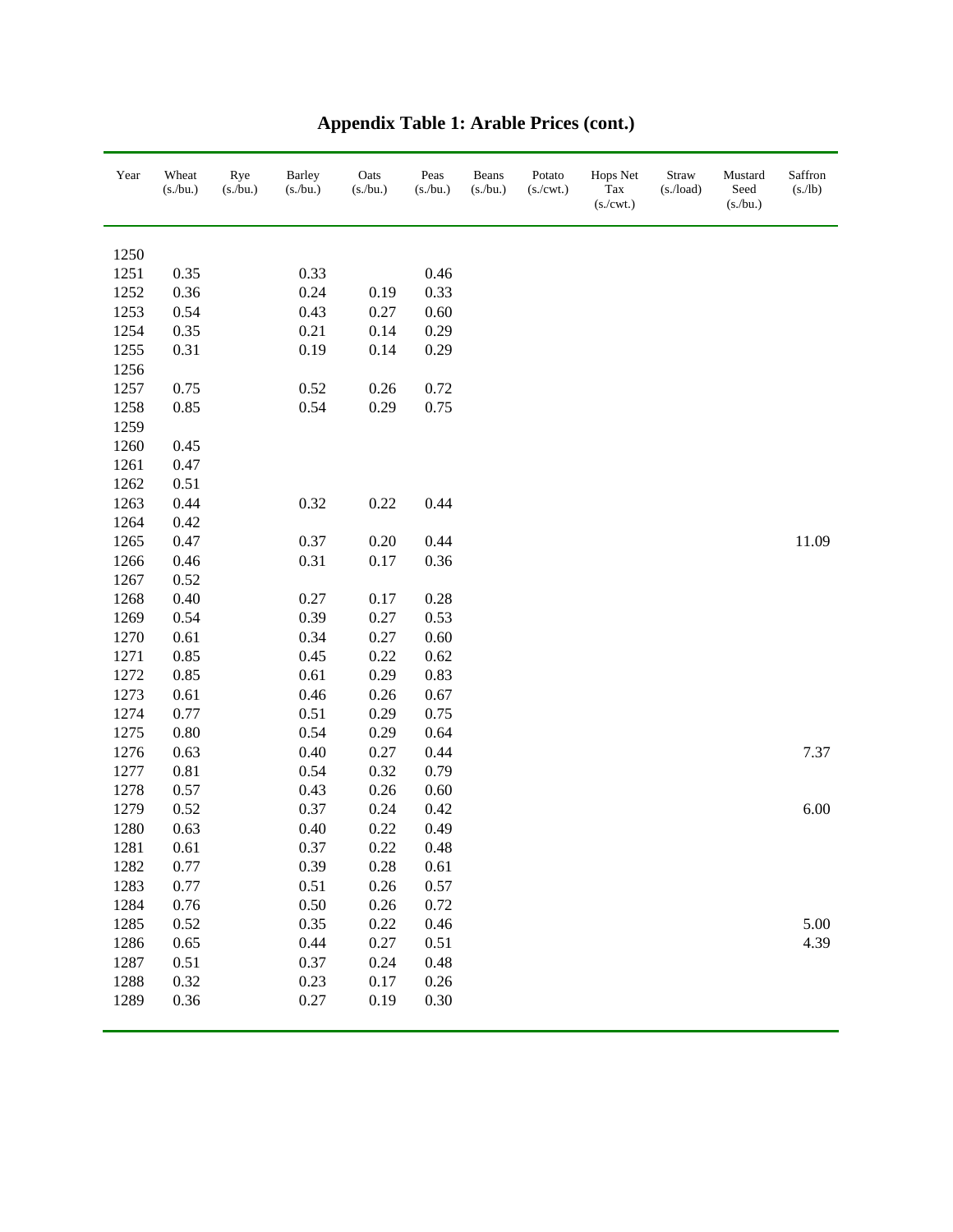| Year | Wheat<br>(s/bu.) | Rye<br>(s/bu.) | <b>Barley</b><br>$(s$ ./bu.) | Oats<br>(s/bu.) | Peas<br>(s/bu.) | Beans<br>(s/bu.) | Potato<br>(s./cwt.) | Hops Net<br>Tax<br>(s./cwt.) | Straw<br>$(s$ ./load) | Mustard<br>Seed<br>$(s$ ./bu.) | Saffron<br>(s/lb) |
|------|------------------|----------------|------------------------------|-----------------|-----------------|------------------|---------------------|------------------------------|-----------------------|--------------------------------|-------------------|
| 1290 | 0.56             |                | 0.37                         | 0.24            | 0.47            |                  |                     |                              |                       |                                |                   |
| 1291 | 0.74             |                | 0.46                         | 0.29            | 0.63            |                  |                     |                              |                       |                                |                   |
| 1292 | 0.65             |                | 0.45                         | 0.25            | 0.63            |                  |                     |                              |                       |                                |                   |
| 1293 | 0.69             |                | 0.45                         | 0.28            | 0.46            |                  |                     |                              |                       |                                |                   |
| 1294 | 0.96             |                | 0.54                         | 0.26            | 0.70            |                  |                     |                              |                       |                                |                   |
| 1295 | 1.01             |                | 0.61                         | 0.32            | 1.07            |                  |                     |                              |                       |                                | 8.00              |
| 1296 | 0.98             |                | 0.67                         | 0.26            | 0.88            |                  |                     |                              |                       |                                |                   |
| 1297 | 0.61             |                | 0.41                         | 0.19            | 0.63            |                  |                     |                              |                       |                                |                   |
| 1298 | 0.75             |                | 0.50                         | 0.31            | 0.67            |                  |                     |                              |                       |                                |                   |
| 1299 | 0.62             |                | 0.57                         | 0.31            | 0.62            |                  |                     |                              |                       |                                |                   |
| 1300 | 0.62             |                | 0.44                         | 0.26            | 0.51            |                  |                     |                              |                       |                                |                   |
| 1301 | 0.59             |                | 0.37                         | 0.21            | 0.39            |                  |                     |                              |                       |                                |                   |
| 1302 | 0.58             |                | 0.37                         | 0.21            | 0.39            |                  |                     |                              |                       |                                |                   |
| 1303 | 0.53             |                | 0.27                         | 0.22            | 0.40            |                  |                     |                              |                       |                                |                   |
| 1304 | 0.46             |                | 0.34                         | 0.18            | 0.44            |                  |                     |                              |                       |                                |                   |
| 1305 | 0.64             |                | 0.43                         | 0.24            | 0.58            |                  |                     |                              |                       |                                |                   |
| 1306 | 0.60             |                | 0.45                         | 0.24            | 0.63            |                  |                     |                              |                       |                                | 6.00              |
| 1307 | 0.52             |                | 0.40                         | 0.23            | 0.53            |                  |                     |                              |                       |                                | 5.00              |
| 1308 | 0.65             |                | 0.44                         | 0.25            | 0.48            |                  |                     |                              |                       |                                |                   |
| 1309 | 0.82             |                | 0.50                         | 0.25            | 0.68            |                  |                     |                              |                       |                                |                   |
| 1310 | 0.88             |                | 0.58                         | 0.34            | 0.84            |                  |                     |                              |                       |                                |                   |
| 1311 | 0.93             |                | 0.53                         | 0.35            | 0.68            |                  |                     |                              |                       |                                |                   |
| 1312 | 0.58             |                | 0.43                         | 0.25            | 0.53            |                  |                     |                              |                       |                                |                   |
| 1313 | 0.57             |                | 0.41                         | 0.28            | 0.48            |                  |                     |                              |                       |                                |                   |
| 1314 | 0.63             |                | 0.45                         | 0.28            | 0.55            |                  |                     |                              |                       |                                |                   |
| 1315 | 0.79             |                | 0.54                         | 0.32            | 0.56            |                  |                     |                              |                       |                                |                   |
| 1316 | 1.75             |                | 1.05                         | 0.79            | 1.61            |                  |                     |                              |                       |                                | 4.95              |
| 1317 | 1.72             |                | 1.12                         | 0.47            | 1.50            |                  |                     |                              |                       |                                |                   |
| 1318 | 0.90             |                | 0.62                         | 0.31            | 0.83            |                  |                     |                              |                       |                                | 3.33              |
| 1319 | 0.48             |                | 0.33                         | 0.22            | 0.36            |                  |                     |                              |                       |                                |                   |
| 1320 | 0.59             |                | 0.39                         | 0.22            | 0.48            |                  |                     |                              |                       |                                |                   |
| 1321 | 0.71             |                | 0.52                         | 0.33            | 0.48            |                  |                     |                              |                       |                                |                   |
| 1322 | 1.47             |                | 0.87                         | 0.39            | 0.95            |                  |                     |                              |                       |                                |                   |
| 1323 | 1.04             |                | 0.64                         | 0.32            | 0.82            |                  |                     |                              |                       |                                |                   |
| 1324 | 0.78             |                | 0.43                         | 0.24            | 0.50            |                  |                     |                              |                       |                                |                   |
| 1325 | 0.86             |                | 0.59                         | 0.35            | 0.72            |                  |                     |                              |                       |                                |                   |
| 1326 | 0.59             |                | 0.42                         | 0.25            | 0.55            |                  |                     |                              |                       |                                | 4.67              |
| 1327 | 0.45             |                | 0.32                         | 0.25            | 0.54            |                  |                     |                              |                       |                                | 4.98              |
| 1328 | 0.54             |                | 0.33                         | 0.22            | 0.47            |                  |                     |                              |                       |                                | 6.18              |
| 1329 | 0.73             |                | 0.37                         | 0.27            | 0.71            |                  |                     |                              |                       |                                | 5.42              |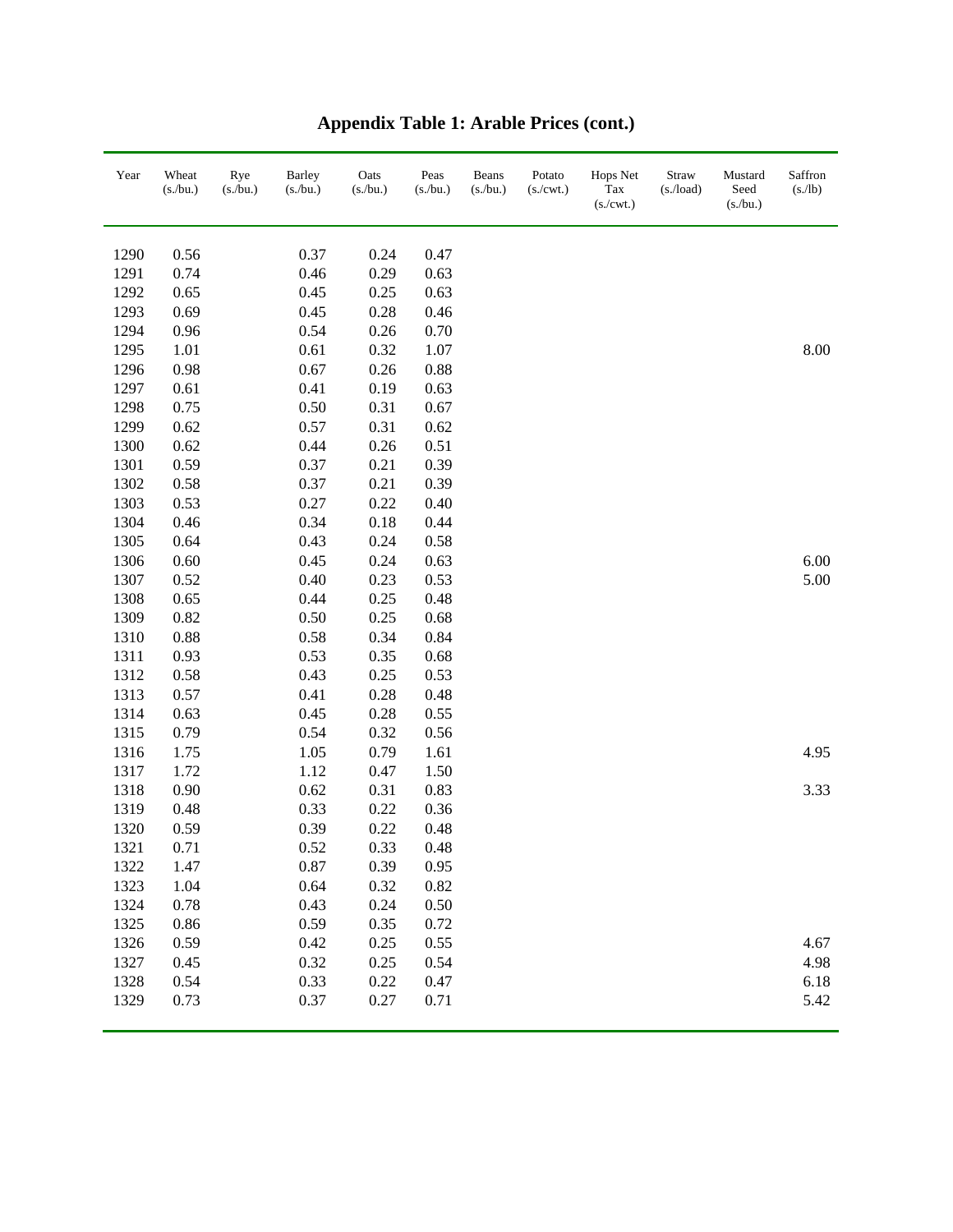| Year | Wheat<br>$(s$ ./bu.) | Rye<br>$(s$ ./bu.) | <b>Barley</b><br>$(s$ ./bu.) | Oats<br>(s/bu.) | Peas<br>(s/bu.) | Beans<br>(s/bu.) | Potato<br>$(s/\text{cwt.})$ | Hops Net<br>Tax<br>(s/cwt.) | Straw<br>$(s$ ./load) | Mustard<br>Seed<br>(s/bu.) | Saffron<br>(s/lb) |
|------|----------------------|--------------------|------------------------------|-----------------|-----------------|------------------|-----------------------------|-----------------------------|-----------------------|----------------------------|-------------------|
| 1330 | 0.74                 |                    | 0.44                         | 0.25            | 0.58            |                  |                             |                             |                       |                            | 3.54              |
| 1331 | 0.81                 |                    | 0.50                         | 0.31            | 0.85            |                  |                             |                             |                       |                            |                   |
| 1332 | 0.90                 |                    | 0.60                         | 0.37            | 0.93            |                  |                             |                             |                       |                            |                   |
| 1333 | 0.61                 |                    | 0.40                         | 0.26            | 0.65            |                  |                             |                             |                       |                            |                   |
| 1334 | 0.50                 |                    | 0.34                         | 0.22            |                 |                  |                             |                             |                       |                            |                   |
| 1335 | 0.51                 |                    | 0.35                         | 0.22            | 0.48            |                  |                             |                             |                       |                            |                   |
| 1336 | 0.57                 |                    | 0.39                         | 0.22            | 0.44            |                  |                             |                             |                       |                            |                   |
| 1337 | 0.51                 |                    | 0.35                         | 0.20            | 0.44            |                  |                             |                             |                       |                            |                   |
| 1338 | 0.43                 |                    | 0.26                         | 0.18            | 0.34            |                  |                             |                             |                       |                            |                   |
| 1339 | 0.39                 |                    | 0.20                         | 0.13            | 0.27            |                  |                             |                             |                       |                            |                   |
| 1340 | 0.68                 |                    | 0.39                         | 0.19            | 0.53            |                  |                             |                             |                       |                            |                   |
| 1341 | 0.46                 |                    | 0.33                         | 0.22            | 0.44            |                  |                             |                             |                       |                            |                   |
| 1342 | 0.52                 |                    | 0.36                         | 0.22            | 0.40            |                  |                             |                             |                       |                            |                   |
| 1343 | 0.48                 |                    | 0.36                         | 0.22            | 0.42            |                  |                             |                             |                       |                            | 3.08              |
| 1344 | 0.68                 |                    | 0.44                         | 0.27            | 0.55            |                  |                             |                             | 1.84                  |                            |                   |
| 1345 | 0.44                 |                    | 0.34                         | 0.21            | 0.39            |                  |                             |                             |                       |                            | 3.33              |
| 1346 | 0.49                 |                    | 0.36                         | 0.24            | 0.44            |                  |                             |                             | 1.38                  |                            | 6.32              |
| 1347 | 0.82                 |                    | 0.51                         | 0.28            | 0.65            |                  |                             |                             |                       |                            |                   |
| 1348 | 0.77                 |                    | 0.52                         | 0.29            | 0.61            |                  |                             |                             | 2.07                  |                            | 4.00              |
| 1349 | 0.49                 |                    | 0.26                         | 0.16            | 0.34            |                  |                             |                             |                       |                            |                   |
| 1350 | 0.71                 |                    | 0.45                         | 0.29            | 0.53            |                  |                             |                             | 1.67                  |                            |                   |
| 1351 | 0.97                 |                    | 0.70                         | 0.46            | 0.78            |                  |                             |                             | 2.42                  |                            | 18.00             |
| 1352 | 1.30                 |                    | 0.80                         | 0.48            | 0.85            |                  |                             |                             |                       |                            |                   |
| 1353 | 0.63                 |                    | 0.61                         | 0.44            | 0.82            |                  |                             |                             | 2.42                  |                            |                   |
| 1354 | 0.53                 |                    | 0.70                         | 0.25            | 0.40            |                  |                             |                             | 2.59                  |                            | 19.00             |
| 1355 | 0.69                 |                    | 0.32                         | 0.26            | 0.43            |                  |                             |                             | 2.76                  |                            |                   |
| 1356 | 0.74                 |                    | 0.50                         | 0.27            | 0.55            |                  |                             |                             | 2.42                  |                            |                   |
| 1357 | 0.77                 |                    | 0.56                         | 0.37            | 0.89            |                  |                             |                             |                       |                            |                   |
| 1358 | 0.84                 |                    | 0.58                         | 0.35            | 0.69            |                  |                             |                             | 3.03                  |                            |                   |
| 1359 | 0.71                 |                    | 0.67                         | 0.29            | 0.54            |                  |                             |                             |                       |                            |                   |
| 1360 | 0.77                 |                    | 0.59                         | 0.25            | 0.48            |                  |                             |                             |                       |                            |                   |
| 1361 | 0.74                 |                    | 0.69                         | 0.31            | 0.65            |                  |                             |                             |                       |                            | 13.33             |
| 1362 | 0.59                 |                    | 0.81                         | 0.34            | 0.67            |                  |                             |                             |                       |                            |                   |
| 1363 | 0.86                 |                    | 0.77                         | 0.36            | 0.82            |                  |                             |                             |                       |                            |                   |
| 1364 | 1.08                 |                    | 0.74                         | 0.33            | 0.69            |                  |                             |                             |                       |                            |                   |
| 1365 | 0.85                 |                    | 0.71                         | 0.29            | 0.54            |                  |                             |                             |                       |                            |                   |
| 1366 | 0.65                 |                    | 0.66                         | 0.28            | 0.48            |                  |                             |                             |                       |                            |                   |
| 1367 | 0.64                 |                    | 0.72                         | 0.32            | 0.69            |                  |                             |                             |                       |                            |                   |
| 1368 | 0.89                 |                    | 0.57                         | 0.33            | 0.71            |                  |                             |                             |                       |                            |                   |
| 1369 | 0.83                 |                    | 0.60                         | 0.34            | 0.74            |                  |                             |                             |                       |                            |                   |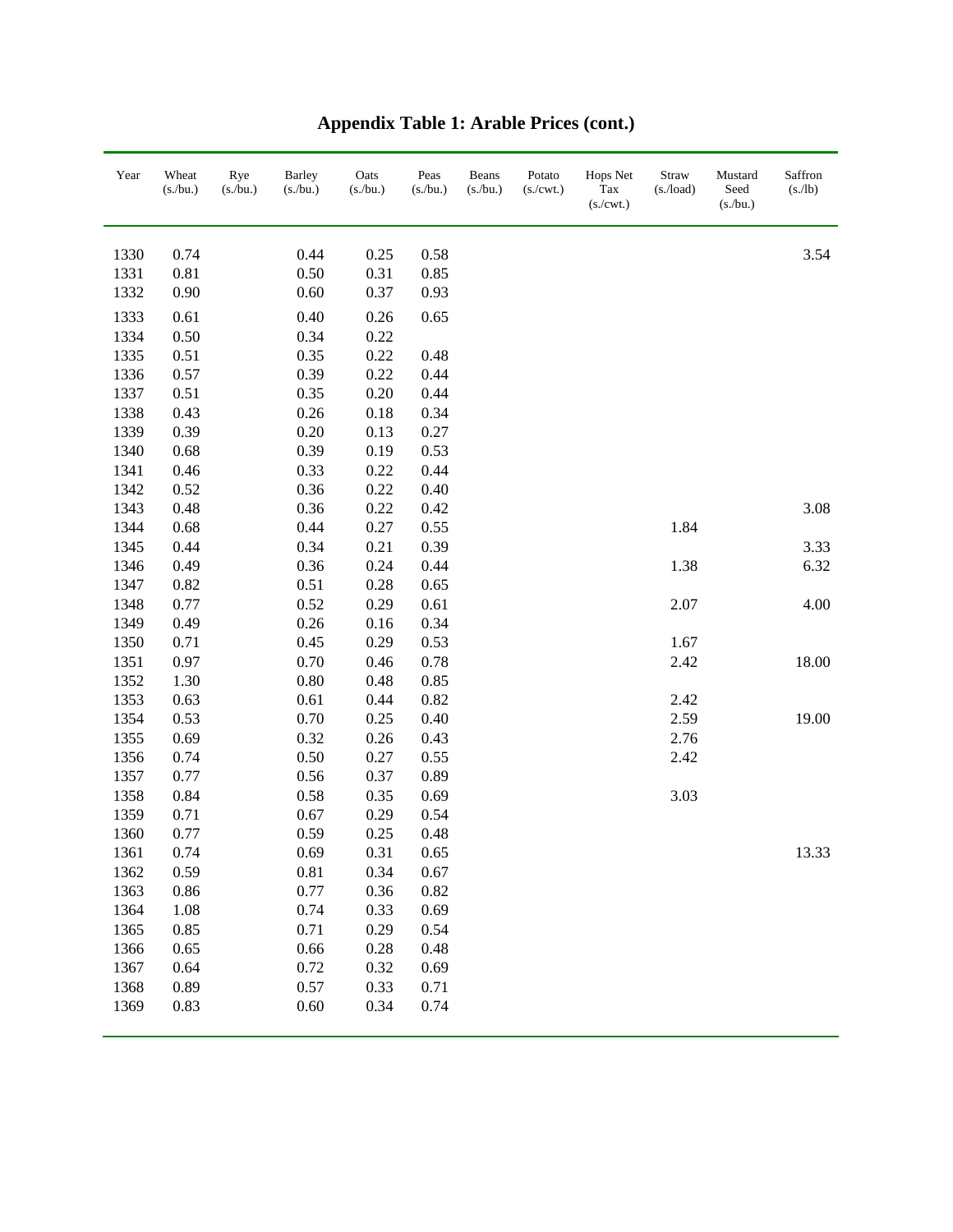| Year | Wheat<br>(s./bu.) | Rye<br>(s./bu.) | <b>Barley</b><br>(s./bu.) | Oats<br>(s/bu.) | Peas<br>(s/bu.) | Beans<br>(s/bu.) | Potato<br>(s./cwt.) | Hops Net<br>Tax<br>(s./cwt.) | Straw<br>$(s$ ./load) | Mustard<br>Seed<br>(s/bu.) | Saffron<br>(s./lb) |
|------|-------------------|-----------------|---------------------------|-----------------|-----------------|------------------|---------------------|------------------------------|-----------------------|----------------------------|--------------------|
| 1370 | 1.82              |                 | 1.12                      | 0.50            | 1.24            |                  |                     |                              |                       |                            |                    |
| 1371 | 0.86              |                 | 0.76                      | 0.36            | 0.72            |                  |                     |                              |                       |                            | 6.00               |
| 1372 | 0.74              |                 | 0.51                      | 0.26            | 0.44            |                  |                     |                              |                       |                            |                    |
| 1373 | 0.93              |                 | 0.58                      | 0.30            | 0.60            |                  |                     |                              |                       |                            | 12.00              |
| 1374 | 0.67              |                 | 0.45                      | 0.26            | 0.55            |                  |                     |                              |                       |                            | 20.00              |
| 1375 | 1.06              |                 | 0.60                      | 0.35            | 0.70            |                  |                     |                              |                       |                            | 20.00              |
| 1376 | 0.98              |                 | 0.64                      | 0.36            | 0.81            |                  |                     |                              |                       |                            | 20.00              |
| 1377 | 0.53              |                 | 0.47                      | 0.25            | 0.49            |                  |                     |                              |                       |                            | 17.49              |
| 1378 | 0.47              |                 | 0.37                      | 0.22            | 0.46            |                  |                     |                              | 3.73                  |                            | 18.00              |
| 1379 | 0.46              |                 | 0.32                      | 0.22            | 0.44            |                  |                     |                              |                       |                            | 16.00              |
| 1380 | 0.71              |                 | 0.39                      | 0.24            | 0.46            |                  |                     |                              |                       |                            | 16.00              |
| 1381 | 0.74              |                 | 0.41                      | 0.27            | 0.47            |                  |                     |                              |                       |                            | 16.00              |
| 1382 | 0.62              |                 | 0.39                      | 0.24            | 0.48            |                  |                     |                              |                       |                            | 16.00              |
| 1383 | 0.60              |                 | 0.39                      | 0.23            | 0.43            |                  |                     |                              |                       |                            | 13.33              |
| 1384 | 0.59              |                 | 0.46                      | 0.29            | 0.57            |                  |                     |                              |                       |                            | 13.33              |
| 1385 | 0.51              |                 | 0.39                      | 0.26            | 0.53            |                  |                     |                              |                       |                            | 13.33              |
| 1386 | 0.64              |                 | 0.40                      | 0.28            | 0.69            |                  |                     |                              |                       |                            | 13.33              |
| 1387 | 0.53              |                 | 0.36                      | 0.19            | 0.37            |                  |                     |                              |                       |                            | 13.33              |
| 1388 | 0.43              |                 | 0.29                      | 0.18            | 0.37            |                  |                     |                              |                       |                            | 14.60              |
| 1389 | 0.41              |                 | 0.27                      | 0.19            | 0.40            |                  |                     |                              |                       |                            | 13.82              |
| 1390 | 0.71              |                 | 0.40                      | 0.26            | 0.50            |                  |                     |                              |                       |                            | 6.67               |
| 1391 | 1.05              |                 | 0.68                      | 0.38            | 0.84            |                  |                     |                              |                       |                            | 14.00              |
| 1392 | 0.61              |                 | 0.41                      | 0.25            | 0.44            |                  |                     |                              |                       |                            |                    |
| 1393 | 0.39              |                 | 0.32                      | 0.21            | 0.43            |                  |                     |                              |                       |                            | 12.59              |
| 1394 | 0.45              |                 | 0.33                      | 0.23            | 0.42            |                  |                     |                              |                       |                            | 14.00              |
| 1395 | 0.46              |                 | 0.40                      | 0.24            | 0.48            |                  |                     |                              |                       |                            | 12.00              |
| 1396 | 0.53              |                 | 0.39                      | 0.23            | 0.53            |                  |                     |                              |                       |                            | 10.32              |
| 1397 | 0.75              |                 | 0.46                      | 0.28            | 0.60            |                  |                     |                              | 2.39                  |                            | 14.00              |
| 1398 | 0.65              |                 | 0.54                      | 0.35            | 0.61            |                  |                     |                              | 2.62                  |                            | 16.00              |
| 1399 | 0.60              |                 | 0.40                      | 0.24            | 0.55            |                  |                     |                              |                       |                            | 19.60              |
| 1400 | 0.67              |                 | 0.44                      | 0.26            | 0.51            |                  |                     |                              |                       |                            | 18.47              |
| 1401 | 0.84              |                 | 0.45                      | 0.26            | 0.54            |                  |                     |                              |                       |                            | 18.00              |
| 1402 | 1.06              |                 | 0.66                      | 0.30            | 0.64            |                  |                     |                              |                       |                            | 18.00              |
| 1403 | 0.72              |                 | 0.51                      | 0.29            | 0.68            |                  |                     |                              | 2.52                  |                            | 18.00              |
| 1404 | 0.54              |                 | 0.42                      | 0.24            | 0.41            |                  |                     |                              | 2.45                  | 1.13                       | 15.16              |
| 1405 | 0.51              |                 | 0.37                      | 0.21            | 0.41            |                  |                     |                              | 2.54                  |                            |                    |
| 1406 | 0.43              |                 | 0.34                      | 0.22            | 0.47            |                  |                     |                              | 2.76                  |                            | 14.69              |
| 1407 | 0.49              |                 | 0.32                      | 0.21            | 0.42            |                  |                     |                              | 2.16                  |                            | 13.73              |
| 1408 | 0.69              |                 | 0.39                      | 0.24            | 0.48            |                  |                     |                              | 2.53                  |                            | 14.00              |
| 1409 | 0.80              |                 | 0.47                      | 0.34            | 0.53            |                  |                     |                              | 2.56                  | 2.50                       | 14.00              |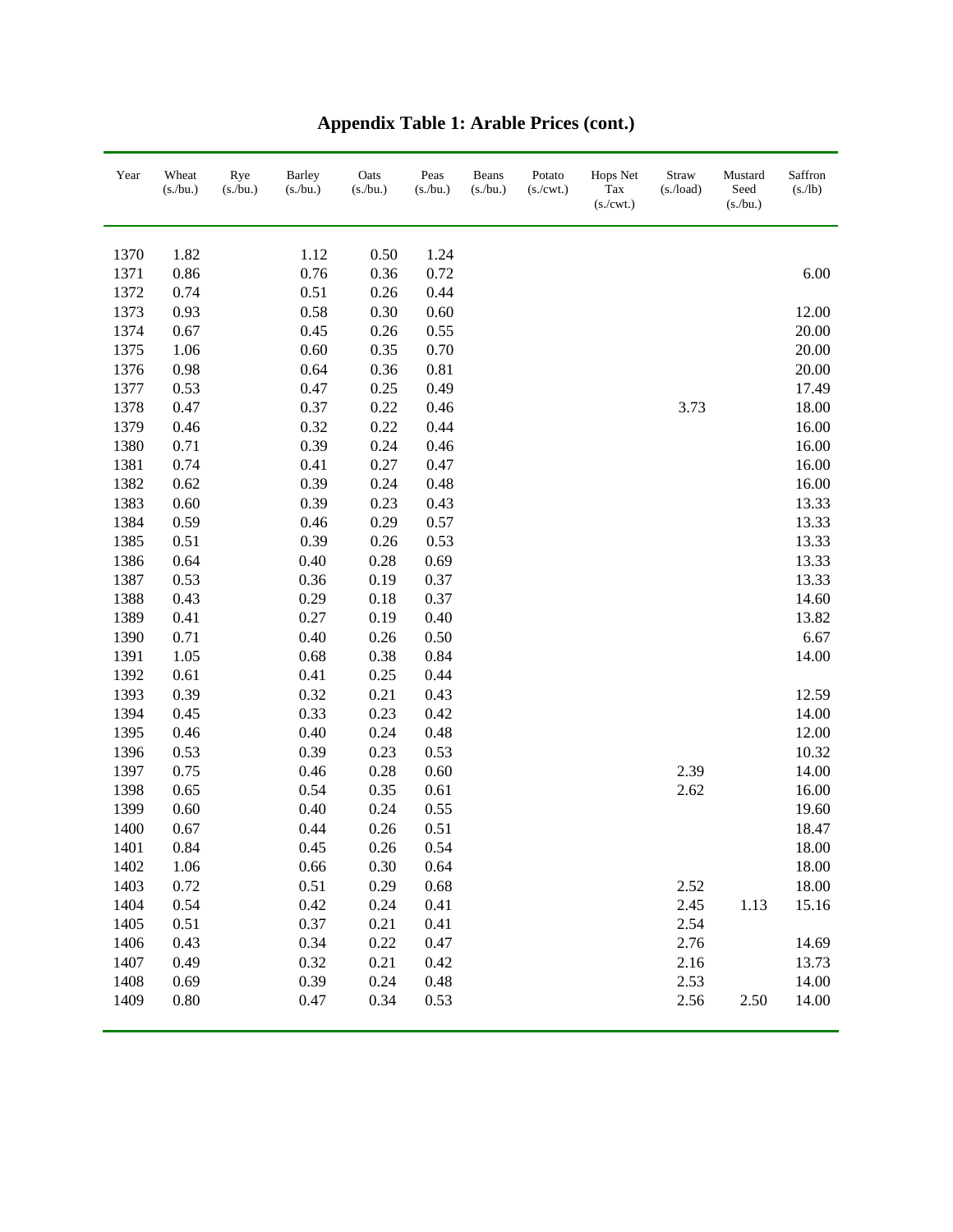| Year | Wheat<br>(s/bu.) | Rye<br>$(s$ ./bu.) | <b>Barley</b><br>(s/bu.) | Oats<br>(s/bu.) | Peas<br>(s/bu.) | Beans<br>(s/bu.) | Potato<br>$(s/\text{cwt.})$ | Hops Net<br>Tax<br>(s./cwt.) | Straw<br>(s./load) | Mustard<br>Seed<br>$(s$ ./bu.) | Saffron<br>(s/lb) |
|------|------------------|--------------------|--------------------------|-----------------|-----------------|------------------|-----------------------------|------------------------------|--------------------|--------------------------------|-------------------|
| 1410 | 0.95             |                    | 0.61                     | 0.32            | 0.76            |                  |                             |                              | 2.64               | 2.67                           | 13.49             |
| 1411 | 0.68             |                    | 0.48                     | 0.31            | 0.64            |                  |                             |                              | 2.84               | 1.58                           | 14.00             |
| 1412 | 0.58             |                    | 0.39                     | 0.24            | 0.50            |                  |                             |                              | 2.58               | 1.83                           | 13.66             |
| 1413 | 0.55             |                    | 0.34                     | 0.25            | 0.42            |                  |                             |                              | 2.32               | 1.67                           | 12.00             |
| 1414 | 0.51             |                    | 0.37                     | 0.27            | 0.50            |                  |                             |                              |                    |                                |                   |
| 1415 | 0.52             |                    | 0.39                     | 0.25            | 0.56            |                  |                             |                              | 2.94               | 1.15                           |                   |
| 1416 | 0.74             |                    | 0.50                     | 0.29            | 0.62            |                  |                             |                              | 2.75               | 1.33                           | 14.00             |
| 1417 | 0.97             |                    | 0.56                     | 0.28            | 0.57            |                  |                             |                              | 2.22               | 0.67                           | 10.16             |
| 1418 | 0.66             |                    | 0.39                     | 0.25            | 0.69            |                  |                             |                              | 2.90               | 1.50                           | 17.33             |
| 1419 | 0.82             |                    | 0.37                     | 0.22            | 0.29            |                  |                             |                              | 3.05               | 1.17                           | 17.00             |
| 1420 | 0.54             |                    | 0.43                     | 0.29            | 0.56            |                  |                             |                              | 3.29               | 1.00                           | 14.00             |
| 1421 | 0.75             |                    | 0.39                     | 0.22            | 0.55            |                  |                             |                              | 1.93               | 1.53                           | 11.83             |
| 1422 | 0.59             |                    | 0.34                     | 0.21            | 0.39            |                  |                             |                              | 1.97               | 0.83                           |                   |
| 1423 | 0.47             |                    | 0.40                     | 0.22            | 0.39            |                  |                             |                              | 2.64               | 1.17                           | 10.00             |
| 1424 | 0.50             |                    | 0.35                     | 0.21            | 0.56            |                  |                             |                              | 2.27               | 1.00                           |                   |
| 1425 | 0.57             |                    | 0.34                     | 0.24            | 0.42            |                  |                             |                              | 2.82               |                                | 11.45             |
| 1426 | 0.51             |                    | 0.36                     | 0.19            | 0.46            |                  |                             |                              | 2.26               |                                | 13.86             |
| 1427 | 0.46             |                    | 0.34                     | 0.21            | 0.37            |                  |                             |                              | 1.94               | 1.00                           | 14.00             |
| 1428 | 0.47             |                    | 0.30                     | 0.22            | 0.37            |                  |                             |                              | 2.24               | 0.92                           |                   |
| 1429 | 0.84             |                    | 0.44                     | 0.32            | 0.46            |                  |                             |                              | 2.39               |                                |                   |
| 1430 | 0.83             |                    | 0.46                     | 0.29            | 0.97            |                  |                             |                              | 2.50               |                                |                   |
| 1431 | 0.68             |                    | 0.34                     | 0.23            | 0.46            |                  |                             |                              | 1.97               | 2.50                           | 9.49              |
| 1432 | 0.48             |                    | 0.32                     | 0.19            | 0.69            |                  |                             |                              | 2.50               |                                | 13.64             |
| 1433 | 0.77             |                    | 0.40                     | 0.23            | 0.70            |                  |                             |                              | 2.97               | 0.67                           | 13.33             |
| 1434 | 0.58             |                    | 0.44                     | 0.24            | 0.56            |                  |                             |                              | 2.49               |                                |                   |
| 1435 | 0.54             |                    | 0.33                     | 0.19            | 0.49            |                  |                             |                              | 2.44               |                                |                   |
| 1436 | 0.66             |                    | 0.27                     | 0.19            | 0.49            |                  |                             |                              |                    |                                | 16.00             |
| 1437 | 0.62             |                    | 0.29                     | 0.20            | 0.46            |                  |                             |                              | 2.21               |                                |                   |
| 1438 | 1.14             |                    | 0.44                     | 0.31            | 0.57            |                  |                             |                              | 2.32               |                                |                   |
| 1439 | 1.35             |                    | 0.78                     | 0.35            | 1.05            |                  |                             |                              | 2.75               | 1.63                           | 14.67             |
| 1440 | 0.87             |                    | 0.51                     | 0.22            | 0.68            |                  |                             |                              | 2.39               |                                |                   |
| 1441 | 0.43             |                    | 0.27                     | 0.16            | 0.43            |                  |                             |                              | 2.25               | 1.50                           |                   |
| 1442 | 0.47             |                    | 0.27                     | 0.16            | 0.34            |                  |                             |                              | 2.99               |                                |                   |
| 1443 | 0.48             |                    | 0.32                     | 0.27            | 0.49            |                  |                             |                              | 2.91               |                                | 13.33             |
| 1444 | 0.47             |                    | 0.28                     | 0.21            | 0.43            |                  |                             |                              | 2.53               | 1.02                           | 16.24             |
| 1445 | 0.43             |                    | 0.27                     | 0.19            | 0.35            |                  |                             |                              | 1.99               |                                | 9.33              |
| 1446 | 0.66             |                    | 0.27                     | 0.22            | 0.49            |                  |                             |                              | 2.21               |                                | 13.33             |
| 1447 | 0.69             |                    | 0.30                     | 0.21            | 0.49            |                  |                             |                              | 1.99               |                                | 9.20              |
| 1448 | 0.60             |                    | 0.31                     | 0.19            | 0.36            |                  |                             |                              | 3.15               | 2.00                           | 11.55             |
| 1449 | 0.58             |                    | 0.33                     | 0.18            | 0.40            |                  |                             |                              | 1.89               | 1.05                           | 13.96             |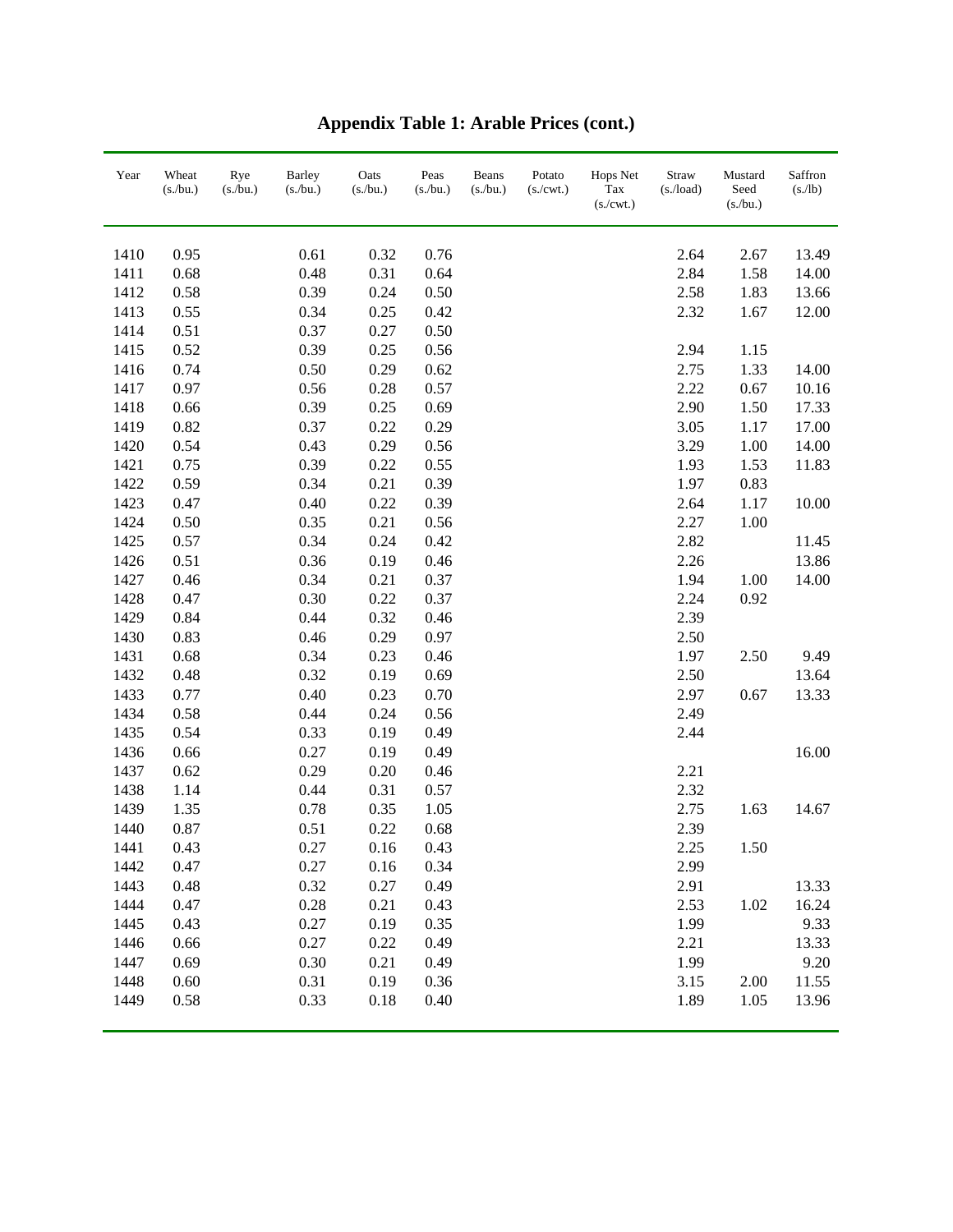| Year | Wheat<br>(s/bu.) | Rye<br>(s/bu.) | <b>Barley</b><br>(s/bu.) | Oats<br>(s/bu.) | Peas<br>(s/bu.) | Beans<br>(s/bu.) | Potato<br>$(s/\text{cwt.})$ | Hops Net<br>Tax<br>(s./cwt.) | Straw<br>$(s$ ./load) | Mustard<br>Seed<br>(s/bu.) | Saffron<br>(s/lb) |
|------|------------------|----------------|--------------------------|-----------------|-----------------|------------------|-----------------------------|------------------------------|-----------------------|----------------------------|-------------------|
| 1450 | 0.62             |                | 0.31                     | 0.18            | 0.33            |                  |                             |                              | 2.31                  |                            | 12.00             |
| 1451 | 0.71             |                | 0.33                     | 0.19            | 0.44            |                  |                             |                              | 2.62                  |                            | 8.33              |
| 1452 | 0.73             |                | 0.31                     | 0.18            | 0.32            |                  |                             |                              | 2.52                  |                            | 5.85              |
| 1453 | 0.62             |                | 0.32                     | 0.22            | 0.33            |                  |                             |                              | 2.55                  |                            | 6.67              |
| 1454 | 0.52             |                | 0.39                     | 0.23            | 0.49            |                  |                             |                              | 2.74                  |                            | 11.54             |
| 1455 | 0.49             |                | 0.32                     | 0.18            | 0.39            |                  |                             |                              | 2.70                  | 1.83                       | 10.41             |
| 1456 | 0.60             |                | 0.33                     | $0.20\,$        | 0.29            |                  |                             |                              | 3.73                  |                            |                   |
| 1457 | 0.61             |                | 0.29                     | 0.19            | 0.46            |                  |                             |                              | 2.06                  |                            | 15.32             |
| 1458 | 0.76             |                | 0.30                     | 0.19            | 0.34            |                  |                             |                              | 2.84                  | 1.42                       | 13.06             |
| 1459 | 0.73             |                | 0.28                     | 0.23            | 0.34            |                  |                             |                              | 2.52                  | 1.41                       | 11.15             |
| 1460 | 0.62             |                | 0.34                     | 0.24            | 0.48            |                  |                             |                              | 1.76                  |                            | 11.48             |
| 1461 | 0.88             |                | 0.43                     | 0.22            | 0.54            |                  |                             |                              |                       | 1.47                       | 10.92             |
| 1462 | 0.90             |                | 0.39                     | 0.23            | 0.39            |                  |                             |                              | 3.57                  | 1.25                       | 10.00             |
| 1463 | 0.50             |                | 0.37                     | 0.15            | 0.39            |                  |                             |                              |                       |                            | 13.33             |
| 1464 | 0.42             |                | 0.24                     | 0.15            | 0.39            |                  |                             |                              | 1.66                  |                            | 12.67             |
| 1465 | 0.51             |                | 0.49                     | 0.22            | 0.36            |                  |                             |                              | 4.56                  |                            | 14.24             |
| 1466 | 0.52             |                | 0.41                     | 0.19            | 0.78            |                  |                             |                              | 2.86                  |                            | 14.98             |
| 1467 | 0.66             |                | 0.37                     | 0.20            | 0.34            |                  |                             |                              | 2.14                  | 1.35                       | 12.00             |
| 1468 | 0.70             |                | 0.27                     | 0.19            | 0.44            |                  |                             |                              | 1.89                  |                            | 9.09              |
| 1469 | 0.72             |                | 0.31                     | 0.18            | 0.36            |                  |                             |                              | 2.39                  |                            | 12.70             |
| 1470 | 0.73             |                | 0.29                     | 0.19            | 0.39            |                  |                             |                              | 2.56                  | 4.00                       | 13.82             |
| 1471 | 0.78             |                | 0.34                     | 0.19            | 0.58            |                  |                             |                              | 2.50                  |                            | 10.67             |
| 1472 | 0.69             |                | 0.32                     | 0.22            | 0.54            |                  |                             |                              | 2.39                  |                            | 13.33             |
| 1473 | 0.52             |                | 0.34                     | 0.23            | 0.42            |                  |                             |                              | 1.44                  |                            | 16.67             |
| 1474 | 0.50             |                | 0.40                     | 0.22            | 0.36            |                  |                             |                              | 2.39                  |                            | 11.05             |
| 1475 | 0.54             |                | 0.31                     | 0.15            | 0.39            |                  |                             |                              | 2.39                  | 0.92                       | 17.82             |
| 1476 | 0.66             |                | 0.29                     | 0.15            | 0.39            |                  |                             |                              | 2.39                  | 0.71                       | 13.33             |
| 1477 | 0.64             |                | 0.31                     | 0.19            | 0.49            |                  |                             |                              | 2.39                  |                            | 13.27             |
| 1478 | 0.82             |                | 0.31                     | 0.16            |                 |                  |                             |                              | 2.27                  |                            | 13.33             |
| 1479 | 0.87             |                | 0.27                     | 0.21            | 0.49            |                  |                             |                              |                       |                            | 9.25              |
| 1480 | 0.65             |                | 0.34                     | 0.16            | 0.54            |                  |                             |                              | 2.14                  |                            | 20.57             |
| 1481 | 0.69             |                | 0.33                     | 0.18            | 0.58            |                  |                             |                              |                       |                            | 11.16             |
| 1482 | 0.93             |                | 0.58                     | 0.27            | 0.85            |                  |                             |                              | 1.89                  | 1.67                       | 21.77             |
| 1483 | 1.19             |                | 0.59                     | 0.22            | 0.92            |                  |                             |                              | 2.29                  |                            | 8.16              |
| 1484 | 0.84             |                | 0.46                     | 0.17            | 0.78            |                  |                             |                              | 2.63                  |                            |                   |
| 1485 | 0.63             |                | 0.38                     | 0.17            | 0.59            |                  |                             |                              | 2.52                  |                            | 11.25             |
| 1486 | 0.58             |                | 0.29                     | 0.16            | 0.52            |                  |                             |                              | 1.53                  | 2.00                       |                   |
| 1487 | 0.72             |                | 0.38                     | 0.19            | 0.51            |                  |                             |                              |                       |                            | 14.93             |
| 1488 | 0.71             |                | 0.33                     | 0.17            | 0.33            |                  |                             |                              | 1.90                  |                            |                   |
| 1489 | 0.71             |                | 0.41                     | 0.22            | 0.36            |                  |                             |                              | 2.05                  |                            | 14.60             |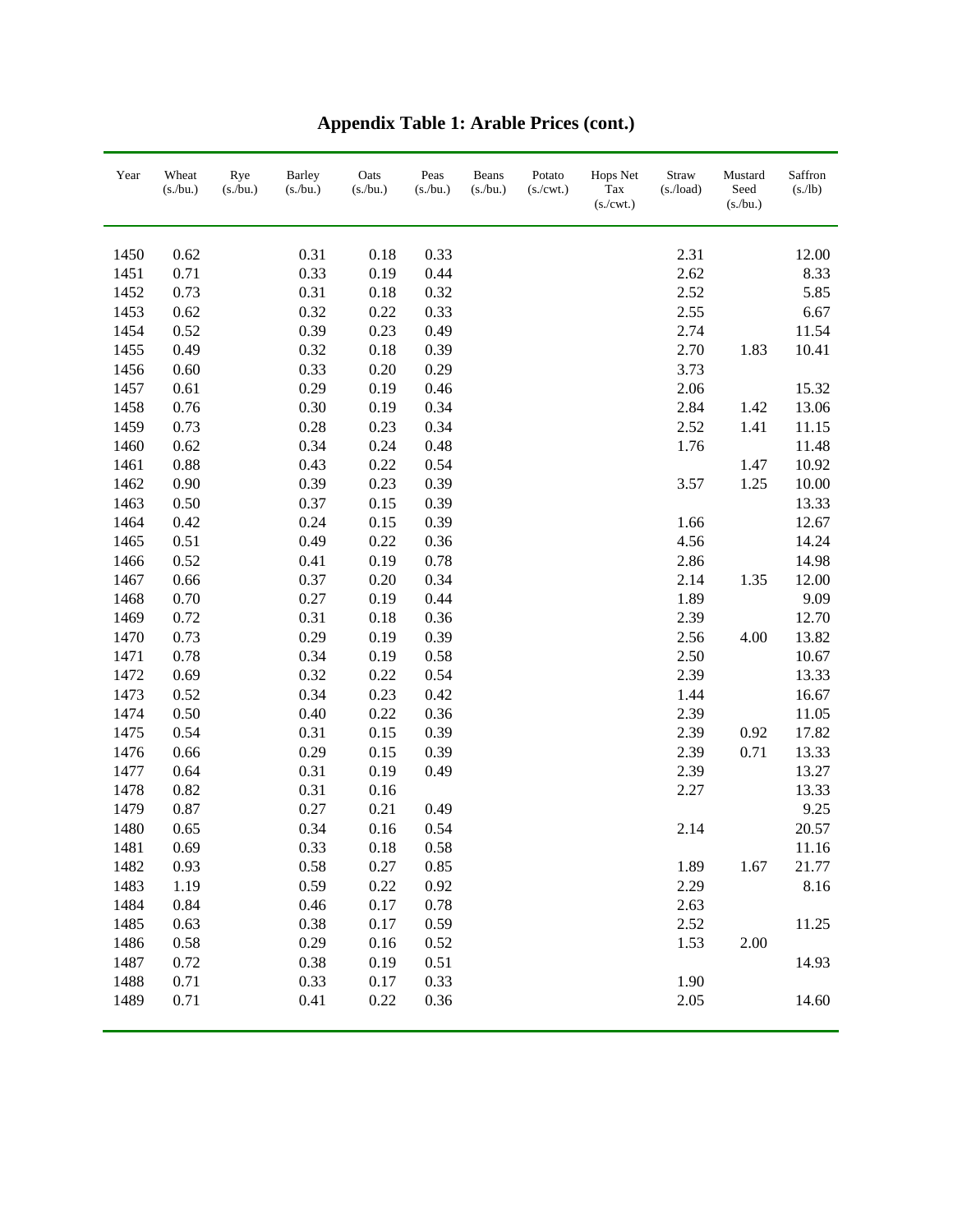| Year | Wheat<br>(s/bu.) | Rye<br>$(s$ ./bu.) | <b>Barley</b><br>(s/bu.) | Oats<br>(s/bu.) | Peas<br>(s/bu.) | Beans<br>(s/bu.) | Potato<br>$(s/\text{cwt.})$ | Hops Net<br>Tax<br>(s./cwt.) | Straw<br>(s./load) | Mustard<br>Seed<br>(s./bu.) | Saffron<br>(s/lb) |
|------|------------------|--------------------|--------------------------|-----------------|-----------------|------------------|-----------------------------|------------------------------|--------------------|-----------------------------|-------------------|
| 1490 | 0.70             |                    | 0.33                     | 0.19            | 0.40            |                  |                             |                              | 1.94               | 0.91                        | 18.47             |
| 1491 | 0.74             |                    | 0.38                     | 0.19            | 0.58            |                  |                             |                              | 2.04               |                             | 14.60             |
| 1492 | 0.75             |                    | 0.37                     | 0.22            | 0.43            |                  |                             |                              | 1.93               |                             | 17.52             |
| 1493 | 0.62             |                    | 0.39                     | 0.16            |                 |                  |                             |                              | 1.90               |                             | 8.72              |
| 1494 | 0.59             |                    | 0.29                     | 0.17            | 0.39            |                  |                             |                              | 1.90               |                             | 14.97             |
| 1495 | 0.56             |                    | 0.27                     | 0.17            | 0.32            |                  |                             |                              | 2.61               | 0.77                        |                   |
| 1496 | 0.50             |                    | 0.26                     | 0.21            | 0.34            |                  |                             |                              | 2.74               | 1.25                        | 18.21             |
| 1497 | 0.76             |                    | 0.28                     | $0.20\,$        | 0.33            |                  |                             |                              | 2.09               |                             | 21.33             |
| 1498 | 0.67             |                    | 0.30                     | 0.26            | 0.34            |                  |                             |                              | 2.41               |                             | 17.82             |
| 1499 | 0.67             |                    | 0.32                     | 0.26            | 0.61            |                  |                             |                              | 2.97               |                             | 11.55             |
| 1500 | 0.58             |                    | 0.31                     | $0.20\,$        | 0.36            | 0.30             |                             |                              | 2.12               | 0.75                        | 11.63             |
| 1501 | 0.92             |                    | 0.31                     | 0.23            |                 |                  |                             |                              | 2.01               |                             | 8.54              |
| 1502 | 0.97             |                    | 0.39                     | 0.21            | 0.53            | 0.27             |                             |                              | 2.54               | 1.00                        | 10.38             |
| 1503 | 0.85             |                    | 0.32                     | 0.25            |                 | 0.28             |                             |                              | 2.19               |                             | 6.71              |
| 1504 | 0.88             |                    | 0.38                     | 0.23            | 0.55            | 0.38             |                             |                              | 2.55               | 2.36                        | 9.42              |
| 1505 | 0.71             |                    | 0.41                     | 0.27            |                 |                  |                             |                              | 2.66               |                             | 17.85             |
| 1506 | 0.68             |                    | 0.38                     | 0.21            | 0.34            | 0.38             |                             |                              | 2.02               |                             | 18.47             |
| 1507 | 0.71             |                    | 0.27                     | 0.22            | 0.45            | 0.35             |                             |                              | 1.81               |                             | 26.40             |
| 1508 | 0.75             |                    | 0.32                     | 0.23            | 0.40            | 0.31             |                             |                              | 2.09               | 0.92                        | 18.67             |
| 1509 | 0.39             |                    | 0.40                     | 0.21            | 0.43            | 0.25             |                             |                              | 2.45               |                             | 10.60             |
| 1510 | 0.45             |                    | 0.33                     | 0.20            | 0.42            | 0.25             |                             |                              | 1.77               | 1.25                        | 11.15             |
| 1511 | 0.53             |                    | 0.24                     | 0.22            | 0.34            |                  |                             |                              | 1.90               | 1.70                        | 13.75             |
| 1512 | 0.75             |                    | 0.26                     | 0.22            | 0.35            |                  |                             |                              | 2.06               |                             | 13.33             |
| 1513 | 1.11             |                    | 0.60                     |                 |                 |                  |                             |                              | 2.39               |                             | 14.67             |
| 1514 | 0.71             |                    | 0.57                     |                 | 0.47            |                  |                             |                              | 2.15               |                             | 12.53             |
| 1515 | 0.66             |                    | 0.31                     |                 | 0.66            |                  |                             |                              | 2.35               |                             | 11.53             |
| 1516 | 0.85             |                    | 0.49                     | 0.27            | 0.49            |                  |                             |                              | 2.37               |                             | 13.99             |
| 1517 | 0.58             |                    | 0.42                     | 0.23            | 0.52            |                  |                             |                              | 2.82               |                             | 11.76             |
| 1518 | 0.79             |                    | 0.43                     |                 | 0.66            |                  |                             |                              | 2.94               |                             | 16.00             |
| 1519 | 0.74             |                    | 0.39                     | 0.25            | 0.68            | 0.38             |                             |                              | 3.41               | 1.75                        | 14.17             |
| 1520 | 1.02             |                    | 0.45                     | 0.29            | 0.84            | 0.73             |                             |                              | 2.17               | 2.00                        | 14.60             |
| 1521 | 1.13             |                    | 0.61                     | 0.35            | 1.12            | 0.45             |                             |                              | 3.41               |                             | 11.55             |
| 1522 | 0.89             |                    | 0.47                     | 0.31            | 0.69            | 0.32             |                             |                              | 2.52               | 1.49                        | 17.33             |
| 1523 | 0.84             |                    | 0.33                     | 0.25            | 0.62            | 0.40             |                             |                              | 1.92               | 1.50                        | 34.67             |
| 1524 | 0.81             |                    | 0.30                     | 0.27            |                 |                  |                             |                              | 2.01               |                             |                   |
| 1525 | 0.63             |                    | 0.33                     | 0.38            | 0.70            | 0.29             |                             |                              | 2.22               | 1.65                        | 16.65             |
| 1526 | 0.63             |                    | 0.34                     | 0.27            | 0.70            | 0.46             |                             |                              | 1.64               | 3.11                        | 16.00             |
| 1527 | 0.82             |                    | 0.50                     | 0.32            | 0.79            | 0.58             |                             |                              | 2.75               |                             | 18.43             |
| 1528 | 1.87             |                    | 0.79                     | 0.50            | 1.06            | 0.78             |                             |                              | 2.99               | 2.44                        | 19.60             |
| 1529 | 1.12             |                    | 0.77                     | 0.25            |                 | 0.62             |                             |                              | 1.72               |                             | 15.49             |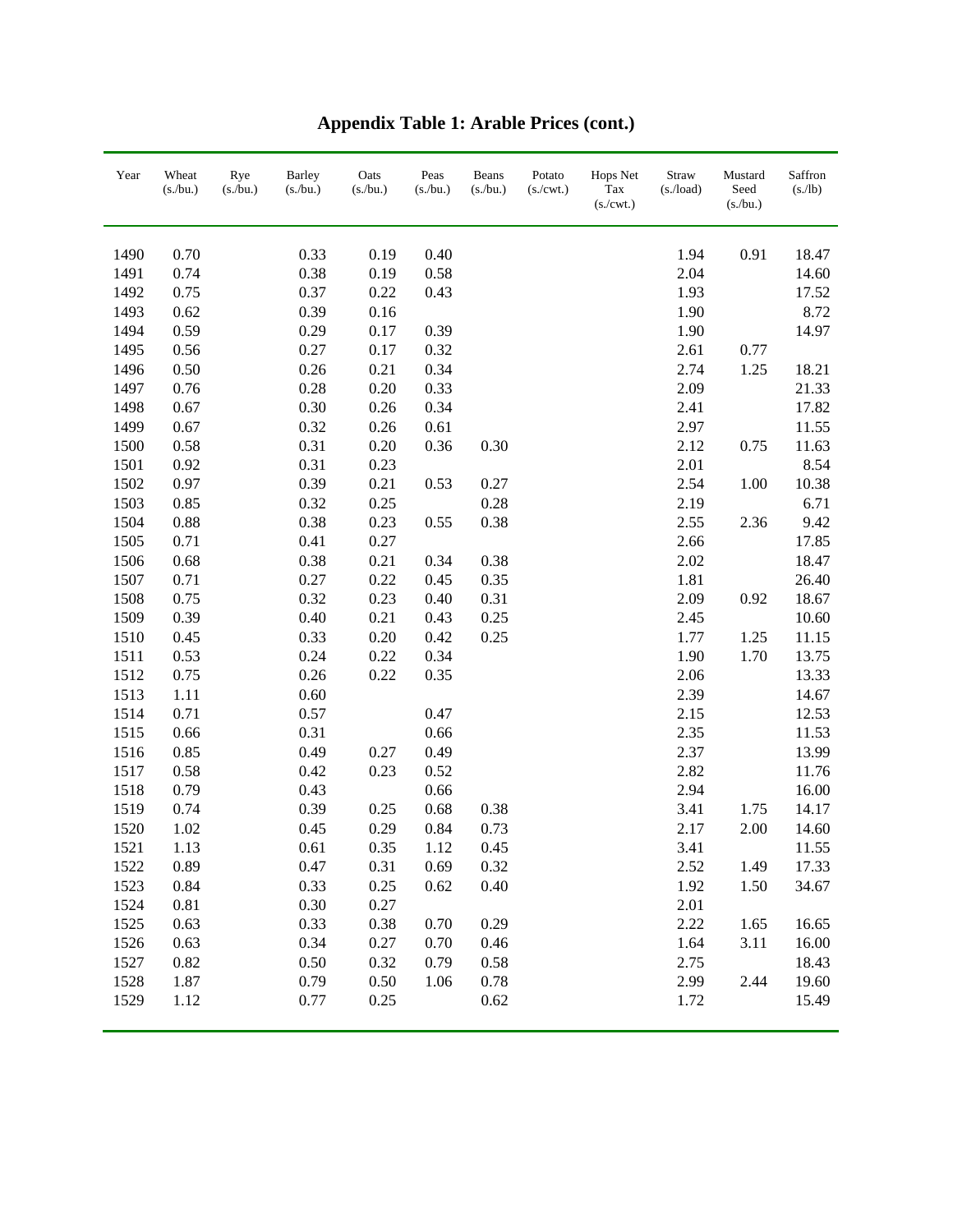| Year | Wheat<br>(s/bu.) | Rye<br>$(s$ ./bu.) | <b>Barley</b><br>(s/bu.) | Oats<br>(s/bu.) | Peas<br>(s/bu.) | Beans<br>(s/bu.) | Potato<br>$(s/\text{cwt.})$ | Hops Net<br>Tax<br>(s./cwt.) | Straw<br>(s./load) | Mustard<br>Seed<br>(s/bu.) | Saffron<br>(s/lb) |
|------|------------------|--------------------|--------------------------|-----------------|-----------------|------------------|-----------------------------|------------------------------|--------------------|----------------------------|-------------------|
| 1530 | 1.16             |                    | 0.50                     | 0.32            | 0.66            | 0.42             |                             |                              | 1.76               |                            | 8.33              |
| 1531 | 1.25             |                    | 0.44                     | 0.37            | 0.51            | 0.37             |                             |                              | 2.06               | 2.67                       | 45.21             |
| 1532 | 1.17             |                    | 0.49                     | 0.41            |                 | 0.36             |                             |                              | 2.43               | 3.27                       | 19.31             |
| 1533 | 1.12             |                    | 0.59                     | 0.39            | 0.69            | 0.51             |                             |                              | 3.25               | 1.00                       | 12.00             |
| 1534 | 0.88             |                    | 0.49                     | 0.34            | 0.70            | 0.61             |                             |                              | 2.48               | 1.29                       |                   |
| 1535 | 1.12             |                    | 0.42                     | 0.42            |                 | 0.43             |                             |                              | 2.15               | 0.83                       | 18.62             |
| 1536 | 1.24             |                    | 0.56                     | 0.37            | 0.70            | 0.59             |                             | 24.48                        | 2.42               | 1.63                       | 32.00             |
| 1537 | 1.12             |                    | 0.40                     | 0.40            | 0.67            | 0.42             |                             |                              | 2.58               | 3.33                       | 16.74             |
| 1538 | 0.86             |                    | 0.36                     | 0.32            |                 | 0.46             |                             |                              | 2.30               | 2.75                       | 16.65             |
| 1539 | 0.82             |                    | 0.43                     | 0.36            | 0.55            | 0.49             |                             |                              | 2.90               |                            |                   |
| 1540 | 0.85             |                    | 0.54                     | 0.32            |                 | 0.46             |                             | 18.25                        | 2.55               |                            | 22.56             |
| 1541 | 1.05             |                    | 0.56                     | 0.41            |                 | 0.48             |                             |                              | 2.47               |                            | 13.33             |
| 1542 | 1.03             |                    | 0.48                     | 0.34            |                 | 0.60             |                             | 15.82                        | 2.65               |                            |                   |
|      |                  |                    |                          |                 | 0.69            |                  |                             |                              |                    | 1.00                       |                   |
| 1543 | 1.09             |                    | 0.66                     | 0.37            | 1.08            | 0.58             |                             | 21.96                        | 2.09               |                            | 14.93             |
| 1544 | 1.31             |                    | 0.39                     | 0.37            | 0.71            | 0.53             |                             | 23.98                        | 2.53               | 2.00                       | 12.00             |
| 1545 | 1.56             |                    | 0.45                     | 0.44            | 0.87            | 0.65             |                             | 25.78                        | 2.39               | 2.65                       | 10.00             |
| 1546 | 2.08             |                    | 0.96                     | 0.56            | 0.99            | 0.69             |                             |                              | 2.34               | 1.63                       | 17.33             |
| 1547 | 0.89             |                    | 0.56                     | 0.43            | 0.61            | 0.51             |                             | 31.25                        | 2.99               |                            | 26.67             |
| 1548 | 0.75             |                    | 0.43                     | 0.35            | 0.57            | 0.49             |                             |                              | 2.70               | 1.67                       | 26.67             |
| 1549 | 1.22             |                    | 0.65                     | 0.43            | 0.71            | 0.53             |                             | 42.09                        | 2.99               | 3.00                       | 28.44             |
| 1550 | 1.91             |                    | 0.56                     | 0.97            | 1.70            | 1.05             |                             | 47.19                        | 3.61               | 2.74                       | 26.67             |
| 1551 | 2.47             |                    | 0.93                     | 0.74            | 1.23            | 1.21             |                             |                              | 4.35               |                            | 29.33             |
| 1552 | 1.89             |                    | 0.69                     | 0.68            | 1.38            | 1.03             |                             |                              | 5.20               | 2.58                       |                   |
| 1553 | 1.38             |                    | 0.69                     | 0.67            | 0.82            | 0.85             |                             |                              | 4.33               | 2.00                       | 24.00             |
| 1554 | 1.34             |                    | 0.77                     | 0.82            | 1.35            | 0.71             |                             | 22.01                        | 5.04               | 1.75                       | 24.00             |
| 1555 | 1.85             |                    | 1.05                     | 0.83            | 1.54            | 0.84             |                             |                              | 6.09               | 3.00                       | 19.32             |
| 1556 | 2.79             |                    | 2.23                     | 0.90            | 2.57            | 1.69             |                             | 26.48                        | 3.16               | 2.67                       | 22.31             |
| 1557 | 3.15             |                    | 1.91                     | 1.66            | 3.35            | 2.42             |                             | 36.90                        | 4.93               | 4.08                       | 21.83             |
| 1558 | 1.19             |                    | 0.73                     | 0.57            | 1.14            | 0.62             |                             | 24.11                        | 4.35               | 2.00                       | 18.67             |
| 1559 | 1.50             |                    | 1.25                     | 0.60            | 0.87            | 0.78             |                             | 25.26                        | 3.67               | 1.17                       | 21.33             |
| 1560 | 1.55             |                    |                          | 0.59            | 1.13            | 0.84             |                             | 31.12                        | 4.81               |                            | 28.34             |
| 1561 | 1.93             |                    | 0.94                     | 0.80            | 1.29            | 1.32             |                             | 40.23                        | 4.99               | 2.20                       | 48.00             |
| 1562 | 1.95             |                    | 0.75                     | 0.88            | 2.23            | 1.28             |                             | 42.81                        | 6.75               | 3.08                       |                   |
| 1563 | 1.94             |                    | 1.09                     | 0.78            | 2.08            | 1.37             |                             | 38.60                        | 9.86               | 7.00                       | 42.67             |
| 1564 | 2.33             |                    | 0.99                     | 0.74            | 1.47            | 1.17             |                             | 85.66                        | 7.53               | 4.00                       | 32.00             |
| 1565 | 1.51             |                    | 0.94                     | 0.54            | 0.95            | 0.68             |                             | 38.34                        | 5.07               | 3.87                       | 28.28             |
| 1566 | 1.57             |                    | 0.83                     | 0.83            | 1.22            | 1.06             |                             | 24.09                        | 5.31               | 2.00                       | 27.36             |
| 1567 | 1.63             |                    | 0.89                     | 0.74            | 1.31            | 1.00             |                             | 53.37                        | 6.01               | 2.50                       | 32.00             |
| 1568 | 1.49             |                    | 1.47                     | 0.83            | 1.55            | 1.07             |                             | 64.44                        | 6.30               | 3.33                       | 26.67             |
| 1569 | 1.61             |                    | 1.15                     | $0.80\,$        | 1.35            | 1.09             |                             | 60.41                        | 6.31               | 3.61                       | 29.33             |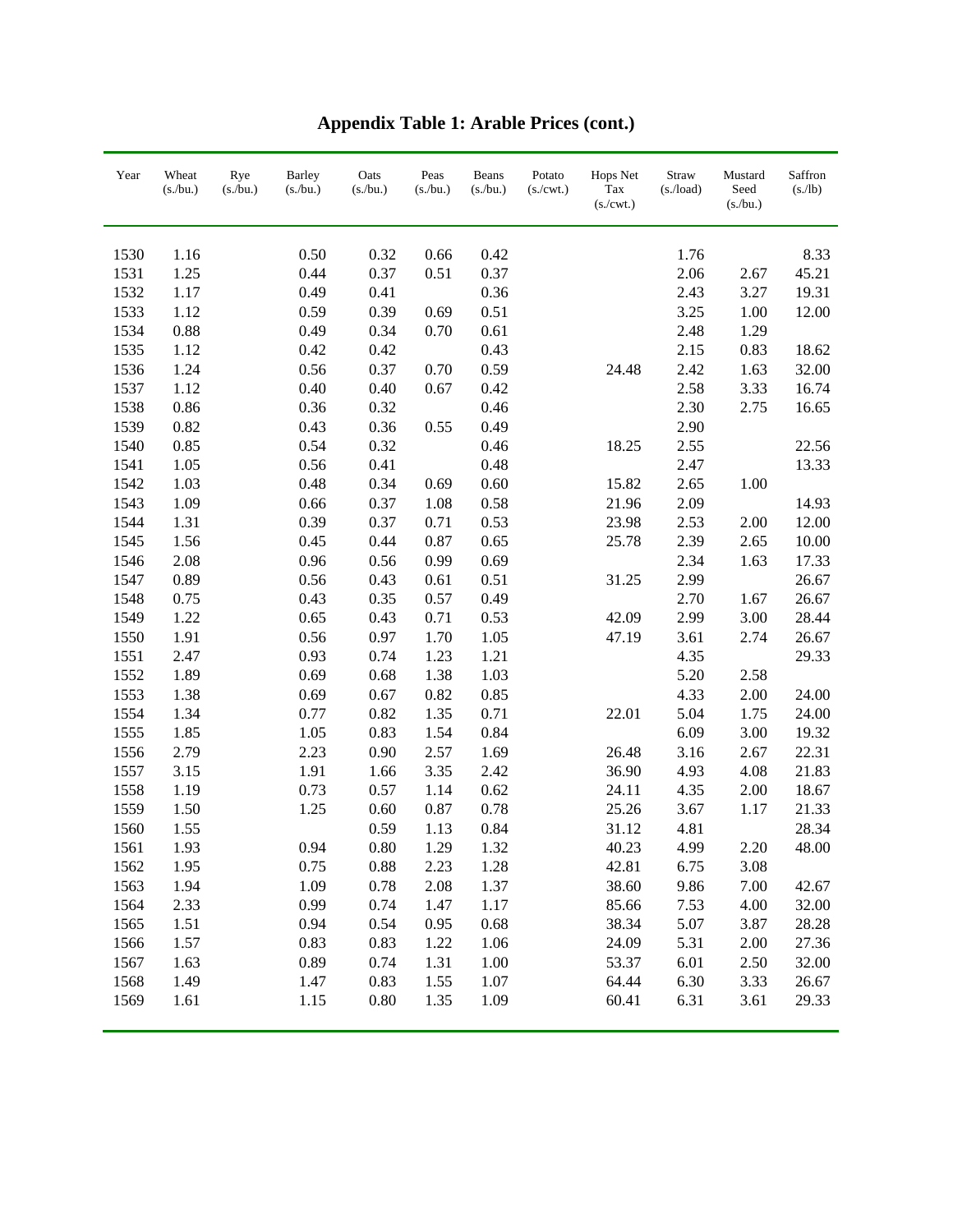| Year | Wheat<br>(s/bu.) | Rye<br>(s./bu.) | <b>Barley</b><br>(s/bu.) | Oats<br>(s./bu.) | Peas<br>(s/bu.) | Beans<br>(s/bu.) | Potato<br>$(s/\text{cwt.})$ | Hops Net<br>Tax<br>(s./cwt.) | Straw<br>$(s$ ./load) | Mustard<br>Seed<br>(s/bu.) | Saffron<br>(s/lb) |
|------|------------------|-----------------|--------------------------|------------------|-----------------|------------------|-----------------------------|------------------------------|-----------------------|----------------------------|-------------------|
| 1570 | 1.61             |                 | 0.79                     | 0.67             | 1.11            | 0.76             |                             | 80.78                        | 4.98                  | 2.17                       | 22.63             |
| 1571 | 1.35             |                 | 0.71                     | 0.66             | 1.07            | 0.73             |                             | 54.63                        | 5.07                  | 2.08                       |                   |
| 1572 | 1.79             |                 | 0.93                     | 0.70             | 1.09            | 0.70             |                             | 63.93                        | 5.74                  | 3.33                       |                   |
| 1573 | 1.97             |                 | 0.94                     | 0.74             | 1.88            | 1.20             |                             | 54.29                        | 5.97                  |                            |                   |
| 1574 | 2.78             |                 | 1.47                     | 0.87             | 2.03            | 1.53             |                             | 57.10                        | 5.49                  | 4.00                       |                   |
| 1575 | 1.95             |                 | 0.94                     | 0.71             | 1.65            | 1.15             |                             | 40.28                        | 4.87                  | 5.00                       |                   |
| 1576 | 2.07             |                 | 1.01                     | 0.72             | 1.27            | 0.89             |                             | 42.63                        | 4.92                  | 4.50                       |                   |
| 1577 | 2.28             |                 | 1.20                     | 0.78             | 1.35            | 1.09             |                             | 43.99                        | 5.75                  | 4.67                       |                   |
| 1578 | 1.98             |                 | 1.26                     | 0.76             | 1.40            | 1.04             |                             | 37.49                        | 5.30                  | 4.00                       |                   |
| 1579 | 2.03             |                 | 0.96                     | 0.60             | 1.41            | 0.85             |                             | 37.47                        | 5.65                  | 2.75                       |                   |
| 1580 | 1.65             |                 | 0.97                     | 0.84             | 1.54            | 1.07             |                             | 81.17                        | 6.45                  |                            |                   |
| 1581 | 2.40             |                 | 1.21                     | 0.67             | 1.36            | 0.99             |                             | 57.16                        | 7.26                  | 3.00                       |                   |
| 1582 | 2.29             |                 | 1.11                     | 0.74             | 1.64            | 1.18             |                             | 54.13                        | 6.60                  |                            |                   |
| 1583 | 2.06             |                 | 1.04                     | 0.83             | 1.57            | 1.12             |                             | 44.11                        | 6.29                  |                            |                   |
| 1584 | 1.92             |                 | 1.08                     | 0.85             | 1.63            | 1.19             |                             | 43.79                        | 6.84                  | 2.75                       |                   |
| 1585 | 2.35             |                 | 1.05                     | 0.81             | 1.67            | $1.10\,$         |                             | 46.57                        | 6.43                  | 5.00                       |                   |
| 1586 | 3.28             |                 | 1.51                     | 0.98             | 2.40            | 1.68             |                             | 57.26                        | 6.79                  | 2.75                       |                   |
| 1587 | 3.14             |                 | 1.20                     | 1.34             | 2.49            | 1.81             |                             | 49.65                        | 7.25                  | 3.00                       |                   |
| 1588 | 2.00             |                 | 1.16                     | 1.05             | 1.61            | 1.16             |                             | 42.64                        | 5.08                  | 2.00                       |                   |
| 1589 | 2.23             |                 | 1.05                     | 1.15             | 1.91            | 1.29             |                             | 54.98                        | 4.84                  | 3.75                       |                   |
| 1590 | 2.79             |                 | 1.46                     | 1.31             | 2.20            | 1.54             |                             | 85.45                        | 6.72                  | 3.38                       |                   |
| 1591 | 2.57             |                 | 1.87                     | 1.59             | 3.23            | 2.22             |                             | 35.28                        | 9.13                  | 7.26                       |                   |
| 1592 | 2.01             |                 | 1.11                     | 1.17             | 1.99            | 1.44             |                             | 65.78                        | 7.38                  | 6.00                       |                   |
| 1593 | 2.32             |                 | 1.13                     | 0.88             | 1.69            | 1.19             |                             | 90.50                        | 7.85                  | 3.00                       |                   |
| 1594 | 3.37             |                 | 1.26                     | 0.92             | 1.75            | 1.30             |                             | 45.70                        | 9.38                  | 3.19                       |                   |
| 1595 | 4.21             |                 | 2.00                     | 1.61             | 2.74            | 1.95             |                             | 40.54                        | 12.10                 | 3.50                       |                   |
| 1596 | 4.77             |                 | 2.11                     | 1.56             | 2.38            | 1.82             |                             | 62.50                        | 9.09                  | 3.78                       |                   |
| 1597 | 5.83             |                 | 2.90                     | 1.84             | 3.44            | 2.77             |                             | 42.91                        | 10.45                 | 5.49                       |                   |
| 1598 | 4.79             |                 | 2.11                     | 1.47             | 3.07            | 2.26             |                             | 46.65                        | 9.61                  | 4.04                       |                   |
| 1599 | 2.97             |                 | 1.57                     | 1.14             | 1.91            | 1.27             |                             | 41.69                        | 7.51                  | 5.68                       |                   |
| 1600 | 3.20             |                 | 1.74                     | 0.96             | 1.99            | 1.21             |                             | 51.52                        | 9.62                  | 3.50                       |                   |
| 1601 | 3.20             |                 | 1.96                     | 1.78             | 2.78            | 1.88             |                             | 54.41                        | 10.63                 | 5.02                       |                   |
| 1602 | 2.89             |                 | 1.42                     | 0.83             | 2.76            | 2.00             |                             | 99.08                        | 9.05                  | 4.04                       |                   |
| 1603 | 3.05             |                 | 1.19                     | 0.86             | 1.93            | 1.30             |                             | 169.39                       | 8.24                  | 3.35                       |                   |
| 1604 | 3.01             |                 | 1.24                     | 1.07             | 1.98            | 1.36             |                             | 104.80                       | 8.70                  | 4.08                       |                   |
| 1605 | 3.26             |                 | 1.62                     | 1.13             | 1.78            | 1.36             |                             | 90.31                        | 7.85                  | 4.08                       |                   |
| 1606 | 3.06             |                 | 1.57                     | 1.16             | 2.06            | 1.60             |                             | 95.40                        | 13.44                 | 4.04                       |                   |
| 1607 | 3.34             |                 | 1.52                     | 1.14             | 2.14            | 1.25             |                             | 89.58                        | 12.43                 | 4.67                       |                   |
| 1608 | 4.81             |                 | 1.95                     | 1.17             | 2.40            | 1.54             |                             | 128.86                       | 11.90                 | 5.81                       |                   |
| 1609 | 4.58             |                 | 2.14                     | 1.37             | 2.79            | 2.17             |                             | 66.54                        | 10.75                 | 4.08                       |                   |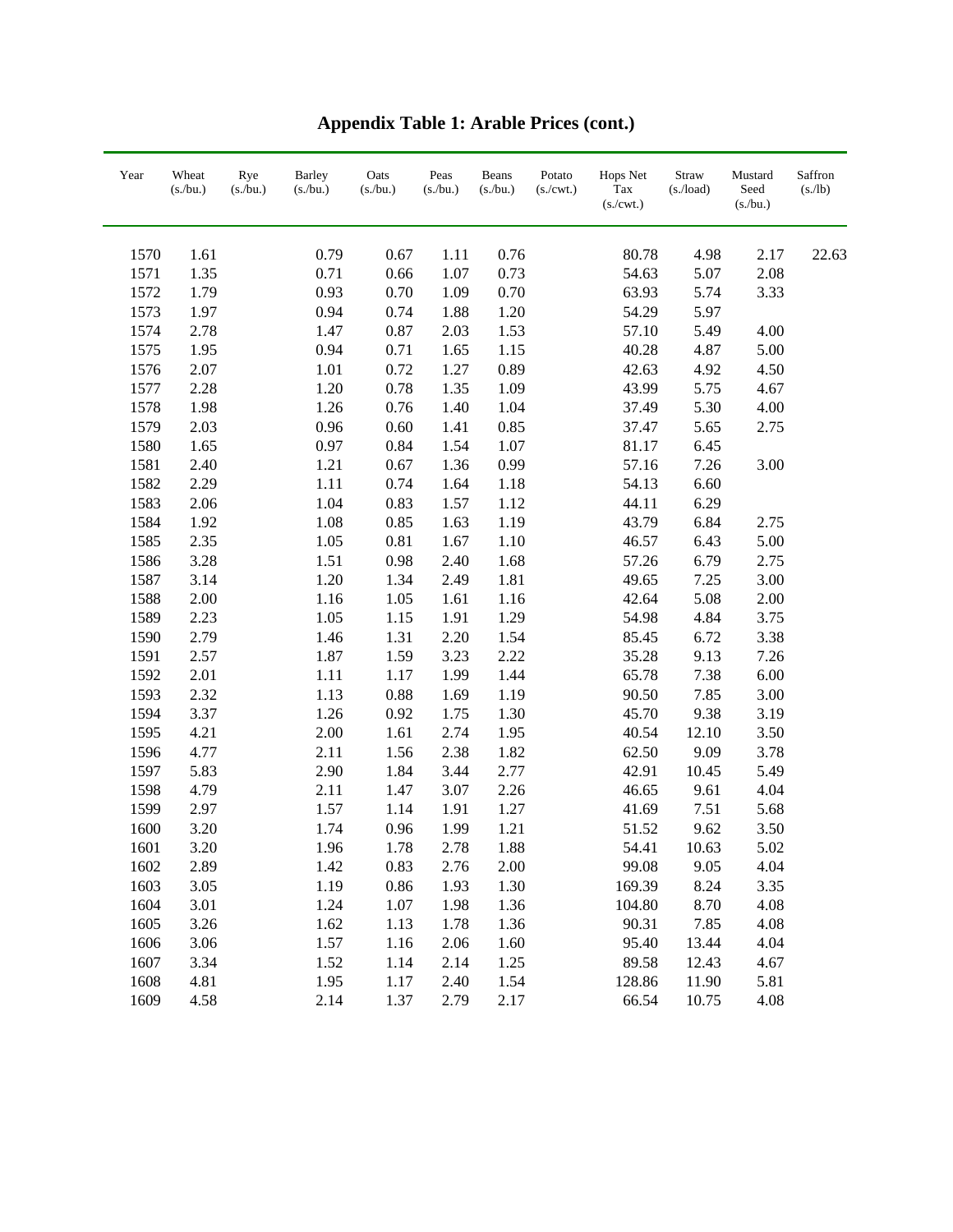| Year | Wheat<br>(s/bu.) | Rye<br>(s/bu.) | <b>Barley</b><br>(s/bu.) | Oats<br>(s/bu.) | Peas<br>(s/bu.) | Beans<br>(s/bu.) | Potato<br>(s./cwt.) | Hops Net<br>Tax<br>(s./cwt.) | Straw<br>$(s$ ./load) | Mustard<br>Seed<br>(s/bu.) | Saffron<br>(s/lb) |
|------|------------------|----------------|--------------------------|-----------------|-----------------|------------------|---------------------|------------------------------|-----------------------|----------------------------|-------------------|
| 1610 | 3.49             |                | 1.81                     | 1.28            | 2.76            | 1.74             |                     | 58.04                        | 12.41                 | 4.08                       |                   |
| 1611 | 3.77             |                | 1.65                     | 1.31            | 2.28            | 1.57             |                     | 29.86                        | 10.93                 | 4.92                       |                   |
| 1612 | 3.98             |                | 2.06                     | 1.78            | 3.01            | 2.53             |                     | 38.23                        | 19.16                 | 10.55                      |                   |
| 1613 | 4.56             |                | 2.25                     | 1.52            | 3.00            | 2.71             |                     | 57.71                        | 16.12                 | 5.82                       |                   |
| 1614 | 4.57             |                | 2.28                     | 1.65            | 2.98            |                  |                     | 50.91                        | 11.48                 | 5.69                       |                   |
| 1615 | 3.93             |                | 2.22                     | 1.70            | 2.89            | 2.68             |                     | 76.77                        | 12.98                 | 4.40                       |                   |
| 1616 | 3.89             |                | 2.16                     | 2.02            | 3.61            | 2.23             |                     | 67.10                        | 14.87                 | 4.85                       |                   |
| 1617 | 4.63             |                | 1.86                     | 1.30            | 2.48            | 1.72             |                     | 76.39                        | 12.29                 | 4.85                       |                   |
| 1618 | 4.47             |                | 1.82                     | 1.27            | 1.92            | 1.32             |                     | 75.08                        | 10.73                 | 4.85                       |                   |
| 1619 | 3.55             |                | 1.57                     | 1.22            | 2.03            | 1.49             |                     | 111.34                       | 13.63                 | 4.85                       |                   |
| 1620 | 2.98             |                | 1.36                     | 1.24            | 2.04            | 1.70             |                     | 97.06                        | 12.82                 | 4.85                       |                   |
| 1621 | 3.52             |                | 1.47                     | 1.12            | 2.24            | 1.76             |                     | 123.19                       | 14.84                 | 8.53                       |                   |
| 1622 | 4.80             |                | 2.37                     | 1.35            | 3.07            | 2.48             |                     | 101.80                       | 15.11                 | 5.26                       |                   |
| 1623 | 4.95             | 3.12           | 2.36                     | 1.25            | 2.54            | 1.87             |                     | 94.04                        | 13.80                 | 4.85                       |                   |
| 1624 | 4.23             | 3.12           | 1.86                     | 1.25            | 2.21            | 1.74             |                     | 48.03                        | 12.86                 | 4.76                       |                   |
| 1625 | 4.70             | 3.47           | 1.97                     | 1.31            | 2.52            | 1.85             |                     | 39.97                        | 13.45                 | 5.32                       |                   |
| 1626 | 4.43             | 3.47           | 2.13                     | 1.65            | 2.80            | 1.96             |                     | 44.19                        | 12.74                 | 7.64                       |                   |
| 1627 | 3.66             | 3.22           | 1.54                     | 0.97            | 1.76            | 1.53             |                     | 68.04                        | 12.74                 | 6.96                       |                   |
| 1628 | 3.31             | 3.15           | 1.63                     | 1.27            | 2.29            | 1.92             |                     | 98.05                        | 12.83                 | 6.71                       |                   |
| 1629 | 3.75             | 3.25           | 2.17                     | 1.37            | 2.95            | 2.62             |                     | 165.95                       | 13.87                 | 8.24                       |                   |
| 1630 | 5.01             |                | 2.70                     | 1.84            | 3.55            | 2.28             |                     | 65.71                        | 17.22                 | 10.78                      |                   |
| 1631 | 5.75             |                | 2.88                     | 2.06            | 4.56            |                  |                     | 59.98                        | 15.99                 | 8.27                       |                   |
| 1632 | 4.92             | 4.69           | 2.33                     | 1.35            | 2.58            | 2.35             |                     | 68.88                        | 13.34                 | 9.69                       |                   |
| 1633 | 4.77             | 4.70           | 2.34                     | 1.42            | 2.50            | 2.14             |                     | 102.33                       | 13.81                 | 9.69                       |                   |
| 1634 | 4.90             | 5.10           | 2.62                     | 1.62            | 3.23            | 2.98             |                     | 101.94                       | 14.94                 | 9.69                       |                   |
| 1635 | 4.83             | 4.69           | 2.36                     | 1.50            | 3.07            |                  |                     | 100.63                       | 14.96                 | 9.69                       |                   |
| 1636 | 4.76             | 2.71           | 2.37                     | 1.61            | 3.42            | 2.98             |                     | 98.56                        | 15.97                 | 8.04                       |                   |
| 1637 | 4.88             | 4.70           | 3.15                     | 1.90            | 4.33            | 4.13             |                     | 98.08                        | 15.96                 | 7.63                       |                   |
| 1638 | 5.09             |                | 3.25                     | 1.91            | 4.44            |                  |                     | 88.98                        | 19.31                 | 8.81                       |                   |
| 1639 | 4.12             | 5.09           | 2.26                     | 1.42            | 2.95            |                  |                     | 60.57                        | 13.67                 | 7.78                       |                   |
| 1640 | 3.74             |                | 2.00                     | 1.14            | 2.06            |                  |                     | 58.63                        | 10.94                 | 8.04                       |                   |
| 1641 | 4.45             |                | 2.19                     | 1.47            | 2.81            | 3.34             |                     | 81.44                        | 17.79                 | 8.53                       |                   |
| 1642 | 4.04             |                | 2.10                     | 1.38            | 2.13            | 1.85             |                     | 107.15                       | 14.99                 | 8.53                       |                   |
| 1643 | 4.30             |                | 1.79                     | 1.62            | 2.66            | 1.76             |                     | 196.72                       | 13.57                 | 7.50                       |                   |
| 1644 | 4.06             |                | 1.89                     | 1.16            | 1.77            | 2.28             |                     | 85.61                        | 15.57                 |                            |                   |
| 1645 | 4.04             |                | 2.11                     | 1.26            | 2.54            | 2.04             |                     | 71.29                        | 14.99                 |                            |                   |
| 1646 | 4.51             |                | 2.30                     | 1.54            | 2.42            | 1.56             |                     | 49.70                        | 12.82                 |                            |                   |
| 1647 | 6.33             |                | 3.09                     | 1.79            | 3.09            | 3.15             |                     | 63.19                        | 15.35                 |                            |                   |
| 1648 | 7.31             |                | 3.48                     | 2.55            | 4.35            | 3.07             |                     | 102.06                       | 19.74                 |                            |                   |
| 1649 | 6.79             |                | 3.16                     | 2.01            | 4.58            | 2.68             |                     | 101.95                       | 16.69                 |                            |                   |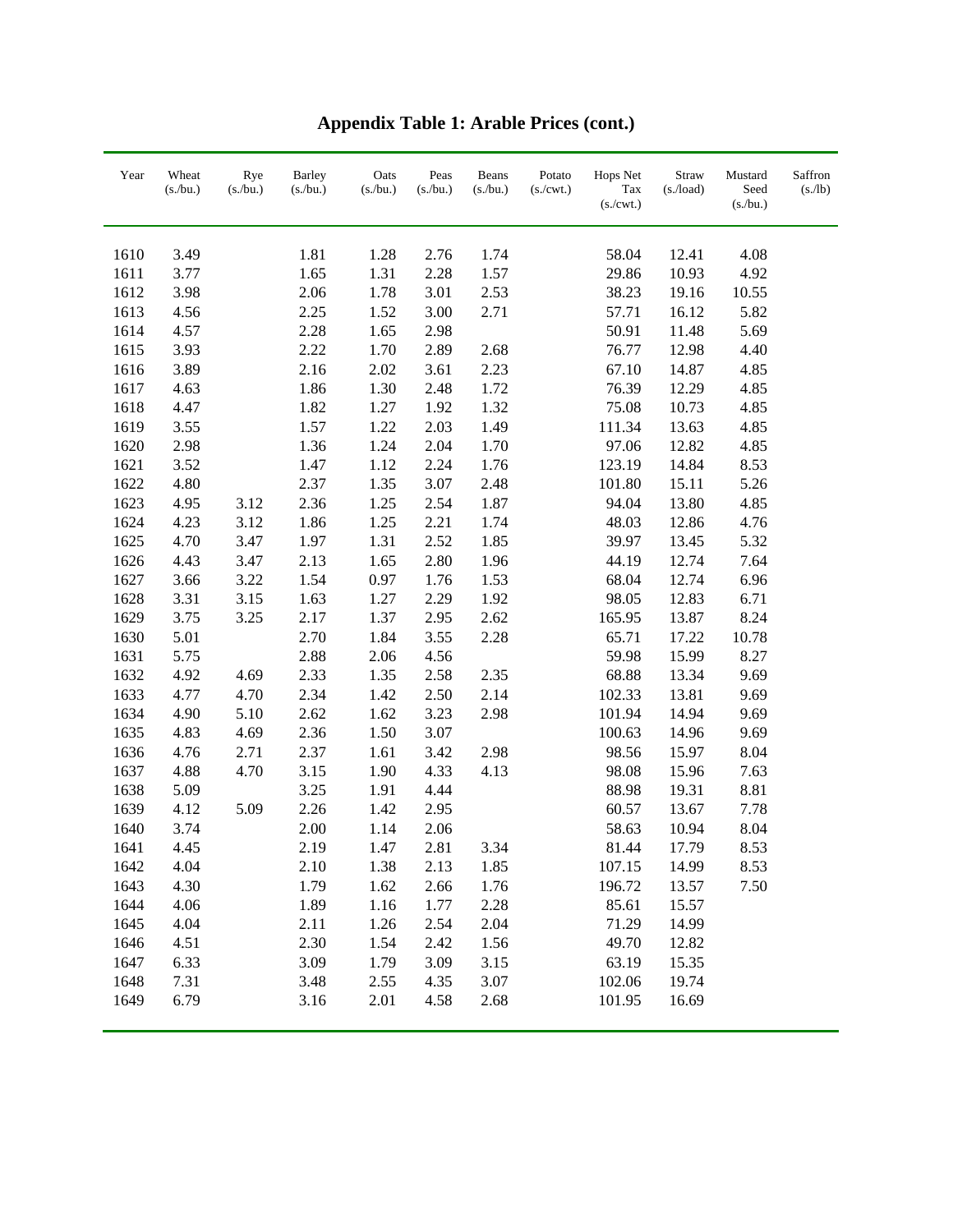| Year | Wheat<br>(s/bu.) | Rye<br>(s/bu.) | <b>Barley</b><br>$(s$ ./bu.) | Oats<br>(s/bu.) | Peas<br>(s/bu.) | Beans<br>(s/bu.) | Potato<br>(s./cwt.) | Hops Net<br>Tax<br>(s./cwt.) | Straw<br>$(s$ ./load) | Mustard<br>Seed<br>(s/bu.) | Saffron<br>(s/lb) |
|------|------------------|----------------|------------------------------|-----------------|-----------------|------------------|---------------------|------------------------------|-----------------------|----------------------------|-------------------|
| 1650 | 6.49             |                | 2.67                         | 2.41            | 5.25            | 2.38             |                     | 179.70                       | 16.12                 |                            |                   |
| 1651 | 5.98             |                | 2.30                         | 1.42            | 3.01            | 2.02             |                     | 46.05                        | 13.38                 |                            |                   |
| 1652 | 4.94             |                | 2.19                         | 1.80            | 3.74            |                  |                     | 114.99                       | 14.05                 |                            |                   |
| 1653 | 3.64             |                | 2.17                         | 2.05            | 4.13            | 4.00             |                     | 72.62                        | 15.80                 |                            |                   |
| 1654 | 2.79             |                | 1.57                         | 1.27            | 3.01            | 1.67             |                     | 117.30                       | 14.13                 |                            |                   |
| 1655 | 2.71             |                | 1.59                         | 1.13            | 2.40            | 1.67             |                     | 136.30                       | 15.93                 |                            |                   |
| 1656 | 4.17             | 3.39           | 2.01                         | 1.31            | 2.72            | 2.24             |                     | 134.00                       | 18.60                 |                            |                   |
| 1657 | 4.44             | 3.91           | 2.54                         | 1.59            | 3.44            | 2.08             |                     | 177.90                       | 19.29                 |                            |                   |
| 1658 | 5.63             | 3.91           | 2.50                         | 1.63            | 3.24            | 2.76             |                     | 105.17                       | 14.66                 |                            |                   |
| 1659 | 5.93             |                | 2.81                         | 2.11            | 3.29            | 2.38             |                     | 104.38                       | 12.38                 |                            |                   |
| 1660 | 5.42             | 3.47           | 2.51                         | 1.55            | 3.21            | 2.46             |                     | 71.75                        | 14.93                 |                            |                   |
| 1661 | 6.19             | 6.25           | 2.85                         | 1.50            | 2.96            | 1.63             |                     | 77.12                        | 14.18                 |                            |                   |
| 1662 | 6.73             | 4.17           | 3.01                         | 1.95            | 3.43            | 2.27             |                     | 62.53                        | 14.64                 |                            |                   |
| 1663 | 4.93             |                | 2.55                         | 1.67            | 3.14            | 2.25             |                     | 64.58                        | 14.79                 |                            |                   |
| 1664 | 4.80             |                | 2.14                         | 1.52            | 2.99            | 2.39             |                     | 104.04                       | 14.10                 |                            |                   |
| 1665 | 4.14             | 3.12           | $2.00\,$                     | 1.47            | 2.14            | 1.64             |                     | 86.20                        | 15.30                 |                            |                   |
| 1666 | 3.35             | 1.74           | 1.76                         | 1.46            | 2.76            | 1.99             |                     | 135.91                       | 20.17                 |                            |                   |
| 1667 | 3.08             | 1.96           | 1.77                         | 1.15            | 2.11            | 2.15             |                     | 78.19                        | 16.01                 |                            |                   |
| 1668 | 3.30             | 2.21           | 1.77                         | 1.37            | 2.19            | 1.81             |                     | 76.04                        | 10.56                 |                            |                   |
| 1669 | 4.36             | 3.12           | 2.20                         | 1.28            | 2.33            | 1.95             |                     | 69.44                        | 13.82                 |                            |                   |
| 1670 | 3.93             | 3.12           | 2.07                         | 1.34            | 2.68            | 2.29             |                     | 75.80                        | 13.40                 |                            |                   |
| 1671 | 4.01             |                | 1.80                         | 1.44            | 3.13            | 2.33             |                     | 68.30                        | 13.38                 |                            |                   |
| 1672 | 3.77             |                | 1.71                         | 1.19            | 2.19            | 1.92             |                     | 71.85                        | 13.19                 |                            |                   |
| 1673 | 4.11             | 3.65           | 1.97                         | 1.30            | 2.87            | 1.99             |                     | 144.42                       | 15.22                 |                            |                   |
| 1674 | 5.93             | 4.86           | 2.72                         | 1.43            | 3.49            | 2.78             |                     | 112.00                       | 14.84                 |                            |                   |
| 1675 | 5.21             | 3.39           | 2.34                         | 1.52            | 2.77            | 2.31             |                     | 104.24                       | 14.83                 |                            |                   |
| 1676 | 3.47             | 2.34           | 1.84                         | 1.33            | 2.60            | 2.00             |                     | 122.37                       | 12.18                 |                            |                   |
| 1677 | 3.73             | 3.47           | 2.25                         | 1.49            | 3.09            | 2.29             |                     | 75.41                        | 16.23                 |                            |                   |
| 1678 | 4.77             | 2.60           | 2.16                         | 1.43            | 2.76            | 2.50             |                     | 60.60                        | 14.27                 |                            |                   |
| 1679 | 5.02             | 2.34           | 2.05                         | 1.38            | 2.42            | 1.87             |                     | 54.06                        | 15.41                 |                            |                   |
| 1680 | 3.99             | 2.08           | 1.76                         | 1.28            | 2.74            | 2.10             |                     | 43.64                        | 14.77                 |                            |                   |
| 1681 | 4.40             | 4.17           | 2.06                         | 1.50            | 2.60            | 2.08             |                     | 99.38                        | 15.10                 |                            |                   |
| 1682 | 4.12             | 3.47           | 2.42                         | 1.63            | 3.12            | 2.76             |                     | 112.00                       | 15.29                 |                            |                   |
| 1683 | 4.00             | 2.60           | 2.05                         | 1.43            | 3.21            | 2.24             |                     | 89.18                        | 14.24                 |                            |                   |
| 1684 | 4.14             | 3.43           | 2.15                         | 1.56            | 2.64            | 2.47             |                     | 110.05                       | 14.48                 |                            |                   |
| 1685 | 4.36             | 2.60           | 2.14                         | 1.60            | 3.95            | 3.29             |                     | 120.90                       | 23.91                 |                            |                   |
| 1686 | 3.41             | 3.65           | 2.21                         | 1.57            | 2.90            | 2.68             |                     | 134.97                       | 15.51                 |                            |                   |
| 1687 | 3.48             | 2.08           | 1.92                         | 1.33            | 2.03            | 2.37             |                     | 196.85                       | 12.07                 |                            |                   |
| 1688 | 2.93             | 2.08           | 1.71                         | 1.28            | 2.78            | 2.38             |                     | 108.82                       | 15.21                 |                            |                   |
| 1689 | 2.85             | 2.34           | 1.50                         | 1.11            | 1.97            | 1.65             |                     | 66.02                        | 10.41                 |                            |                   |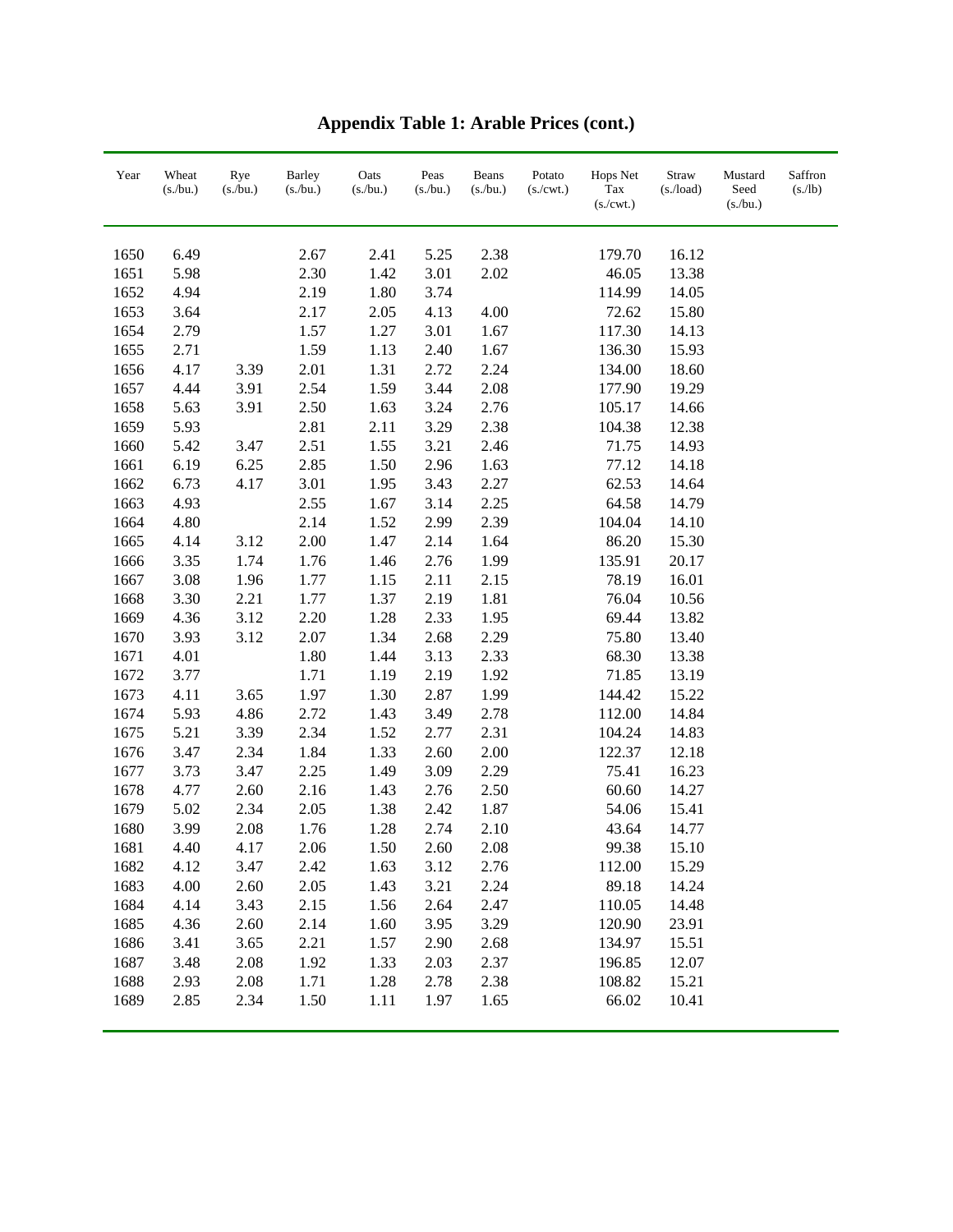| Year | Wheat<br>(s/bu.) | Rye<br>(s/bu.) | <b>Barley</b><br>(s/bu.) | Oats<br>(s/bu.) | Peas<br>(s/bu.) | Beans<br>(s/bu.) | Potato<br>(s./cwt.) | Hops Net<br>Tax<br>(s./cwt.) | Straw<br>$(s$ ./load) | Mustard<br>Seed<br>(s/bu.) | Saffron<br>(s/lb) |
|------|------------------|----------------|--------------------------|-----------------|-----------------|------------------|---------------------|------------------------------|-----------------------|----------------------------|-------------------|
| 1690 | 3.27             | 2.34           | 1.40                     | 1.26            | 2.07            | 1.69             |                     | 45.79                        | 14.40                 |                            |                   |
| 1691 | 3.11             | 2.34           | 1.33                     | 1.23            | 1.79            | 1.78             |                     | 42.33                        | 12.22                 |                            |                   |
| 1692 | 4.45             | 2.80           | 1.76                     | 1.42            | 2.21            | 2.12             |                     | 69.11                        | 14.68                 |                            |                   |
| 1693 | 5.44             | 3.12           | 2.56                     | 1.69            | 3.31            | 2.64             |                     | 70.50                        | 14.81                 |                            |                   |
| 1694 | 5.32             | 3.12           | 2.18                     | 1.54            | 3.32            | 2.55             |                     | 77.34                        | 14.81                 |                            |                   |
| 1695 | 4.34             | 2.86           | 1.98                     | 1.42            | 2.82            | 2.75             |                     | 112.44                       | 13.34                 |                            |                   |
| 1696 | 5.27             | 2.60           | 2.12                     | 1.56            | 3.21            | 3.02             |                     | 179.54                       | 14.61                 |                            |                   |
| 1697 | 5.93             | 4.17           | 2.30                     | 1.31            | 3.16            | 2.60             |                     | 203.59                       | 14.61                 |                            |                   |
| 1698 | 6.69             | 4.56           | 2.70                     | 1.70            | 3.60            | 2.93             |                     | 240.82                       | 15.20                 |                            |                   |
| 1699 | 5.65             | 3.12           | 2.81                     | 1.53            | 3.53            | 2.87             |                     | 208.85                       | 22.03                 |                            |                   |
| 1700 | 4.24             | 2.86           | 2.11                     | 1.68            | 3.49            | 2.62             |                     | 115.90                       | 16.01                 |                            |                   |
| 1701 | 3.38             | 2.08           | 1.80                     | 1.32            | 2.24            | 1.64             |                     | 68.34                        | 13.53                 |                            |                   |
| 1702 | 2.93             | 1.96           | 1.85                     | 1.42            | 2.64            | 1.94             |                     | 113.56                       | 14.23                 |                            |                   |
| 1703 | 2.88             | 1.96           | 1.67                     | 1.33            | 2.17            | 1.94             |                     | 88.31                        | 15.43                 |                            |                   |
| 1704 | 3.72             |                | 1.78                     | 1.35            | 2.42            | 2.02             |                     | 72.81                        | 17.26                 |                            |                   |
| 1705 | 3.10             |                | 1.63                     | 1.42            | 2.36            | 1.96             |                     | 147.66                       | 14.29                 |                            |                   |
| 1706 | 2.89             |                | 1.92                     | 1.64            | 3.04            | 2.09             |                     | 110.63                       | 15.43                 |                            |                   |
| 1707 | 2.97             | 2.08           | 2.02                     | 1.28            | 2.40            | 2.14             |                     | 109.04                       | 13.94                 |                            |                   |
| 1708 | 3.89             | 2.88           | 2.27                     | 1.60            | 2.23            | 2.51             |                     | 98.79                        | 15.85                 |                            |                   |
| 1709 | 6.63             | 5.21           | 2.65                     | 1.59            | 3.41            | 2.16             |                     | 97.79                        | 13.32                 |                            |                   |
| 1710 | 6.92             | 3.86           | 2.85                     | 1.56            | 3.95            | 2.41             |                     | 143.93                       | 14.82                 |                            |                   |
| 1711 | 4.77             | 3.50           | 2.57                     | 1.55            | 3.68            | 2.44             |                     | 120.34                       | 15.99                 |                            |                   |
| 1712 | 4.13             | 2.84           | 2.17                     | 1.64            | 3.37            | 2.29             |                     | 71.47                        | 14.16                 |                            |                   |
| 1713 | 4.39             | 3.33           | 2.00                     | 1.46            | 2.88            | 2.01             |                     | 89.11                        | 14.13                 |                            |                   |
| 1714 | 5.22             | 3.38           | 2.35                     | 1.51            | 2.98            | 2.51             |                     | 147.43                       | 15.58                 |                            |                   |
| 1715 | 3.69             | 2.82           | 2.41                     | 1.42            | 3.20            | 2.76             |                     | 167.40                       | 13.89                 |                            |                   |
| 1716 | 4.38             | 2.64           | 2.16                     | 1.41            | 2.71            | 2.41             |                     | 146.74                       | 13.89                 |                            |                   |
| 1717 | 4.17             | 2.76           | 2.04                     | 1.37            | 2.50            | 2.17             |                     | 138.32                       | 14.66                 |                            |                   |
| 1718 | 3.66             | 2.47           | 1.90                     | 1.35            | 2.45            | 2.09             |                     | 91.26                        | 14.47                 |                            |                   |
| 1719 | 3.30             | 2.29           | 2.23                     | 1.42            | 2.49            | 2.22             |                     | 154.67                       | 14.66                 |                            |                   |
| 1720 | 3.98             | 2.68           | 2.65                     | 1.62            | 3.66            | 2.74             |                     | 93.28                        | 16.39                 |                            |                   |
| 1721 | 3.72             | 2.27           | 2.28                     | 1.40            | 2.43            | 2.23             |                     | 75.72                        | 16.54                 |                            |                   |
| 1722 | 3.49             | 2.15           | 1.83                     | 1.25            | 2.33            | 1.86             |                     | 50.97                        | 13.61                 |                            |                   |
| 1723 | 3.72             | 2.76           | 1.90                     | 1.28            | 2.53            | 2.11             |                     | 89.35                        | 13.15                 |                            |                   |
| 1724 | 3.55             | 2.84           | 2.34                     | 1.63            | 3.31            | 2.52             |                     | 101.71                       | 15.25                 |                            |                   |
| 1725 | 4.28             | 3.21           | 2.28                     | 1.42            | 3.33            | 2.42             |                     | 103.75                       | 14.90                 |                            |                   |
| 1726 | 4.81             | 3.39           | 2.29                     | 1.37            | 2.71            | 2.50             |                     | 136.69                       | 17.20                 |                            |                   |
| 1727 | 4.32             | 3.73           | 2.48                     | 1.37            | 3.05            | 2.20             |                     | 69.63                        | 17.94                 |                            |                   |
| 1728 | 5.84             | 4.44           | 3.22                     | 1.66            | 2.99            | 2.66             |                     | 65.84                        | 15.81                 |                            |                   |
| 1729 | 4.94             | 3.53           | 2.88                     | 1.81            | 3.03            | 2.73             |                     | 63.04                        | 15.81                 |                            |                   |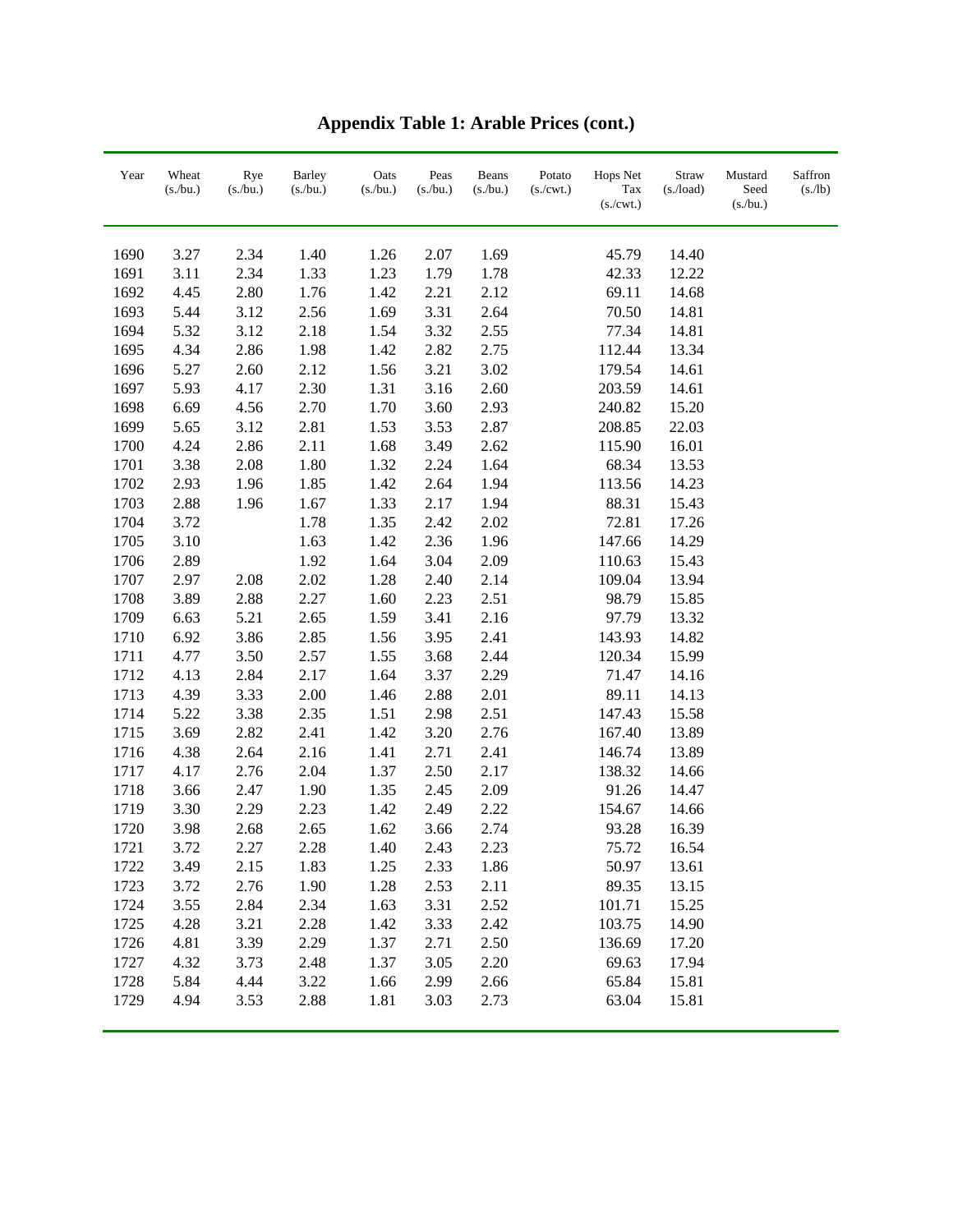| Year | Wheat<br>(s/bu.) | Rye<br>$(s$ ./bu.) | <b>Barley</b><br>$(s$ ./bu.) | Oats<br>(s/bu.) | Peas<br>(s/bu.) | Beans<br>(s/bu.) | Potato<br>$(s/\text{cwt.})$ | Hops Net<br>Tax<br>(s./cwt.) | Straw<br>$(s$ ./load) | Mustard<br>Seed<br>(s/bu.) | Saffron<br>(s/lb) |
|------|------------------|--------------------|------------------------------|-----------------|-----------------|------------------|-----------------------------|------------------------------|-----------------------|----------------------------|-------------------|
|      |                  |                    |                              |                 |                 |                  |                             |                              |                       |                            |                   |
| 1730 | 3.62             | 2.49               | 2.11                         | 1.43            | 2.43            | 2.39             |                             | 57.80                        | 15.81                 |                            |                   |
| 1731 | 3.18             | 2.30               | 2.13                         | 1.34            | 2.30            | 2.38             |                             | 83.98                        | 17.10                 |                            |                   |
| 1732 | 2.57             | 2.11               | 2.01                         | 1.36            | 2.28            | 2.24             |                             | 140.63                       | 18.42                 |                            |                   |
| 1733 | 2.90             | 2.19               | 1.90                         | 1.27            | 2.02            | 2.19             |                             | 163.94                       | 10.99                 |                            |                   |
| 1734 | 3.62             | 2.78               | 1.88                         | 1.33            | 2.30            | 2.21             |                             | 122.25                       | 13.77                 |                            |                   |
| 1735 | 4.27             | 3.30               | 1.92                         | 1.46            | 2.41            | 2.24             | 2.52                        | 114.26                       | 11.86                 |                            |                   |
| 1736 | 4.12             | 2.90               | 2.05                         | 1.51            | 2.40            | 2.12             |                             | 109.76                       | 18.39                 |                            |                   |
| 1737 | 3.52             | 2.68               | 2.22                         | 1.62            | 2.64            | 2.61             |                             | 144.46                       | 17.38                 |                            |                   |
| 1738 | 3.31             | 2.52               | 2.11                         | 1.53            | 2.94            | 2.58             |                             | 88.23                        | 20.35                 |                            |                   |
| 1739 | 3.67             | 2.56               | 2.01                         | 1.33            | 2.37            | 2.31             |                             | 56.55                        | 14.87                 |                            |                   |
| 1740 | 5.04             | 3.97               | 2.44                         | 1.77            | 2.95            | 2.66             |                             | 74.39                        | 15.90                 |                            |                   |
| 1741 | 5.10             | 3.27               | 2.35                         | 1.80            | 3.73            | 3.01             |                             | 70.37                        | 17.17                 |                            |                   |
| 1742 | 3.26             | 2.29               | 2.38                         | 1.57            | 2.53            | 2.56             |                             | 63.30                        | 18.29                 |                            |                   |
| 1743 | 2.68             | 1.91               | 1.97                         | 1.47            | 2.33            | 2.06             |                             | 63.23                        | 16.86                 |                            |                   |
| 1744 | 2.59             | 1.81               | 1.81                         | 1.25            | 1.89            | 1.91             |                             | 83.99                        | 13.73                 |                            |                   |
| 1745 | 2.92             | 2.44               | 1.60                         | 1.47            | 2.04            | 1.88             |                             | 125.25                       | 13.14                 |                            |                   |
| 1746 | 3.61             | 2.65               | 1.59                         | 1.32            | 2.17            | 1.88             |                             | 150.11                       | 15.26                 |                            |                   |
| 1747 | 3.43             | 2.44               | 1.58                         | 1.19            | 1.99            | 1.84             | 2.52                        | 99.43                        | 12.99                 |                            |                   |
| 1748 | 3.61             | 2.60               | 1.86                         | 1.28            | 2.03            | 2.02             |                             | 97.15                        | 12.47                 |                            |                   |
| 1749 | 3.58             | 2.55               | 2.07                         | 1.72            | 2.28            | 2.27             |                             | 107.02                       | 15.70                 |                            |                   |
| 1750 | 3.49             | 2.34               | 1.86                         | 1.55            | 2.10            | 2.33             |                             | 119.11                       | 14.92                 |                            |                   |
| 1751 | 3.92             | 2.35               | 1.99                         | 1.59            | 2.28            | 2.60             |                             | 92.03                        | 12.95                 |                            |                   |
| 1752 | 4.41             | 2.78               | 2.05                         | 1.62            | 2.38            | 2.51             |                             | 92.75                        | 14.02                 |                            |                   |
| 1753 | 4.39             | 2.81               | 2.20                         | 1.47            | 2.58            | 2.36             |                             | 83.43                        | 20.53                 |                            |                   |
| 1754 | 3.76             | 2.61               | 2.13                         | 1.59            | 2.81            | 2.45             |                             | 71.11                        | 20.80                 |                            |                   |
| 1755 | 3.45             | 2.47               | 1.85                         | 1.48            | 2.21            | 2.24             |                             | 55.31                        | 17.03                 |                            |                   |
| 1756 | 4.30             | 3.26               | 2.14                         | 1.64            | 2.49            | 2.53             |                             | 57.01                        | 20.42                 |                            |                   |
| 1757 | 6.13             | 4.47               | 3.03                         | 1.98            | 3.73            | 3.32             |                             | 69.18                        | 21.24                 |                            |                   |
| 1758 | 4.91             | 3.02               | 2.71                         | 1.88            | 3.20            | 2.97             |                             | 69.28                        | 18.19                 |                            |                   |
| 1759 | 3.65             | 2.14               | 1.98                         | 1.36            | 2.83            | 2.25             |                             | 97.40                        | 18.60                 |                            |                   |
| 1760 | 3.34             | 2.19               | 1.98                         | 1.42            | 2.28            | 2.33             |                             | 135.25                       | 20.62                 |                            |                   |
| 1761 | 3.24             | 2.23               | 1.76                         | 1.40            | 2.46            | 2.31             | 2.75                        | 80.90                        | 17.78                 |                            |                   |
| 1762 | 3.80             | 3.48               | 2.12                         | 1.59            | 2.39            | 2.56             | 3.29                        | 65.81                        | 18.74                 |                            |                   |
| 1763 | 4.06             | 3.37               | 2.82                         | 2.04            | 3.32            | 3.25             | 4.36                        | 70.07                        | 24.19                 |                            |                   |
| 1764 | 4.80             | 3.48               | 2.71                         | 1.77            | 2.62            | 3.02             | 3.01                        | 61.71                        | 23.04                 |                            |                   |
| 1765 | 5.24             | 3.72               | 2.67                         | 1.80            | 2.81            | 2.93             | 3.03                        | 173.04                       | 26.71                 |                            |                   |
| 1766 | 4.98             | 4.01               | 2.76                         | 2.04            | 3.38            | 3.31             | 3.51                        | 122.63                       | 24.35                 |                            |                   |
| 1767 | 6.39             | 3.84               | 3.09                         | 1.96            | 3.43            | 3.04             | 3.31                        | 78.89                        | 18.55                 |                            |                   |
| 1768 | 6.01             | 3.44               | 2.67                         | 1.81            | 3.29            | 2.70             | 3.01                        | 114.33                       | 19.10                 |                            |                   |
| 1769 | 4.91             | 3.36               | 2.13                         | 1.63            | 2.77            | 2.89             | 1.88                        | 93.46                        | 21.46                 |                            |                   |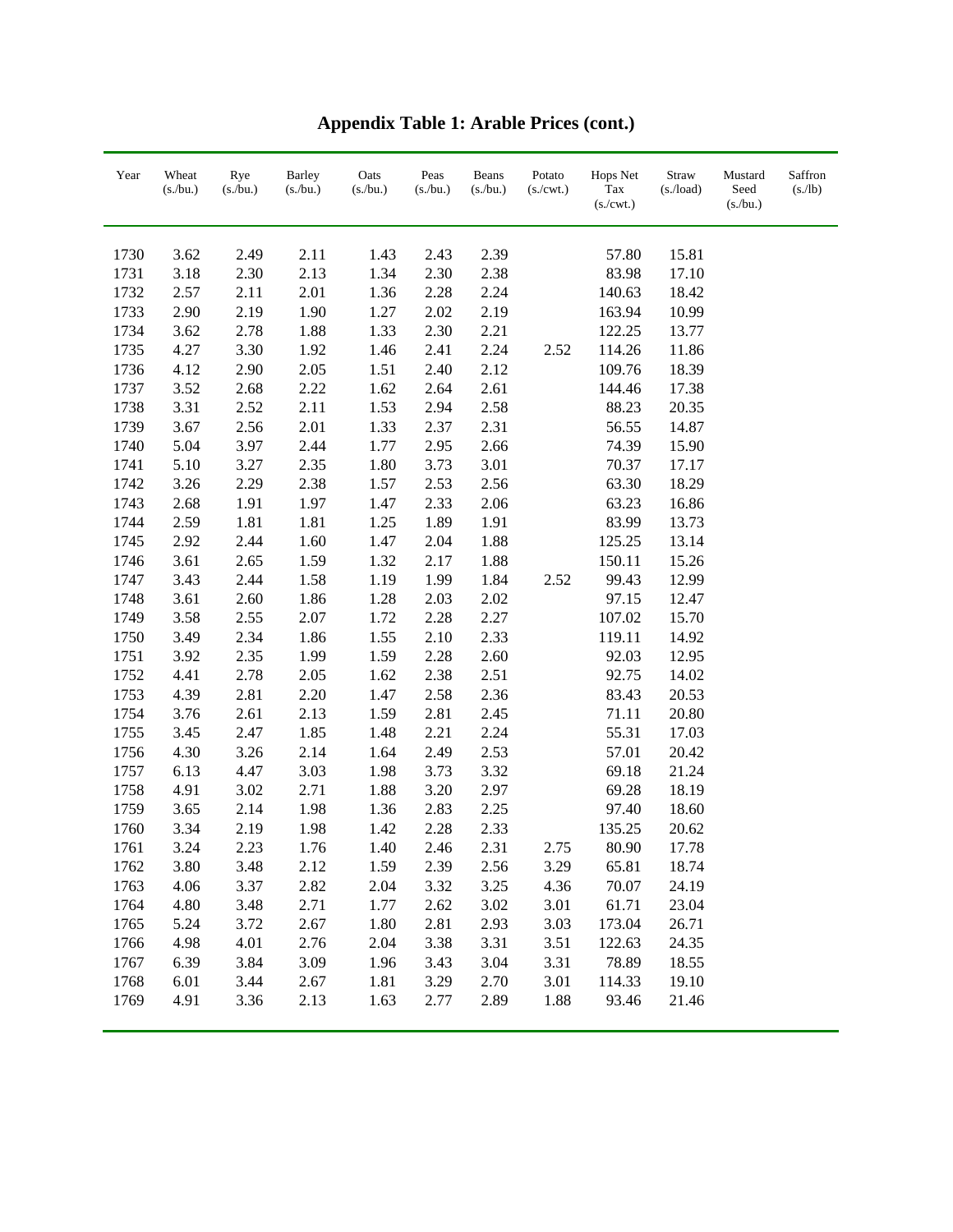| Year | Wheat<br>(s/bu.) | Rye<br>(s/bu.) | <b>Barley</b><br>(s/bu.) | Oats<br>(s/bu.) | Peas<br>(s/bu.) | Beans<br>(s/bu.) | Potato<br>(s./cwt.) | <b>Hops Net</b><br>Tax<br>(s./cwt.) | Straw<br>$(s$ ./load) | Mustard<br>Seed<br>(s./bu.) | Saffron<br>(s/lb) |
|------|------------------|----------------|--------------------------|-----------------|-----------------|------------------|---------------------|-------------------------------------|-----------------------|-----------------------------|-------------------|
| 1770 | 4.72             | 3.70           | 2.23                     | 1.70            | 2.88            | 2.75             | 1.88                | 147.54                              | 22.03                 |                             |                   |
| 1771 | 5.85             | 4.87           | 2.95                     | 2.03            | 3.50            | 3.16             | 2.24                | 121.87                              | 20.08                 |                             |                   |
| 1772 | 6.37             | 5.06           | 2.99                     | 1.98            | 3.91            | 3.52             | 2.59                | 170.55                              | 24.23                 |                             |                   |
| 1773 | 6.48             | 4.07           | 3.36                     | 2.04            | 3.95            | 3.55             | 2.14                | 148.53                              | 29.89                 |                             |                   |
| 1774 | 6.58             | 4.45           | 3.46                     | 2.11            | 3.86            | 4.00             | 2.50                | 145.98                              | 24.15                 |                             |                   |
| 1775 | 6.21             | 4.25           | 3.22                     | 2.05            | 3.72            | 3.35             | 2.24                | 97.31                               | 30.10                 |                             |                   |
| 1776 | 4.75             | 3.51           | 2.63                     | 1.88            | 3.57            | 3.14             | 2.06                | 105.97                              | 30.68                 |                             |                   |
| 1777 | 5.41             | 3.58           | 2.39                     | 1.83            | 3.60            | 3.29             | 2.34                | 89.27                               | 34.21                 |                             |                   |
| 1778 | 5.31             | 3.33           | 2.63                     | 1.74            | 3.84            | 3.03             | 2.61                | 97.82                               | 20.53                 |                             |                   |
| 1779 | 4.17             | 2.84           | 2.36                     | 1.74            | 3.52            | 2.78             | 2.14                | 62.11                               | 21.54                 |                             |                   |
| 1780 | 4.35             | 2.70           | 2.14                     | 1.66            | 3.15            | 2.60             | 2.34                | 61.29                               | 24.42                 |                             |                   |
| 1781 | 5.71             | 3.53           | 2.08                     | 1.69            | 3.41            | 2.70             | 3.71                | 62.65                               | 25.09                 |                             |                   |
| 1782 | 6.10             | 3.61           | 2.69                     | 1.76            | 3.12            | 2.86             | 2.92                | 63.08                               | 22.69                 |                             |                   |
| 1783 | 6.55             | 4.27           | 3.62                     | 2.43            | 4.09            | 4.27             | 3.28                | 131.16                              | 21.88                 |                             |                   |
| 1784 | 6.20             | 4.23           | 3.46                     | 2.25            | 3.73            | 3.91             | 2.54                | 113.21                              | 35.41                 |                             |                   |
| 1785 | 5.62             | 3.64           | 3.01                     | 2.07            | 3.68            | 3.79             | 2.03                | 111.40                              | 23.94                 |                             |                   |
| 1786 | 4.99             | 3.45           | 3.09                     | 2.30            | 3.93            | 4.34             | 2.46                | 104.52                              | 32.48                 |                             |                   |
| 1787 | 5.22             | 3.66           | 2.83                     | 2.05            | 4.00            | 4.01             | 2.40                | 128.11                              | 27.81                 |                             |                   |
| 1788 | 5.62             | 3.48           | 2.80                     | 1.99            | 3.47            | 3.14             | 1.80                | 192.12                              | 26.69                 |                             |                   |
| 1789 | 6.31             | 3.83           | 2.74                     | 1.90            | 3.31            | 3.02             | 2.21                | 152.54                              | 29.97                 |                             |                   |
| 1790 | 6.64             | 4.15           | 3.01                     | 2.32            | 3.67            | 3.82             | 1.93                | 127.57                              | 22.83                 |                             |                   |
| 1791 | 5.97             | 4.13           | 3.15                     | 2.26            | 3.70            | 3.55             | 3.02                | 109.48                              | 23.05                 |                             |                   |
| 1792 | 5.49             | 3.72           | 3.43                     | 2.23            | 3.92            | 3.95             | 2.12                | 117.52                              | 26.37                 |                             |                   |
| 1793 | 5.98             | 4.52           | 3.95                     | 2.61            | 4.72            | 4.18             | 1.79                | 109.88                              |                       |                             |                   |
| 1794 | 6.24             | 4.88           | 4.10                     | 2.83            | 5.56            | 4.21             | 2.61                | 217.55                              |                       |                             |                   |
| 1795 | 8.05             | 6.00           | 4.19                     | 3.11            | 6.26            | 5.29             | 4.13                | 100.30                              |                       |                             |                   |
| 1796 | 9.74             | 6.03           | 4.34                     | 2.79            | 5.39            | 4.56             | 2.52                | 117.27                              | 44.25                 |                             |                   |
| 1797 | 6.73             | 4.16           | 3.61                     | 2.21            | 3.79            | 3.10             | 2.45                | 124.24                              | 38.38                 |                             |                   |
| 1798 | 6.56             | 4.04           | 3.69                     | 2.42            | 3.64            | 3.42             | 2.24                | 124.48                              | 23.38                 |                             |                   |
| 1799 | 7.84             | 4.56           | 4.13                     | 3.23            | 4.73            | 5.14             | 2.96                | 279.94                              | 38.00                 |                             |                   |
| 1800 | 12.86            | 7.11           | 6.92                     | 4.44            | 7.86            | 7.43             | 6.38                | 374.67                              | 43.50                 |                             |                   |
| 1801 | 14.84            | 9.87           | 8.69                     | 4.49            | 7.92            | 7.84             | 4.73                | 322.40                              | 49.00                 |                             |                   |
| 1802 | 8.22             | 5.38           | 4.55                     | 2.47            | 4.55            | 4.17             | 2.52                | 91.09                               | 38.12                 |                             |                   |
| 1803 | 7.15             | 4.62           | 3.26                     | 2.61            | 4.57            | 3.87             | 2.99                | 171.17                              | 50.17                 |                             |                   |
| 1804 | 7.25             | 4.65           | 3.72                     | 2.94            | 4.72            | 4.46             | 2.86                | 108.30                              | 34.25                 |                             |                   |
| 1805 | 10.49            | 6.78           | 5.94                     | 3.44            | 5.42            | 5.29             | 2.24                | 108.54                              | 53.62                 |                             |                   |
| 1806 | 9.56             | 6.04           | 5.10                     | 3.34            | 5.54            | 5.26             | 2.38                | 155.82                              | 37.25                 |                             |                   |
| 1807 | 9.47             | 6.26           | 5.24                     | 3.44            | 7.38            | 5.56             | 2.80                | 116.19                              | 55.92                 |                             |                   |
| 1808 | 9.39             | 7.23           | 5.26                     | 4.04            | 10.90           | 6.66             | 3.36                | 95.43                               | 42.38                 |                             |                   |
| 1809 | 11.64            | 7.09           | 5.70                     | 3.81            | 9.80            | 7.12             | 3.22                | 90.20                               | 39.75                 |                             |                   |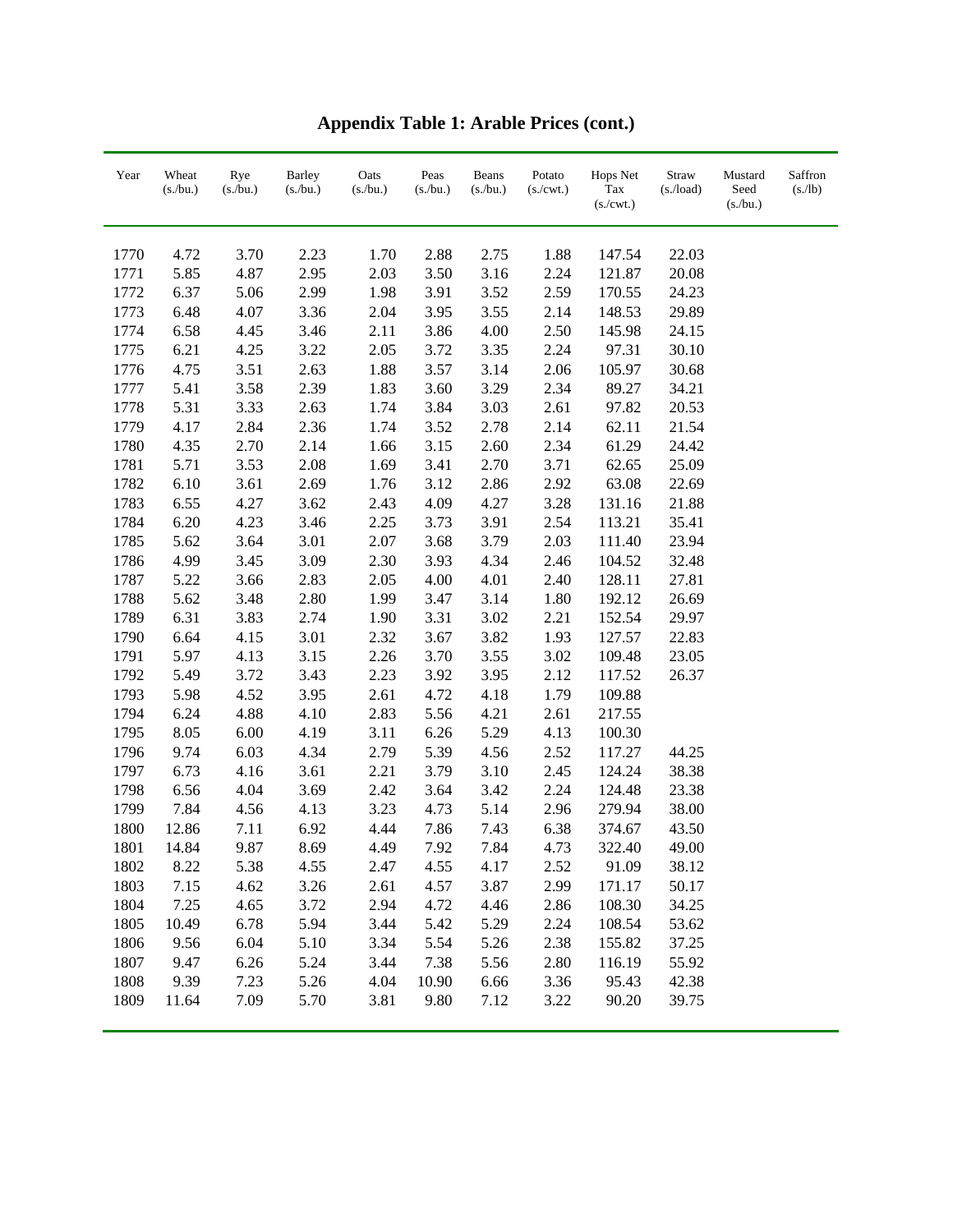| Year | Wheat<br>(s/bu.) | Rye<br>(s/bu.) | <b>Barley</b><br>(s/bu.) | Oats<br>(s/bu.) | Peas<br>(s/bu.) | Beans<br>(s/bu.) | Potato<br>(s./cwt.) | Hops Net<br>Tax<br>(s./cwt.) | Straw<br>$(s$ ./load) | Mustard<br>Seed<br>(s./bu.) | Saffron<br>(s/lb) |
|------|------------------|----------------|--------------------------|-----------------|-----------------|------------------|---------------------|------------------------------|-----------------------|-----------------------------|-------------------|
| 1810 | 13.05            | 7.43           | 5.83                     | 3.47            | 6.89            | 6.75             | 3.15                | 124.85                       | 57.67                 |                             |                   |
| 1811 | 11.73            | 5.66           | 5.12                     | 3.34            | 5.81            | 5.83             | 3.01                | 173.13                       | 70.75                 |                             |                   |
| 1812 | 14.38            | 9.18           | 8.09                     | 5.39            | 8.31            | 8.49             | 4.24                | 150.15                       | 56.42                 |                             |                   |
| 1813 | 13.46            | 9.59           | 7.09                     | 4.67            | 9.91            | 9.74             | 5.20                | 262.79                       | 40.83                 |                             |                   |
| 1814 | 9.68             | 5.97           | 4.53                     | 3.11            | 6.54            | 5.75             | 3.30                | 198.55                       | 42.33                 |                             |                   |
| 1815 | 8.14             | 5.08           | 3.67                     | 2.86            | 4.97            | 4.57             | 3.30                | 186.35                       | 35.75                 |                             |                   |
| 1816 | 8.89             | 5.09           | 4.11                     | 3.29            | 4.44            | 3.95             | 3.48                | 220.02                       | 44.04                 |                             |                   |
| 1817 | 12.16            | 6.95           | 5.98                     | 3.93            | 6.33            | 5.77             | 3.97                | 340.82                       | 39.12                 |                             |                   |
| 1818 | 10.82            | 6.84           | 6.53                     | 3.93            | 5.91            | 7.24             | 4.04                | 305.13                       | 50.50                 |                             |                   |
| 1819 | 8.84             | 6.98           | 5.55                     | 3.42            | 6.68            | 7.42             | 4.18                | 91.43                        | 58.17                 |                             |                   |
| 1820 | 8.26             | 5.20           | 4.10                     | 2.93            | 5.11            | 5.41             | 3.57                | 78.62                        | 31.00                 |                             |                   |
| 1821 | 7.21             | 4.10           | 3.15                     | 2.36            | 3.84            | 4.55             | 3.46                | 61.07                        | 33.50                 |                             |                   |
| 1822 | 5.63             | 2.83           | 2.65                     | 2.19            | 3.14            | 3.71             | 4.47                | 73.26                        | 40.33                 |                             |                   |
| 1823 | 6.23             | 3.98           | 3.82                     | 2.78            | 3.73            | 3.66             | 2.96                | 138.52                       | 44.75                 |                             |                   |
| 1824 | 7.57             | 5.18           | 4.41                     | 3.01            | 4.37            | 4.39             | 3.59                | 156.85                       | 51.80                 |                             |                   |
| 1825 | 8.49             | 5.28           | 4.85                     | 3.11            | 5.69            | 5.31             | 3.84                | 370.10                       | 47.50                 |                             |                   |
| 1826 | 7.19             | 5.14           | 4.16                     | 3.23            | 5.69            | 5.73             | 4.20                | 152.04                       | 42.75                 |                             |                   |
| 1827 | 6.73             | 5.02           | 4.56                     | 3.42            | 6.04            | 6.78             | 3.97                | 97.40                        | 41.80                 |                             |                   |
| 1828 | 8.26             | 4.27           | 3.98                     | 2.73            | 4.69            | 5.15             | 2.77                | 93.87                        | 33.12                 |                             |                   |
| 1829 | 7.51             | 4.35           | 3.94                     | 2.76            | 4.22            | 4.84             | 3.43                | 141.86                       | 35.38                 |                             |                   |
| 1830 | 8.22             | 4.48           | 3.95                     | 2.96            | 4.52            | 4.75             | 3.79                | 236.16                       | 47.50                 |                             |                   |
| 1831 | 7.71             | 5.00           | 4.61                     | 3.07            | 4.86            | 4.92             | 3.59                | 117.30                       | 34.00                 |                             |                   |
| 1832 | 7.00             | 4.32           | 4.01                     | 2.48            | 4.54            | 4.57             | 2.39                | 146.70                       | 37.75                 |                             |                   |
| 1833 | 6.53             | 4.11           | 3.33                     | 2.23            | 4.30            | 4.12             | 3.30                |                              | 30.50                 |                             |                   |
| 1834 | 5.35             | 4.09           | 3.52                     | 2.54            | 4.47            | 4.26             | 4.59                | 105.05                       | 31.25                 |                             |                   |
| 1835 | 4.77             | 3.79           | 3.63                     | 2.67            | 4.34            | 4.51             | 3.72                | 117.30                       | 39.50                 |                             |                   |
| 1836 | 5.88             | 4.17           | 3.98                     | 2.80            | 4.36            | 4.56             | 3.51                |                              | 32.00                 |                             |                   |
| 1837 | 6.77             | 4.34           | 3.68                     | 2.80            | 4.60            | 5.11             | 4.80                | 91.58                        | 39.00                 |                             |                   |
| 1838 | 7.83             | 4.39           | 3.81                     | 2.72            | 4.50            | 4.50             | 3.11                | 78.10                        | 42.00                 |                             |                   |
| 1839 | 8.57             | 5.25           | 4.79                     | 3.14            | 4.72            | 4.89             | 5.98                | 78.10                        | 39.50                 |                             |                   |
| 1840 | 8.04             | 4.62           | 4.42                     | 3.11            | 5.28            | 5.39             | 4.64                | 62.18                        | 38.00                 |                             |                   |
| 1841 | 7.80             | 4.59           | 3.98                     | 2.72            | 4.81            | 5.08             | 4.06                | 168.75                       | 41.25                 |                             |                   |
| 1842 | 6.94             | 4.12           | 3.33                     | 2.33            | 4.19            | 4.53             | 4.20                | 102.60                       | 37.75                 |                             |                   |
| 1843 | 6.07             | 3.82           | 3.58                     | 2.22            | 3.75            | 3.58             | 2.70                |                              | 49.50                 |                             |                   |
| 1844 | 6.21             | 4.24           | 4.08                     | 2.50            | 3.75            | 4.13             | 4.00                | 165.69                       | 31.25                 |                             |                   |
| 1845 | 6.16             | 4.06           | 3.84                     | 2.73            | 4.31            | 4.69             | 3.47                | 147.92                       | 37.25                 |                             |                   |
| 1846 | 6.63             | 4.38           | 3.96                     | 2.87            | 4.58            | 4.80             | 5.11                | 86.68                        | 32.50                 |                             |                   |
| 1847 | 8.46             | 6.12           | 5.36                     | 3.48            | 5.45            | 6.01             | 10.18               | 68.92                        | 32.25                 |                             |                   |
| 1848 | 6.12             | 3.80           | 3.82                     | 2.49            | 5.09            | 4.76             | 4.06                | 91.58                        | 27.00                 |                             |                   |
| 1849 | 5.37             | 3.21           | 3.36                     | 2.12            | 4.14            | 4.04             | 7.30                | 220.20                       | 31.50                 |                             |                   |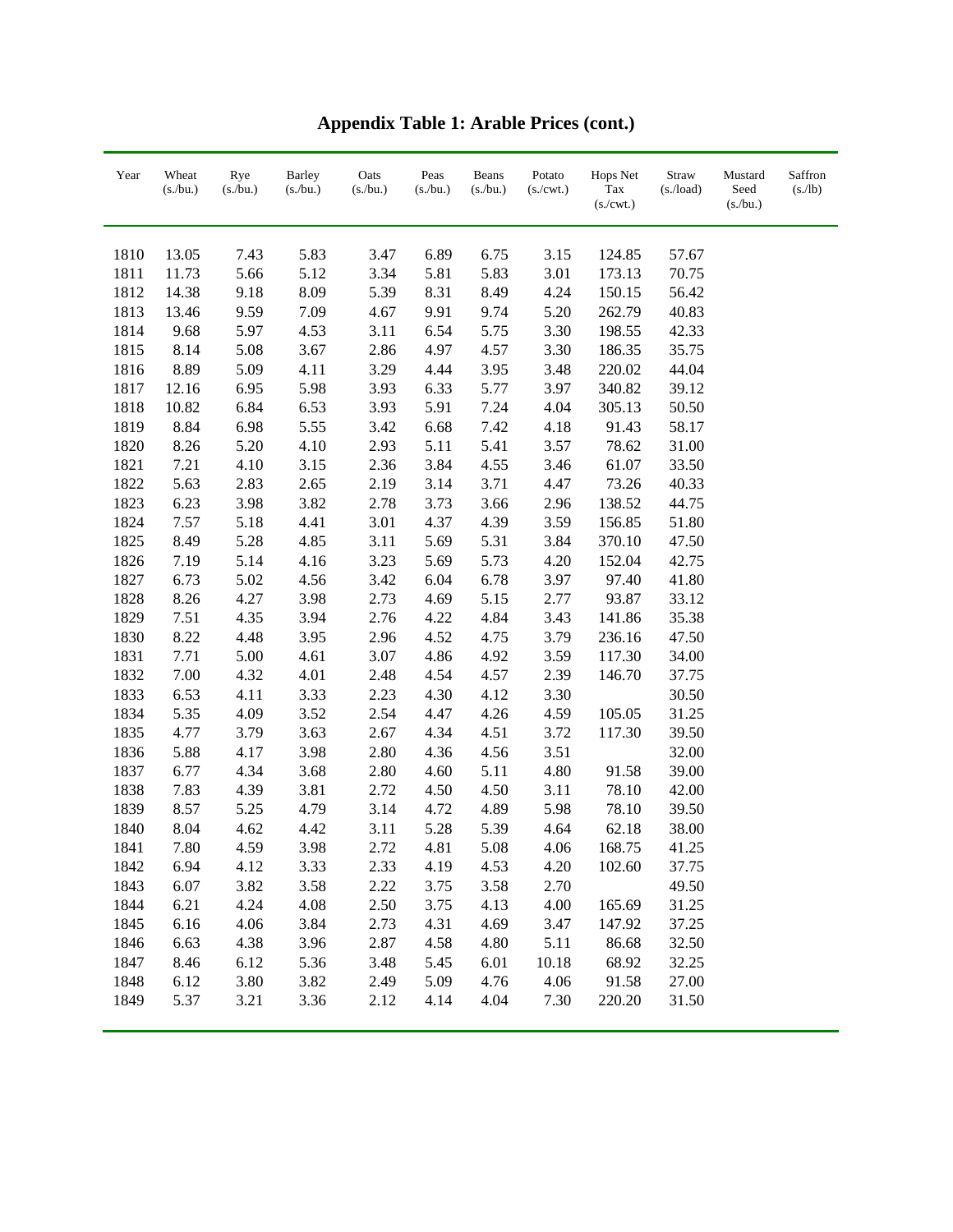| Year | Wheat<br>(s/bu.) | Rye<br>(s/bu.) | <b>Barley</b><br>(s/bu.) | Oats<br>(s/bu.) | Peas<br>(s/bu.) | Beans<br>(s/bu.) | Potato<br>$(s/\text{cwt.})$ | Hops Net<br>Tax<br>(s./cwt.) | Straw<br>$(s$ ./load) | Mustard<br>Seed<br>(s/bu.) | Saffron<br>(s/lb) |
|------|------------------|----------------|--------------------------|-----------------|-----------------|------------------|-----------------------------|------------------------------|-----------------------|----------------------------|-------------------|
| 1850 | 4.88             | 2.91           | 2.91                     | 1.99            | 3.36            | 3.68             | 4.72                        | 152.82                       | 24.75                 |                            |                   |
| 1851 | 4.67             |                | 3.08                     | 2.25            | 3.19            | 3.58             | 5.11                        | 270.42                       | 25.25                 |                            |                   |
| 1852 | 4.94             |                | 3.55                     | 2.31            | 3.58            | 3.80             | 5.11                        | 130.78                       | 26.00                 |                            |                   |
| 1853 | 6.46             |                | 4.12                     | 2.55            | 4.51            | 3.77             | 4.20                        | 315.74                       | 29.50                 |                            |                   |
| 1854 | 8.78             |                | 4.48                     | 3.38            | 5.46            | 5.62             | 4.12                        | 206.92                       | 35.50                 |                            |                   |
| 1855 | 9.05             |                | 4.32                     | 3.32            | 5.39            | 5.54             | 5.27                        | 179.44                       | 28.25                 |                            |                   |
| 1856 | 8.39             |                | 5.10                     | 3.05            | 4.97            | 5.15             | 4.66                        | 108.59                       | 26.00                 |                            |                   |
| 1857 | 6.83             |                | 5.23                     | 3.03            | 4.71            | 5.23             | 5.90                        | 109.52                       | 27.25                 |                            |                   |
| 1858 | 5.36             |                | 4.31                     | 2.97            | 4.82            | 5.04             | 5.04                        | 94.17                        | 27.50                 |                            |                   |
| 1859 | 5.30             |                | 4.16                     | 2.81            | 4.53            | 5.05             | 4.87                        | 92.37                        | 26.50                 |                            |                   |
| 1860 | 6.46             |                | 4.55                     | 2.96            | 4.69            | 5.16             | 6.27                        | 160.25                       | 32.25                 |                            |                   |
| 1861 | 6.71             |                | 4.49                     | 2.88            | 4.28            | 5.01             | 6.99                        | 166.00                       | 34.00                 |                            |                   |
| 1862 | 6.72             |                | 4.36                     | 2.74            | 4.35            | 4.39             | 6.43                        | 156.54                       | 36.00                 |                            |                   |
| 1863 | 5.43             |                | 4.21                     | 2.57            | 4.10            | 4.38             | 5.55                        | 131.91                       | 31.00                 |                            |                   |
| 1864 | 4.87             |                | 3.72                     | 2.44            | 4.11            | 4.61             | 4.76                        | 162.11                       | 27.50                 |                            |                   |
| 1865 | 5.07             |                | 3.70                     | 2.65            | 4.29            | 5.02             | 5.05                        | 138.42                       | 30.00                 |                            |                   |
| 1866 | 6.05             |                | 4.65                     | 2.98            | 4.39            | 5.48             | 5.68                        | 164.76                       |                       |                            |                   |
| 1867 | 7.81             |                | 4.97                     | 3.15            | 4.80            | 5.34             | 7.08                        | 136.43                       |                       |                            |                   |
| 1868 | 7.73             |                | 5.34                     | 3.41            | 5.18            | 5.81             | 6.48                        | 74.05                        |                       |                            |                   |
| 1869 | 5.84             |                | 4.90                     | 3.15            | 4.53            | 5.34             | 6.12                        | 84.74                        |                       |                            |                   |
| 1870 | 5.69             |                | 4.30                     | 2.77            | 4.37            | 5.24             | 6.96                        | 83.25                        |                       |                            |                   |
| 1871 | 6.87             |                | 4.50                     | 3.05            | 4.59            | 5.18             | 6.36                        | 101.64                       |                       |                            |                   |
| 1872 | 6.91             |                | 4.64                     | 2.81            | 4.55            | 4.91             | 6.82                        | 124.25                       |                       |                            |                   |
| 1873 | 7.11             |                | 5.02                     | 3.08            | 4.55            | 5.17             | 7.11                        | 122.02                       |                       |                            |                   |
| 1874 | 6.76             |                | 5.59                     | 3.50            | 4.86            | 5.75             | 6.56                        | 158.05                       |                       |                            |                   |
| 1875 | 5.48             |                | 4.78                     | 3.48            | 4.84            | 5.51             | 6.04                        | 115.06                       |                       |                            |                   |
| 1876 | 5.60             |                | 4.37                     | 3.18            | 4.57            | 4.91             | 7.15                        | 113.32                       |                       |                            |                   |
| 1877 | 6.88             |                | 4.93                     | 3.14            | 4.49            | 4.44             | 7.34                        | 116.30                       |                       |                            |                   |
| 1878 | 5.63             |                | 4.99                     | 2.95            | 4.13            | 4.86             | 6.84                        | 92.94                        |                       |                            |                   |
| 1879 | 5.31             |                | 4.22                     | 2.64            | 4.04            | 4.71             | 7.37                        | 115.31                       |                       |                            |                   |
| 1880 | 5.38             |                | 4.11                     | 2.80            | 4.26            | 4.96             | 7.27                        | 114.31                       |                       |                            |                   |
| 1881 | 5.50             |                | 3.97                     | 2.64            | 4.23            | 4.82             | 6.71                        | 117.05                       |                       |                            |                   |
| 1882 | 5.47             |                | 3.87                     | 2.65            | 4.14            | 4.73             | 7.26                        | 230.37                       |                       |                            |                   |
| 1883 | 5.04             |                | 3.96                     | 2.60            | 4.13            | 4.62             | 7.18                        | 208.50                       |                       |                            |                   |
| 1884 | 4.32             |                | 3.81                     | 2.46            | 3.62            | 3.98             | 6.80                        | 156.31                       |                       |                            |                   |
| 1885 | 3.98             |                | 3.74                     | 2.50            | 3.52            | 3.75             | 6.54                        | 93.19                        |                       |                            |                   |
| 1886 | 3.76             |                | 3.30                     | 2.30            | 3.27            | 3.79             | 6.23                        | 72.32                        |                       |                            |                   |
| 1887 | 3.94             |                | 3.15                     | 1.97            | 3.06            | 3.87             | 6.96                        | 73.31                        |                       |                            |                   |
| 1888 | 3.86             |                | 3.45                     | 2.03            | 3.05            | 3.72             | 6.50                        | 91.95                        |                       |                            |                   |
| 1889 | 3.61             |                | 3.21                     | 2.15            | 3.43            | 3.81             | 7.05                        | 88.97                        |                       |                            |                   |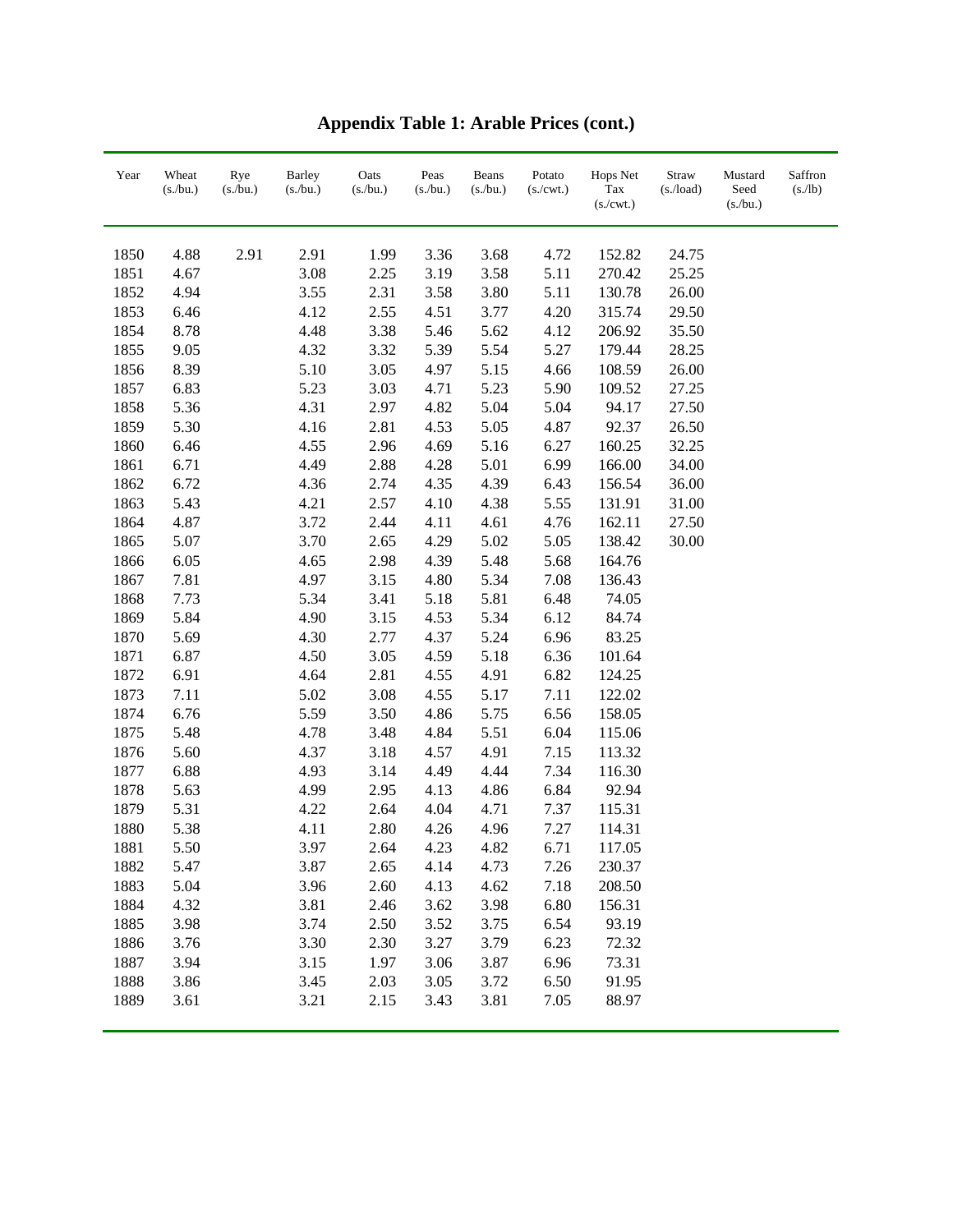| Year | Wheat<br>(s/bu.) | Rye<br>(s/bu.) | Barley<br>(s/bu.) | Oats<br>(s/bu.) | Peas<br>(s/bu.) | Beans<br>(s/bu.) | Potato<br>(s./cwt.) | Hops Net<br>Tax<br>(s./cwt.) | Straw<br>$(s$ ./load) | Mustard<br>Seed<br>$(s$ ./bu.) | Saffron<br>(s/lb) |
|------|------------------|----------------|-------------------|-----------------|-----------------|------------------|---------------------|------------------------------|-----------------------|--------------------------------|-------------------|
| 1890 | 3.87             |                | 3.57              | 2.25            | 3.44            | 3.61             | 6.54                | 116.05                       |                       |                                |                   |
| 1891 | 4.49             |                | 3.51              | 2.42            | 3.73            | 4.00             | 7.49                | 124.75                       |                       |                                |                   |
| 1892 | 3.67             |                | 3.25              | 2.40            | 3.61            | 3.75             | 6.26                | 127.24                       |                       |                                |                   |
| 1893 | 3.19             |                | 3.18              | 2.27            | 3.31            | 3.47             | 6.25                | 138.67                       |                       |                                |                   |
| 1894 | 2.77             |                | 3.04              | 2.07            | 2.98            | 3.11             | 6.92                | 101.64                       |                       |                                |                   |
| 1895 | 2.80             |                | 2.73              | 1.76            | 3.00            | 3.19             | 6.49                | 73.81                        |                       |                                |                   |
| 1896 | 3.17             |                | 2.85              | 1.79            | 2.96            | 3.28             | 6.27                | 71.07                        |                       |                                |                   |
| 1897 | 3.66             |                | 2.92              | 2.05            | 2.86            | 3.27             | 5.50                | 79.27                        |                       |                                |                   |
| 1898 | 4.12             |                | 3.37              | 2.23            | 3.31            | 3.55             | 5.65                | 104.87                       |                       |                                |                   |
| 1899 | 3.11             |                | 3.18              | 2.06            | 3.42            | 3.72             | 5.61                | 111.58                       |                       |                                |                   |
| 1900 | 3.26             |                | 3.10              | 2.13            | 3.63            | 3.79             | 4.84                | 99.65                        |                       |                                |                   |
| 1901 | 3.24             |                | 3.13              | 2.23            | 3.83            | 4.10             | 5.14                | 98.91                        |                       |                                |                   |
| 1902 | 3.41             |                | 3.19              | 2.45            | 3.81            | 4.13             | 4.94                | 103.63                       |                       |                                |                   |
| 1903 | 3.24             |                | 2.82              | 2.08            |                 | 4.10             | 6.50                |                              |                       |                                |                   |
| 1904 | 3.44             |                | 2.78              | 1.98            |                 | 3.77             | 5.58                |                              |                       |                                |                   |
| 1905 | 3.60             |                | 3.02              | 2.10            |                 | 4.11             | 8.77                |                              |                       |                                |                   |
| 1906 | 3.43             |                | 3.00              | 2.22            |                 | 4.44             | 7.97                |                              |                       |                                |                   |
| 1907 | 3.71             |                | 3.12              | 2.28            |                 | 3.19             | 6.57                |                              |                       |                                |                   |
| 1908 | 3.88             |                | 3.21              | 2.16            |                 | 4.35             | 6.39                |                              |                       |                                |                   |
| 1909 | 4.48             |                | 3.33              | 2.29            |                 | 4.24             | 7.52                |                              |                       |                                |                   |
| 1910 | 3.84             |                | 2.87              | 2.10            |                 | 4.46             | 8.08                |                              |                       |                                |                   |
| 1911 | 3.84             |                | 3.38              | 2.28            |                 | 4.44             | 9.15                |                              |                       |                                |                   |
| 1912 | 4.21             |                | 3.81              | 2.61            |                 | 4.56             | 6.85                |                              |                       |                                |                   |
| 1913 | 3.84             |                | 3.38              | 2.31            |                 | 4.49             | 6.27                |                              |                       |                                |                   |
| 1914 | 4.23             |                | 3.37              | 2.54            |                 | 4.24             | 10.54               |                              |                       |                                |                   |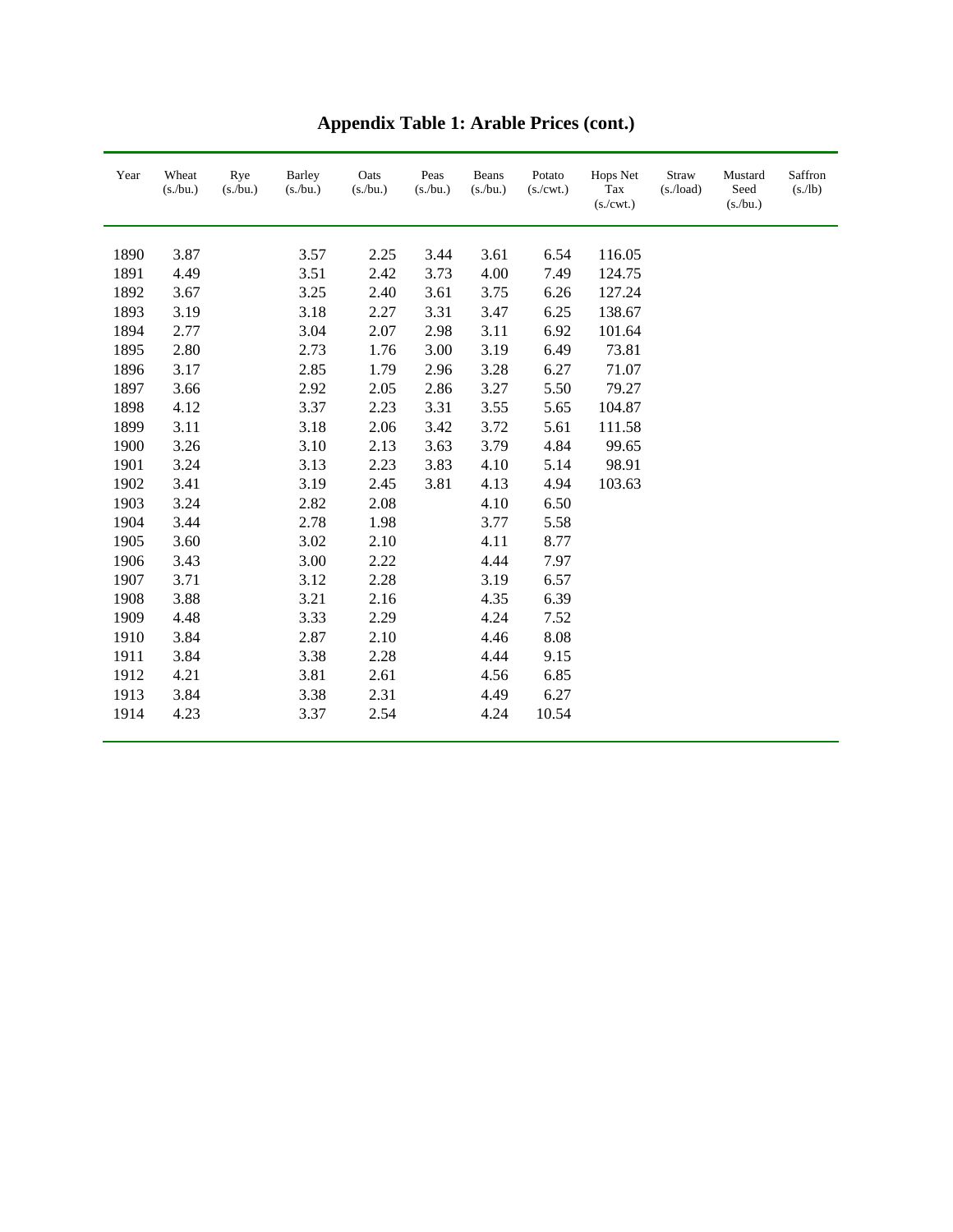| Year | Hay<br>(s/ton) | Cheese<br>(d./lb.) | <b>Butter</b><br>(d./lb.) | Milk<br>(d./gal.) | Beef<br>(d./lb.) | Mutton<br>(d./lb.) | Pork<br>(d./lb.) | Bacon<br>(d./lb.) | Tallow<br>(d./lb.) | Wool<br>(d./lb.) | Eggs<br>(d./doz.) |
|------|----------------|--------------------|---------------------------|-------------------|------------------|--------------------|------------------|-------------------|--------------------|------------------|-------------------|
| 1209 |                | 0.40               |                           |                   |                  |                    |                  |                   | 1.39               | 2.83             |                   |
| 1210 |                |                    |                           |                   |                  |                    |                  |                   |                    |                  |                   |
| 1211 |                | 0.41               |                           |                   |                  |                    |                  |                   |                    | 2.73             |                   |
| 1212 |                | 0.44               |                           |                   |                  |                    |                  |                   | 1.22               | 2.28             |                   |
| 1213 |                |                    |                           |                   |                  |                    |                  |                   |                    |                  |                   |
| 1214 |                | 0.43               |                           |                   |                  |                    |                  |                   |                    | 2.73             |                   |
| 1215 |                |                    |                           |                   |                  |                    |                  |                   |                    |                  |                   |
| 1216 |                | 0.37               |                           |                   |                  |                    |                  |                   |                    | 2.93             |                   |
| 1217 |                |                    |                           |                   |                  |                    |                  |                   |                    |                  |                   |
| 1218 |                | 0.39               |                           |                   |                  |                    |                  |                   |                    | 2.68             |                   |
| 1219 |                | 0.43               |                           |                   |                  |                    |                  |                   |                    | 2.63             |                   |
| 1220 |                | 0.41               |                           |                   |                  |                    |                  |                   |                    | 2.88             |                   |
| 1221 |                | 0.40               |                           |                   |                  |                    |                  |                   |                    | 2.63             |                   |
| 1222 |                |                    |                           |                   |                  |                    |                  |                   |                    |                  |                   |
| 1223 |                |                    |                           |                   |                  |                    |                  |                   |                    |                  |                   |
| 1224 |                | 0.41               |                           |                   |                  |                    |                  |                   |                    | 3.22             |                   |
| 1225 |                | 0.52               |                           |                   |                  |                    |                  |                   | 1.61               | 3.07             |                   |
| 1226 |                | 0.44               |                           |                   |                  |                    |                  |                   | 1.82               | 2.78             |                   |
| 1227 |                | 0.40               |                           |                   |                  |                    |                  |                   |                    | 2.73             |                   |
| 1228 |                |                    |                           |                   |                  |                    |                  |                   |                    |                  |                   |
| 1229 |                |                    |                           |                   |                  |                    |                  |                   |                    |                  |                   |
| 1230 |                |                    |                           |                   |                  |                    |                  |                   |                    |                  |                   |
| 1231 |                |                    |                           |                   |                  |                    |                  |                   |                    |                  |                   |
| 1232 |                | 0.41               |                           |                   |                  |                    |                  |                   | 1.61               | 4.11             |                   |
| 1233 |                | 0.48               |                           |                   |                  |                    |                  |                   |                    | 4.26             |                   |
| 1234 |                |                    |                           |                   |                  |                    |                  |                   |                    |                  |                   |
| 1235 |                |                    |                           |                   |                  |                    |                  |                   |                    |                  |                   |
| 1236 |                | 0.49               |                           |                   |                  |                    |                  |                   | 0.95               | 3.97             |                   |
| 1237 |                | 0.52               |                           |                   |                  |                    |                  |                   |                    | 3.92             |                   |
| 1238 |                |                    |                           |                   |                  |                    |                  |                   |                    |                  |                   |
| 1239 |                |                    |                           |                   |                  |                    |                  |                   |                    |                  |                   |
| 1240 |                |                    |                           |                   |                  |                    |                  |                   |                    |                  |                   |
| 1241 |                |                    |                           |                   |                  |                    |                  |                   |                    |                  |                   |
| 1242 |                |                    |                           |                   |                  |                    |                  |                   |                    |                  |                   |
| 1243 |                |                    |                           |                   |                  |                    |                  |                   |                    |                  |                   |
| 1244 |                |                    |                           |                   |                  |                    |                  |                   |                    |                  |                   |
| 1245 |                | 0.47               |                           |                   |                  |                    |                  |                   |                    | 4.11             |                   |
| 1246 |                | 0.50               |                           |                   |                  |                    |                  |                   | 1.31               | 4.37             |                   |
| 1247 |                | 0.61               |                           |                   |                  |                    |                  |                   | 1.43               | 4.71             |                   |
| 1248 |                | 0.47               |                           |                   |                  |                    |                  |                   | 1.47               | 3.77             |                   |
| 1249 |                | 0.42               |                           |                   |                  |                    |                  |                   | 3.25               | 3.36             |                   |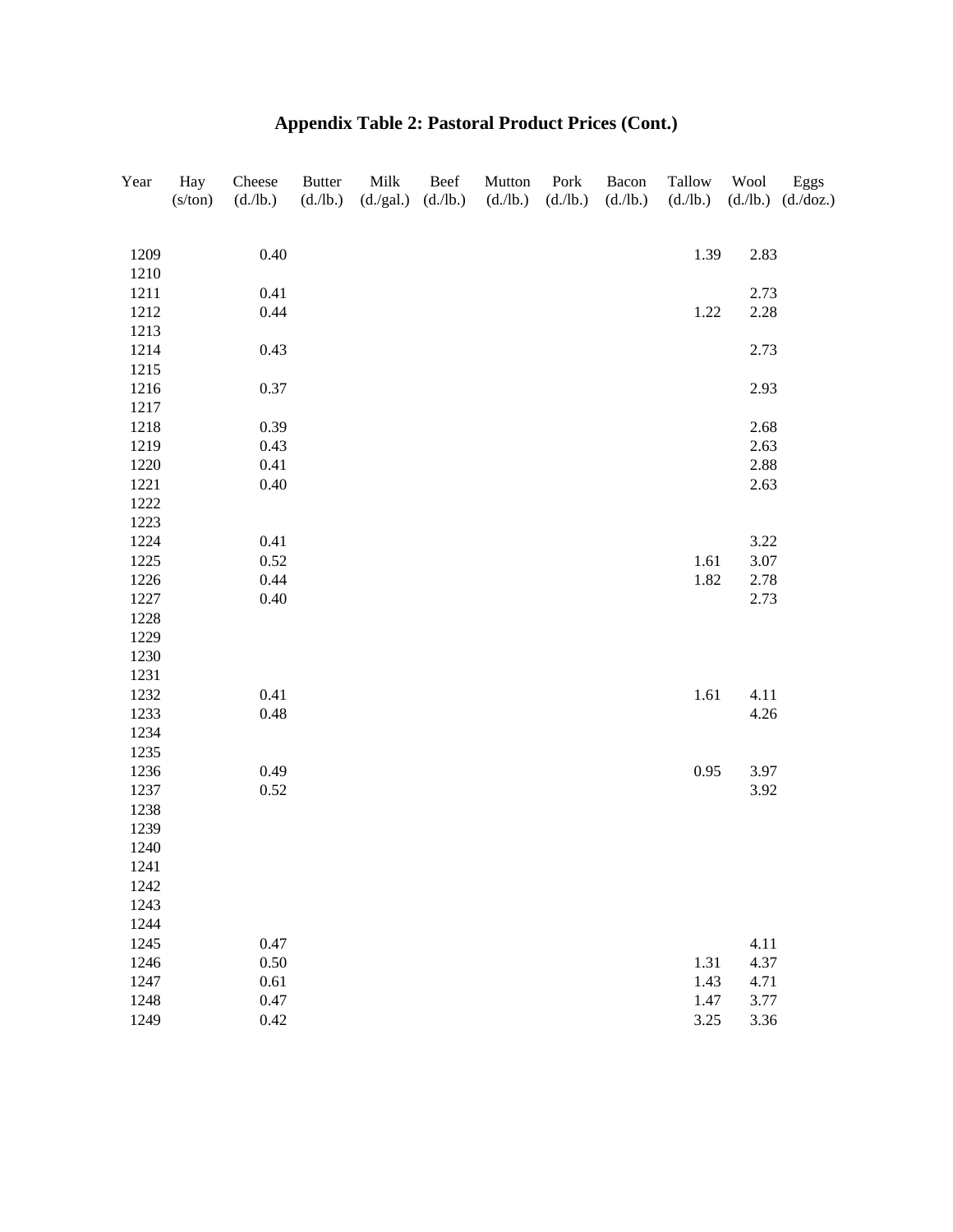| 1250<br>1251<br>1252<br>0.51<br>3.72<br>1.18<br>1253<br>0.43<br>1.43<br>3.72<br>1254<br>0.45<br>1.26<br>3.17<br>1255<br>3.36<br>0.48<br>1.40<br>1256<br>4.66<br>1257<br>0.48<br>1.39<br>3.72<br>1258<br>2.02<br>0.48<br>1.68<br>3.87<br>2.79<br>1259<br>4.66<br>1260<br>0.82<br>1261<br>0.55<br>1262<br>0.53<br>0.94<br>6.14<br>0.56<br>0.84<br>4.47<br>1263<br>0.45<br>$0.80\,$<br>6.14<br>1264<br>0.46<br>0.84<br>1265<br>1.68<br>4.47<br>0.60<br>0.90<br>1.54<br>1266<br>4.42<br>1.03<br>2.85<br>1267<br>1268<br>0.55<br>0.84<br>1.71<br>4.91<br>1269<br>0.56<br>2.46<br>5.10<br>0.53<br>1270<br>0.88<br>2.45<br>5.46<br>0.82<br>1271<br>0.56<br>2.56<br>5.15<br>1272<br>0.52<br>3.00<br>5.01<br>1273<br>0.51<br>2.49<br>4.96<br>1274<br>0.69<br>1.05<br>3.00<br>5.15<br>1275<br>0.55<br>1.10<br>2.53<br>5.80<br>1276<br>0.57<br>3.76<br>6.79<br>1.09<br>1277<br>0.56<br>2.40<br>6.50<br>1278<br>0.55<br>0.85<br>2.50<br>8.08<br>$0.81\,$<br>1279<br>0.62<br>7.93<br>6.55<br>1280<br>0.53<br>0.94<br>3.00<br>1281<br>0.55<br>0.82<br>2.79<br>7.04<br>0.82<br>5.90<br>2.63 | Year | Hay<br>(s/ton) | Cheese<br>(d./lb.) | <b>Butter</b><br>(d./lb.) | Milk<br>(d./gal.) | Beef<br>(d./lb.) | Mutton<br>(d./lb.) | Pork<br>(d./lb.) | Bacon<br>(d./lb.) | Tallow<br>(d./lb.) | Wool<br>(d./lb.) | Eggs<br>(d./doz.) |
|------------------------------------------------------------------------------------------------------------------------------------------------------------------------------------------------------------------------------------------------------------------------------------------------------------------------------------------------------------------------------------------------------------------------------------------------------------------------------------------------------------------------------------------------------------------------------------------------------------------------------------------------------------------------------------------------------------------------------------------------------------------------------------------------------------------------------------------------------------------------------------------------------------------------------------------------------------------------------------------------------------------------------------------------------------------------------|------|----------------|--------------------|---------------------------|-------------------|------------------|--------------------|------------------|-------------------|--------------------|------------------|-------------------|
|                                                                                                                                                                                                                                                                                                                                                                                                                                                                                                                                                                                                                                                                                                                                                                                                                                                                                                                                                                                                                                                                              |      |                |                    |                           |                   |                  |                    |                  |                   |                    |                  |                   |
|                                                                                                                                                                                                                                                                                                                                                                                                                                                                                                                                                                                                                                                                                                                                                                                                                                                                                                                                                                                                                                                                              |      |                |                    |                           |                   |                  |                    |                  |                   |                    |                  |                   |
|                                                                                                                                                                                                                                                                                                                                                                                                                                                                                                                                                                                                                                                                                                                                                                                                                                                                                                                                                                                                                                                                              |      |                |                    |                           |                   |                  |                    |                  |                   |                    |                  |                   |
|                                                                                                                                                                                                                                                                                                                                                                                                                                                                                                                                                                                                                                                                                                                                                                                                                                                                                                                                                                                                                                                                              |      |                |                    |                           |                   |                  |                    |                  |                   |                    |                  |                   |
|                                                                                                                                                                                                                                                                                                                                                                                                                                                                                                                                                                                                                                                                                                                                                                                                                                                                                                                                                                                                                                                                              |      |                |                    |                           |                   |                  |                    |                  |                   |                    |                  |                   |
|                                                                                                                                                                                                                                                                                                                                                                                                                                                                                                                                                                                                                                                                                                                                                                                                                                                                                                                                                                                                                                                                              |      |                |                    |                           |                   |                  |                    |                  |                   |                    |                  |                   |
|                                                                                                                                                                                                                                                                                                                                                                                                                                                                                                                                                                                                                                                                                                                                                                                                                                                                                                                                                                                                                                                                              |      |                |                    |                           |                   |                  |                    |                  |                   |                    |                  |                   |
|                                                                                                                                                                                                                                                                                                                                                                                                                                                                                                                                                                                                                                                                                                                                                                                                                                                                                                                                                                                                                                                                              |      |                |                    |                           |                   |                  |                    |                  |                   |                    |                  |                   |
|                                                                                                                                                                                                                                                                                                                                                                                                                                                                                                                                                                                                                                                                                                                                                                                                                                                                                                                                                                                                                                                                              |      |                |                    |                           |                   |                  |                    |                  |                   |                    |                  |                   |
|                                                                                                                                                                                                                                                                                                                                                                                                                                                                                                                                                                                                                                                                                                                                                                                                                                                                                                                                                                                                                                                                              |      |                |                    |                           |                   |                  |                    |                  |                   |                    |                  |                   |
|                                                                                                                                                                                                                                                                                                                                                                                                                                                                                                                                                                                                                                                                                                                                                                                                                                                                                                                                                                                                                                                                              |      |                |                    |                           |                   |                  |                    |                  |                   |                    |                  | 0.35              |
|                                                                                                                                                                                                                                                                                                                                                                                                                                                                                                                                                                                                                                                                                                                                                                                                                                                                                                                                                                                                                                                                              |      |                |                    |                           |                   |                  |                    |                  |                   |                    |                  | 0.31              |
|                                                                                                                                                                                                                                                                                                                                                                                                                                                                                                                                                                                                                                                                                                                                                                                                                                                                                                                                                                                                                                                                              |      |                |                    |                           |                   |                  |                    |                  |                   |                    |                  | 0.26              |
|                                                                                                                                                                                                                                                                                                                                                                                                                                                                                                                                                                                                                                                                                                                                                                                                                                                                                                                                                                                                                                                                              |      |                |                    |                           |                   |                  |                    |                  |                   |                    |                  | 0.26              |
|                                                                                                                                                                                                                                                                                                                                                                                                                                                                                                                                                                                                                                                                                                                                                                                                                                                                                                                                                                                                                                                                              |      |                |                    |                           |                   |                  |                    |                  |                   |                    |                  |                   |
|                                                                                                                                                                                                                                                                                                                                                                                                                                                                                                                                                                                                                                                                                                                                                                                                                                                                                                                                                                                                                                                                              |      |                |                    |                           |                   |                  |                    |                  |                   |                    |                  | 0.61              |
|                                                                                                                                                                                                                                                                                                                                                                                                                                                                                                                                                                                                                                                                                                                                                                                                                                                                                                                                                                                                                                                                              |      |                |                    |                           |                   |                  |                    |                  |                   |                    |                  |                   |
|                                                                                                                                                                                                                                                                                                                                                                                                                                                                                                                                                                                                                                                                                                                                                                                                                                                                                                                                                                                                                                                                              |      |                |                    |                           |                   |                  |                    |                  |                   |                    |                  | 0.31              |
|                                                                                                                                                                                                                                                                                                                                                                                                                                                                                                                                                                                                                                                                                                                                                                                                                                                                                                                                                                                                                                                                              |      |                |                    |                           |                   |                  |                    |                  |                   |                    |                  | 0.31              |
|                                                                                                                                                                                                                                                                                                                                                                                                                                                                                                                                                                                                                                                                                                                                                                                                                                                                                                                                                                                                                                                                              |      |                |                    |                           |                   |                  |                    |                  |                   |                    |                  | 0.36              |
|                                                                                                                                                                                                                                                                                                                                                                                                                                                                                                                                                                                                                                                                                                                                                                                                                                                                                                                                                                                                                                                                              |      |                |                    |                           |                   |                  |                    |                  |                   |                    |                  |                   |
|                                                                                                                                                                                                                                                                                                                                                                                                                                                                                                                                                                                                                                                                                                                                                                                                                                                                                                                                                                                                                                                                              |      |                |                    |                           |                   |                  |                    |                  |                   |                    |                  | 0.41              |
|                                                                                                                                                                                                                                                                                                                                                                                                                                                                                                                                                                                                                                                                                                                                                                                                                                                                                                                                                                                                                                                                              |      |                |                    |                           |                   |                  |                    |                  |                   |                    |                  | 0.47              |
|                                                                                                                                                                                                                                                                                                                                                                                                                                                                                                                                                                                                                                                                                                                                                                                                                                                                                                                                                                                                                                                                              |      |                |                    |                           |                   |                  |                    |                  |                   |                    |                  | 0.34              |
|                                                                                                                                                                                                                                                                                                                                                                                                                                                                                                                                                                                                                                                                                                                                                                                                                                                                                                                                                                                                                                                                              |      |                |                    |                           |                   |                  |                    |                  |                   |                    |                  | 0.42              |
|                                                                                                                                                                                                                                                                                                                                                                                                                                                                                                                                                                                                                                                                                                                                                                                                                                                                                                                                                                                                                                                                              |      |                |                    |                           |                   |                  |                    |                  |                   |                    |                  | 0.39              |
|                                                                                                                                                                                                                                                                                                                                                                                                                                                                                                                                                                                                                                                                                                                                                                                                                                                                                                                                                                                                                                                                              |      |                |                    |                           |                   |                  |                    |                  |                   |                    |                  | 0.42              |
|                                                                                                                                                                                                                                                                                                                                                                                                                                                                                                                                                                                                                                                                                                                                                                                                                                                                                                                                                                                                                                                                              |      |                |                    |                           |                   |                  |                    |                  |                   |                    |                  | 0.41              |
|                                                                                                                                                                                                                                                                                                                                                                                                                                                                                                                                                                                                                                                                                                                                                                                                                                                                                                                                                                                                                                                                              |      |                |                    |                           |                   |                  |                    |                  |                   |                    |                  | 0.41              |
|                                                                                                                                                                                                                                                                                                                                                                                                                                                                                                                                                                                                                                                                                                                                                                                                                                                                                                                                                                                                                                                                              |      |                |                    |                           |                   |                  |                    |                  |                   |                    |                  | 0.42              |
|                                                                                                                                                                                                                                                                                                                                                                                                                                                                                                                                                                                                                                                                                                                                                                                                                                                                                                                                                                                                                                                                              |      |                |                    |                           |                   |                  |                    |                  |                   |                    |                  | 0.36              |
|                                                                                                                                                                                                                                                                                                                                                                                                                                                                                                                                                                                                                                                                                                                                                                                                                                                                                                                                                                                                                                                                              |      |                |                    |                           |                   |                  |                    |                  |                   |                    |                  | 0.44              |
|                                                                                                                                                                                                                                                                                                                                                                                                                                                                                                                                                                                                                                                                                                                                                                                                                                                                                                                                                                                                                                                                              | 1282 |                | 0.51               |                           |                   |                  |                    |                  |                   |                    |                  | 0.49              |
| 3.38<br>5.75<br>1283<br>0.50<br>0.81                                                                                                                                                                                                                                                                                                                                                                                                                                                                                                                                                                                                                                                                                                                                                                                                                                                                                                                                                                                                                                         |      |                |                    |                           |                   |                  |                    |                  |                   |                    |                  | 0.38              |
| 1284<br>0.49<br>0.86<br>2.47<br>5.70                                                                                                                                                                                                                                                                                                                                                                                                                                                                                                                                                                                                                                                                                                                                                                                                                                                                                                                                                                                                                                         |      |                |                    |                           |                   |                  |                    |                  |                   |                    |                  | 0.33              |
| 1285<br>2.44<br>0.45<br>0.80<br>5.70                                                                                                                                                                                                                                                                                                                                                                                                                                                                                                                                                                                                                                                                                                                                                                                                                                                                                                                                                                                                                                         |      |                |                    |                           |                   |                  |                    |                  |                   |                    |                  | 0.41              |
| 1286<br>3.21<br>0.49<br>0.81<br>2.00<br>6.19                                                                                                                                                                                                                                                                                                                                                                                                                                                                                                                                                                                                                                                                                                                                                                                                                                                                                                                                                                                                                                 |      |                |                    |                           |                   |                  |                    |                  |                   |                    |                  | 0.42              |
| 1287<br>0.51<br>0.91<br>2.57<br>6.35                                                                                                                                                                                                                                                                                                                                                                                                                                                                                                                                                                                                                                                                                                                                                                                                                                                                                                                                                                                                                                         |      |                |                    |                           |                   |                  |                    |                  |                   |                    |                  | 0.37              |
| 1288<br>0.51<br>0.79<br>2.10<br>6.40                                                                                                                                                                                                                                                                                                                                                                                                                                                                                                                                                                                                                                                                                                                                                                                                                                                                                                                                                                                                                                         |      |                |                    |                           |                   |                  |                    |                  |                   |                    |                  | 0.33              |
| 1289<br>0.52<br>2.08<br>6.55<br>1.04                                                                                                                                                                                                                                                                                                                                                                                                                                                                                                                                                                                                                                                                                                                                                                                                                                                                                                                                                                                                                                         |      |                |                    |                           |                   |                  |                    |                  |                   |                    |                  | 0.35              |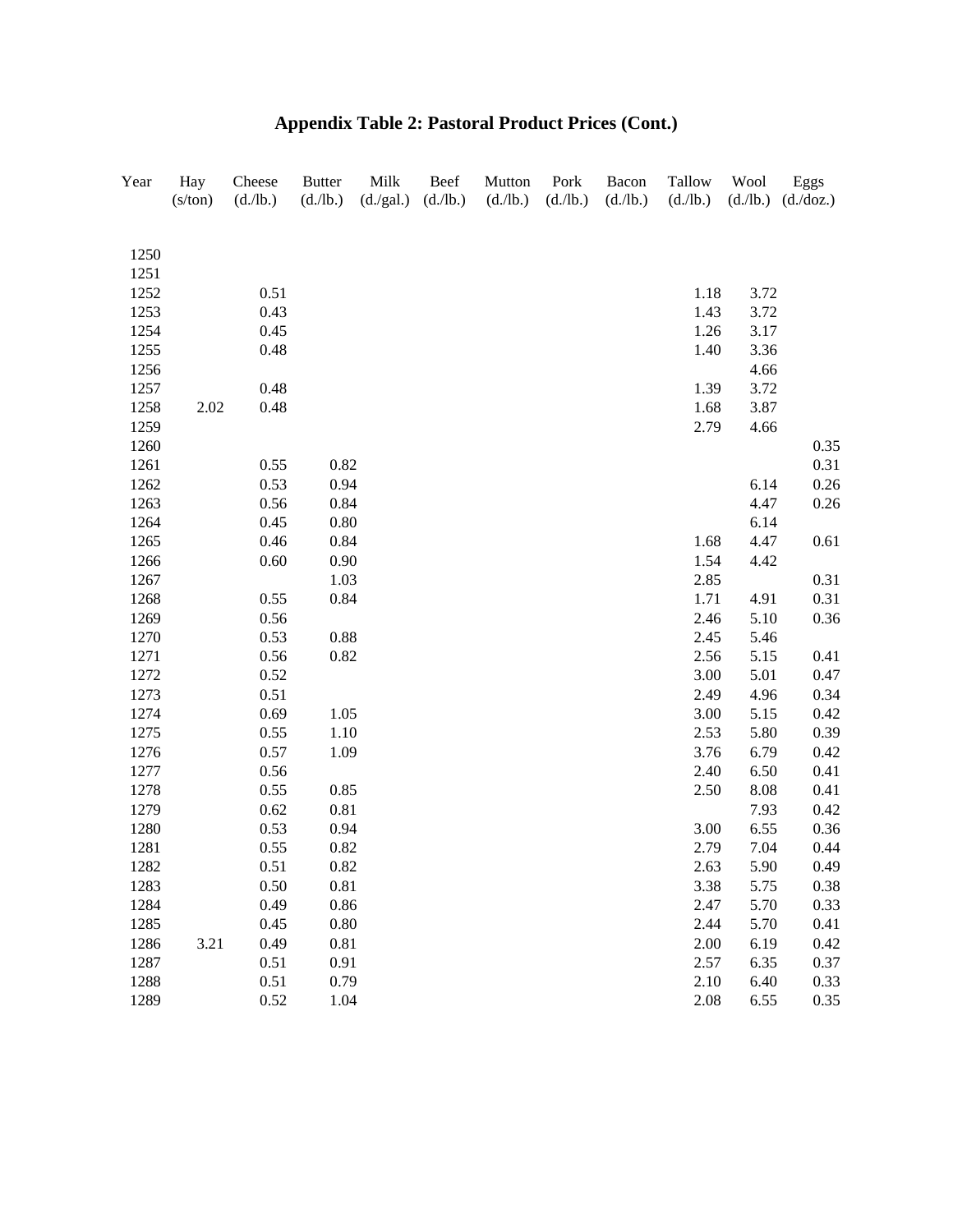| Year | Hay<br>(s/ton) | Cheese<br>(d./lb.) | <b>Butter</b><br>(d./lb.) | Milk<br>(d./gal.) | Beef<br>(d./lb.) | Mutton<br>(d./lb.) | Pork<br>(d./lb.) | Bacon<br>(d./lb.) | Tallow<br>(d./lb.) | Wool | Eggs<br>$(d./lb.)$ $(d./doz.)$ |
|------|----------------|--------------------|---------------------------|-------------------|------------------|--------------------|------------------|-------------------|--------------------|------|--------------------------------|
|      |                |                    |                           |                   |                  |                    |                  |                   |                    |      |                                |
| 1290 |                | 0.51               | 0.85                      |                   |                  |                    |                  |                   | 1.85               | 6.94 | 0.39                           |
| 1291 |                | 0.51               | 0.87                      |                   |                  |                    |                  |                   | 2.12               | 6.50 | 0.33                           |
| 1292 |                | 0.52               | 0.88                      |                   |                  |                    |                  |                   | 2.09               | 5.66 | 0.39                           |
| 1293 |                | 0.51               | 0.83                      |                   |                  |                    |                  |                   | 2.34               | 6.14 | 0.35                           |
| 1294 |                | 0.53               | 0.90                      |                   |                  |                    |                  |                   | 2.55               | 5.51 | 0.39                           |
| 1295 |                | 0.59               | 0.92                      |                   |                  |                    |                  |                   | 2.74               | 3.77 | 0.36                           |
| 1296 |                | 0.50               | 0.85                      |                   |                  |                    |                  |                   | 2.40               | 5.05 | 0.35                           |
| 1297 |                | 0.52               | 0.88                      |                   |                  |                    |                  |                   | 2.39               | 4.86 | 0.37                           |
| 1298 |                | 0.49               | 0.83                      |                   |                  |                    |                  |                   | 2.19               | 5.70 | 0.39                           |
| 1299 |                | 0.59               | 1.16                      |                   |                  |                    |                  |                   | 2.09               | 7.30 | 0.40                           |
| 1300 | 4.96           | 0.56               | 0.94                      |                   |                  |                    |                  |                   | 3.30               | 6.65 | 0.39                           |
| 1301 |                | 0.56               | 0.90                      | 1.44              |                  |                    |                  |                   | 2.66               | 6.19 | 0.39                           |
| 1302 | 5.24           | 0.54               | 0.86                      | 1.62              |                  |                    |                  |                   | 2.30               | 5.51 | 0.41                           |
| 1303 | 4.29           | 0.53               | 0.89                      | 1.20              |                  |                    |                  |                   | 2.16               | 5.56 | 0.36                           |
| 1304 | 9.65           | 0.51               | 0.82                      | 1.34              |                  |                    |                  |                   | 1.60               | 5.70 | 0.41                           |
| 1305 |                | 0.54               | 0.73                      | 1.34              |                  |                    |                  |                   | 2.17               | 6.50 | 0.43                           |
| 1306 |                | 0.63               | 1.00                      | 1.78              |                  |                    |                  |                   | 2.81               | 7.04 | 0.41                           |
| 1307 | 4.98           | 0.53               | 1.04                      | 1.44              |                  |                    |                  |                   | 1.86               | 7.49 | 0.64                           |
| 1308 |                | 0.61               | 0.95                      | 1.34              |                  |                    |                  |                   | 2.38               | 7.88 | 0.16                           |
| 1309 | 6.24           | 0.60               | 1.11                      | 1.42              |                  |                    |                  |                   | 3.07               | 8.03 | 0.48                           |
| 1310 | 5.55           | 0.70               | 1.41                      | 1.35              |                  |                    |                  |                   | 3.19               | 7.39 | 0.60                           |
| 1311 | 5.17           | 0.68               | 1.38                      | 1.35              |                  |                    |                  |                   | 2.99               | 6.35 | 0.46                           |
| 1312 |                | 0.68               | 1.18                      | 1.34              |                  |                    |                  |                   | 3.15               | 5.46 | 0.46                           |
| 1313 | 5.35           | 0.65               | 1.29                      | 1.31              |                  |                    |                  |                   | 2.52               | 5.85 | 0.45                           |
| 1314 | 4.68           | 0.69               | 0.98                      | 1.36              |                  |                    |                  |                   | 2.36               | 6.70 | 0.51                           |
| 1315 |                | 0.69               | 1.38                      | 1.37              |                  |                    |                  |                   | 2.72               | 6.60 | 0.49                           |
| 1316 |                | 0.78               | 1.50                      | 2.00              |                  |                    |                  |                   | 3.33               | 6.31 | 0.49                           |
| 1317 | 3.63           | 0.76               | 1.33                      | 1.65              |                  |                    |                  |                   | 4.03               | 6.65 | 0.69                           |
| 1318 | 4.66           | 0.63               | 1.26                      |                   |                  |                    |                  |                   | 4.17               | 7.25 | 0.43                           |
| 1319 | 2.81           | 0.58               | 1.11                      | 1.37              |                  |                    |                  |                   | 3.32               | 7.13 | 0.39                           |
| 1320 | 1.90           | 0.75               | 1.29                      |                   |                  |                    |                  |                   | 2.91               | 8.58 | 0.45                           |
| 1321 | 1.49           | 0.76               | 1.29                      | 1.37              |                  |                    |                  |                   | 2.31               | 9.43 | 0.46                           |
| 1322 | 2.98           | 0.67               | 1.59                      |                   |                  |                    |                  |                   | 2.93               | 7.44 | 0.53                           |
| 1323 |                |                    | 1.57                      |                   |                  |                    |                  |                   | 3.45               | 7.44 | 0.54                           |
| 1324 | 5.08           | 0.61               | 1.23                      | 1.67              |                  |                    |                  |                   | 3.66               | 7.74 | 0.45                           |
| 1325 | 5.62           | 0.74               | 1.18                      | 1.50              |                  |                    |                  |                   | 3.49               | 8.13 | 0.52                           |
| 1326 | 15.69          | 0.83               | 1.21                      | 1.78              |                  |                    |                  |                   | 3.05               | 6.99 | 0.52                           |
| 1327 | 5.45           | 0.58               | 0.76                      |                   |                  |                    |                  |                   | 2.67               | 7.35 | 0.43                           |
| 1328 |                | 0.59               | 1.30                      |                   |                  |                    |                  |                   | 2.43               | 6.74 | 0.61                           |
| 1329 | 4.29           | 0.63               | 1.20                      | 1.78              |                  |                    |                  |                   | 2.54               | 6.19 | 0.45                           |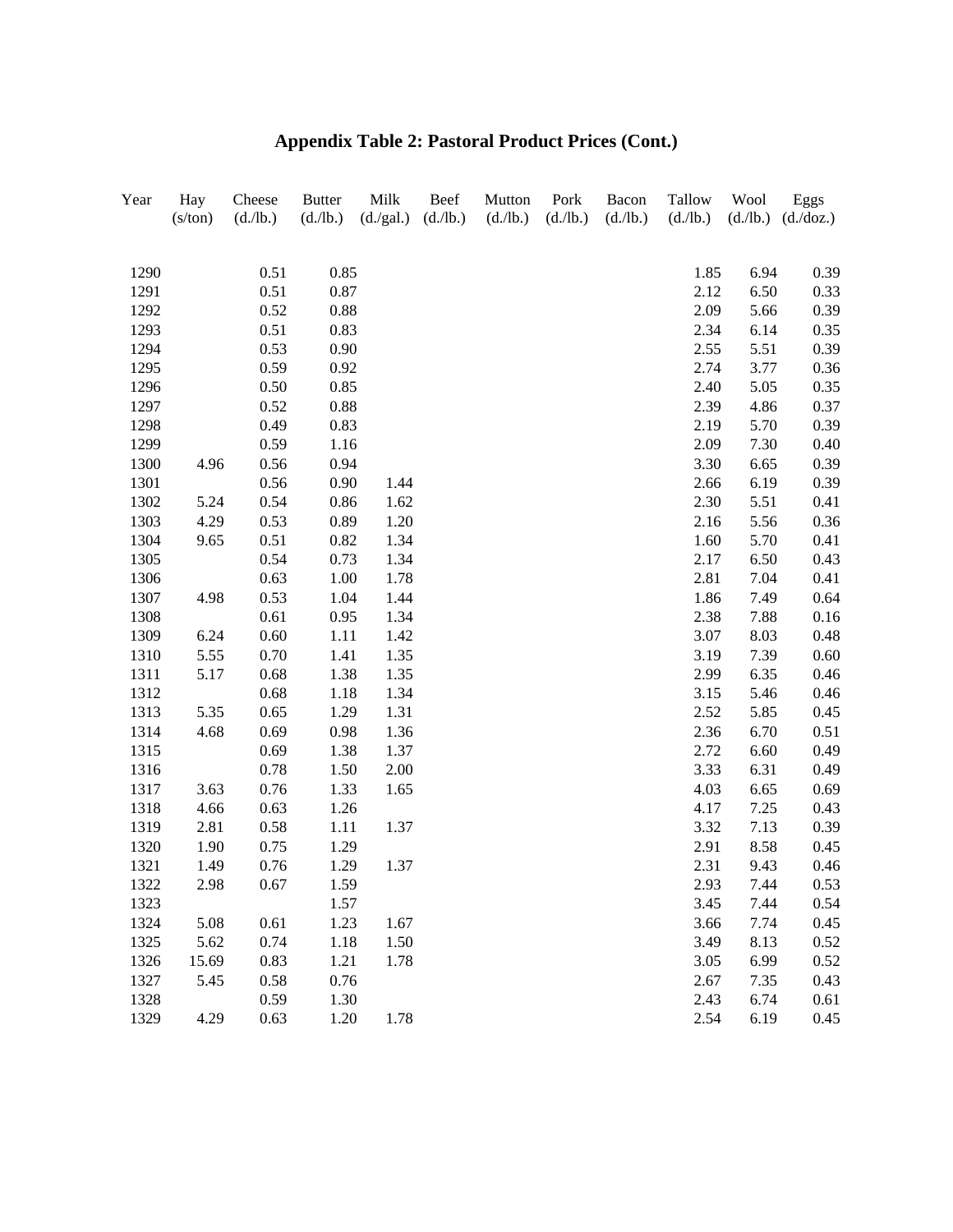| Year | Hay<br>(s/ton) | Cheese<br>(d./lb.) | <b>Butter</b><br>(d./lb.) | Milk<br>(d./gal.) | Beef<br>(d./lb.) | Mutton<br>(d./lb.) | Pork<br>(d./lb.) | Bacon<br>(d./lb.) | Tallow<br>(d./lb.) | Wool<br>(d./lb.) | Eggs<br>(d./doz.) |
|------|----------------|--------------------|---------------------------|-------------------|------------------|--------------------|------------------|-------------------|--------------------|------------------|-------------------|
|      |                |                    |                           |                   |                  |                    |                  |                   |                    |                  |                   |
| 1330 | 6.11           | 0.65               | 1.06                      | 1.78              |                  |                    |                  |                   | 2.59               | 6.05             | 0.47              |
| 1331 | 10.16          | 0.71               | 0.98                      |                   |                  |                    |                  |                   | 2.83               | 6.35             | 0.45              |
| 1332 | 5.12           | 0.56               | 0.97                      |                   |                  |                    |                  |                   | 2.62               | 6.14             | 0.42              |
| 1333 |                | 0.54               | 1.00                      |                   |                  |                    |                  |                   | 2.67               | 5.41             | 0.46              |
| 1334 | 6.91           | 0.55               | 1.14                      |                   |                  |                    |                  |                   | 2.49               | 4.37             | 0.44              |
| 1335 |                | 0.56               | 1.19                      |                   |                  |                    |                  |                   | 2.49               | 4.66             | 0.43              |
| 1336 | 3.84           | 0.55               | 1.18                      | 1.60              |                  |                    |                  |                   | 2.58               | 5.70             | 0.44              |
| 1337 | 1.52           | 0.52               | 1.04                      |                   |                  |                    |                  |                   | 2.40               | 4.91             | 0.41              |
| 1338 | 1.01           | 0.53               | 1.10                      | 1.50              |                  |                    |                  |                   | 2.26               | 3.82             | 0.40              |
| 1339 |                | 0.48               | 0.93                      |                   |                  |                    |                  |                   | 2.04               | 4.21             | 0.37              |
| 1340 | 10.60          | 0.64               | 1.06                      | 1.44              |                  |                    |                  |                   | 2.28               | 4.21             | 0.39              |
| 1341 | 4.97           | 0.49               | 1.11                      |                   |                  |                    |                  |                   | 2.23               | 4.26             | 0.47              |
| 1342 |                | 0.50               | 0.96                      |                   |                  |                    |                  |                   | 2.03               | 5.15             | 0.45              |
| 1343 | 3.91           | 0.51               | 0.93                      |                   |                  |                    |                  |                   | 2.22               | 4.21             | 0.45              |
| 1344 |                | 0.49               | 1.17                      |                   |                  |                    |                  |                   | 2.32               | 5.41             | 0.42              |
| 1345 | 6.29           | 0.46               | 1.47                      |                   |                  |                    |                  |                   | 2.58               | 5.05             | 0.38              |
| 1346 | 5.32           | 0.65               | 1.25                      | 1.32              |                  |                    |                  |                   | 2.38               | 5.51             | 0.39              |
| 1347 |                | 0.60               | 1.35                      |                   |                  |                    |                  |                   | 2.78               | 5.05             | 0.41              |
| 1348 | 3.57           | 0.53               | 1.17                      |                   |                  |                    |                  |                   | 2.43               | 5.15             | 0.50              |
| 1349 | 5.19           | 0.44               | 1.21                      |                   |                  |                    |                  |                   | 2.71               | 3.07             | 0.49              |
| 1350 |                | 0.55               | 1.05                      | 1.35              |                  |                    |                  |                   | 2.36               | 3.87             | 0.45              |
| 1351 | 3.45           | 0.65               | 1.05                      | 1.08              |                  |                    |                  |                   | 2.61               | 4.06             | 0.44              |
| 1352 | 5.34           | 0.84               | 0.91                      | 0.82              |                  |                    |                  |                   | 2.54               | 4.31             | 0.50              |
| 1353 | 5.57           | 0.65               | 1.11                      |                   |                  |                    |                  |                   | 3.03               | 3.97             | 0.70              |
| 1354 | 5.02           | 0.64               |                           | 1.28              |                  |                    |                  |                   | 3.04               | 4.11             | 0.47              |
| 1355 | 3.92           | 0.65               | 1.16                      | 1.44              |                  |                    |                  |                   | 2.78               | 4.57             | 0.53              |
| 1356 | 5.98           | 0.81               | 1.17                      |                   |                  |                    |                  |                   | 2.65               | 4.16             | 0.46              |
| 1357 | 5.18           | 0.67               | 1.18                      | 1.61              |                  |                    |                  |                   | 2.73               | 4.47             |                   |
| 1358 | 3.22           | 0.74               | 1.17                      |                   |                  |                    |                  |                   | 2.96               | 4.62             |                   |
| 1359 | 5.25           | 0.62               | 1.11                      |                   |                  |                    |                  |                   | 2.83               | 3.62             | 0.51              |
| 1360 | 4.40           | 0.76               | 1.44                      | 1.46              |                  |                    |                  |                   | 2.86               | 4.81             | 0.46              |
| 1361 | 5.98           | 0.79               | 1.27                      | 1.45              |                  |                    |                  |                   | 2.86               | 4.26             | 0.52              |
| 1362 |                | 0.65               | 1.14                      |                   |                  |                    |                  |                   | 2.78               | 4.76             | 0.49              |
| 1363 |                | 0.51               | 1.35                      | 1.23              |                  |                    |                  |                   | 2.74               | 4.16             |                   |
| 1364 | 3.92           | 0.55               | 1.29                      |                   |                  |                    |                  |                   | 2.69               | 4.31             | 0.42              |
| 1365 |                | 0.61               | 1.30                      | 1.33              |                  |                    |                  |                   | 3.02               | 5.61             | 0.52              |
| 1366 | 5.57           | 0.60               | 1.32                      | 1.18              |                  |                    |                  |                   | 2.77               | 5.61             | 0.40              |
| 1367 |                |                    | 1.30                      | 1.15              |                  |                    |                  |                   | 2.82               | 6.45             | 0.46              |
| 1368 | 4.99           | 0.61               | 1.36                      |                   |                  |                    |                  |                   | 2.83               | 6.31             | 0.45              |
| 1369 | 3.53           | 0.51               | 1.37                      | 1.23              |                  |                    |                  |                   | 2.80               | 5.46             | 0.54              |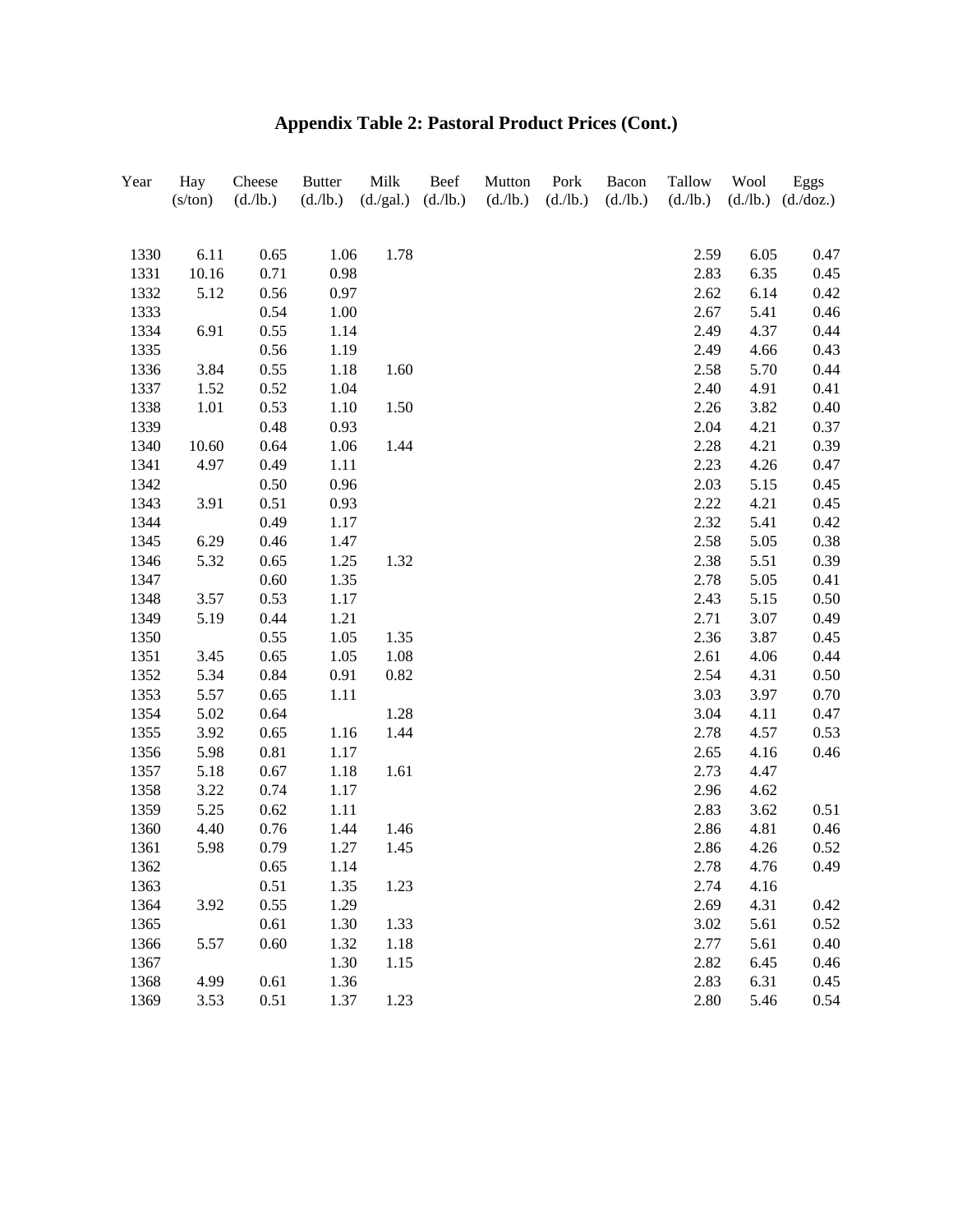| Year | Hay     | Cheese   | <b>Butter</b> | Milk      | Beef     | Mutton   | Pork     | Bacon    | Tallow   | Wool     | Eggs      |
|------|---------|----------|---------------|-----------|----------|----------|----------|----------|----------|----------|-----------|
|      | (s/ton) | (d./lb.) | (d./lb.)      | (d./gal.) | (d./lb.) | (d./lb.) | (d./lb.) | (d./lb.) | (d./lb.) | (d./lb.) | (d./doz.) |
|      |         |          |               |           |          |          |          |          |          |          |           |
| 1370 |         | 0.55     | 1.81          |           |          |          |          |          | 3.19     | 6.35     | 0.54      |
| 1371 | 2.65    | 0.52     | 1.02          |           |          |          |          |          | 2.97     | 6.24     | 0.52      |
| 1372 |         | 0.56     | 1.34          |           |          |          |          |          |          | 6.65     | 0.52      |
| 1373 | 6.64    | 0.51     | 1.08          | 1.23      |          |          |          |          | 2.96     | 6.84     | 0.67      |
| 1374 | 5.18    | 0.56     | 1.18          | 1.23      |          |          |          |          | 3.04     | 7.39     | 0.52      |
| 1375 | 8.10    | 0.61     | 1.32          | 1.11      |          |          |          |          | 3.10     | 7.25     | 0.52      |
| 1376 | 5.57    | 0.45     | 1.53          | 1.23      |          |          |          |          | 2.96     | 7.09     | 0.52      |
| 1377 | 5.44    | 0.56     | 1.19          | 1.32      |          |          |          |          | 2.84     | 8.13     | 0.62      |
| 1378 | 8.12    | 0.52     | 1.16          | 1.43      |          |          |          |          | 2.47     | 6.94     | 0.52      |
| 1379 | 4.79    | 0.51     | 1.16          |           |          |          |          |          | 2.45     | 6.70     | 0.57      |
| 1380 | 5.19    | 0.51     | 1.16          |           |          |          |          |          | 2.96     | 6.40     | 0.52      |
| 1381 | 7.99    | 0.51     | 1.10          |           |          |          |          |          | 2.96     | 4.91     | 0.52      |
| 1382 | 6.51    | 0.44     | 1.13          |           |          |          |          |          | 2.45     | 4.81     | 0.52      |
| 1383 | 6.86    | 0.56     |               |           |          |          |          |          | 3.09     | 5.51     | 0.52      |
| 1384 | 4.85    | 0.56     | 1.16          |           |          |          |          |          | 2.32     | 5.41     | 0.52      |
| 1385 | 5.08    | 0.45     |               |           |          |          |          |          | 2.26     | 6.19     | 0.52      |
| 1386 | 4.64    | 0.51     | 1.16          |           |          |          |          |          | 2.96     | 4.71     | 0.52      |
| 1387 | 5.10    | 0.51     | 1.21          |           |          |          |          |          | 2.96     | 4.52     | 0.52      |
| 1388 | 4.86    | 0.51     | 1.16          |           |          |          |          |          | 2.96     | 4.16     | 0.57      |
| 1389 | 5.14    | 0.45     | 0.80          |           |          |          |          |          | 3.05     | 4.31     | 0.53      |
| 1390 | 4.12    | 0.52     | 1.16          |           |          |          |          |          | 2.96     | 4.37     | 0.52      |
| 1391 | 5.74    | 0.45     | 0.90          | 1.00      |          |          |          |          | 2.07     | 3.58     | 0.52      |
| 1392 | 4.14    | 0.56     | 1.23          | 1.00      |          |          |          |          | 2.48     | 4.62     | 0.52      |
| 1393 | 5.14    | 0.51     | 1.15          | 1.17      |          |          |          |          | 2.63     | 5.20     | 0.57      |
| 1394 | 4.92    | 0.58     | 1.16          | 1.00      |          |          |          |          | 3.06     | 5.01     | 0.53      |
| 1395 | 5.39    | 0.53     | 1.46          | 1.25      |          |          |          |          | 2.44     | 4.52     | 0.57      |
| 1396 | 4.98    | 0.59     | 1.20          | 1.01      |          |          |          |          | 1.48     | 4.96     | 0.60      |
| 1397 | 6.02    | 0.54     | 1.08          |           |          |          |          |          | 2.96     | 4.91     | 0.57      |
| 1398 | 4.28    | 0.52     | 1.07          |           |          |          |          |          | 2.96     | 5.61     | 0.52      |
| 1399 | 6.26    | 0.52     | 1.28          |           |          |          |          |          | 2.96     | 5.31     | 0.60      |
| 1400 | 5.32    | 0.51     | 1.07          |           |          |          |          |          | 2.96     | 5.01     | 0.54      |
| 1401 | 5.81    | 0.47     |               |           |          |          |          |          | 2.80     | 4.91     | 0.55      |
| 1402 | 5.30    | 0.52     | 1.11          |           |          |          |          |          | 3.02     | 5.10     | 0.51      |
| 1403 | 5.27    | 0.62     | 2.07          |           |          |          |          |          | 3.24     | 5.46     | 0.55      |
| 1404 | 3.29    | 0.47     | 0.61          | 1.00      |          |          |          |          | 2.62     | 6.60     | 0.51      |
| 1405 | 6.60    | 0.53     |               |           |          |          |          |          |          | 5.05     | 0.55      |
| 1406 | 5.48    | 0.48     | 0.71          | 1.00      |          |          |          |          | 3.27     | 5.01     | 0.51      |
| 1407 | 5.98    | 0.52     | 0.71          | 1.00      |          |          |          |          | 3.15     | 6.14     | 0.55      |
| 1408 |         | 0.49     |               | 1.25      |          |          |          |          | 2.93     | 6.00     | 0.51      |
| 1409 | 6.65    | 0.53     | 1.14          | 1.00      |          |          |          |          | 3.13     | 5.66     | 0.51      |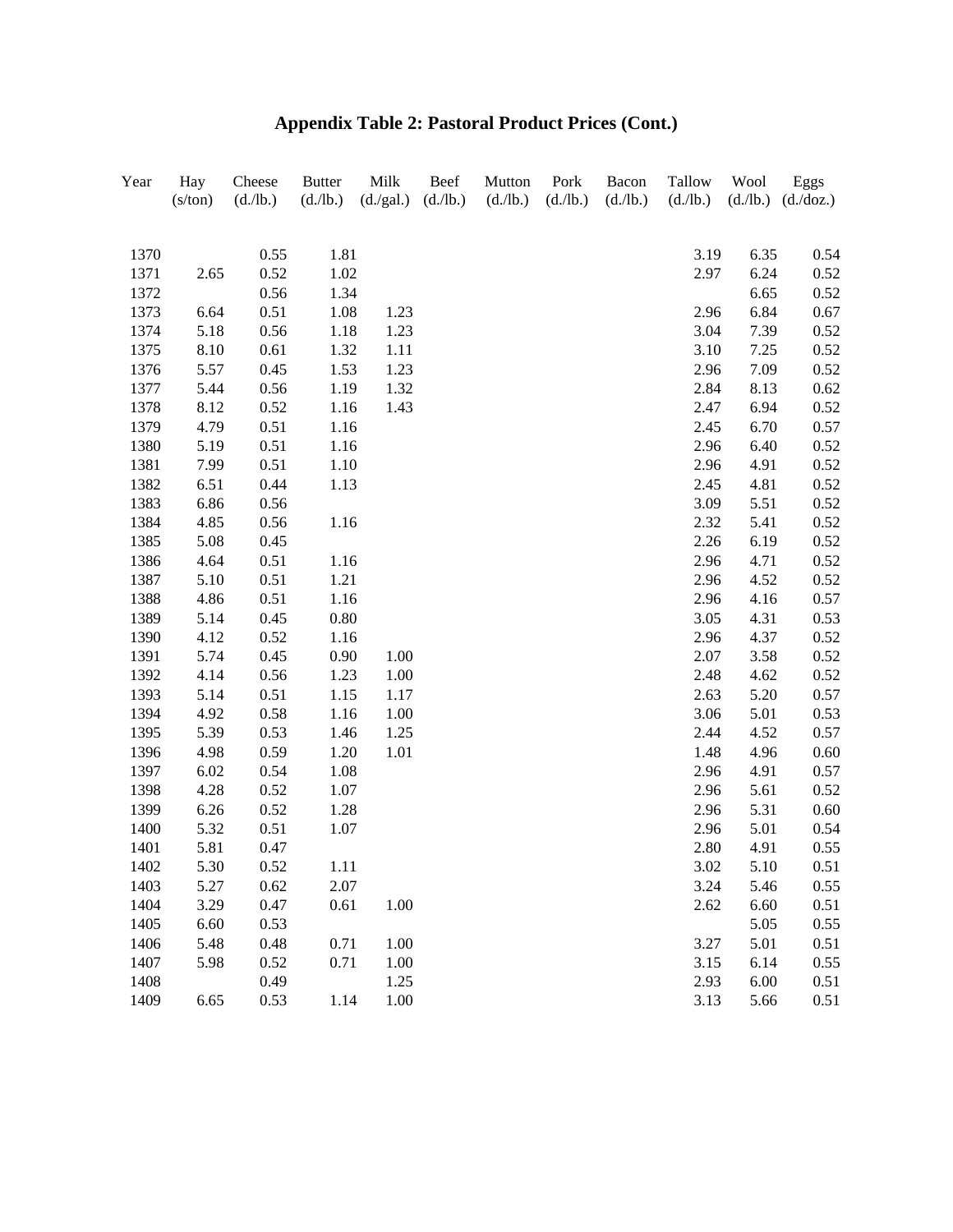| Year | Hay     | Cheese   | <b>Butter</b> | Milk      | Beef     | Mutton   | Pork     | Bacon    | Tallow   | Wool     | Eggs      |
|------|---------|----------|---------------|-----------|----------|----------|----------|----------|----------|----------|-----------|
|      | (s/ton) | (d./lb.) | (d./lb.)      | (d./gal.) | (d./lb.) | (d./lb.) | (d./lb.) | (d./lb.) | (d./lb.) | (d./lb.) | (d./doz.) |
|      |         |          |               |           |          |          |          |          |          |          |           |
| 1410 | 5.12    | 0.51     |               | 1.00      |          |          |          |          | 3.21     | 6.99     | 0.51      |
| 1411 | 4.77    | 0.51     |               |           |          |          |          |          | 3.28     | 6.50     | 0.54      |
| 1412 | 5.27    | 0.51     |               |           |          |          |          |          | 3.16     | 5.80     | 0.43      |
| 1413 | 6.04    | 0.58     | 1.24          | 1.05      |          |          |          |          | 3.20     | 6.55     | 0.52      |
| 1414 | 5.15    | 0.53     | 1.32          | 1.00      |          |          |          |          | 3.20     | 5.31     | 0.55      |
| 1415 | 5.64    | 0.56     | 1.24          | 1.00      |          |          |          |          | 3.23     | 4.91     | 0.55      |
| 1416 | 5.20    | 0.60     |               |           |          |          |          |          | 3.21     | 5.20     | 0.55      |
| 1417 | 5.79    | 0.45     | 1.38          |           |          |          |          |          | 3.16     | 4.62     | 0.52      |
| 1418 | 4.15    | 0.52     |               |           |          |          |          |          | 3.04     | 4.01     | 0.54      |
| 1419 | 7.98    | 0.48     |               |           |          |          |          |          | 3.22     | 4.06     | 0.56      |
| 1420 | 5.21    | 0.56     |               |           |          |          |          |          | 3.06     | 4.37     | 0.49      |
| 1421 | 4.94    | 0.43     |               | 1.43      |          |          |          |          | 2.99     | 6.19     | 0.41      |
| 1422 | 6.43    | 0.58     |               |           |          |          |          |          | 3.11     | 4.52     | 0.46      |
| 1423 | 6.99    | 0.52     |               |           |          |          |          |          | 3.20     | 3.92     | 0.51      |
| 1424 | 6.19    | 0.52     | 0.83          |           |          |          |          |          | 3.06     | 4.21     | 0.51      |
| 1425 | 6.34    | 0.63     | 0.83          |           |          |          |          |          | 3.25     | 4.71     | 0.55      |
| 1426 | 6.25    | 0.61     |               |           |          |          |          |          | 3.22     | 4.01     | 0.56      |
| 1427 | 5.35    | 0.57     |               |           |          |          |          |          | 3.33     | 4.42     | 0.55      |
| 1428 | 6.00    | 0.51     | 1.24          |           |          |          |          |          | 2.98     | 4.31     | 0.53      |
| 1429 | 7.09    | 0.56     |               |           |          |          |          |          | 3.15     | 5.25     | 0.55      |
| 1430 | 5.67    | 0.67     |               |           |          |          |          |          | 3.16     | 6.70     | 0.45      |
| 1431 | 6.94    | 0.65     | 0.44          |           |          |          |          |          | 3.09     | 5.51     | 0.56      |
| 1432 | 6.65    | 0.52     |               |           |          |          |          |          | 3.04     | 5.36     | 0.53      |
| 1433 | 6.39    | 0.65     |               |           |          |          |          |          | 3.13     | 5.41     | 0.56      |
| 1434 | 6.20    |          | 1.24          |           |          |          |          |          | 3.26     | 4.21     | 0.67      |
| 1435 | 5.69    | 0.79     |               |           |          |          |          |          | 3.70     | 4.66     | 0.56      |
| 1436 | 5.51    | 0.79     | 1.24          |           |          |          |          |          | 3.41     | 5.05     | 0.65      |
| 1437 | 6.02    |          |               |           |          |          |          |          | 2.31     | 4.16     | 0.55      |
| 1438 | 6.71    | 0.65     |               |           |          |          |          |          | 3.50     | 4.11     | 0.56      |
| 1439 | 6.44    | 0.79     |               |           |          |          |          |          | 2.98     | 5.46     | 0.62      |
| 1440 |         |          |               |           |          |          |          |          | 2.53     | 4.96     | 0.65      |
| 1441 | 5.15    |          |               |           |          |          |          |          | 2.66     | 5.01     | 0.62      |
| 1442 | 6.70    | 0.50     | 1.24          |           |          |          |          |          | 2.58     | 4.91     | 0.62      |
| 1443 | 6.56    |          |               |           |          |          |          |          | 2.55     | 4.26     | 0.46      |
| 1444 | 9.14    |          |               |           |          |          |          |          | 2.83     | 4.57     | 0.65      |
| 1445 | 5.73    | 0.65     |               |           |          |          |          |          | 3.04     | 3.72     | 0.60      |
| 1446 | 6.70    | 0.52     |               |           |          |          |          |          | 2.60     | 4.26     | 0.45      |
| 1447 | 7.01    | 0.54     | 1.25          | 1.00      |          |          |          |          | 2.68     | 5.41     | 0.41      |
| 1448 | 6.17    | 0.42     | 1.51          | 1.00      |          |          |          |          | 3.00     | 4.31     | 0.55      |
| 1449 | 6.12    | 0.61     | 1.51          | 1.00      |          |          |          |          | 2.71     | 4.37     | 0.62      |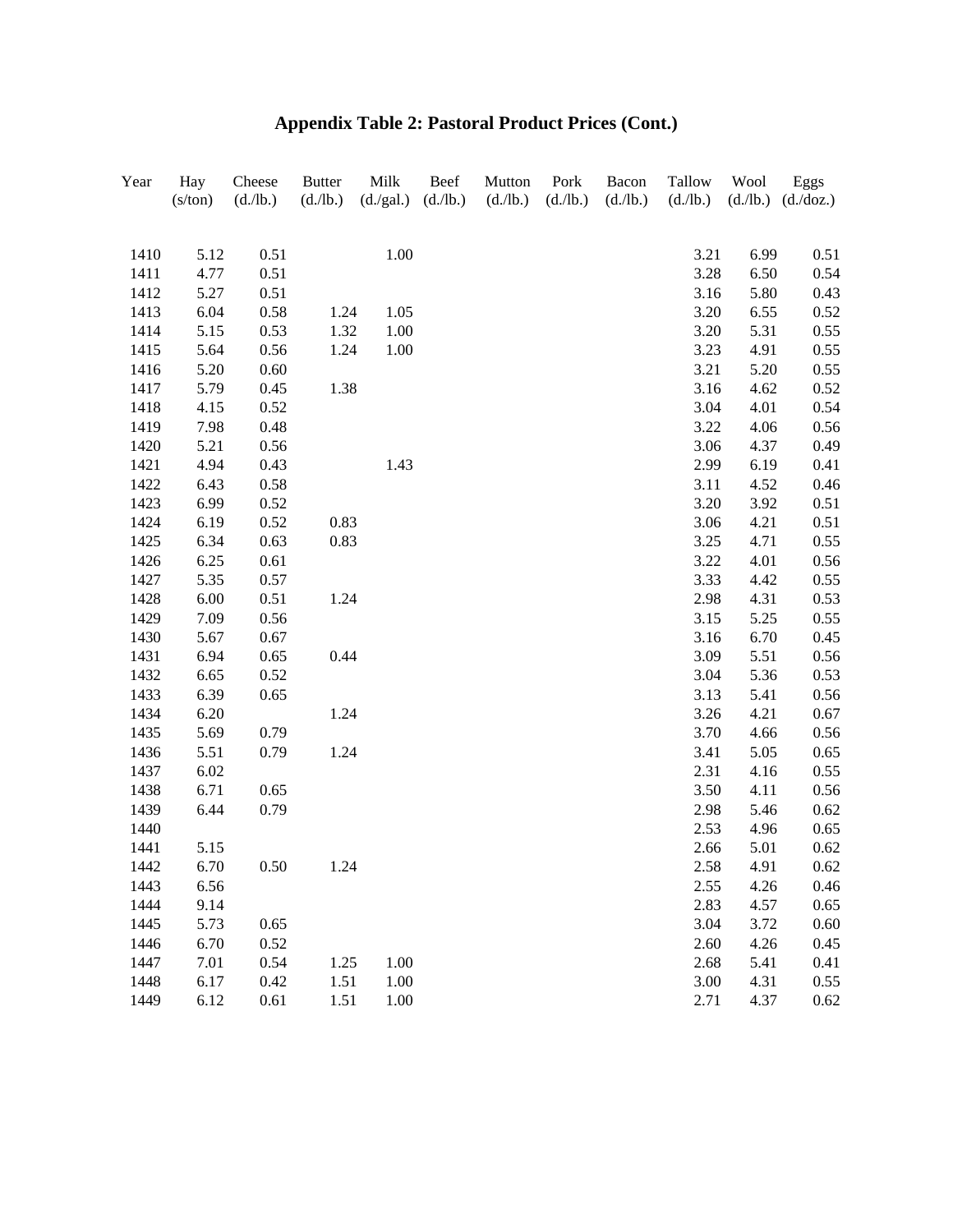| Year         | Hay     | Cheese   | <b>Butter</b> | Milk      | Beef     | Mutton   | Pork     | Bacon    | Tallow       | Wool         | Eggs         |
|--------------|---------|----------|---------------|-----------|----------|----------|----------|----------|--------------|--------------|--------------|
|              | (s/ton) | (d./lb.) | (d./lb.)      | (d./gal.) | (d./lb.) | (d./lb.) | (d./lb.) | (d./lb.) | (d./lb.)     | (d./lb.)     | (d./doz.)    |
|              |         |          |               |           |          |          |          |          |              |              |              |
| 1450         | 5.78    | 0.58     |               |           |          |          |          |          | 2.40         | 3.82         | 0.60         |
| 1451         | 7.04    | 0.43     | 1.24          | 1.00      |          |          |          |          | 3.41         | 3.56         | 0.57         |
| 1452         | 7.87    | 0.59     |               |           |          |          |          |          | 1.91         | 3.11         | 0.61         |
| 1453         | 6.70    | 0.60     | 1.45          | 1.00      |          |          |          |          | 2.74         | 2.49         | 0.57         |
| 1454         | 5.53    | 0.52     | 1.51          |           |          |          |          |          | 3.22<br>2.70 | 3.23         | 0.35         |
| 1455<br>1456 | 7.14    | 0.50     | 1.38<br>1.51  | 1.00      |          |          |          |          | 2.47         | 3.21<br>2.89 | 0.62<br>0.63 |
| 1457         | 6.09    | 0.37     |               |           |          |          |          |          | 2.44         | 3.23         | 0.52         |
| 1458         | 5.89    | 0.43     |               |           |          |          |          |          | 2.48         | 3.43         |              |
| 1459         | 5.00    | 0.43     | 1.24          |           |          |          |          |          | 2.44         | 3.40         |              |
| 1460         | 8.74    | 0.50     | 1.51          |           |          |          |          |          | 2.46         | 3.08         |              |
| 1461         | 5.64    | 0.43     | 1.24          |           |          |          |          |          | 2.65         | 3.21         | 0.35         |
| 1462         | 6.05    | 0.43     | 1.40          |           |          |          |          |          | 2.47         | 3.74         | 0.56         |
| 1463         | 4.23    | 0.30     |               |           |          |          |          |          | 2.56         | 3.89         |              |
| 1464         | 3.94    | 0.43     | 1.16          |           |          |          |          |          | 2.89         | 4.96         | 0.56         |
| 1465         | 7.91    | 0.46     | 1.16          |           |          |          |          |          | 2.62         | 5.31         | 0.60         |
| 1466         | 5.08    |          |               |           |          |          |          |          | 2.82         | 5.11         | 0.60         |
| 1467         | 5.79    | 0.43     | 1.16          |           |          |          |          |          | 2.58         | 5.18         | 0.60         |
| 1468         | 8.31    | 0.37     |               |           |          |          |          |          | 2.75         | 4.10         | 0.56         |
| 1469         | 7.01    | 0.37     |               |           |          |          |          |          | 2.63         | 3.50         | 0.60         |
| 1470         | 7.74    |          |               |           |          |          |          |          | 2.72         | 3.79         | 0.60         |
| 1471         | 5.26    | 0.47     | 1.62          |           |          |          |          |          | 2.62         | 3.70         | 0.60         |
| 1472         | 4.28    | 0.44     | 1.32          |           |          |          |          |          | 2.82         | 3.52         | 0.60         |
| 1473         | 5.03    | 0.37     |               |           |          |          |          |          | 2.93         | 3.57         | 0.56         |
| 1474         | 4.83    | 0.38     | 1.24          |           |          |          |          |          | 2.57         | 3.43         | 0.50         |
| 1475         | 5.01    | 0.38     |               |           |          |          |          |          | 2.86         | 3.13         | 0.60         |
| 1476         | 6.41    | 0.36     | 1.24          |           |          |          |          |          | 2.55         | 3.01         | 0.60         |
| 1477         | 5.46    | 0.37     |               |           |          |          |          |          | 2.41         | 2.91         | 0.60         |
| 1478         | 8.89    | 0.40     | 1.32          |           |          |          |          |          | 2.18         | 4.01         | 0.60         |
| 1479         | 9.19    | 0.37     |               |           |          |          |          |          | 2.16         | 3.15         | 0.73         |
| 1480         | 4.52    | 0.37     |               |           |          |          |          |          |              | 3.49         | 0.60         |
| 1481         | 4.51    | 0.38     | 1.41          |           |          |          |          |          | 2.38         | 4.28         | 0.60         |
| 1482         | 5.66    | 0.38     | 1.45          |           |          |          |          |          | 2.62         | 5.52         | 0.61         |
| 1483         | 5.12    | 0.46     | 1.38          |           |          |          |          |          | 1.14         | 4.13         | 0.60         |
| 1484         | 4.22    | 0.46     | 1.36          |           |          |          |          |          | 2.29         | 5.43         |              |
| 1485         | 4.30    | 0.46     | 1.36          |           |          |          |          |          | 2.96         | 5.56         | 0.52         |
| 1486         | 3.55    | 0.57     | 1.36          |           |          |          |          |          | 3.76         | 4.25         |              |
| 1487         |         | 0.42     | 1.38          |           |          |          |          |          |              | 3.87         |              |
| 1488         | 2.92    | 0.46     |               |           |          |          |          |          |              | 3.66         | 0.54         |
| 1489         | 5.45    | 0.48     |               |           |          |          |          |          | 2.79         | 3.90         |              |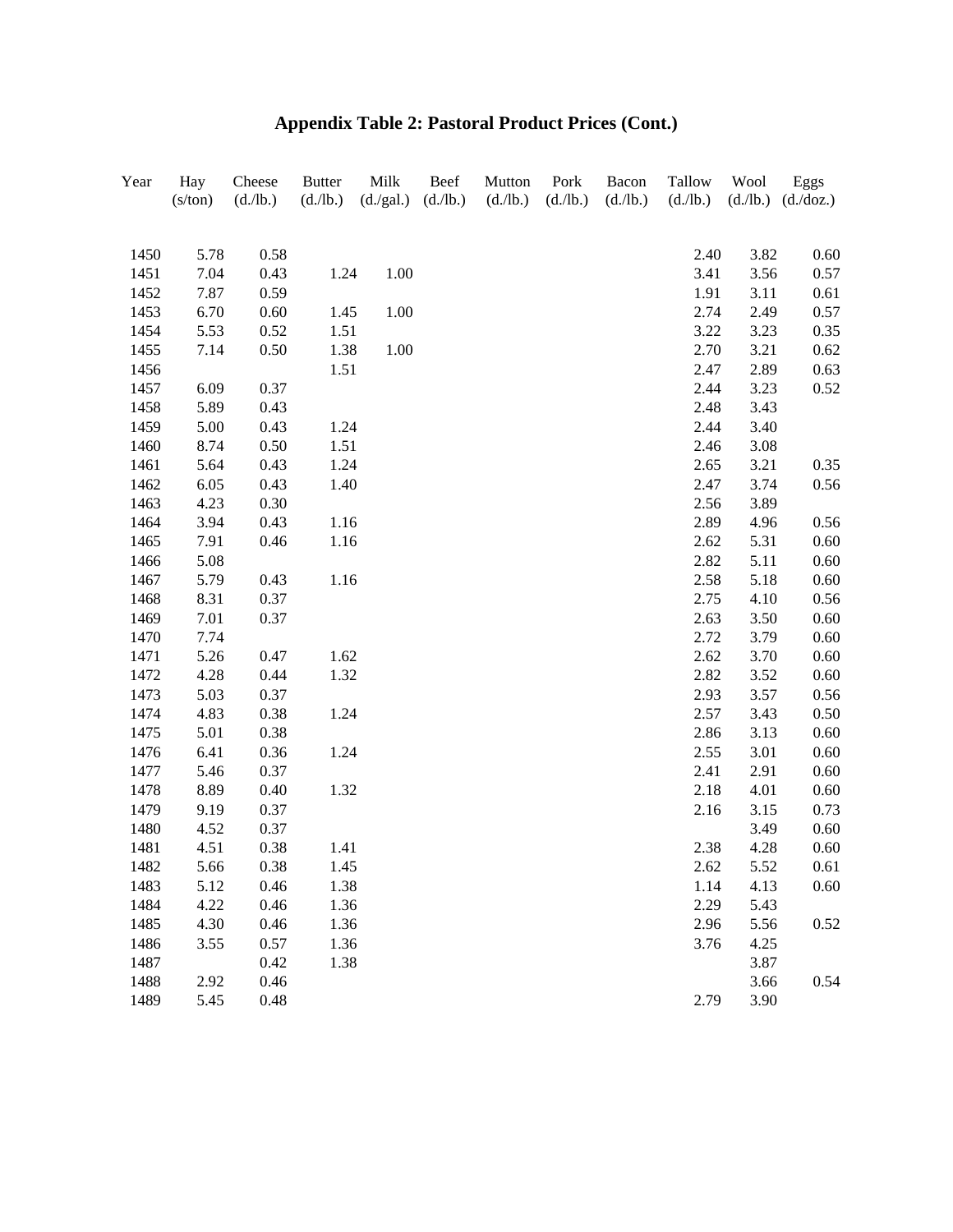| Year | Hay<br>(s/ton) | Cheese<br>(d./lb.) | <b>Butter</b><br>(d./lb.) | Milk<br>(d./gal.) | Beef<br>(d./lb.) | Mutton<br>(d./lb.) | Pork<br>(d./lb.) | Bacon<br>(d./lb.) | Tallow<br>(d./lb.) | Wool<br>(d./lb.) | Eggs<br>(d./doz.) |
|------|----------------|--------------------|---------------------------|-------------------|------------------|--------------------|------------------|-------------------|--------------------|------------------|-------------------|
|      |                |                    |                           |                   |                  |                    |                  |                   |                    |                  |                   |
| 1490 | 5.79           | 0.41               | 1.37                      | 1.50              |                  |                    |                  |                   | 2.59               | 3.59             |                   |
| 1491 | 6.28           | 0.42               | 1.33                      | 0.71              |                  |                    |                  |                   | 2.53               | 3.08             |                   |
| 1492 | 4.32           | 0.44               | 1.33                      |                   |                  |                    |                  |                   |                    | 3.88             | 0.66              |
| 1493 | 4.43           | 0.38               | 1.66                      |                   |                  |                    |                  |                   | 2.01               | 3.43             | 0.66              |
| 1494 | 5.08           |                    |                           |                   |                  |                    |                  |                   | 2.80               | 3.83             | 0.67              |
| 1495 | 5.62           | 0.51               | 1.32                      |                   |                  |                    |                  |                   | 1.97               | 3.30             | 0.63              |
| 1496 | 8.41           |                    |                           |                   |                  |                    |                  |                   | 2.15               | 3.94             | 0.52              |
| 1497 | 7.07           |                    | 1.53                      | 1.73              |                  |                    |                  |                   | 1.97               | 3.93             |                   |
| 1498 | 7.22           | 0.42               | 1.41                      | 1.36              |                  |                    |                  |                   | 2.75               | 3.19             | 0.60              |
| 1499 | 7.73           | 0.38               | 1.59                      | 0.71              |                  |                    |                  |                   | 2.83               | 3.78             | 0.80              |
| 1500 | 5.59           | 0.44               | 1.39                      | 0.71              |                  |                    |                  |                   | 2.57               | 2.99             | 0.73              |
| 1501 | 4.97           |                    | 1.75                      | 0.71              |                  |                    |                  |                   | 2.05               | 3.44             | 0.69              |
| 1502 | 5.50           | 0.75               | 1.40                      | 1.19              |                  |                    |                  |                   |                    | 3.57             | 0.58              |
| 1503 | 5.64           | 0.38               | 1.32                      | 0.71              |                  |                    |                  |                   | 2.54               | 3.27             | 0.66              |
| 1504 | 6.54           |                    |                           | 0.71              |                  |                    |                  |                   | 2.59               | 3.63             | 0.70              |
| 1505 | 6.71           | 0.38               | 1.29                      | 0.71              |                  |                    |                  |                   | 2.62               | 3.67             |                   |
| 1506 |                |                    | 1.22                      | 0.77              |                  |                    |                  |                   | 2.62               | 3.12             | 0.95              |
| 1507 | 4.96           |                    | 1.26                      | 1.05              |                  |                    |                  |                   | 2.51               | 3.04             | 0.87              |
| 1508 | 5.46           |                    | 1.12                      | 0.77              |                  |                    |                  |                   | 2.25               | 3.41             | 0.98              |
| 1509 | 4.86           | 0.44               | 1.41                      | 0.71              |                  |                    |                  |                   | 2.36               | 3.79             | 0.73              |
| 1510 | 6.04           | 0.44               | 1.56                      | 0.97              |                  |                    |                  |                   | 1.97               | 4.01             | 0.61              |
| 1511 | 6.82           |                    |                           | 0.71              |                  |                    |                  |                   | 1.96               | 4.09             | 0.52              |
| 1512 | 6.21           |                    |                           | 0.71              |                  |                    |                  |                   | 1.97               | 3.86             | 0.63              |
| 1513 | 5.70           |                    |                           | 0.71              |                  |                    |                  |                   | 1.97               | 4.09             | 0.82              |
| 1514 | 6.38           |                    | 1.56                      | 1.00              |                  |                    |                  |                   | 2.15               | 4.01             | 0.77              |
| 1515 | 8.37           | 0.71               | 1.56                      | 0.71              |                  |                    |                  |                   | 1.97               | 4.47             | 0.87              |
| 1516 | 5.80           |                    |                           | 0.76              |                  |                    |                  |                   | 2.68               | 5.06             | 0.62              |
| 1517 | 6.26           | 0.47               | 1.56                      | 0.71              |                  |                    |                  |                   | 2.34               | 4.83             | 0.62              |
| 1518 | 8.53           | 0.47               | 1.56                      | 0.71              |                  |                    |                  |                   | 2.34               | 5.29             | 0.62              |
| 1519 | 7.20           | 1.41               | 1.26                      | 1.26              |                  |                    |                  |                   | 2.34               | 4.24             | 0.62              |
| 1520 | 8.00           | 0.63               | 1.26                      | 1.22              |                  |                    |                  |                   | 2.03               | 4.72             | 0.62              |
| 1521 | 5.65           | 0.93               | 1.31                      | 1.28              |                  |                    |                  |                   | 2.30               | 4.39             |                   |
| 1522 | 4.94           | 0.88               | 1.11                      | 1.19              |                  |                    |                  |                   | 2.33               | 3.86             |                   |
| 1523 | 5.43           | 0.57               | 1.55                      | 1.22              |                  |                    |                  |                   |                    | 4.58             | 0.88              |
| 1524 | 6.12           |                    |                           | 0.88              |                  |                    |                  |                   | 2.30               | 3.52             |                   |
| 1525 | 6.03           | 0.61               | 1.53                      | 1.19              |                  |                    |                  |                   | 2.30               | 3.60             |                   |
| 1526 | 6.25           | 0.70               | 1.26                      | 0.56              |                  |                    |                  |                   | 2.58               | 4.47             |                   |
| 1527 | 6.01           |                    | 1.32                      | 1.03              |                  |                    |                  |                   | 2.30               | 4.72             |                   |
| 1528 | 7.04           | 0.99               | 1.32                      | 1.24              |                  |                    |                  |                   | 2.30               | 4.13             | 2.48              |
| 1529 | 5.16           | 0.59               | 1.10                      |                   |                  |                    |                  |                   | 2.30               | 4.55             |                   |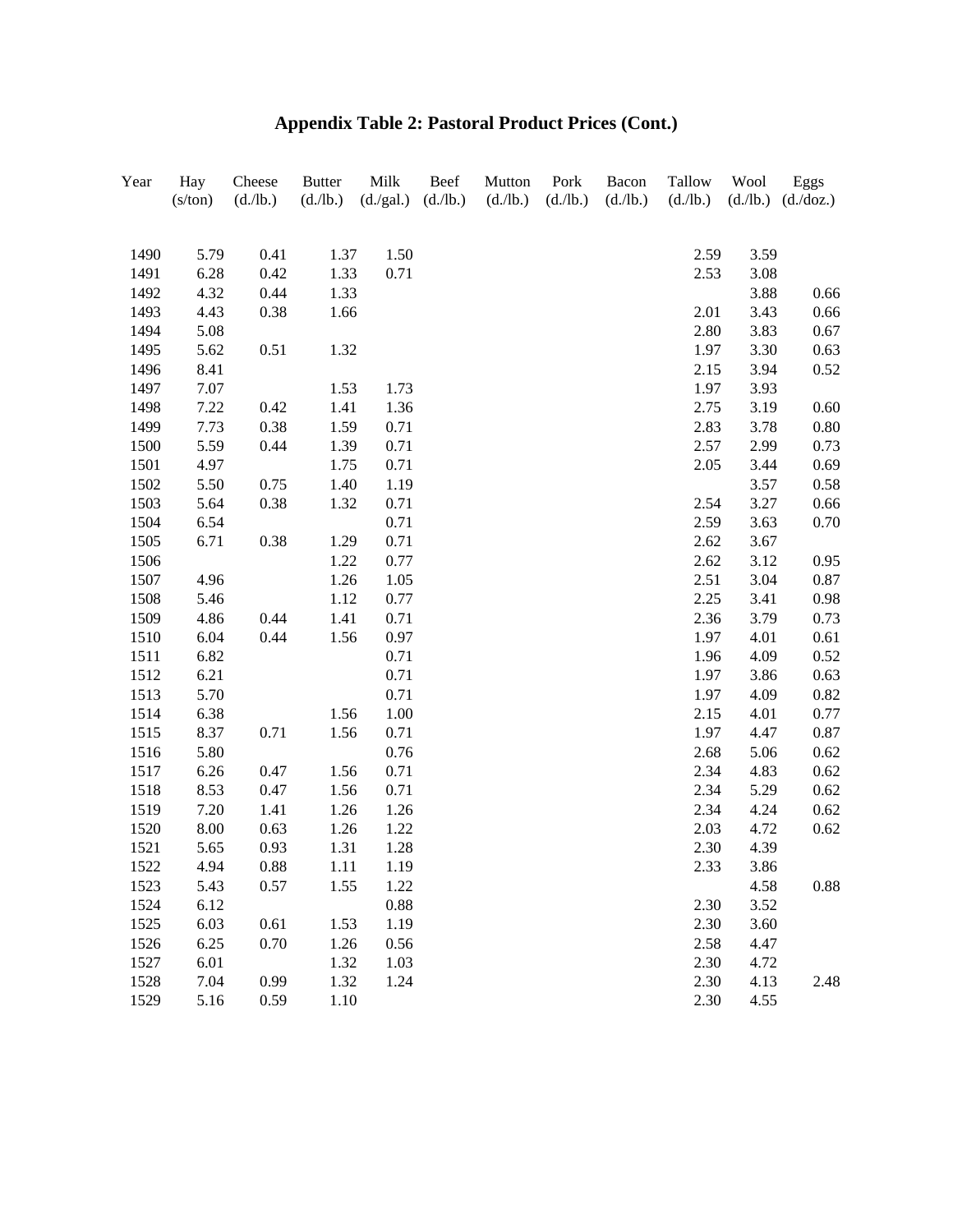| Year | Hay     | Cheese   | <b>Butter</b> | Milk      | Beef     | Mutton   | Pork     | Bacon    | Tallow   | Wool     | Eggs      |
|------|---------|----------|---------------|-----------|----------|----------|----------|----------|----------|----------|-----------|
|      | (s/ton) | (d./lb.) | (d./lb.)      | (d./gal.) | (d./lb.) | (d./lb.) | (d./lb.) | (d./lb.) | (d./lb.) | (d./lb.) | (d./doz.) |
|      |         |          |               |           |          |          |          |          |          |          |           |
| 1530 | 6.06    | 0.57     | 1.29          |           |          |          |          |          | 2.30     | 3.82     |           |
| 1531 | 6.52    | 0.67     | 1.12          | 0.92      |          |          |          |          | 2.00     | 3.27     |           |
| 1532 | 6.81    | 0.54     | 1.11          |           |          |          |          |          |          | 4.36     |           |
| 1533 | 5.39    |          | 1.03          | 1.81      |          |          |          |          | 2.87     | 4.91     | 1.44      |
| 1534 | 6.58    |          | 1.00          | 1.35      |          |          |          |          | 2.56     | 5.48     |           |
| 1535 | 6.30    |          |               | 1.06      |          |          |          |          | 3.07     | 5.10     | 1.93      |
| 1536 | 7.67    | 0.94     |               | 0.97      |          |          |          |          |          | 4.55     | 0.58      |
| 1537 | 7.69    | 1.03     | 1.26          | 0.88      |          |          |          |          | 2.60     | 5.63     | 0.58      |
| 1538 | 4.82    | 0.50     | 1.87          | 1.57      |          |          |          |          | 1.96     | 4.39     |           |
| 1539 | 5.93    | 0.50     | 1.59          | 0.99      |          |          |          |          |          | 4.05     |           |
| 1540 | 6.49    |          |               | 1.15      |          |          |          |          | 2.37     | 4.20     |           |
| 1541 | 8.72    |          |               | 1.33      |          |          |          |          |          | 7.13     |           |
| 1542 | 8.48    |          |               | 1.06      |          |          |          |          |          | 5.82     |           |
| 1543 | 8.21    |          |               |           |          |          |          |          |          |          |           |
| 1544 | 7.57    |          |               |           |          |          |          |          | 1.96     | 5.63     |           |
| 1545 | 7.41    |          |               | 1.06      |          |          |          |          | 2.93     | 5.29     |           |
| 1546 | 7.32    |          |               | 1.59      |          |          |          |          | 1.96     | 6.75     | 1.75      |
| 1547 | 7.07    |          |               | 1.24      | 0.91     |          |          |          |          | 4.72     | 1.60      |
| 1548 | 7.18    | 1.18     | 2.56          | 1.57      | 1.03     |          |          |          | 3.14     | 4.51     | 1.46      |
| 1549 | 11.00   | 1.10     | 2.20          | 1.76      | 1.30     |          |          |          | 2.75     |          | 1.69      |
| 1550 | 11.37   | 1.77     | 2.67          | 1.89      |          |          |          |          |          | 6.30     | 1.75      |
| 1551 | 14.24   |          |               | 1.98      |          |          |          |          |          | 10.54    | 2.91      |
| 1552 | 11.22   |          |               | 2.29      |          |          |          |          |          | 10.04    |           |
| 1553 | 14.31   |          |               | 1.96      |          |          |          |          |          | 7.21     | 2.33      |
| 1554 | 11.11   |          | 4.01          | 2.12      |          |          |          |          |          | 4.64     | 2.04      |
| 1555 | 19.44   |          |               | 3.11      |          |          |          |          |          | 6.22     | 2.91      |
| 1556 | 17.52   |          |               | 2.47      |          |          |          |          | 4.35     | 5.99     | 2.48      |
| 1557 |         |          |               | 2.74      |          |          |          |          |          | 9.84     | 2.91      |
| 1558 | 12.32   | 1.69     |               | 2.79      | 1.14     |          |          |          | 7.37     | 10.20    | 2.65      |
| 1559 | 9.62    | 1.72     | 3.17          | 3.03      |          |          |          |          | 4.15     | 4.69     | 2.45      |
| 1560 | 14.50   | 1.75     | 5.07          | 2.87      |          |          |          |          |          | 7.08     | 3.60      |
| 1561 | 15.95   |          | 3.47          | 3.13      |          |          |          |          |          | 5.75     | 2.36      |
| 1562 | 18.96   |          | 3.47          | 3.36      |          |          |          |          | 4.12     | 8.26     | 2.48      |
| 1563 | 18.18   | 1.81     | 3.86          | 3.28      | 1.29     |          |          |          | 3.46     | 5.63     | 2.91      |
| 1564 | 19.06   | 1.81     | 3.75          | 3.57      | 1.25     |          |          |          | 4.01     | 6.45     | 2.61      |
| 1565 | 15.49   | 1.37     | 3.25          | 3.00      | 1.21     |          |          |          | 5.52     | 5.99     | 3.31      |
| 1566 | 17.52   | 1.58     | 3.15          | 2.88      | 1.29     |          |          |          | 5.13     | 8.22     | 2.51      |
| 1567 | 21.64   | 1.53     | 2.32          | 3.03      |          |          |          |          |          |          | 2.18      |
| 1568 | 22.47   | 1.55     | 2.82          | 2.91      |          |          |          |          | 4.51     | 10.23    | 2.70      |
| 1569 | 19.90   | 1.64     | 2.89          | 2.14      | 1.71     |          |          |          | 4.30     | 8.66     | 2.61      |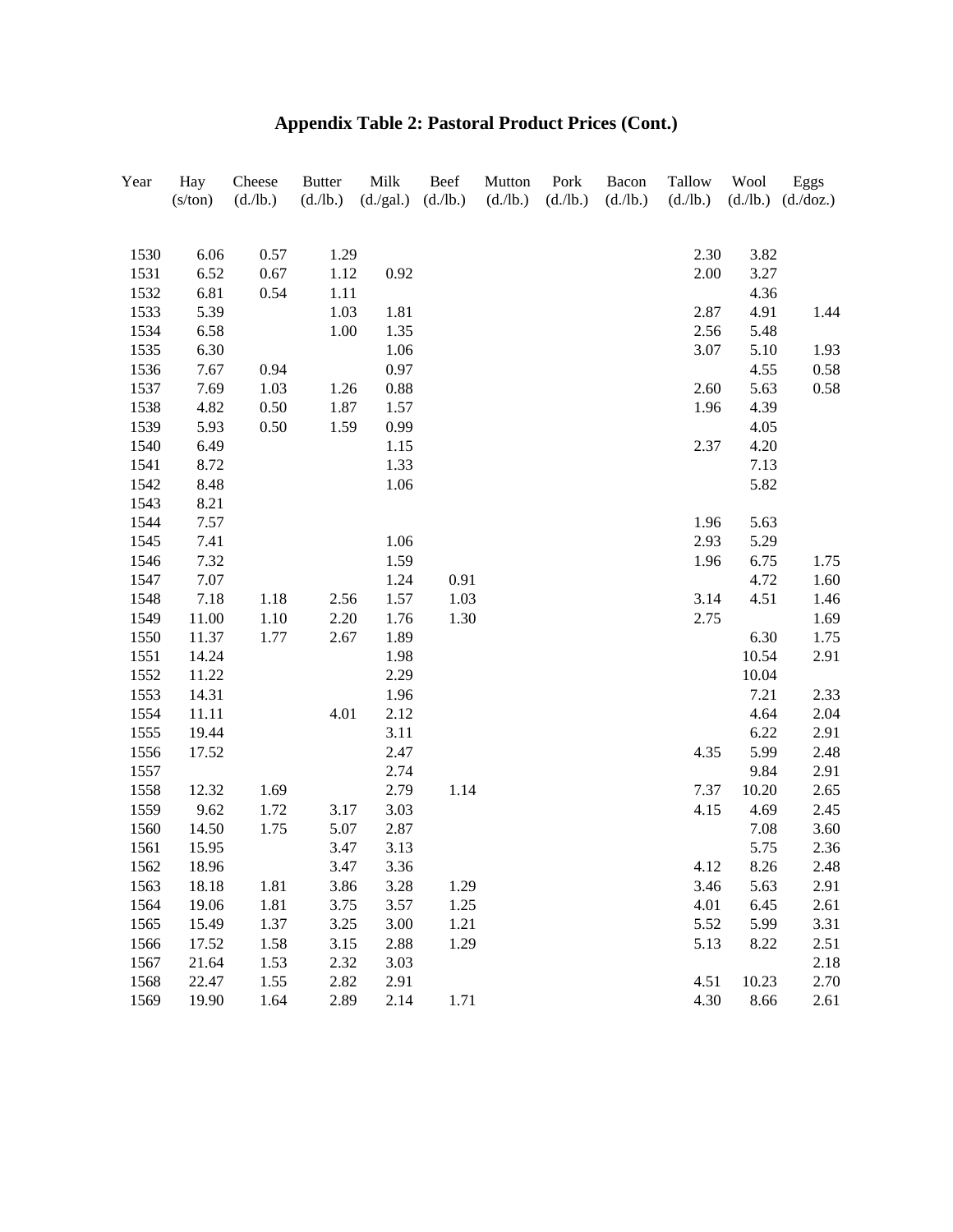| Year         | Hay<br>(s/ton) | Cheese<br>(d./lb.) | <b>Butter</b><br>(d./lb.) | Milk<br>(d./gal.) | Beef<br>(d./lb.) | Mutton<br>(d./lb.) | Pork<br>(d./lb.) | Bacon<br>(d./lb.) | Tallow<br>(d./lb.) | Wool<br>(d./lb.) | Eggs<br>(d./doz.) |
|--------------|----------------|--------------------|---------------------------|-------------------|------------------|--------------------|------------------|-------------------|--------------------|------------------|-------------------|
|              |                |                    |                           |                   |                  |                    |                  |                   |                    |                  |                   |
| 1570         | 14.91          | 1.40               | 3.20                      | 1.95              | 1.25             |                    |                  |                   | 4.21               | 8.73             | 2.33              |
| 1571         | 15.75          | 1.56               |                           | 2.12              | 1.21             |                    |                  |                   | 4.38               | 7.10             | 3.78              |
| 1572         | 14.97          | 1.48               | 3.47                      | 2.23              | 1.23             |                    |                  |                   | 4.43               | 8.77             | 2.52              |
| 1573         | 17.33          | 1.33               |                           |                   | 1.22             |                    |                  |                   | 4.68               | 7.38             |                   |
| 1574         | 15.96          | 1.95               | 3.78                      | 2.70              | 1.45             |                    |                  |                   | 4.68               | 8.22             | 3.52              |
| 1575         | 21.73          | 1.53               | 2.58                      | 3.19              | 1.38             |                    |                  |                   | 5.04               | 8.48             | 2.25              |
| 1576         | 18.95          | 1.75               | 3.01                      | 2.16              | 1.41             |                    |                  |                   | 5.02               | 8.84             |                   |
| 1577         | 18.89          | 2.33               | 3.82                      | 2.23              | 1.43             |                    |                  |                   | 4.86               | 9.42             | 2.65              |
| 1578         | 20.04          | 1.71               | 3.87                      | 2.27              | 1.46             |                    |                  |                   | 4.39               | 9.53             | 2.19              |
| 1579         | 16.66          | 1.50               | 3.48                      | 2.47              | 1.43             |                    |                  |                   | 4.94               | 9.84             | 2.68              |
| 1580         | 21.31          | 1.62               | 3.31                      | 2.44              | 1.40             |                    |                  |                   | 4.16               | 10.50            | 1.94              |
| 1581         | 16.06          | 1.64               | 3.24                      | 3.12              | 1.34             |                    |                  |                   | 5.41               | 9.64             | 2.11              |
| 1582         | 19.70          | 1.68               | 3.20                      | 2.98              | 1.41             |                    |                  |                   | 4.65               | 8.77             | 1.88              |
| 1583         | 21.30          | 1.65               | 3.70                      | 2.93              | 1.31             |                    |                  |                   | 4.98               | 9.93             | 1.92              |
| 1584         | 26.63          | 1.45               | 3.65                      | 2.65              | 1.38             |                    |                  |                   | 6.02               | 8.77             | 2.36              |
| 1585         | 15.50          | 1.72               | 3.27                      | 2.19              | 1.41             |                    |                  |                   | 5.16               | 7.91             | 2.41              |
| 1586         | 13.66          |                    | 3.49                      | 2.64              | 1.72             |                    |                  |                   | 5.20               | 8.03             | 2.23              |
| 1587         | 22.28          | 2.16               | 4.17                      | 2.60              | 1.78             |                    |                  |                   | 5.74               | 6.72             | 3.40              |
| 1588         | 15.46          | 1.63               | 3.63                      | 2.47              | 1.83             |                    |                  |                   | 6.41               | 7.02             | 2.37              |
| 1589         | 13.86          | 1.80               | 3.62                      | 2.23              | 1.79             |                    |                  |                   | 5.97               | 8.14             | 2.30              |
| 1590         | 31.28          | 2.33               | 4.68                      | 2.57              | 1.78             |                    |                  |                   | 6.10               | 9.38             | 2.38              |
| 1591         | 24.27          | 2.62               | 4.18                      | 2.38              | 2.04             |                    |                  |                   | 6.84               | 11.66            | 2.50              |
| 1592         | 20.08          |                    |                           | 2.12              | 2.12             |                    |                  |                   | 6.38               | 12.08            | 3.11              |
| 1593         | 26.74          |                    | 3.67                      | 2.48              | 1.92             |                    |                  |                   | 6.72               | 12.52            | 2.35              |
| 1594<br>1595 | 19.43          | 2.02               | 3.65                      | 2.61              | 1.80             |                    |                  |                   | 6.21               | 12.90            | 2.41              |
| 1596         | 27.38<br>26.21 | 3.03               | 3.75<br>3.77              | 2.53<br>2.74      | 1.91<br>1.82     |                    |                  |                   | 6.17<br>6.64       | 12.97<br>12.19   | 2.35<br>3.48      |
| 1597         | 23.71          | 2.74               | 4.70                      | 2.69              | 1.99             |                    |                  |                   | 6.69               | 12.16            | 3.52              |
| 1598         | 18.41          | 2.25               | 4.07                      | 2.83              | 2.15             |                    |                  |                   | 7.18               | 10.46            | 3.74              |
| 1599         | 21.84          | 2.33               | 4.24                      | 2.76              | 2.07             |                    |                  |                   | 7.28               | 10.84            | 2.51              |
| 1600         | 32.97          | 2.33               | 4.03                      | 2.77              | 2.20             |                    |                  |                   | 6.88               | 10.35            | 3.27              |
| 1601         | 34.79          | 2.33               | 4.46                      | 2.72              | 2.01             |                    |                  |                   | 7.91               | 11.11            | 3.51              |
| 1602         | 29.73          | 2.42               |                           |                   | 1.95             |                    |                  |                   | 7.29               | 11.93            | 2.82              |
| 1603         | 26.86          | 2.06               | 4.76<br>4.21              | 2.65<br>2.94      | 1.78             | 2.05<br>2.28       |                  |                   | 6.52               | 13.87            | 3.06              |
| 1604         | 27.45          | 2.53               | 4.25                      | 2.71              | 1.82             | 2.28               |                  |                   | 6.72               | 15.45            | 2.22              |
| 1605         | 34.93          | 2.02               | 4.31                      | 2.47              | 2.07             | 2.28               |                  |                   | 6.88               | 13.91            |                   |
| 1606         | 28.08          | 1.87               | 4.68                      | 2.74              | 1.91             | 2.28               |                  |                   | 7.29               | 13.58            | 2.42<br>2.91      |
| 1607         | 33.48          | 2.16               | 4.61                      | 3.06              | 2.00             | 2.28               |                  |                   | 7.22               | 13.35            | 2.80              |
| 1608         | 38.16          | 2.16               | 4.86                      | 3.06              | 2.14             | 2.28               |                  |                   | 7.26               | 13.66            | 3.25              |
| 1609         | 37.50          | 2.29               | 4.93                      | 2.82              | 2.20             | 2.28               |                  |                   | 7.06               | 12.52            | 3.07              |
|              |                |                    |                           |                   |                  |                    |                  |                   |                    |                  |                   |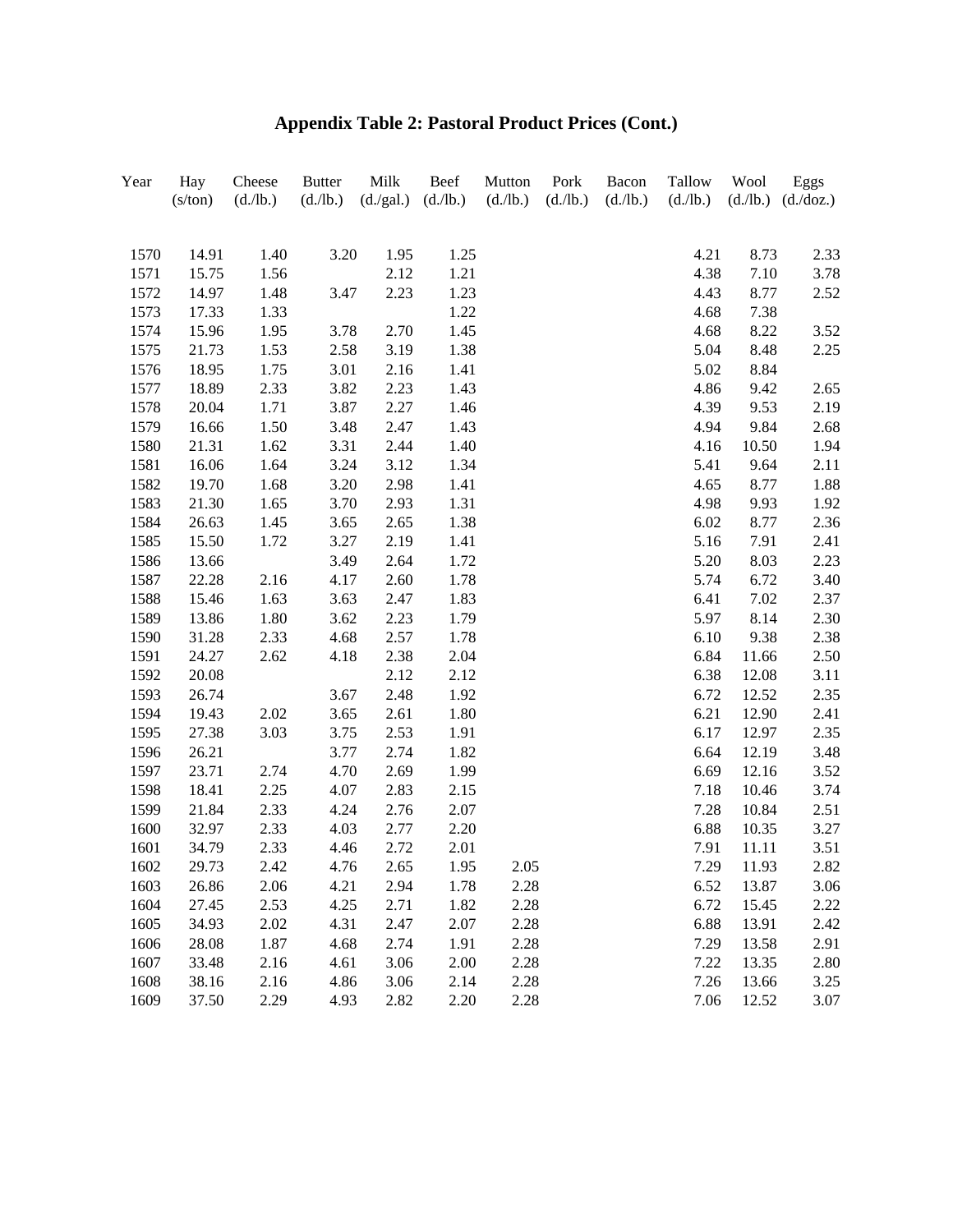| Year | Hay<br>(s/ton) | Cheese<br>(d./lb.) | <b>Butter</b><br>(d./lb.) | Milk<br>(d./gal.) | Beef<br>(d./lb.) | Mutton<br>(d./lb.) | Pork<br>(d./lb.) | Bacon<br>(d./lb.) | Tallow<br>(d./lb.) | Wool  | Eggs<br>$(d./lb.)$ $(d./doz.)$ |
|------|----------------|--------------------|---------------------------|-------------------|------------------|--------------------|------------------|-------------------|--------------------|-------|--------------------------------|
|      |                |                    |                           |                   |                  |                    |                  |                   |                    |       |                                |
| 1610 | 34.41          | 2.26               | 4.45                      | 3.28              | 2.06             | 2.28               |                  |                   | 7.12               | 11.15 | 2.64                           |
| 1611 | 30.81          | 2.42               | 4.77                      | 3.53              | 2.10             | 2.28               |                  |                   | 8.01               | 10.16 | 3.13                           |
| 1612 | 34.67          | 2.42               | 5.02                      | 3.44              | 2.11             | 2.28               |                  |                   | 7.44               | 11.24 | 3.76                           |
| 1613 | 32.23          | 2.29               | 4.94                      | 3.68              | 2.19             | 2.39               |                  |                   | 7.24               | 10.73 | 3.09                           |
| 1614 | 31.03          | 2.33               | 4.97                      | 3.00              | 2.36             | 2.50               |                  |                   | 7.22               | 11.62 | 0.97                           |
| 1615 | 42.70          | 2.75               | 4.96                      | 3.33              | 2.51             | 2.50               |                  |                   | 7.40               | 12.90 | 3.00                           |
| 1616 | 42.25          | 2.33               | 4.97                      | 3.20              | 2.54             | 2.50               |                  |                   | 7.45               | 13.91 | 3.29                           |
| 1617 | 35.31          | 2.20               | 4.86                      | 3.20              | 2.54             | 2.50               |                  |                   | 6.94               | 15.75 | 2.88                           |
| 1618 | 34.96          | 2.65               | 4.74                      | 3.20              | 2.44             | 2.50               |                  |                   | 7.09               | 15.01 | 2.94                           |
| 1619 | 32.69          | 2.65               | 4.64                      | 3.20              | 2.52             | 2.50               |                  |                   | 7.49               | 16.06 | 3.27                           |
| 1620 | 41.83          | 2.65               | 5.03                      | 3.20              | 2.46             | 2.50               |                  |                   | 7.37               | 15.10 | 2.94                           |
| 1621 | 37.95          | 2.53               | 4.73                      | 3.19              | 2.34             | 2.50               |                  |                   | 7.23               | 12.67 | 2.85                           |
| 1622 | 38.45          | 2.42               | 4.82                      | 3.20              | 2.18             | 2.50               |                  |                   | 6.48               | 11.85 | 3.00                           |
| 1623 | 38.97          | 2.29               | 4.86                      |                   | 2.15             | 2.50               |                  |                   | 6.00               | 10.01 | 2.35                           |
| 1624 | 33.79          | 2.33               | 4.87                      | 3.68              | 2.35             | 2.50               |                  |                   | 6.85               | 11.85 | 3.28                           |
| 1625 | 31.02          | 2.33               | 4.38                      | 3.20              | 2.53             | 2.50               |                  |                   | 7.06               | 12.23 | 3.17                           |
| 1626 | 33.55          | 2.42               | 4.42                      |                   | 2.48             | 2.50               |                  |                   | 7.17               | 14.17 |                                |
| 1627 | 29.42          | 2.21               | 4.43                      | 4.24              | 2.50             | 2.50               |                  |                   | 7.32               | 14.13 | 2.58                           |
| 1628 | 31.18          | 2.29               | 4.72                      | 3.20              | 2.46             | 2.50               |                  |                   | 7.40               | 15.64 | 2.84                           |
| 1629 |                | 2.42               | 4.70                      |                   | 2.46             | 2.50               |                  |                   | 7.47               | 15.26 | 2.75                           |
| 1630 | 42.20          | 2.65               | 5.12                      | 3.20              | 2.39             | 2.50               |                  |                   | 7.12               |       | 3.13                           |
| 1631 | 32.98          | 2.42               | 4.72                      | 3.20              | 2.38             | 2.50               |                  |                   | 7.22               | 14.74 | 5.12                           |
| 1632 | 28.36          | 2.33               | 4.92                      | 3.20              | 2.43             | 2.50               |                  |                   | 7.17               | 15.18 | 3.73                           |
| 1633 | 34.94          | 2.33               | 4.96                      |                   | 2.42             | 2.50               |                  |                   | 7.30               | 15.18 | 3.38                           |
| 1634 | 47.96          | 2.42               | 5.07                      |                   | 2.61             | 2.50               |                  |                   | 7.96               | 15.05 | 2.94                           |
| 1635 | 62.27          | 2.99               | 5.07                      | 3.20              | 2.78             | 2.50               |                  |                   | 8.22               | 15.94 | 3.41                           |
| 1636 | 42.84          | 2.83               | 5.62                      | 3.20              | 2.61             | 2.63               | 2.95             |                   | 7.63               | 16.06 | 3.68                           |
| 1637 | 57.51          | 2.92               | 5.80                      | 3.36              | 2.66             | 2.73               |                  |                   | 7.45               | 15.90 | 3.55                           |
| 1638 | 41.53          | 3.03               | 5.99                      | 4.71              | 2.78             |                    |                  |                   | 7.56               | 15.71 | 3.45                           |
| 1639 | 34.80          | 2.75               | 5.78                      |                   | 2.75             | 2.73               |                  |                   | 7.47               | 15.10 | 2.90                           |
| 1640 | 40.62          |                    | 4.92                      | 3.26              | 2.68             | 2.73               |                  |                   | 7.04               | 13.91 | 3.18                           |
| 1641 | 40.58          |                    | 5.15                      | 3.88              | 2.68             | 2.73               |                  |                   | 7.47               | 13.05 | 2.94                           |
| 1642 | 44.87          | 2.50               | 5.03                      | 3.48              | 2.61             |                    |                  |                   | 9.08               | 13.32 | 3.09                           |
| 1643 | 55.92          | 2.39               | 5.20                      | 3.20              | 2.60             |                    | 2.82             |                   | 6.89               |       | 3.21                           |
| 1644 | 37.04          | 2.62               | 5.12                      | 4.69              | 2.61             |                    | 2.55             | 8.00              | 7.48               | 12.75 | 3.17                           |
| 1645 | 37.42          | 2.58               | 5.27                      | 4.03              | 2.59             |                    |                  | 9.00              | 6.72               |       | 2.77                           |
| 1646 | 36.78          | 2.50               | 5.60                      | 4.69              | 2.64             |                    | 2.71             |                   | 7.41               |       | 2.62                           |
| 1647 | 39.85          |                    | 6.11                      |                   | 2.93             | 2.73               | 3.91             |                   | 8.74               | 16.02 |                                |
| 1648 | 49.88          | 4.67               | 6.77                      |                   | 3.10             | 2.73               | 2.90             |                   | 8.66               | 18.64 |                                |
| 1649 | 60.85          | 3.19               | 7.75                      |                   | 3.43             | 2.73               | 2.91             |                   | 8.95               | 16.02 |                                |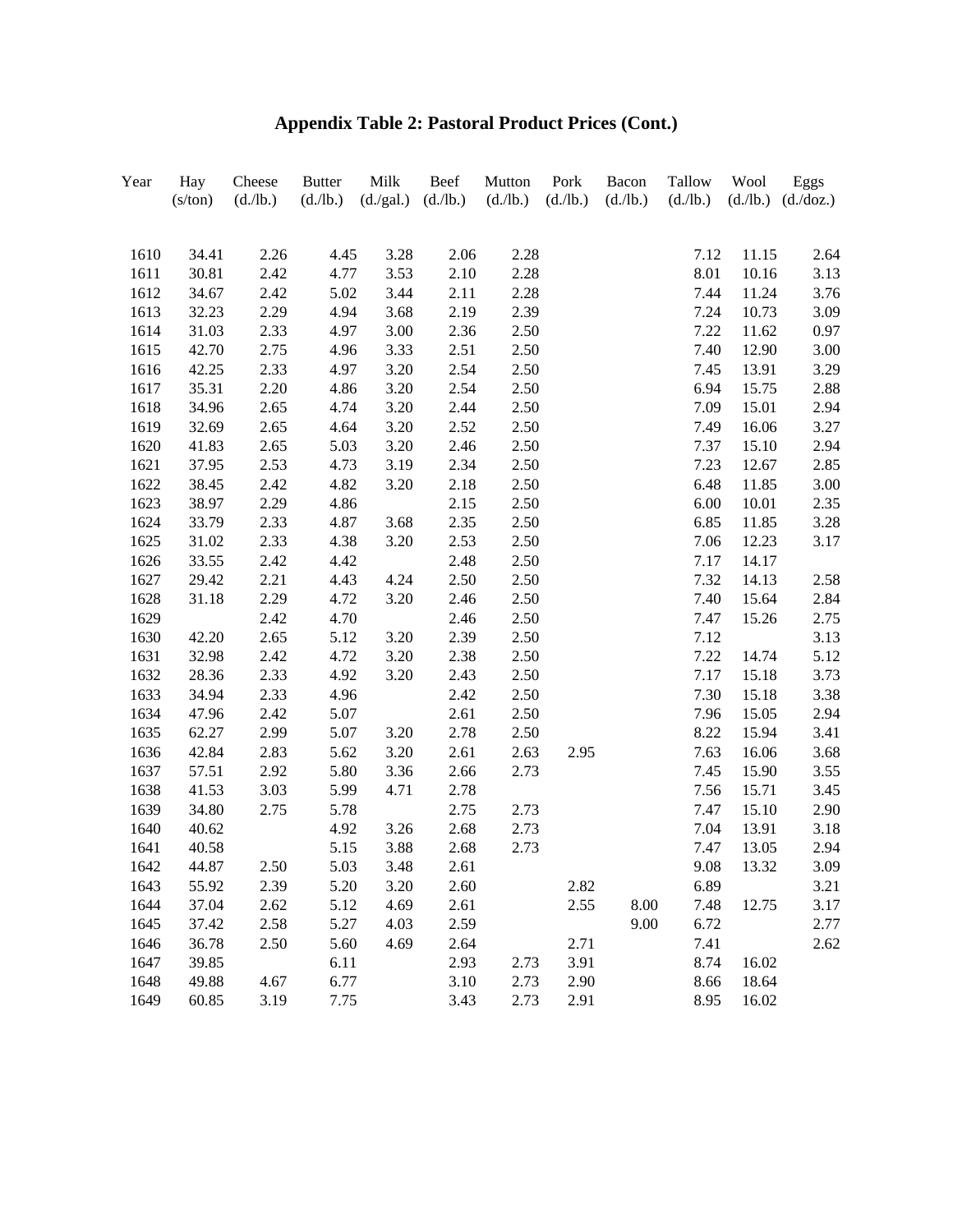| Year | Hay<br>(s/ton) | Cheese<br>(d./lb.) | <b>Butter</b><br>(d./lb.) | Milk<br>(d./gal.) | Beef<br>(d./lb.) | Mutton<br>(d./lb.) | Pork<br>(d./lb.) | Bacon<br>(d./lb.) | Tallow<br>(d./lb.) | Wool<br>(d./lb.) | Eggs<br>$(d.\overline{doz})$ |
|------|----------------|--------------------|---------------------------|-------------------|------------------|--------------------|------------------|-------------------|--------------------|------------------|------------------------------|
|      |                |                    |                           |                   |                  |                    |                  |                   |                    |                  |                              |
| 1650 | 74.72          | 2.49               | 7.74                      | 5.25              | 3.31             | 3.80               | 3.11             |                   | 8.70               |                  | 3.52                         |
| 1651 | 44.93          | 4.08               | 6.26                      |                   | 2.83             | 4.09               |                  |                   | 8.47               | 12.97            | 3.52                         |
| 1652 | 43.99          | 1.65               | 5.98                      | 3.13              | 2.80             | 3.86               |                  |                   | 9.02               | 11.88            |                              |
| 1653 | 55.45          | 1.98               | 5.53                      | 5.65              | 2.84             | 3.41               |                  |                   | 8.84               | 8.46             | 3.29                         |
| 1654 | 44.98          | 1.96               | 5.60                      |                   | 2.56             | 3.17               |                  |                   | 7.21               |                  |                              |
| 1655 | 38.01          | 2.22               | 4.97                      |                   | 2.42             | 2.97               | 1.88             |                   | 6.91               |                  |                              |
| 1656 | 42.38          | 2.45               | 5.85                      |                   | 2.43             | 2.97               | 1.88             |                   | 6.97               | 8.92             |                              |
| 1657 | 41.40          | 2.45               | 6.11                      |                   | 2.67             | 2.97               | 1.92             |                   | 7.43               | 9.10             |                              |
| 1658 | 40.66          | 2.27               | 6.52                      |                   | 2.74             | 3.32               | 3.01             |                   | 8.42               | 9.18             |                              |
| 1659 | 43.17          | 2.60               | 6.91                      |                   | 3.03             | 3.20               |                  |                   | 8.34               | 8.55             |                              |
| 1660 | 45.65          | 2.22               | 6.14                      | 5.19              | 3.04             | 3.26               | 3.24             | 12.00             | 8.70               | 7.57             | 2.85                         |
| 1661 | 38.57          | 2.30               | 5.99                      | 5.19              | 2.91             | 3.26               | 3.24             | 12.00             | 9.09               | 10.71            | 3.49                         |
| 1662 | 38.53          | 2.12               | 5.83                      | 5.40              | 2.93             | 3.09               | 2.92             | 10.67             | 8.86               | 9.99             | 3.24                         |
| 1663 | 54.43          | 2.59               | 5.77                      | 5.24              | 2.93             | 3.09               | 2.64             | 10.00             | 9.71               | 12.06            | 3.57                         |
| 1664 | 41.64          | 2.59               | 6.00                      | 5.74              | 2.98             | 3.23               | 3.41             | 10.73             | 8.89               | 10.09            | 3.55                         |
| 1665 | 47.88          | 2.33               | 6.36                      | 4.69              | 3.09             | 3.41               | 2.45             | 10.00             | 8.92               | 8.01             | 4.08                         |
| 1666 | 45.42          | 2.49               | 6.26                      | 5.19              | 2.84             | 3.15               | 3.00             | 10.00             | 8.93               |                  | 3.32                         |
| 1667 | 35.73          | 3.21               | 6.25                      | 5.41              | 2.77             | 3.29               | 3.00             | 10.00             | 8.57               |                  | 3.53                         |
| 1668 | 34.42          | 2.57               | 6.49                      | 4.94              | 2.72             | 3.32               |                  |                   | 7.69               | 8.01             | 3.52                         |
| 1669 | 36.63          | 2.15               | 6.20                      | 4.71              | 2.65             | 3.15               |                  |                   | 6.55               | 13.95            | 3.75                         |
| 1670 | 31.58          | 2.92               | 6.23                      | 5.06              | 2.76             | 3.23               | 2.51             | 9.00              | 7.59               | 8.37             | 3.87                         |
| 1671 | 45.66          | 2.33               | 6.04                      | 5.21              | 2.72             | 3.06               | 2.51             | 9.00              | 7.54               |                  | 3.70                         |
| 1672 | 43.43          | 2.37               | 5.95                      | 5.64              | 2.70             | 3.06               | 2.51             | 9.00              | 6.72               | 15.04            | 3.24                         |
| 1673 | 47.68          | 2.40               | 6.01                      | 5.94              | 2.82             | 2.91               | 2.51             | 9.00              | 8.15               | 8.64             | 3.44                         |
| 1674 | 40.63          | 2.76               | 6.23                      | 6.17              | 2.76             | 3.20               | 2.51             | 9.00              | 8.03               | 7.39             | 3.70                         |
| 1675 | 39.19          | 2.70               | 6.19                      | 5.64              | 2.91             | 3.06               | 2.51             | 9.00              | 7.85               | 7.74             | 3.82                         |
| 1676 | 44.65          | 2.92               | 5.84                      |                   | 2.75             | 3.12               |                  |                   | 7.41               | 6.57             | 3.57                         |
| 1677 | 46.37          | 2.08               | 5.90                      |                   | 2.78             | 3.12               | 2.51             | 9.00              | 8.05               | 12.97            | 3.76                         |
| 1678 | 37.76          | 2.26               | 5.96                      |                   | 2.81             | 3.12               | 2.85             | 9.00              | 8.01               | 5.31             | 3.49                         |
| 1679 | 36.12          | 2.20               | 6.04                      |                   | 2.86             | 3.06               | 2.51             | 9.00              | 7.28               |                  | 3.54                         |
| 1680 | 49.63          | 2.04               | 6.01                      | 5.65              | 2.73             | 3.06               | 2.75             | 9.00              | 7.28               | 7.02             | 3.54                         |
| 1681 | 46.66          | 2.04               | 5.91                      |                   | 2.88             | 3.06               | 2.51             | 9.00              | 7.63               | 10.09            | 3.54                         |
| 1682 | 39.78          | 1.76               | 6.00                      |                   | 2.92             | 3.06               | 2.64             | 9.00              | 7.44               | 8.28             | 3.87                         |
| 1683 | 39.05          | 1.98               | 5.86                      | 8.47              | 2.70             | 3.12               | 2.51             | 9.00              | 7.32               |                  | 3.54                         |
| 1684 | 45.26          | 1.89               | 5.37                      | 8.47              | 2.92             | 3.23               | 2.63             | 9.00              | 7.41               |                  | 4.58                         |
| 1685 | 49.39          | 2.03               | 6.02                      | 8.47              | 2.97             | 3.41               | 2.89             | 10.00             | 8.12               | 8.10             | 4.18                         |
| 1686 | 40.80          | 1.75               | 5.41                      | 5.64              | 2.76             | 3.26               | 2.95             | 10.00             | 7.95               |                  | 4.26                         |
| 1687 | 42.74          | 1.87               | 5.44                      | 5.64              | 2.76             | 3.00               | 2.52             | 8.50              | 6.68               |                  | 4.26                         |
| 1688 | 35.58          | 1.75               | 5.84                      | 6.46              | 2.83             | 2.97               | 2.47             | 8.50              | 6.98               | 6.04             | 4.06                         |
| 1689 | 39.62          | 2.06               | 5.63                      | 5.64              | 2.74             | 2.97               | 2.60             |                   | 7.47               |                  | 4.36                         |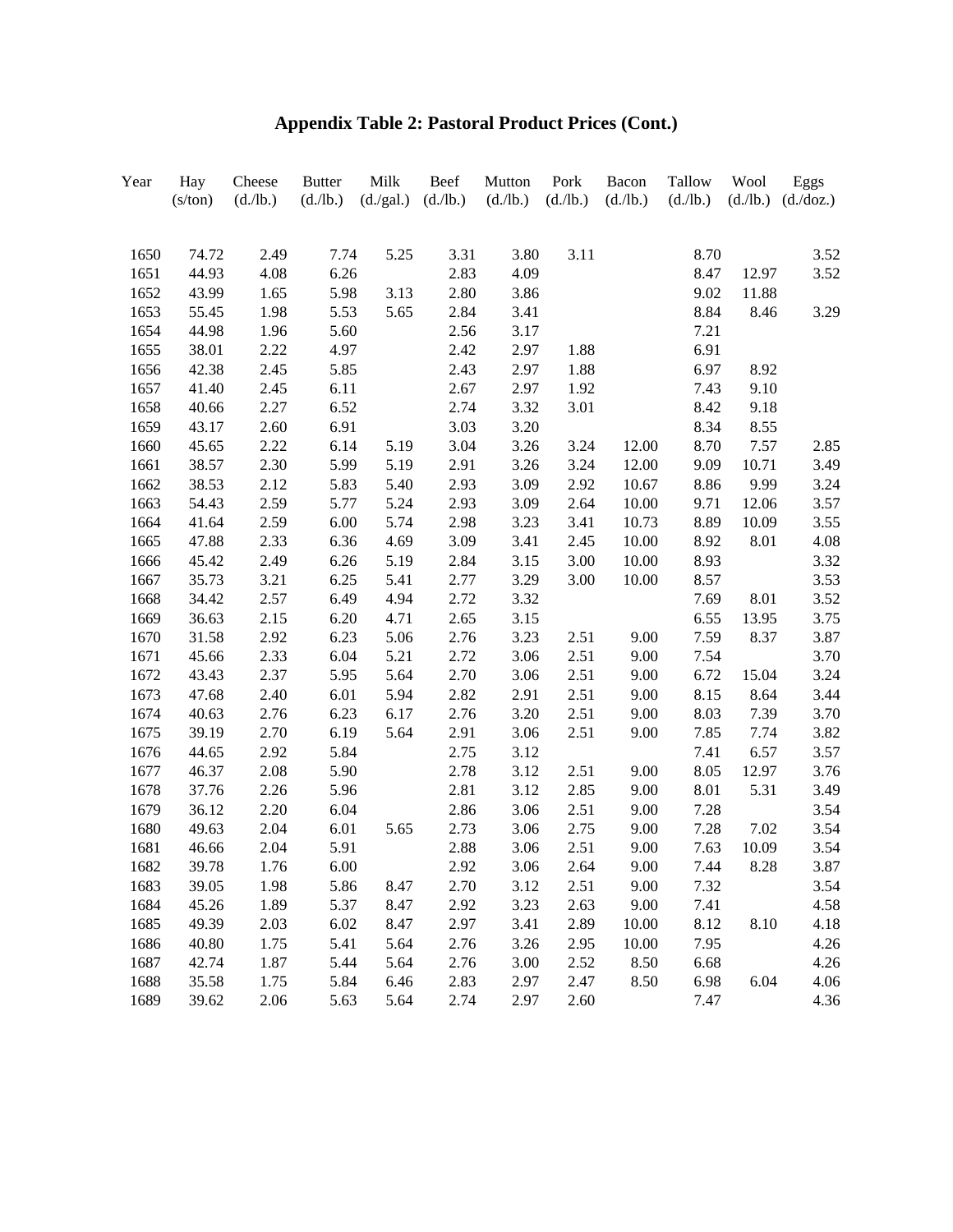| Year | Hay<br>(s/ton) | Cheese<br>(d./lb.) | <b>Butter</b><br>(d./lb.) | Milk<br>(d./gal.) | Beef<br>(d./lb.) | Mutton<br>(d./lb.) | Pork<br>(d./lb.) | Bacon<br>(d./lb.) | Tallow<br>(d./lb.) | Wool<br>(d./lb.) | Eggs<br>$(d.\overline{doz})$ |
|------|----------------|--------------------|---------------------------|-------------------|------------------|--------------------|------------------|-------------------|--------------------|------------------|------------------------------|
|      |                |                    |                           |                   |                  |                    |                  |                   |                    |                  |                              |
| 1690 | 41.45          | 2.18               | 5.27                      |                   | 2.65             | 2.91               | 2.87             | 9.00              | 7.41               | 5.94             | 3.06                         |
| 1691 | 43.58          | 2.28               | 5.45                      | 5.64              | 2.66             | 2.85               | 2.62             | 10.00             | 6.99               | 7.21             | 4.13                         |
| 1692 | 44.01          | 2.13               | 5.67                      | 5.64              | 2.63             | 2.88               | 2.59             | 9.73              | 7.37               | 7.92             | 4.13                         |
| 1693 | 38.98          | 2.25               | 6.18                      | 5.64              | 2.90             | 3.15               | 2.83             | 10.00             | 7.61               | 8.24             | 3.91                         |
| 1694 | 35.13          | 2.32               | 6.24                      | 5.64              | 2.85             | 3.17               | 3.29             | 12.00             | 8.30               | 8.24             | 4.44                         |
| 1695 | 42.31          | 2.29               | 6.11                      | 5.64              | 3.03             | 3.41               | 3.45             | 12.00             | 8.56               | 9.09             | 4.86                         |
| 1696 | 47.31          | 2.27               | 6.25                      | 5.64              | 3.02             | 3.35               | 3.34             | 12.00             | 8.24               | 11.32            | 4.25                         |
| 1697 | 43.67          | 2.27               | 6.08                      | 5.19              | 2.97             | 2.97               | 3.41             |                   | 6.95               | 9.90             | 4.27                         |
| 1698 | 44.79          | 2.49               | 6.10                      | 5.19              | 3.00             | 3.15               | 3.62             |                   | 7.91               | 10.89            | 5.30                         |
| 1699 | 46.47          | 2.46               | 5.99                      | 5.64              | 2.97             | 3.15               | 3.60             | 10.00             | 7.75               | 10.27            | 5.30                         |
| 1700 | 46.03          | 1.75               | 5.65                      | 5.64              | 2.82             | 3.03               | 3.66             | 10.00             | 8.18               | 9.45             | 5.30                         |
| 1701 | 44.58          | 1.80               | 5.61                      | 5.64              | 2.94             | 3.06               | 3.54             | 9.78              | 8.16               | 9.72             | 4.56                         |
| 1702 | 45.92          | 1.97               | 5.88                      | 6.46              | 2.88             | 3.09               | 3.35             |                   | 8.51               | 9.81             | 4.46                         |
| 1703 | 48.54          | 1.93               | 5.74                      | 5.04              | 2.84             | 2.79               | 3.03             | 8.50              | 7.67               | 8.55             | 4.07                         |
| 1704 | 35.42          | 1.89               | 5.12                      | 5.04              | 2.72             | 2.76               | 2.85             | 8.50              | 7.28               | 9.81             | 4.01                         |
| 1705 | 38.25          | 1.68               | 4.91                      | 5.31              | 2.72             | 2.64               | 2.90             | 8.50              | 7.48               |                  | 4.24                         |
| 1706 | 40.88          | 1.98               | 5.90                      | 5.04              | 2.74             | 2.61               | 2.83             | 8.50              | 7.50               | 7.89             | 4.42                         |
| 1707 | 44.94          | 1.82               | 5.37                      | 5.04              | 2.70             | 2.49               | 2.77             | 8.50              | 7.30               | 6.88             | 4.42                         |
| 1708 | 38.64          | 1.74               | 5.07                      | 4.87              | 2.77             | 2.64               | 2.96             | 9.00              | 6.83               | 6.66             | 4.42                         |
| 1709 | 35.38          | 1.87               | 5.43                      | 4.87              | 2.78             | 2.64               | 3.32             | 9.00              | 7.42               | 5.67             | 4.25                         |
| 1710 | 35.59          | 2.07               | 5.65                      | 5.04              | 2.81             | 2.76               | 4.35             | 9.00              | 7.85               | 6.39             | 4.25                         |
| 1711 | 38.69          | 2.77               | 7.12                      | 5.04              | 2.88             | 2.94               | 4.29             | 9.00              | 7.82               | 5.58             | 5.56                         |
| 1712 | 38.16          | 2.00               | 5.65                      | 4.87              | 2.88             | 2.91               | 3.26             | 9.00              | 7.29               | 6.06             | 4.42                         |
| 1713 | 48.08          | 1.83               | 5.32                      | 5.04              | 2.93             | 2.73               | 3.18             | 9.00              | 7.92               | 7.11             | 4.37                         |
| 1714 | 45.31          | 1.76               | 4.70                      | 5.04              | 2.95             | 2.55               | 2.90             | 9.00              | 7.28               | 7.59             | 3.93                         |
| 1715 | 41.53          | 1.70               | 4.24                      | 5.04              | 2.96             | 2.79               | 2.93             | 9.00              | 7.35               | 7.29             | 4.55                         |
| 1716 | 52.73          | 1.85               | 4.77                      | 5.04              | 2.94             | 2.79               | 3.11             | 9.00              | 7.75               | 7.21             | 4.88                         |
| 1717 | 39.14          | 1.79               | 4.65                      | 5.04              | 3.05             | 3.00               | 3.08             | 9.00              | 8.28               | 8.53             | 4.73                         |
| 1718 | 42.98          | 1.76               | 4.89                      | 5.04              | 2.90             | 2.94               | 3.07             | 9.00              | 8.15               | 10.20            | 4.86                         |
| 1719 | 46.55          | 1.82               | 4.83                      | 5.27              | 2.83             | 2.82               | 2.91             | 8.00              | 7.99               | 9.53             | 4.71                         |
| 1720 | 51.30          | 1.86               | 4.96                      | 5.51              | 3.11             | 2.82               | 3.27             | 8.00              | 7.70               | 8.70             | 4.82                         |
| 1721 | 40.72          | 1.96               | 5.04                      | 5.51              | 2.81             | 2.79               | 3.55             | 8.50              | 7.88               | 8.22             | 4.61                         |
| 1722 | 32.75          | 1.92               | 5.01                      | 5.51              | 2.67             | 2.76               | 2.93             | 8.50              | 8.18               | 7.28             | 4.61                         |
| 1723 | 36.68          | 1.82               | 4.85                      | 5.51              | 2.62             | 2.70               | 2.55             | 8.50              | 7.47               | 7.26             | 4.61                         |
| 1724 | 46.00          | 1.81               | 5.06                      | 5.56              | 2.86             | 2.76               | 2.53             | 8.50              | 7.69               | 6.61             | 4.61                         |
| 1725 | 45.09          | 1.97               | 5.42                      | 5.49              | 2.80             | 2.79               | 3.49             | 8.50              | 6.97               | 6.10             | 4.54                         |
| 1726 | 40.08          | 1.92               | 5.53                      | 5.48              | 2.89             | 2.91               | 3.49             | 8.75              | 7.34               | 6.51             | 4.54                         |
| 1727 | 40.41          | 1.96               | 5.66                      | 5.49              | 2.83             | 2.85               | 3.22             | 8.75              | 7.64               | 6.43             | 4.54                         |
| 1728 | 44.20          | 1.90               | 5.47                      | 5.46              | 2.92             | 3.03               | 3.08             | 8.75              | 7.70               | 6.81             | 4.54                         |
| 1729 | 40.83          | 2.09               | 5.89                      | 5.48              | 3.11             | 3.03               | 3.70             | 8.75              | 7.64               | 7.32             | 4.54                         |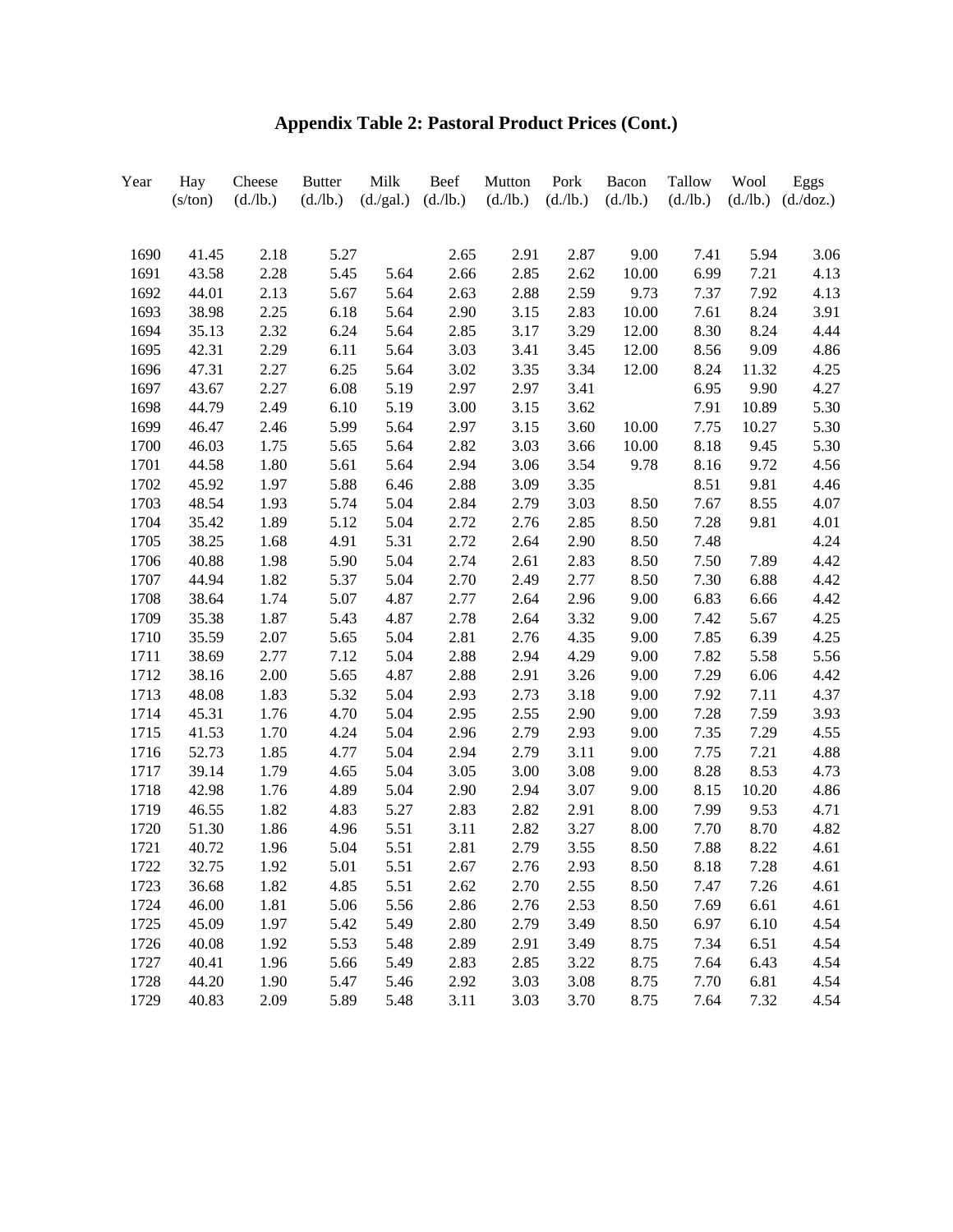| Year | Hay<br>(s/ton) | Cheese<br>(d./lb.) | <b>Butter</b><br>(d./lb.) | Milk<br>(d./gal.) | Beef<br>(d./lb.) | Mutton<br>(d./lb.) | Pork<br>(d./lb.) | Bacon<br>(d./lb.) | Tallow<br>(d./lb.) | Wool<br>(d./lb.) | Eggs<br>(d./doz.) |
|------|----------------|--------------------|---------------------------|-------------------|------------------|--------------------|------------------|-------------------|--------------------|------------------|-------------------|
|      |                |                    |                           |                   |                  |                    |                  |                   |                    |                  |                   |
| 1730 | 35.01          | 1.99               | 5.95                      | 5.46              | 3.10             | 3.06               | 3.06             | 9.00              | 8.25               | 7.05             | 4.61              |
| 1731 | 46.72          | 1.80               | 5.92                      | 5.06              | 2.98             | 3.00               | 2.85             | 9.00              | 8.32               | 7.79             | 4.61              |
| 1732 | 58.14          | 1.79               | 5.65                      | 5.06              | 2.92             | 2.79               | 2.52             | 9.00              | 8.05               | 7.48             | 4.72              |
| 1733 | 49.39          | 1.71               | 5.32                      | 5.06              | 2.68             | 2.64               | 2.62             | 9.23              | 7.79               | 7.56             | 4.72              |
| 1734 | 37.90          | 1.69               | 5.33                      | 5.06              | 2.61             | 2.52               | 2.50             | 8.27              | 6.24               | 6.95             | 4.72              |
| 1735 | 38.27          | 1.67               | 5.39                      | 5.25              | 2.54             | 2.49               | 2.41             | 9.41              | 7.04               | 6.38             | 4.72              |
| 1736 | 39.89          | 1.69               | 5.37                      | 5.25              | 2.80             | 2.67               | 2.58             | 9.16              | 7.05               | 5.75             | 4.72              |
| 1737 | 45.97          | 1.81               | 5.68                      | 5.25              | 2.74             | 2.64               | 2.66             | 9.23              | 8.32               | 5.88             | 4.72              |
| 1738 | 49.29          | 1.77               | 5.63                      | 5.25              | 2.79             | 2.67               | 2.96             | 9.00              | 6.35               | 5.52             | 4.54              |
| 1739 | 42.56          | 1.87               | 5.50                      | 5.25              | 2.81             | 2.64               | 2.88             | 8.43              | 7.51               | 5.32             | 4.32              |
| 1740 | 66.21          | 1.88               | 5.80                      | 5.25              | 3.03             | 2.79               | 3.07             | 8.63              | 7.43               | 5.53             | 4.32              |
| 1741 | 51.54          | 2.20               | 6.87                      | 5.25              | 3.42             | 2.97               | 3.54             | 9.00              | 7.96               | 5.48             | 4.46              |
| 1742 | 66.21          | 2.26               | 6.92                      | 5.18              | 3.28             | 2.88               | 3.51             | 9.00              | 8.16               | 5.81             | 4.46              |
| 1743 | 47.29          | 1.84               | 6.20                      | 5.06              | 3.06             | 2.85               | 2.98             | 9.00              | 7.88               | 7.29             | 4.27              |
| 1744 | 44.34          | 1.73               | 5.61                      | 4.96              | 2.84             | 2.73               | 2.68             | 9.00              | 8.02               | 7.82             | 4.41              |
| 1745 | 41.38          | 1.62               | 5.65                      | 4.91              | 2.73             | 2.70               | 2.63             | 9.00              | 7.88               | 7.18             | 4.41              |
| 1746 | 39.41          | 1.82               | 6.17                      | 4.98              | 2.80             | 2.73               | 2.74             | 9.00              | 7.57               | 7.12             | 4.41              |
| 1747 | 39.51          | 1.90               | 6.68                      | 5.44              | 2.96             | 2.67               | 2.83             | 9.00              | 7.60               | 6.99             | 4.37              |
| 1748 | 35.49          | 1.94               | 6.51                      | 5.21              | 3.06             | 2.76               | 2.82             | 9.00              | 7.64               | 7.24             | 4.82              |
| 1749 | 40.39          | 1.98               | 6.63                      | 4.96              | 2.89             | 2.73               | 2.92             | 9.00              | 7.57               | 7.66             | 4.82              |
| 1750 | 48.33          | 1.91               | 6.39                      | 5.06              | 2.85             | 2.52               | 2.78             | 9.00              | 7.69               | 8.02             | 4.82              |
| 1751 | 40.98          | 1.81               | 6.09                      | 5.06              | 2.93             | 2.62               | 2.97             | 7.99              | 7.10               | 8.26             | 4.82              |
| 1752 | 40.98          | 1.82               | 6.26                      | 5.06              | 2.93             | 2.62               | 3.04             | 8.63              | 6.59               | 8.85             | 4.82              |
| 1753 | 50.40          | 1.89               | 6.36                      | 5.06              | 2.91             | 2.59               | 2.91             | 9.00              | 7.01               | 6.17             | 4.82              |
| 1754 | 60.74          | 1.87               | 6.90                      | 5.06              | 3.13             | 2.96               | 3.15             | 9.00              | 7.66               | 6.46             | 4.82              |
| 1755 | 48.04          | 1.92               | 6.95                      | 5.06              | 3.06             | 2.70               | 3.39             | 9.00              | 7.98               | 6.22             | 4.05              |
| 1756 | 39.41          | 1.94               | 6.82                      | 5.06              | 3.06             | 2.73               | 3.30             | 9.00              | 7.95               | 6.27             | 4.82              |
| 1757 | 48.00          | 1.96               | 6.94                      | 5.06              | 3.15             | 2.90               | 3.46             | 8.63              | 7.92               | 7.88             | 4.82              |
| 1758 | 54.42          | 1.94               | 7.11                      | 5.06              | 3.17             | 3.24               | 3.71             | 9.23              | 7.70               | 8.85             | 4.82              |
| 1759 | 48.73          | 2.03               | 7.03                      | 5.06              | 3.15             | 3.18               | 3.74             | 9.79              | 7.80               | 8.03             | 4.82              |
| 1760 | 51.67          | 1.93               | 6.78                      | 5.07              | 3.00             | 2.93               | 3.09             | 9.79              | 8.06               | 7.75             | 4.82              |
| 1761 | 47.43          | 1.90               | 6.95                      | 5.26              | 3.03             | 2.90               | 3.33             | 8.63              | 8.16               | 6.70             | 4.61              |
| 1762 | 48.25          | 1.90               | 6.89                      | 5.06              | 2.99             | 2.76               | 3.58             | 7.54              | 7.44               | 6.55             | 4.82              |
| 1763 | 51.49          | 1.92               | 6.73                      | 5.06              | 2.95             | 2.84               | 3.58             | 8.14              | 7.28               | 7.77             | 4.38              |
| 1764 | 51.33          | 1.88               | 6.54                      | 5.06              | 3.09             | 3.07               | 3.58             | 8.39              | 7.39               | 8.03             | 4.61              |
| 1765 | 53.24          | 2.03               | 6.91                      | 4.84              | 3.03             | 3.18               | 3.93             | 9.23              | 7.43               | 7.85             | 4.72              |
| 1766 | 55.48          | $2.00\,$           | 6.71                      | 5.16              | 3.33             | 3.36               | 4.02             | 9.78              | 7.72               | 8.35             | 4.72              |
| 1767 | 43.75          | 2.06               | 6.74                      | 5.65              | 3.69             | 3.69               | 3.95             | 10.32             | 7.91               | 7.69             | 5.11              |
| 1768 | 43.08          | 1.98               | 6.65                      | 5.65              | 3.68             | 3.47               | 4.31             | 10.13             | 7.77               | 6.53             | 5.11              |
| 1769 | 45.09          | 2.03               | 6.68                      | 5.65              | 3.59             | 3.36               | 3.87             | 10.13             | 7.77               | 6.32             | 5.05              |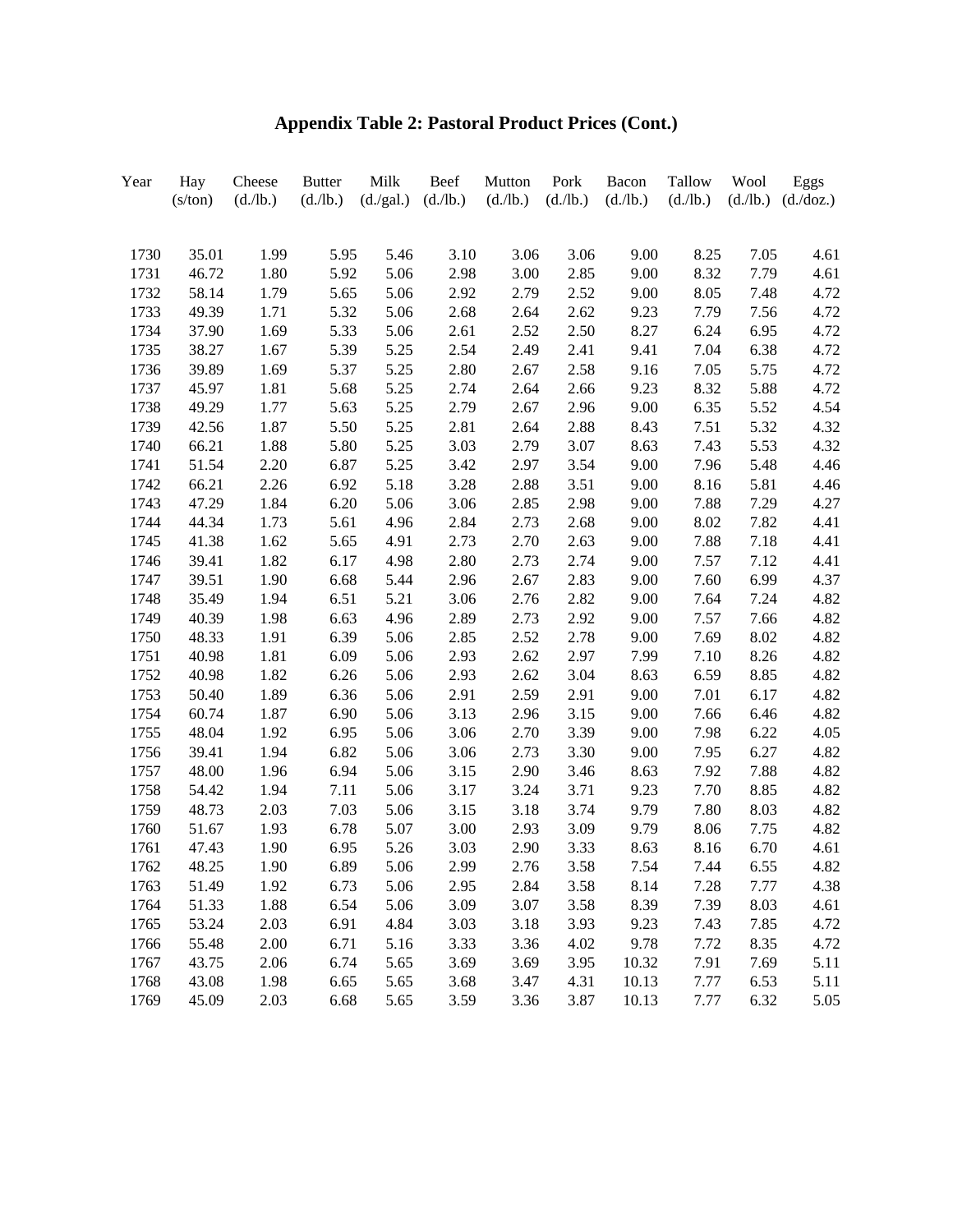| Year | Hay<br>(s/ton) | Cheese<br>(d./lb.) | <b>Butter</b><br>(d./lb.) | Milk<br>(d./gal.) | Beef<br>(d./lb.) | Mutton<br>(d./lb.) | Pork<br>(d./lb.) | Bacon<br>(d./lb.) | Tallow<br>(d./lb.) | Wool<br>(d./lb.) | Eggs<br>(d./doz.) |
|------|----------------|--------------------|---------------------------|-------------------|------------------|--------------------|------------------|-------------------|--------------------|------------------|-------------------|
|      |                |                    |                           |                   |                  |                    |                  |                   |                    |                  |                   |
| 1770 | 47.67          | 2.10               | 6.80                      | 5.65              | 3.52             | 3.47               | 4.09             | 9.32              | 7.71               | 6.27             | 4.80              |
| 1771 | 49.49          | 2.14               | 6.95                      | 5.50              | 3.65             | 3.64               | 4.35             | 10.13             | 7.62               | 6.95             | 5.11              |
| 1772 | 65.78          | 2.41               | 7.14                      | 6.42              | 3.84             | 3.81               | 4.59             | 10.87             | 7.95               | 6.53             | 5.25              |
| 1773 | 72.60          | 2.41               | 7.29                      | 6.42              | 3.78             | 3.87               | 4.82             | 10.32             | 7.84               | 6.83             | 5.34              |
| 1774 | 57.44          | 2.36               | 7.14                      | 6.70              | 3.72             | 3.92               | 4.16             | 10.13             | 7.60               | 7.40             | 5.66              |
| 1775 | 57.59          | 2.32               | 6.66                      | 6.70              | 3.69             | 3.85               | 4.50             | 9.74              | 7.65               | 7.71             | 5.36              |
| 1776 | 74.20          | 2.36               | 6.93                      | 6.70              | 3.70             | 3.69               | 4.41             | 9.74              | 7.78               | 7.58             | 6.56              |
| 1777 | 72.55          | 2.38               | 7.32                      | 6.97              | 3.73             | 3.69               | 4.44             | 9.74              | 7.77               | 7.19             | 5.75              |
| 1778 | 58.93          | 2.45               | 7.88                      | 7.22              | 3.68             | 3.87               | 4.56             | 10.00             | 7.76               | 6.35             | 5.56              |
| 1779 | 52.92          | 2.43               | 7.88                      | 7.32              | 3.77             | 3.87               | 4.06             | 10.00             | 8.65               | 5.76             | 6.48              |
| 1780 | 59.31          | 2.32               | 7.32                      | 7.42              | 3.78             | 3.64               | 4.07             | 10.00             | 8.45               | 6.29             | 6.48              |
| 1781 | 63.27          | 2.16               | 6.90                      | 7.42              | 3.73             | 3.64               | 3.97             | 10.00             | 8.14               | 5.80             | 5.94              |
| 1782 | 63.01          | 2.11               | 6.94                      | 7.42              | 3.73             | 3.29               | 3.96             | 10.00             | 8.16               | 5.21             | 6.48              |
| 1783 | 70.19          | 2.25               | 7.06                      | 7.26              | 3.84             | 3.70               | 4.10             | 10.00             | 7.57               | 6.06             | 5.70              |
| 1784 | 78.37          | 2.27               | 7.31                      | 7.09              | 3.93             | 3.75               | 4.31             | 10.00             | 8.14               | 6.97             | 6.01              |
| 1785 | 84.25          | 2.22               | 7.03                      | 7.39              | 4.20             | 4.09               | 4.52             | 10.00             | 7.61               | 6.46             | 6.44              |
| 1786 | 80.10          | 2.26               | 7.34                      | 7.83              | 4.13             | 3.98               | 4.31             | 10.00             | 6.40               | 6.79             | 5.89              |
| 1787 | 60.84          | 2.28               | 7.23                      | 7.83              | 4.36             | 4.15               | 4.36             | 10.00             | 8.12               | 8.66             | 5.89              |
| 1788 | 66.00          | 2.33               | 6.97                      | 7.83              | 4.40             | 4.04               | 4.90             | 10.00             | 8.37               | 8.68             | 5.89              |
| 1789 | 73.67          | 2.26               | 6.66                      | 7.83              | 4.43             | 4.04               | 4.56             | 9.50              | 7.50               | 8.68             | 5.89              |
| 1790 | 63.47          | 2.27               | 7.31                      | 7.83              | 4.36             | 4.04               | 5.05             | 9.00              | 7.53               | 9.13             | 5.89              |
| 1791 | 57.30          | 2.43               | 7.33                      | 7.83              | 4.45             | 4.04               | 5.61             | 9.00              | 7.37               | 8.95             | 5.89              |
| 1792 | 72.04          | 2.40               | 7.38                      | 7.83              | 4.66             | 4.21               | 5.24             | 9.00              | 7.10               | 11.38            | 5.89              |
| 1793 | 80.03          | 2.56               | 7.77                      | 7.83              | 4.61             | 4.32               | 5.47             | 9.92              | 7.14               | 8.88             | 5.89              |
| 1794 | 81.11          | 2.49               | 8.08                      | 7.83              | 4.58             | 4.27               | 5.58             | 10.00             | 7.16               | 9.16             | 5.89              |
| 1795 | 84.02          | 2.47               | 8.63                      | 7.83              | 4.94             | 4.38               | 5.64             | 10.00             | 8.05               | 10.04            | 6.43              |
| 1796 | 99.87          | 2.74               | 8.73                      | 8.58              | 5.68             | 4.67               | 7.23             | 10.83             | 9.37               | 10.44            | 6.19              |
| 1797 | 84.30          | 3.02               | 9.36                      | 10.86             | 6.48             | 5.67               | 7.45             | 11.00             | 9.47               | 10.13            | 6.68              |
| 1798 | 60.91          | 3.17               | 9.18                      | 10.86             | 6.31             | 5.69               | 6.32             | 10.33             | 8.57               | 9.70             | 6.19              |
| 1799 | 78.94          | 3.10               | 9.61                      | 10.86             | 6.18             | 5.56               | 5.65             | 9.83              | 8.70               | 12.44            | 7.17              |
| 1800 | 106.03         | 3.42               | 11.38                     | 10.86             | 7.05             | 6.32               | 6.93             | 11.58             | 10.22              | 12.28            | 7.56              |
| 1801 | 105.10         | 3.98               | 11.78                     | 10.86             | 7.91             | 7.20               | 9.95             | 15.21             | 10.94              | 13.64            | 8.69              |
| 1802 | 91.24          | 4.11               | 10.78                     | 10.86             | 8.36             | 7.35               | 8.60             | 15.67             | 11.03              | 14.16            | 8.79              |
| 1803 | 104.03         | 3.94               | 11.19                     | 10.86             | 7.88             | 7.16               | 7.45             | 13.17             | 11.25              | 14.07            | 8.55              |
| 1804 | 97.23          | 4.10               | 11.43                     | 11.57             | 7.90             | 6.83               | 6.78             | 11.92             | 11.38              | 15.55            | 7.66              |
| 1805 | 87.20          | 4.15               | 11.73                     | 12.43             | 7.92             | 6.65               | 6.78             | 12.00             | 10.63              | 17.27            | 8.60              |
| 1806 | 82.91          | 4.02               | 11.51                     | 13.10             | 7.97             | 6.42               | 7.24             | 12.08             | 10.78              | 16.05            | 7.86              |
| 1807 | 91.23          | 4.08               | 12.37                     | 13.74             | 7.51             | 6.77               | 7.08             | 12.00             | 9.81               | 14.31            | 8.10              |
| 1808 | 104.40         | 4.22               | 13.31                     | 14.23             | 7.58             | 7.05               | 7.52             | 12.04             | 12.09              | 13.18            | 8.87              |
| 1809 | 104.35         | 4.24               | 13.42                     | 14.47             | 7.89             | 6.94               | 8.49             | 13.00             | 14.45              | 17.52            | 9.09              |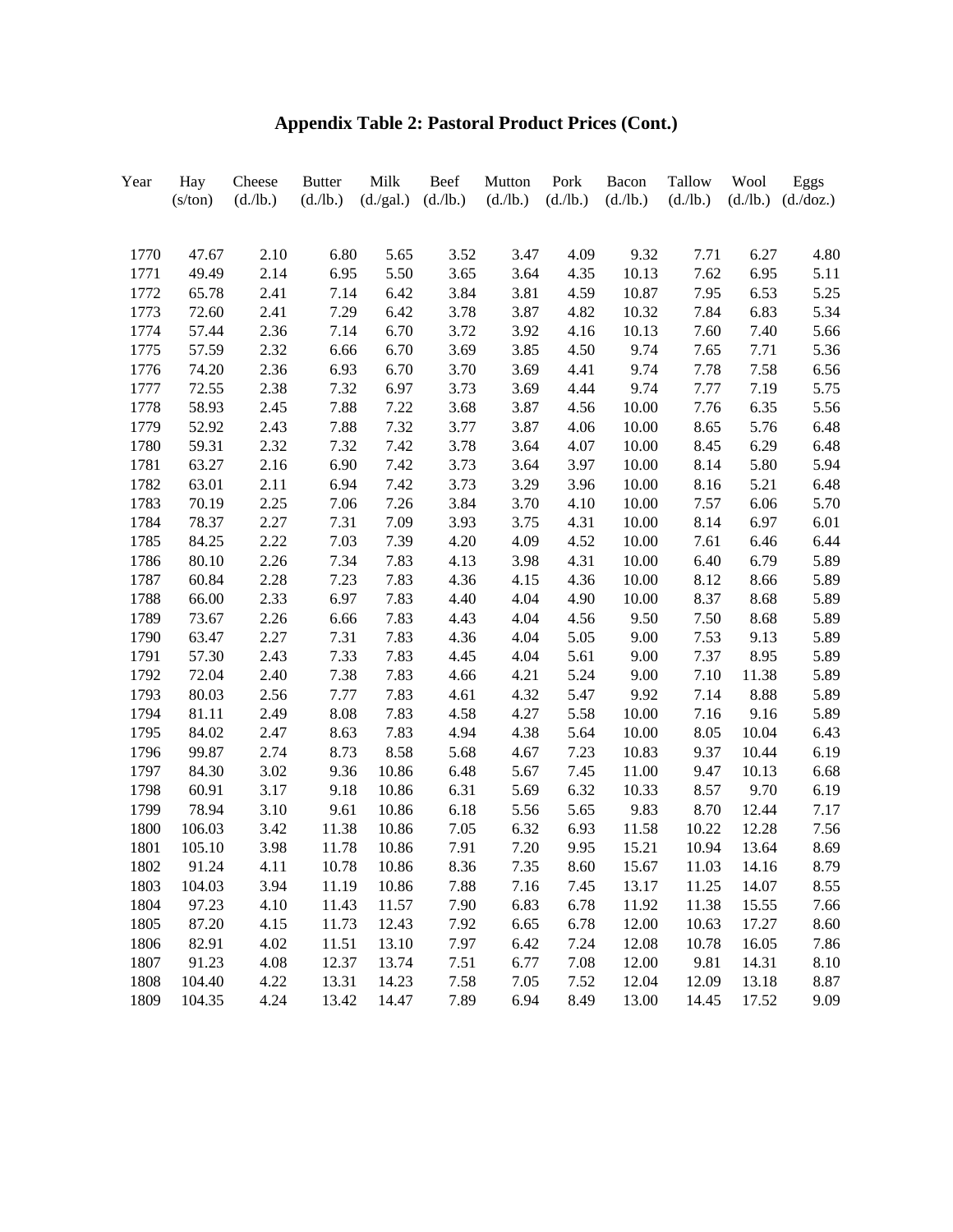| Year | Hay     | Cheese   | <b>Butter</b> | Milk      | Beef     | Mutton   | Pork     | Bacon    | Tallow   | Wool     | Eggs      |
|------|---------|----------|---------------|-----------|----------|----------|----------|----------|----------|----------|-----------|
|      | (s/ton) | (d./lb.) | (d./lb.)      | (d./gal.) | (d./lb.) | (d./lb.) | (d./lb.) | (d./lb.) | (d./lb.) | (d./lb.) | (d./doz.) |
|      |         |          |               |           |          |          |          |          |          |          |           |
| 1810 | 123.30  | 4.40     | 13.68         | 15.47     | 8.45     | 7.28     | 8.88     | 13.00    | 11.31    | 16.85    | 8.74      |
| 1811 | 153.45  | 4.47     | 15.34         | 16.41     | 8.70     | 7.50     | 8.72     | 13.00    | 10.78    | 12.53    | 8.79      |
| 1812 | 116.18  | 4.67     | 15.43         | 16.65     | 8.88     | 7.85     | 8.75     | 13.00    | 12.09    | 14.23    | 8.99      |
| 1813 | 95.92   | 4.28     | 14.70         | 17.45     | 9.28     | 8.42     | 10.75    | 13.44    | 15.07    | 16.10    | 13.95     |
| 1814 | 98.43   | 4.64     | 15.19         | 16.65     | 9.56     | 8.87     | 10.31    | 17.08    | 15.93    | 20.13    | 14.24     |
| 1815 | 100.67  | 4.45     | 15.66         | 17.04     | 8.49     | 7.43     | 8.14     | 15.73    | 12.83    | 20.80    | 12.03     |
| 1816 | 94.22   | 4.20     | 11.60         | 16.48     | 7.18     | 6.26     | 6.20     | 11.85    | 9.58     | 13.91    | 10.29     |
| 1817 | 88.62   | 3.62     | 11.06         | 16.96     | 6.41     | 6.14     | 7.03     | 12.00    | 9.36     | 16.33    | 9.58      |
| 1818 | 112.38  | 4.04     | 13.97         | 17.73     | 5.86     | 6.22     | 7.57     | 14.27    | 13.19    | 21.72    | 9.87      |
| 1819 | 121.98  | 4.54     | 12.82         | 17.73     | 7.68     | 7.51     | 8.67     | 15.67    | 11.88    | 15.68    | 11.74     |
| 1820 | 81.70   | 4.22     | 11.32         | 17.73     | 7.96     | 7.47     | 7.30     | 14.75    | 11.70    | 15.16    | 9.87      |
| 1821 | 66.45   | 3.83     | 10.92         | 17.73     | 6.97     | 6.60     | 5.88     | 13.00    | 9.80     | 12.77    | 9.33      |
| 1822 | 74.08   | 3.41     | 9.73          | 17.16     | 5.51     | 4.55     | 5.24     | 10.80    | 8.14     | 11.80    | 7.91      |
| 1823 | 92.57   | 3.35     | 9.62          | 16.54     | 5.23     | 4.66     | 4.87     | 10.36    | 8.32     | 12.28    | 8.25      |
| 1824 | 118.54  | 3.64     | 10.76         | 16.54     | 6.02     | 5.35     | 6.59     | 11.80    | 7.89     | 13.13    | 7.78      |
| 1825 | 105.97  | 4.52     | 11.85         | 16.54     | 6.73     | 6.03     | 7.69     | 13.25    | 8.65     | 15.39    | 8.35      |
| 1826 | 100.41  | 4.20     | 11.81         | 16.54     | 7.15     | 6.60     | 6.73     | 14.00    | 8.38     | 9.37     | 8.99      |
| 1827 | 114.81  | 4.02     | 11.22         | 16.54     | 7.03     | 6.37     | 6.38     | 14.00    | 8.74     | 9.18     | 8.28      |
| 1828 | 88.78   | 4.29     | 10.32         | 16.54     | 6.77     | 6.14     | 7.12     | 12.52    | 8.61     | 10.01    | 7.64      |
| 1829 | 71.40   | 3.87     | 9.89          | 16.19     | 6.52     | 5.63     | 6.54     | 13.64    | 8.62     | 8.00     | 7.96      |
| 1830 | 71.02   | 3.51     | 9.91          | 16.19     | 5.62     | 5.18     | 5.56     | 10.54    | 7.92     | 9.64     | 8.08      |
| 1831 | 74.40   | 3.83     | 10.92         | 15.82     | 6.00     | 5.57     | 5.40     | 11.18    | 8.82     | 11.58    |           |
| 1832 | 87.74   | 4.05     | 9.99          | 14.83     | 5.39     | 5.68     | 6.30     |          | 8.39     | 12.28    |           |
| 1833 | 70.00   | 4.03     | 9.54          | 14.83     | 5.12     | 5.22     | 6.01     |          | 8.67     | 13.33    |           |
| 1834 | 81.80   | 3.63     | 9.17          | 13.69     | 5.12     | 5.34     | 5.03     |          | 8.53     | 17.60    |           |
| 1835 | 83.27   | 3.50     | 9.70          | 13.69     | 4.72     | 4.43     | 4.82     |          | 8.02     | 16.83    |           |
| 1836 | 80.98   | 4.02     | 11.10         | 13.69     | 5.39     | 4.77     | 5.99     | 12.51    | 8.12     | 18.39    |           |
| 1837 | 84.13   | 4.02     | 11.79         | 13.69     | 5.39     | 5.22     | 6.44     | 12.18    | 7.94     | 14.23    |           |
| 1838 | 96.25   | 4.04     | 11.16         | 13.69     | 5.65     | 5.22     | 6.97     | 13.17    | 8.89     | 15.34    |           |
| 1839 | 87.68   | 4.01     | 11.60         | 13.69     | 5.39     | 5.22     | 6.56     | 11.85    | 8.60     | 16.37    |           |
| 1840 | 76.53   | 4.07     | 11.91         | 13.69     | 5.66     | 5.11     | 6.22     |          | 9.00     | 14.24    |           |
| 1841 | 87.22   | 4.07     | 11.76         | 13.69     | 6.20     | 5.68     | 6.59     |          | 8.53     | 11.61    |           |
| 1842 | 75.92   | 3.87     | 10.93         | 13.69     | 5.66     | 5.22     | 5.50     | 11.85    | 8.42     | 10.63    |           |
| 1843 | 74.54   | 3.56     | 9.98          | 13.69     | 4.58     | 4.31     | 4.46     |          | 7.64     | 10.55    |           |
| 1844 | 72.74   | 3.27     | 10.05         | 13.69     | 4.58     | 4.31     | 5.15     |          | 7.32     | 12.69    |           |
| 1845 | 91.11   | 3.35     | 10.72         | 13.69     | 4.31     | 4.54     | 5.47     |          | 7.09     | 14.36    |           |
| 1846 | 72.98   | 4.06     | 11.10         | 12.55     | 5.44     | 5.98     | 5.62     |          | 7.21     | 12.79    |           |
| 1847 | 65.57   | 4.11     | 11.31         | 12.55     | 5.90     | 6.26     | 6.75     | 15.80    | 8.70     | 11.97    |           |
| 1848 | 64.58   | 4.05     | 10.38         | 11.41     | 6.00     | 5.84     | 6.44     | 14.48    | 8.54     | 10.98    |           |
| 1849 | 61.53   | 3.91     | 9.88          | 11.41     | 5.02     | 4.74     | 6.33     | 13.60    | 7.36     | 10.15    |           |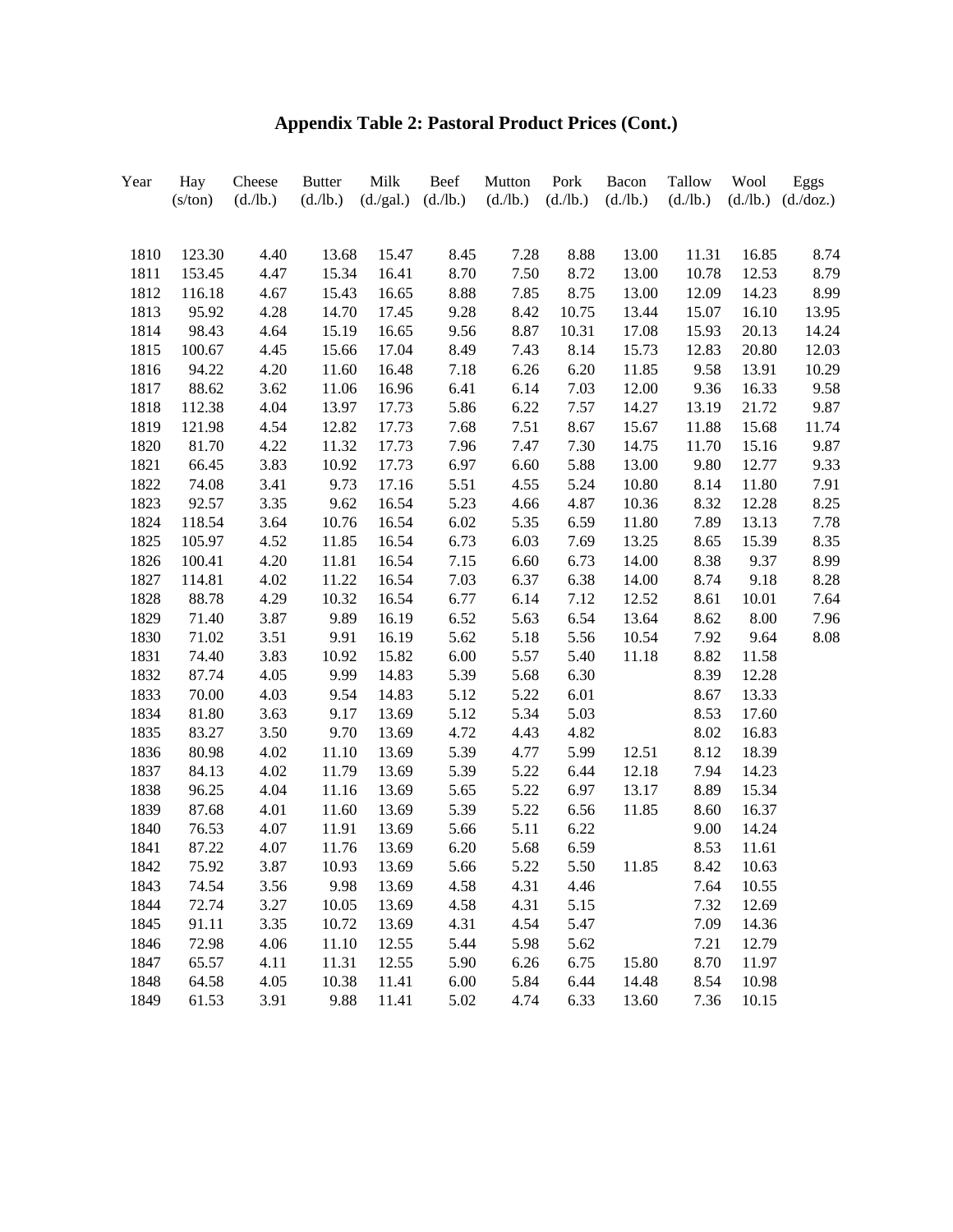| Year | Hay<br>(s/ton) | Cheese<br>(d./lb.) | <b>Butter</b><br>(d./lb.) | Milk<br>(d./gal.) | Beef<br>(d./lb.) | Mutton<br>(d./lb.) | Pork<br>(d./lb.) | Bacon<br>(d./lb.) | Tallow<br>(d./lb.) | Wool<br>(d./lb.) | Eggs<br>(d./doz.) |
|------|----------------|--------------------|---------------------------|-------------------|------------------|--------------------|------------------|-------------------|--------------------|------------------|-------------------|
|      |                |                    |                           |                   |                  |                    |                  |                   |                    |                  |                   |
| 1850 | 57.49          | 3.77               | 8.95                      | 11.41             | 4.77             | 4.61               | 5.57             | 13.83             | 6.83               | 11.06            |                   |
| 1851 | 69.59          | 3.31               | 9.15                      | 9.13              | 4.59             | 4.74               | 5.04             |                   |                    | 12.50            |                   |
| 1852 | 51.53          | 3.22               | 9.13                      | 7.99              | 4.71             | 4.74               | 5.04             | 13.17             | 7.53               | 13.62            |                   |
| 1853 | 80.07          | 3.50               | 9.83                      | 9.13              | 5.77             | 5.84               | 5.58             | 13.17             | 7.95               | 16.00            |                   |
| 1854 | 84.37          | 4.09               | 11.71                     | 8.56              | 6.39             | 5.84               | 6.14             |                   | 7.85               | 15.50            |                   |
| 1855 | 86.63          | 3.91               | 11.26                     | 11.73             | 6.62             | 5.78               | 6.12             | 15.80             | 8.95               | 13.00            | 7.89              |
| 1856 | 83.53          | 4.30               | 12.13                     | 12.12             | 6.31             | 5.78               | 6.50             | 15.80             | 9.25               | 16.00            | 7.89              |
| 1857 | 64.63          | 4.10               | 12.24                     | 12.07             | 6.40             | 5.78               | 6.78             | 15.80             | 9.57               | 20.50            | 8.30              |
| 1858 | 63.95          | 4.03               | 11.49                     | 11.46             | 6.16             | 5.50               | 6.08             | 15.80             | 8.65               | 15.62            | 7.47              |
| 1859 | 72.21          | 4.09               | 11.46                     | 11.16             | 6.25             | 5.84               | 6.07             | 15.80             | 9.36               | 18.62            | 8.24              |
| 1860 | 102.52         | 4.56               | 12.10                     | 11.01             | 6.49             | 6.26               | 6.79             | 15.80             | 9.51               | 20.12            | 8.43              |
| 1861 | 97.06          | 3.94               | 11.66                     | 12.08             | 6.37             | 6.26               | 6.80             | 15.80             | 8.71               | 19.50            | 8.44              |
| 1862 | 71.35          | 3.82               | 11.37                     | 12.23             | 6.04             | 5.98               | 6.62             | 15.80             | 7.80               | 20.50            | 8.04              |
| 1863 | 62.93          | 3.95               | 11.30                     | 11.61             | 6.46             | 5.98               | 6.34             |                   | 6.91               | 22.62            | 8.01              |
| 1864 | 65.65          | 3.88               | 11.62                     | 11.92             | 6.82             | 6.39               | 6.46             | 15.80             | 7.69               | 27.38            | 8.21              |
| 1865 | 88.95          | 4.18               | 12.32                     | 14.63             | 7.00             | 7.22               | 7.00             | 15.80             | 9.18               | 25.75            | 8.07              |
| 1866 | 78.19          | 4.08               | 12.85                     | 15.28             | 7.18             | 6.88               | 6.74             | 17.12             | 9.82               | 23.50            | 7.76              |
| 1867 | 76.30          | 3.66               | 12.14                     | 14.06             | 6.80             | 6.26               | 5.64             | 17.12             | 8.69               | 18.88            | 8.26              |
| 1868 | 78.80          | 4.03               | 11.65                     | 13.40             | 6.53             | 5.84               | 5.71             | 17.12             | 9.69               | 17.50            | 9.45              |
| 1869 | 101.60         | 4.06               | 13.62                     | 13.06             | 7.07             | 6.39               | 7.11             | 16.46             | 9.90               | 18.12            | 8.85              |
| 1870 | 80.60          | 4.10               | 13.25                     | 11.99             | 7.22             | 6.53               | 7.89             | 15.80             | 9.47               | 16.75            | 9.37              |
| 1871 | 111.79         | 4.04               | 14.05                     | 12.17             | 7.89             | 7.36               | 6.39             | 15.80             | 8.78               | 21.38            | 10.82             |
| 1872 | 66.59          | 3.94               | 13.55                     | 12.85             | 7.81             | 7.63               | 6.62             |                   | 7.53               | 25.62            | 11.79             |
| 1873 | 62.05          | 4.04               | 13.40                     | 13.73             | 8.73             | 7.84               | 6.76             |                   | 7.32               | 24.50            | 11.86             |
| 1874 | 42.79          | 3.63               | 14.20                     | 15.35             | 8.13             | 6.60               | 6.72             |                   | 7.47               | 20.75            | 11.87             |
| 1875 |                | 3.76               | 14.03                     | 15.35             | 8.22             | 7.36               | 7.34             |                   | 8.65               | 19.75            | 11.47             |
| 1876 | 87.95          | 3.60               | 14.53                     | 15.35             | 8.16             | 7.22               | 7.57             |                   | 8.39               | 17.75            | 11.55             |
| 1877 | 83.19          | 4.09               | 14.57                     | 15.71             | 7.40             | 6.74               | 6.64             |                   | 7.82               | 16.25            | 10.93             |
| 1878 | 73.57          | 3.54               | 13.85                     | 15.71             | 7.44             | 6.88               | 6.54             |                   | 6.74               | 15.00            | 9.37              |
| 1879 | 65.73          | 3.08               | 12.20                     | 15.28             | 7.00             | 6.53               | 6.30             |                   | 5.95               | 12.50            | 8.34              |
| 1880 | 67.60          | 3.87               | 12.34                     | 13.40             | 7.35             | 6.74               | 6.96             |                   | 6.41               | 15.12            | 9.93              |
| 1881 | 71.36          | 3.54               | 14.27                     | 13.40             | 7.16             | 7.15               | 7.38             |                   | 7.29               | 12.38            | 8.60              |
| 1882 | 87.68          | 3.59               | 13.87                     | 13.40             | 7.60             | 7.49               | 7.03             |                   | 8.12               | 11.25            | 9.23              |
| 1883 | 62.70          | 3.70               | 13.67                     | 13.84             | 7.94             | 7.63               | 6.72             |                   | 7.90               | 10.00            | 10.65             |
| 1884 | 66.13          | 3.59               | 13.51                     | 12.67             | 7.55             | 6.60               | 6.18             |                   | 6.97               | 10.00            | 9.74              |
| 1885 | 60.25          | 3.87               | 12.35                     | 12.44             | 6.89             | 5.84               | 5.75             |                   | 5.82               | 9.88             | 9.08              |
| 1886 | 67.11          | 3.16               | 12.27                     | 12.00             | 6.39             | 6.25               | 5.31             |                   | 5.09               | 10.00            | 8.99              |
| 1887 | 69.80          | 3.54               | 12.66                     | 11.88             | 6.09             | 5.25               | 5.03             |                   | 4.98               | 10.50            | 9.07              |
| 1888 | 85.72          | 3.32               | 12.84                     | 11.85             | 6.11             | 5.88               | 4.86             |                   | 5.48               | 10.38            | 8.66              |
| 1889 | 75.92          | 3.21               | 12.84                     | 11.28             | 6.20             | 6.25               | 5.25             |                   | 5.32               | 11.00            | 8.83              |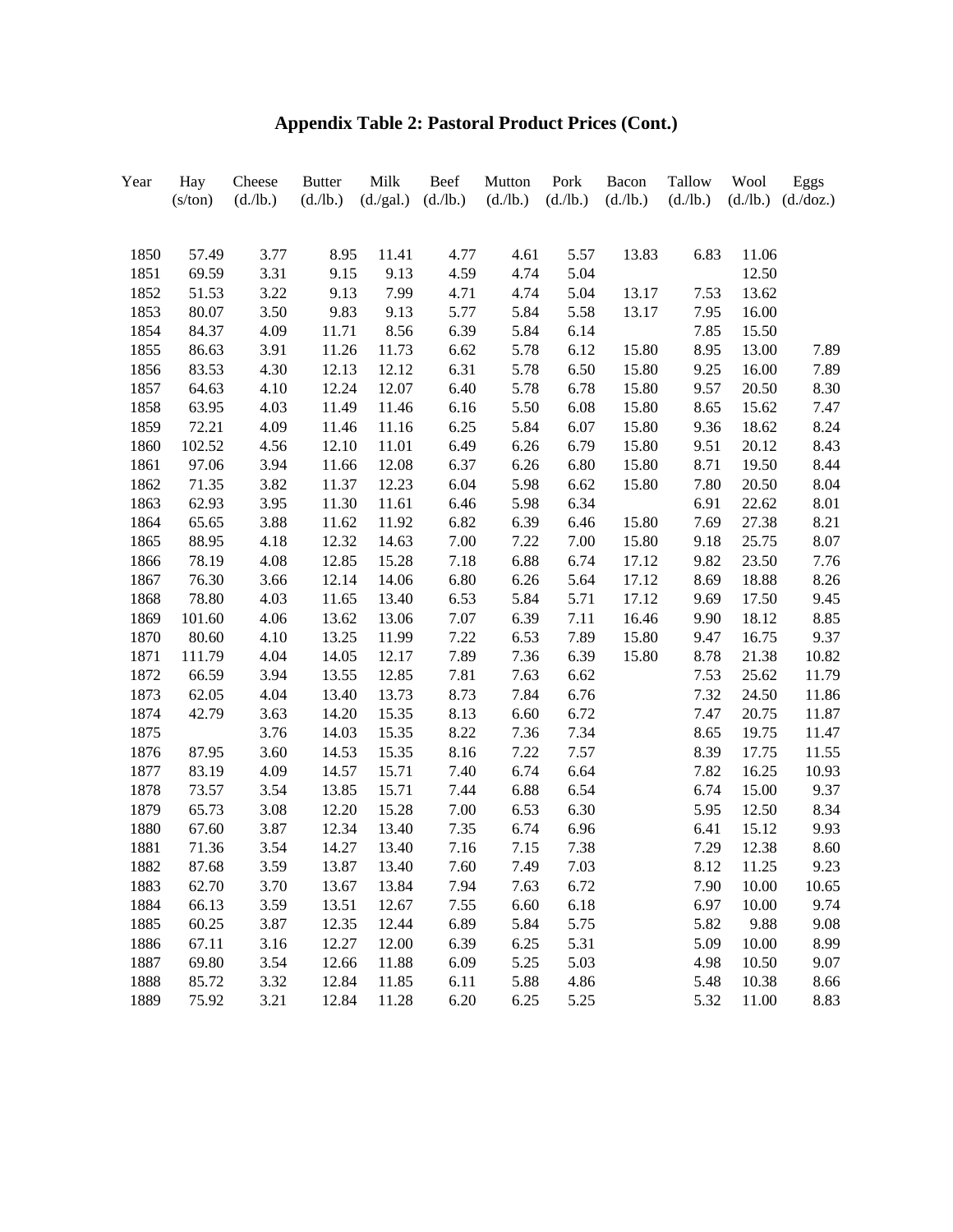| Year | Hay<br>(s/ton) | Cheese<br>(d./lb.) | <b>Butter</b><br>(d./lb.) | Milk<br>(d./gal.) | Beef<br>(d./lb.) | Mutton<br>(d./lb.) | Pork<br>(d./lb.) | Bacon<br>(d./lb.) | Tallow<br>(d./lb.) | Wool  | Eggs<br>$(d./lb.)$ $(d./doz.)$ |
|------|----------------|--------------------|---------------------------|-------------------|------------------|--------------------|------------------|-------------------|--------------------|-------|--------------------------------|
|      |                |                    |                           |                   |                  |                    |                  |                   |                    |       |                                |
| 1890 | 57.80          | 3.10               | 12.10                     | 11.21             | 6.03             | 5.63               | 4.84             |                   | 4.90               | 11.00 | 8.72                           |
| 1891 | 56.82          | 3.05               | 12.70                     | 11.14             | 6.67             | 5.25               | 4.71             |                   | 4.98               | 9.75  | 9.67                           |
| 1892 | 77.08          | 2.99               | 12.83                     | 12.17             | 6.28             | 5.25               | 5.59             |                   | 5.16               | 8.75  | 9.20                           |
| 1893 | 111.22         | 2.89               | 11.95                     | 12.35             | 6.44             | 5.25               | 6.07             |                   | 6.38               | 10.25 | 9.58                           |
| 1894 | 102.04         | 2.89               | 11.12                     | 12.06             | 6.08             | 5.25               | 5.58             |                   | 5.42               | 10.12 | 9.46                           |
| 1895 | 67.31          | 2.56               | 10.61                     | 10.89             | 5.89             | 5.50               | 4.50             |                   | 4.84               | 12.00 | 8.94                           |
| 1896 | 63.74          | 2.18               | 10.71                     | 9.79              | 5.29             | 4.88               | 4.16             |                   | 4.03               | 11.50 | 9.07                           |
| 1897 | 67.61          | 2.77               | 10.61                     | 9.91              | 5.51             | 5.13               | 5.21             |                   | 3.58               | 9.62  | 8.63                           |
| 1898 | 65.66          | 2.34               | 10.32                     | 9.74              | 5.31             | 4.63               | 5.46             |                   | 4.05               | 8.75  | 9.08                           |
| 1899 | 63.04          | 2.89               | 10.90                     | 9.94              | 5.79             | 5.13               |                  |                   | 4.35               | 8.25  | 8.82                           |
| 1900 | 69.84          | 2.89               | 11.30                     | 10.26             | 6.22             | 5.63               | 5.25             |                   | 5.08               | 7.88  | 9.59                           |
| 1901 | 79.19          | 2.77               | 11.30                     | 10.92             | 5.91             | 5.50               | 5.47             |                   | 5.61               | 6.88  | 9.68                           |
| 1902 | 84.78          | 2.94               | 11.23                     | 11.19             | 6.37             | 5.50               | 5.38             |                   | 6.67               | 6.25  | 9.26                           |
| 1903 | 73.47          |                    | 12.06                     |                   | 6.04             | 5.88               |                  |                   | 5.47               | 7.25  | 9.60                           |
| 1904 | 68.58          |                    | 12.85                     |                   | 5.91             | 6.25               |                  |                   | 4.91               | 10.12 | 10.02                          |
| 1905 | 67.11          |                    | 12.32                     |                   | 5.97             | 6.38               |                  |                   | 5.00               | 12.38 | 10.34                          |
| 1906 | 64.03          |                    |                           | 8.51              | 5.91             | 6.63               |                  |                   | 5.56               | 13.38 | 11.35                          |
| 1907 | 65.97          |                    |                           | 8.84              | 5.97             | 6.75               |                  |                   | 6.42               | 12.25 | 11.28                          |
| 1908 | 60.54          |                    | 13.37                     | 8.98              | 5.97             | 6.50               |                  |                   | 5.81               | 8.50  | 11.02                          |
| 1909 | 62.09          |                    | 13.11                     | 9.02              | 6.24             | 5.75               |                  |                   | 5.88               | 9.00  | 11.36                          |
| 1910 | 62.09          |                    | 13.11                     | 8.88              | 6.44             | 6.50               |                  |                   | 6.54               | 9.88  | 11.23                          |
| 1911 | 77.61          |                    | 12.58                     | 9.24              | 6.04             | 6.13               |                  |                   | 6.40               | 10.00 | 11.66                          |
| 1912 | 89.26          |                    | 13.90                     | 9.71              | 6.98             |                    |                  |                   | 6.44               | 10.50 | 12.00                          |
| 1913 | 83.44          |                    | 14.16                     | 9.70              | 6.85             |                    |                  |                   | 6.53               | 12.38 | 12.21                          |
| 1914 | 60.15          |                    |                           | 9.31              | 7.25             |                    |                  |                   | 6.33               | 12.62 | 13.10                          |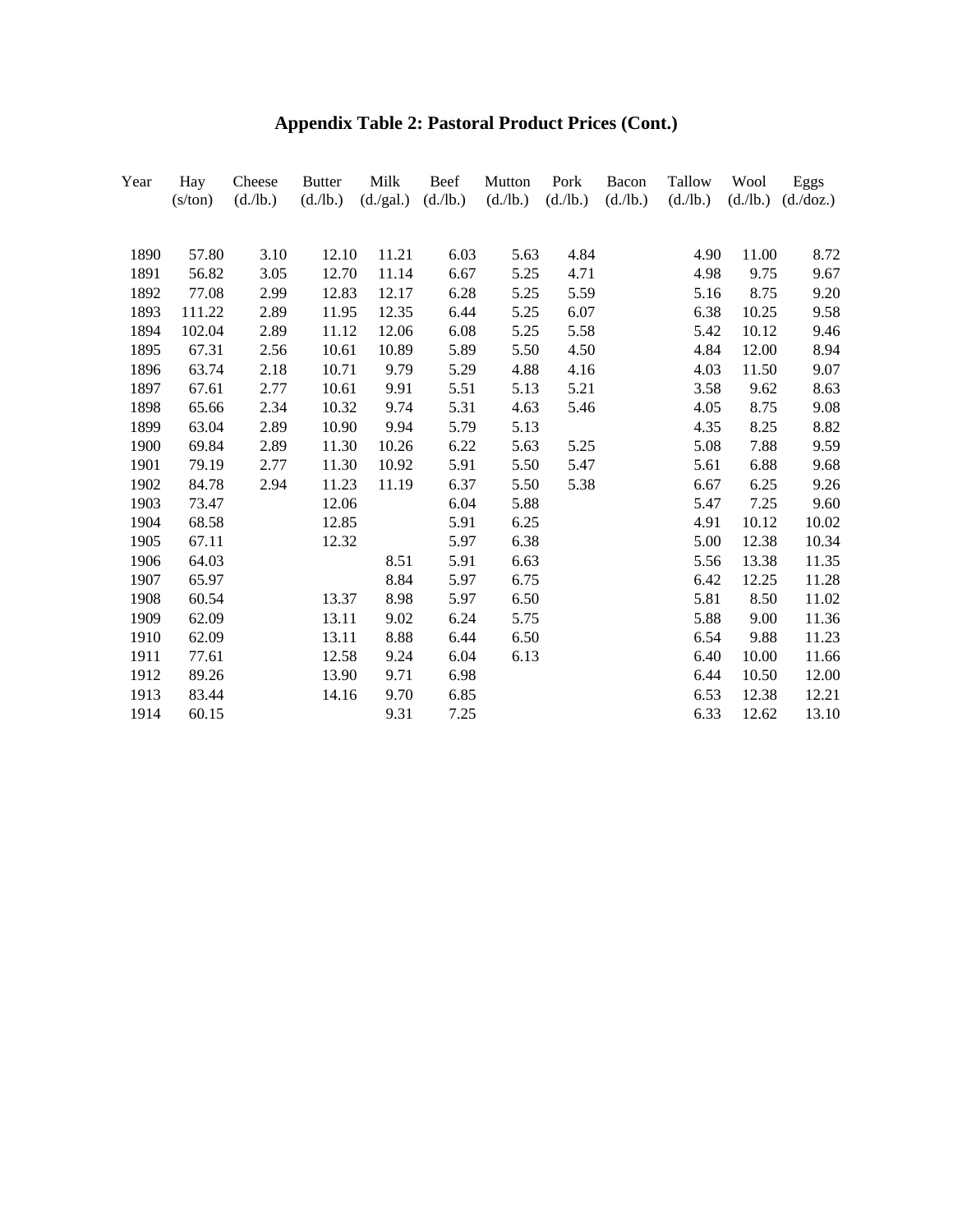| Year                 | Firewood<br>(s./c.) | Timber<br>$(s/ft^3)$ | Cider<br>(d./gallon) | Honey<br>(d./gallon) |
|----------------------|---------------------|----------------------|----------------------|----------------------|
| 1209<br>1210<br>1211 |                     |                      |                      |                      |
| 1212                 |                     |                      |                      |                      |
| 1213                 |                     |                      |                      |                      |
| 1214                 |                     |                      | 0.31                 |                      |
| 1215                 |                     |                      |                      |                      |
| 1216<br>1217         |                     |                      |                      |                      |
| 1218                 |                     |                      |                      |                      |
| 1219                 |                     |                      |                      |                      |
| 1220                 |                     |                      |                      |                      |
| 1221                 |                     |                      | 0.40                 |                      |
| 1222                 |                     |                      |                      |                      |
| 1223                 |                     |                      |                      |                      |
| 1224                 |                     |                      | 0.35                 |                      |
| 1225                 |                     |                      |                      | 1.00                 |
| 1226                 |                     |                      | 0.49                 |                      |
| 1227                 |                     |                      | 0.40                 |                      |
| 1228                 |                     |                      |                      |                      |
| 1229<br>1230         |                     |                      |                      |                      |
| 1231                 |                     |                      |                      |                      |
| 1232                 |                     |                      |                      |                      |
| 1233                 |                     |                      | 0.36                 |                      |
| 1234                 |                     |                      |                      |                      |
| 1235                 |                     |                      |                      |                      |
| 1236                 |                     |                      | 0.43                 |                      |
| 1237                 |                     |                      | 0.42                 |                      |
| 1238                 |                     |                      |                      |                      |
| 1239                 |                     |                      |                      |                      |
| 1240                 |                     |                      |                      |                      |
| 1241<br>1242         |                     |                      |                      |                      |
| 1243                 |                     |                      |                      |                      |
| 1244                 |                     |                      |                      |                      |
| 1245                 |                     |                      |                      |                      |
| 1246                 |                     |                      | 0.45                 |                      |
| 1247                 |                     |                      | 0.51                 |                      |
| 1248                 |                     |                      | 0.51                 |                      |
| 1249                 |                     |                      | 0.32                 |                      |
|                      |                     |                      |                      |                      |

### **Appendix Table 3: Firewood, Timber and Miscellaneous Product Prices**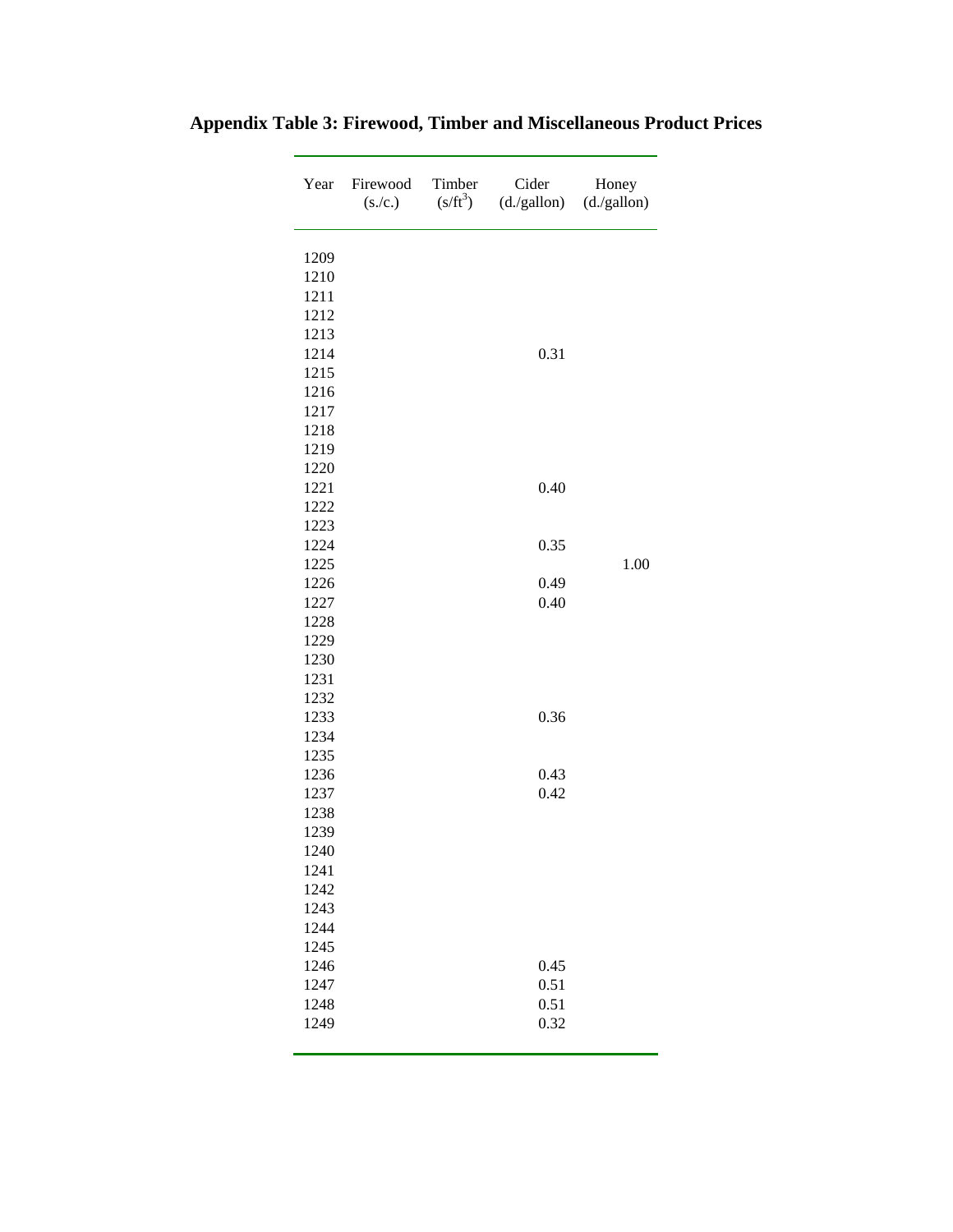| Year | Firewood<br>(s./c.) | Timber<br>$(s/ft^3)$ | Cider<br>(d./gallon) | Honey<br>(d./gallon) |
|------|---------------------|----------------------|----------------------|----------------------|
| 1250 |                     |                      |                      |                      |
| 1251 |                     |                      |                      |                      |
| 1252 |                     |                      | 0.38                 |                      |
| 1253 |                     |                      | 0.30                 |                      |
| 1254 |                     |                      | 0.39                 |                      |
| 1255 |                     |                      | 0.30                 |                      |
| 1256 |                     |                      |                      |                      |
| 1257 | 6.06                |                      | 0.31                 |                      |
| 1258 | 4.69                |                      | 0.38                 |                      |
| 1259 |                     |                      |                      |                      |
| 1260 |                     |                      |                      |                      |
| 1261 |                     |                      |                      |                      |
| 1262 |                     |                      | 0.37                 |                      |
| 1263 |                     |                      | 0.39                 |                      |
| 1264 |                     |                      |                      |                      |
| 1265 |                     |                      | 0.40                 |                      |
| 1266 |                     |                      | 0.38                 |                      |
| 1267 |                     |                      |                      |                      |
| 1268 |                     |                      | 0.34                 |                      |
| 1269 |                     |                      | 0.31                 |                      |
| 1270 | 7.25                |                      |                      |                      |
| 1271 | 7.06                |                      | 0.72                 |                      |
| 1272 |                     |                      | 0.65                 |                      |
| 1273 |                     |                      | 0.57                 |                      |
| 1274 |                     |                      | 0.50                 |                      |
| 1275 | 7.12                |                      | 0.55                 | 2.00                 |
| 1276 |                     |                      |                      |                      |
| 1277 | 7.68                |                      | 0.55                 |                      |
| 1278 | 6.04                |                      | 0.61                 | 1.25                 |
| 1279 | 7.27                |                      | 0.71                 |                      |
| 1280 | 10.40               |                      | 0.61                 | 2.00                 |
| 1281 | 8.07                |                      | 0.61                 |                      |
| 1282 | 8.23                |                      |                      |                      |
| 1283 | 5.17                |                      | 0.58                 |                      |
| 1284 | 5.24                |                      | 0.67                 | 1.08                 |
| 1285 | 7.08                |                      | 0.61                 | 1.11                 |
| 1286 | 7.24                |                      | 0.62                 | 1.22                 |
| 1287 | 7.06                |                      | 0.55                 | 1.06                 |
| 1288 | 7.30                |                      |                      | 0.84                 |
| 1289 | 7.49                |                      | 0.58                 |                      |

### **Appendix Table 3: Firewood, Timber and Miscellaneous Product Prices (cont.)**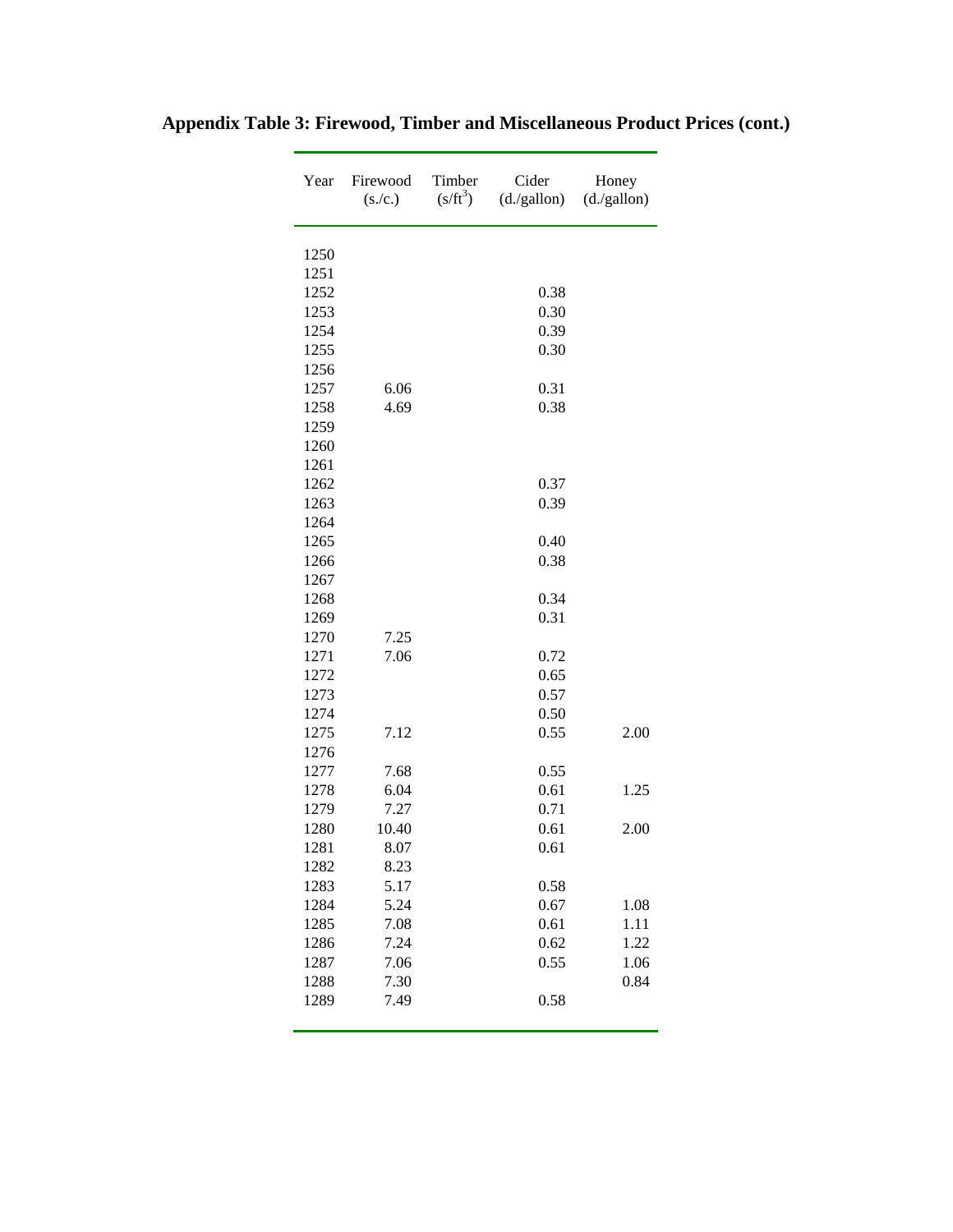| Year         | Firewood<br>(s./c.) | Timber<br>$(s/ft^3)$ | Cider<br>(d./gallon) | Honey<br>(d./gallon) |
|--------------|---------------------|----------------------|----------------------|----------------------|
| 1290         | 7.29                |                      | 0.66                 | 1.13                 |
|              |                     |                      | 0.69                 | 1.05                 |
| 1291         |                     |                      |                      |                      |
| 1292         | 8.41                |                      | 0.55                 | 0.95                 |
| 1293<br>1294 | 8.05                |                      | 0.57<br>0.54         |                      |
|              | 8.88                |                      |                      |                      |
| 1295         | 7.75                |                      |                      | 1.82                 |
| 1296         | 7.78                |                      | 0.45                 | 1.65                 |
| 1297         | 6.70                |                      | 0.61                 | 1.04                 |
| 1298         | 8.17                |                      | 0.62                 |                      |
| 1299         | 7.10                |                      |                      |                      |
| 1300         | 7.62                |                      | 0.71                 |                      |
| 1301         | 9.24                |                      | 0.86                 | 1.20                 |
| 1302         | 8.53                |                      | 0.80                 |                      |
| 1303         | 8.07                |                      | 0.65                 |                      |
| 1304         | 6.37                |                      |                      |                      |
| 1305         | 9.31                |                      | 0.65                 | 1.56                 |
| 1306         | 9.60                |                      | 0.60                 | 1.25                 |
| 1307         | 9.49                |                      | 0.70                 | 1.27                 |
| 1308         | 9.78                |                      | 0.72                 | 1.00                 |
| 1309         |                     |                      | 0.70                 |                      |
| 1310         | 12.30               |                      | 0.72                 | 1.39                 |
| 1311         | 9.57                |                      | 0.79                 |                      |
| 1312         | 10.60               |                      |                      |                      |
| 1313         |                     |                      | 0.71                 |                      |
| 1314         | 11.04               |                      | 0.72                 |                      |
| 1315         |                     |                      | 0.71                 |                      |
| 1316         | 8.11                |                      |                      |                      |
| 1317         | 9.91                |                      | 0.83                 |                      |
| 1318         | 8.47                |                      | 0.94                 | 1.28                 |
| 1319         | 8.87                |                      | 0.58                 |                      |
| 1320         | 10.99               |                      | 0.71                 | 2.32                 |
| 1321         | 11.08               |                      | 0.75                 |                      |
| 1322         | 10.31               |                      | 0.78                 | 1.30                 |
| 1323         | 6.54                |                      | 0.84                 |                      |
| 1324         |                     |                      | 0.80                 | 1.30                 |
| 1325         | 9.63                |                      | 0.78                 | 1.15                 |
| 1326         | 11.87               |                      |                      | 1.11                 |
| 1327         | 11.02               |                      |                      | 1.04                 |
| 1328         | 14.47               |                      |                      | 1.11                 |
| 1329         |                     |                      | 0.72                 | 1.28                 |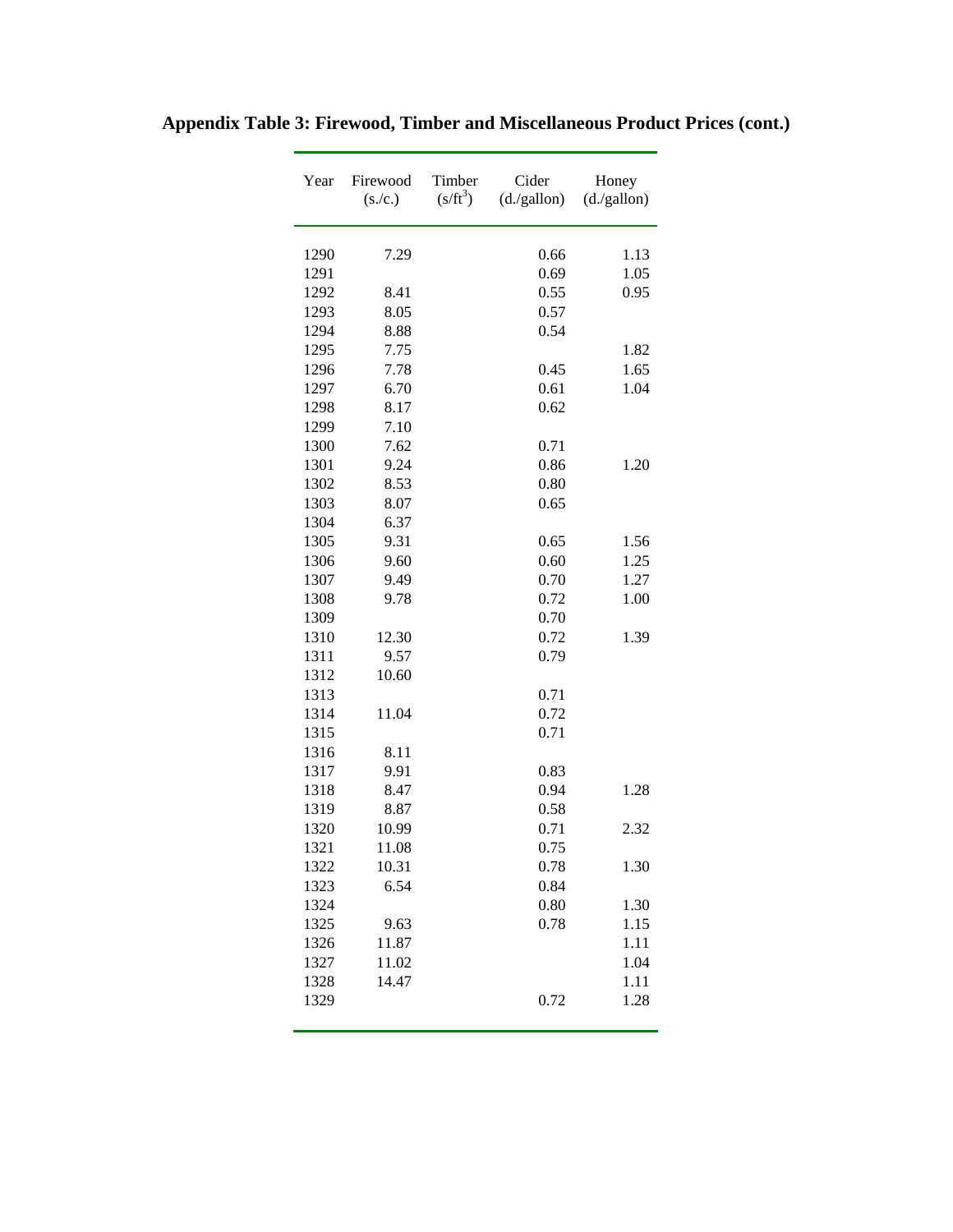| Year | Firewood<br>(s./c.) | Timber<br>$(s/ft^3)$ | Cider<br>(d./gallon) | Honey<br>(d./gallon) |
|------|---------------------|----------------------|----------------------|----------------------|
| 1330 | 12.42               |                      | 0.90                 | 1.16                 |
| 1331 | 10.66               |                      | 1.36                 | 1.11                 |
| 1332 | 10.37               |                      | 0.61                 | 1.32                 |
| 1333 | 10.61               |                      | 0.42                 | 1.11                 |
| 1334 | 11.47               |                      | 0.56                 | 1.37                 |
| 1335 | 13.69               |                      | 0.89                 |                      |
| 1336 | 11.31               |                      | 0.58                 |                      |
| 1337 | 11.74               |                      | 0.57                 | 0.93                 |
| 1338 | 10.60               |                      | 0.33                 |                      |
| 1339 | 10.00               |                      | 0.58                 | 2.00                 |
| 1340 | 11.60               |                      | 0.51                 | 1.56                 |
| 1341 | 11.02               |                      | 0.46                 |                      |
| 1342 | 11.55               |                      | 0.62                 |                      |
| 1343 | 11.27               |                      |                      |                      |
| 1344 | 11.02               |                      | 0.42                 |                      |
| 1345 | 9.39                |                      | 0.49                 |                      |
| 1346 | 12.54               |                      | 0.48                 |                      |
| 1347 | 11.02               |                      | 0.56                 | 1.11                 |
| 1348 | 25.76               |                      | 0.80                 | 1.66                 |
| 1349 | 7.64                |                      | 0.67                 | 2.04                 |
| 1350 | 12.73               |                      | 0.63                 |                      |
| 1351 | 10.71               |                      | 0.56                 |                      |
| 1352 | 7.13                |                      | 0.87                 | 1.86                 |
| 1353 | 12.77               |                      | 0.59                 | 1.49                 |
| 1354 | 14.79               |                      | 0.35                 | 2.23                 |
| 1355 | 11.31               |                      | 0.73                 |                      |
| 1356 | 12.36               |                      | 0.61                 | 2.66                 |
| 1357 | 10.49               |                      | 0.64                 |                      |
| 1358 | 11.74               |                      | 0.55                 |                      |
| 1359 | 12.97               |                      | 0.52                 |                      |
| 1360 | 11.95               |                      | 0.77                 |                      |
| 1361 | 13.07               |                      |                      |                      |
| 1362 | 11.68               |                      | 1.05                 |                      |
| 1363 | 11.42               |                      |                      |                      |
| 1364 | 12.26               |                      | 0.53                 |                      |
| 1365 | 11.20               |                      | 0.64                 |                      |
| 1366 | 11.64               |                      | 0.87                 |                      |
| 1367 | 13.22               |                      |                      |                      |
| 1368 | 12.20               |                      |                      |                      |
| 1369 | 11.14               |                      | 1.15                 |                      |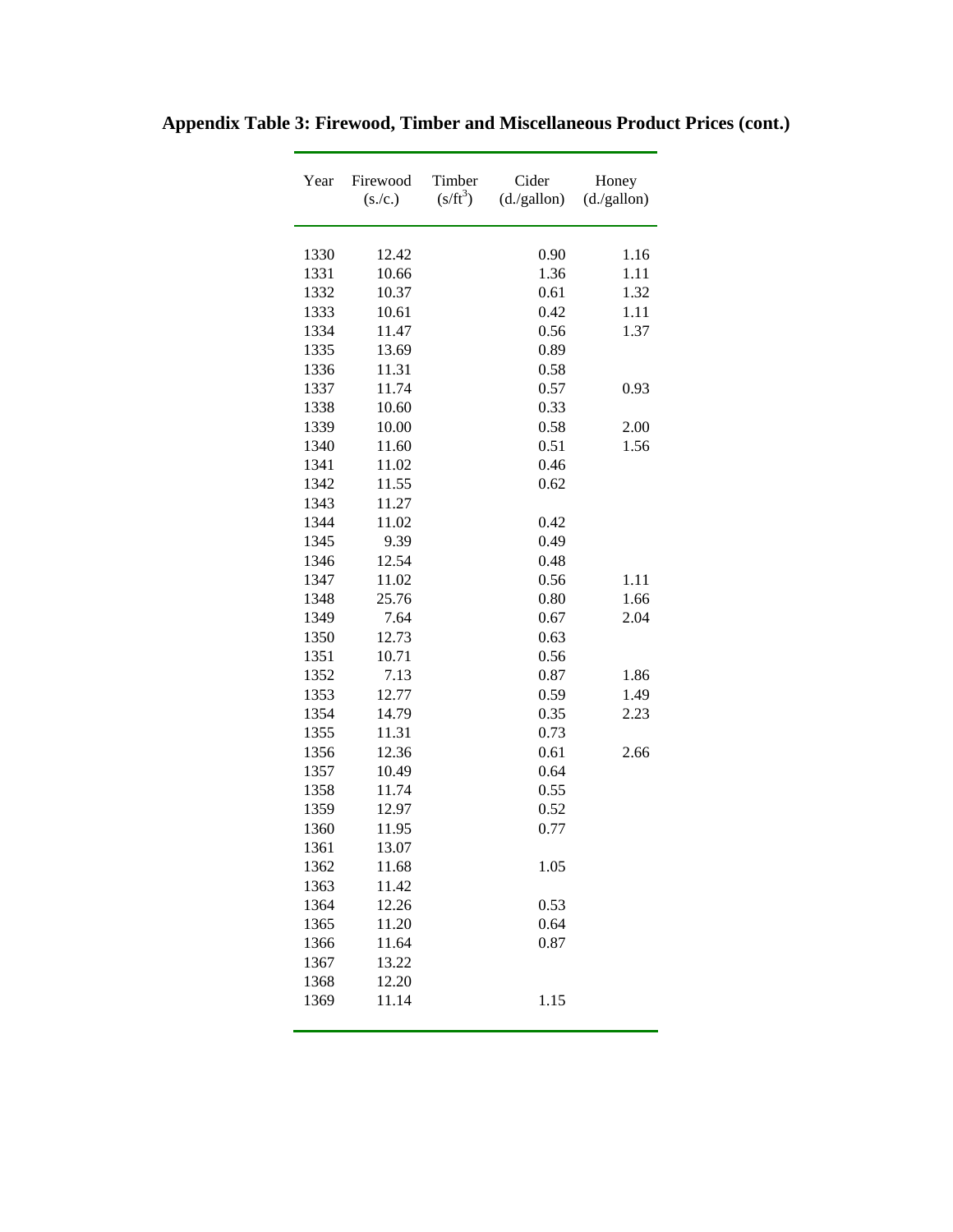| Year | Firewood<br>(s./c.) | Timber<br>$(s/ft^3)$ | Cider<br>(d./gallon) | Honey<br>(d./gallon) |
|------|---------------------|----------------------|----------------------|----------------------|
| 1370 | 13.01               |                      | 0.80                 | 1.58                 |
| 1371 | 12.71               |                      |                      |                      |
| 1372 | 10.59               |                      | 0.59                 |                      |
| 1373 | 10.67               |                      | 0.66                 | 2.69                 |
| 1374 | 12.66               |                      |                      | 2.00                 |
| 1375 | 13.61               |                      |                      | 3.72                 |
| 1376 | 12.69               |                      | 0.77                 |                      |
| 1377 | 13.59               |                      |                      | 2.69                 |
| 1378 | 12.94               |                      | 0.64                 |                      |
| 1379 | 10.04               |                      |                      | 2.37                 |
| 1380 | 10.97               |                      | 0.74                 |                      |
| 1381 | 10.61               |                      | 0.78                 |                      |
| 1382 | 12.26               |                      | 0.50                 |                      |
| 1383 | 12.67               |                      |                      | 1.86                 |
| 1384 | 13.09               |                      | 0.54                 |                      |
| 1385 | 14.38               |                      | 0.56                 | 1.77                 |
| 1386 | 11.57               |                      | 0.59                 |                      |
| 1387 | 10.42               |                      |                      | 1.86                 |
| 1388 | 11.76               |                      | 0.58                 | 2.30                 |
| 1389 | 13.34               |                      |                      |                      |
| 1390 | 12.36               |                      | 0.61                 | 1.67                 |
| 1391 | 12.80               |                      |                      |                      |
| 1392 | 11.47               |                      |                      |                      |
| 1393 | 9.64                |                      |                      |                      |
| 1394 | 10.71               |                      |                      |                      |
| 1395 | 9.61                |                      |                      |                      |
| 1396 | 9.44                |                      | 0.61                 | 2.69                 |
| 1397 | 9.63                |                      |                      | 2.53                 |
| 1398 | 9.59                |                      | 0.73                 | 2.53                 |
| 1399 | 9.33                |                      |                      | 2.75                 |
| 1400 | 8.51                |                      | 0.73                 | 2.31                 |
| 1401 | 9.59                |                      |                      | 2.53                 |
| 1402 | 9.33                |                      |                      | 2.53                 |
| 1403 | 9.46                |                      | 0.56                 | 2.04                 |
| 1404 | 9.73                |                      | 0.56                 | 2.33                 |
| 1405 | 9.94                |                      |                      |                      |
| 1406 | 9.67                |                      | 0.44                 | 2.47                 |
| 1407 | 9.64                |                      |                      | 2.03                 |
| 1408 | 8.75                |                      |                      | 2.17                 |
| 1409 | 9.34                |                      |                      | 2.44                 |
|      |                     |                      |                      |                      |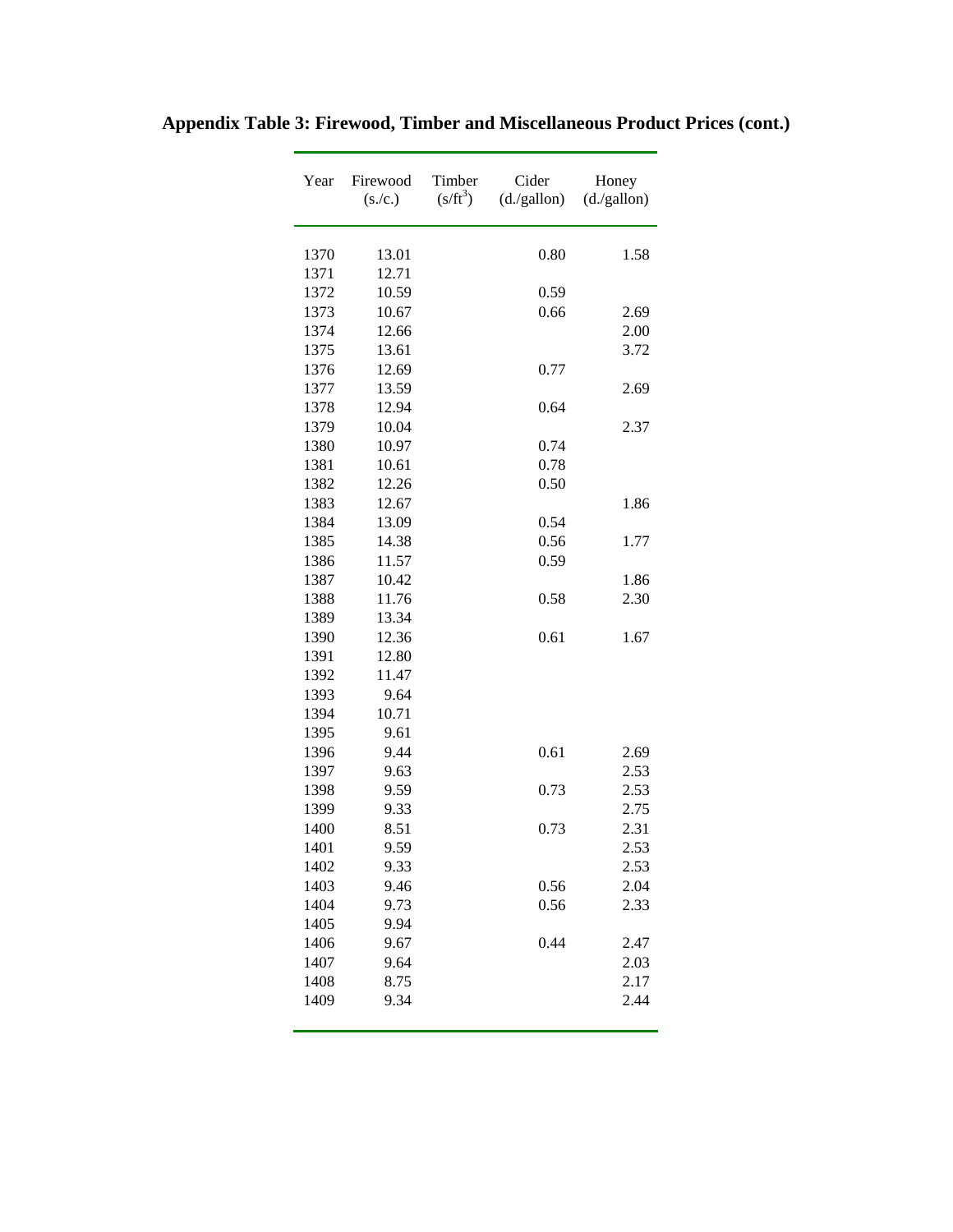| Year | Firewood<br>(s./c.) | Timber<br>$(s/ft^3)$ | Cider<br>(d./gallon) | Honey<br>(d./gallon) |
|------|---------------------|----------------------|----------------------|----------------------|
| 1410 | 9.34                |                      | 1.11                 | 2.46                 |
| 1411 | 8.48                |                      |                      | 2.27                 |
| 1412 | 9.01                |                      | 0.54                 | 2.43                 |
| 1413 | 8.77                |                      |                      | 1.94                 |
| 1414 | 8.79                |                      | 0.44                 | 2.04                 |
| 1415 | 9.01                |                      | 0.67                 | 2.05                 |
| 1416 | 9.65                |                      |                      | 2.67                 |
| 1417 | 8.54                |                      |                      | 2.22                 |
| 1418 | 8.10                |                      |                      | 2.08                 |
| 1419 | 8.83                |                      |                      | 1.58                 |
| 1420 | 9.22                |                      |                      |                      |
| 1421 | 8.63                |                      | 0.56                 | 1.70                 |
| 1422 | 9.26                |                      |                      | 1.66                 |
| 1423 | 8.88                |                      | 0.56                 |                      |
| 1424 | 9.03                |                      |                      | 2.66                 |
| 1425 | 9.02                |                      |                      |                      |
| 1426 | 9.75                |                      |                      | 1.86                 |
| 1427 | 9.70                |                      |                      | 1.78                 |
| 1428 | 9.66                |                      |                      | 2.16                 |
| 1429 | 9.83                |                      |                      | 2.00                 |
| 1430 | 8.59                |                      |                      | 1.77                 |
| 1431 | 8.53                |                      |                      | 1.81                 |
| 1432 | 8.98                |                      |                      | 2.24                 |
| 1433 | 8.26                |                      |                      |                      |
| 1434 | 8.13                |                      |                      | 2.03                 |
| 1435 | 8.07                |                      |                      | 2.23                 |
| 1436 | 8.23                |                      |                      | 1.43                 |
| 1437 | 8.36                |                      |                      |                      |
| 1438 | 9.83                |                      |                      |                      |
| 1439 | 9.69                |                      | 0.89                 | 2.39                 |
| 1440 | 9.11                |                      |                      | 2.20                 |
| 1441 | 7.97                |                      | 0.37                 | 2.31                 |
| 1442 | 8.29                |                      |                      | 2.32                 |
| 1443 | 8.70                | 0.84                 | 0.74                 |                      |
| 1444 | 8.54                |                      |                      | 2.05                 |
| 1445 | 8.06                |                      |                      | 1.96                 |
| 1446 | 8.37                |                      |                      | 2.14                 |
| 1447 | 8.98                | 2.22                 | 0.67                 | 1.82                 |
| 1448 | 6.75                |                      |                      | 1.64                 |
| 1449 | 9.66                |                      |                      | 2.02                 |
|      |                     |                      |                      |                      |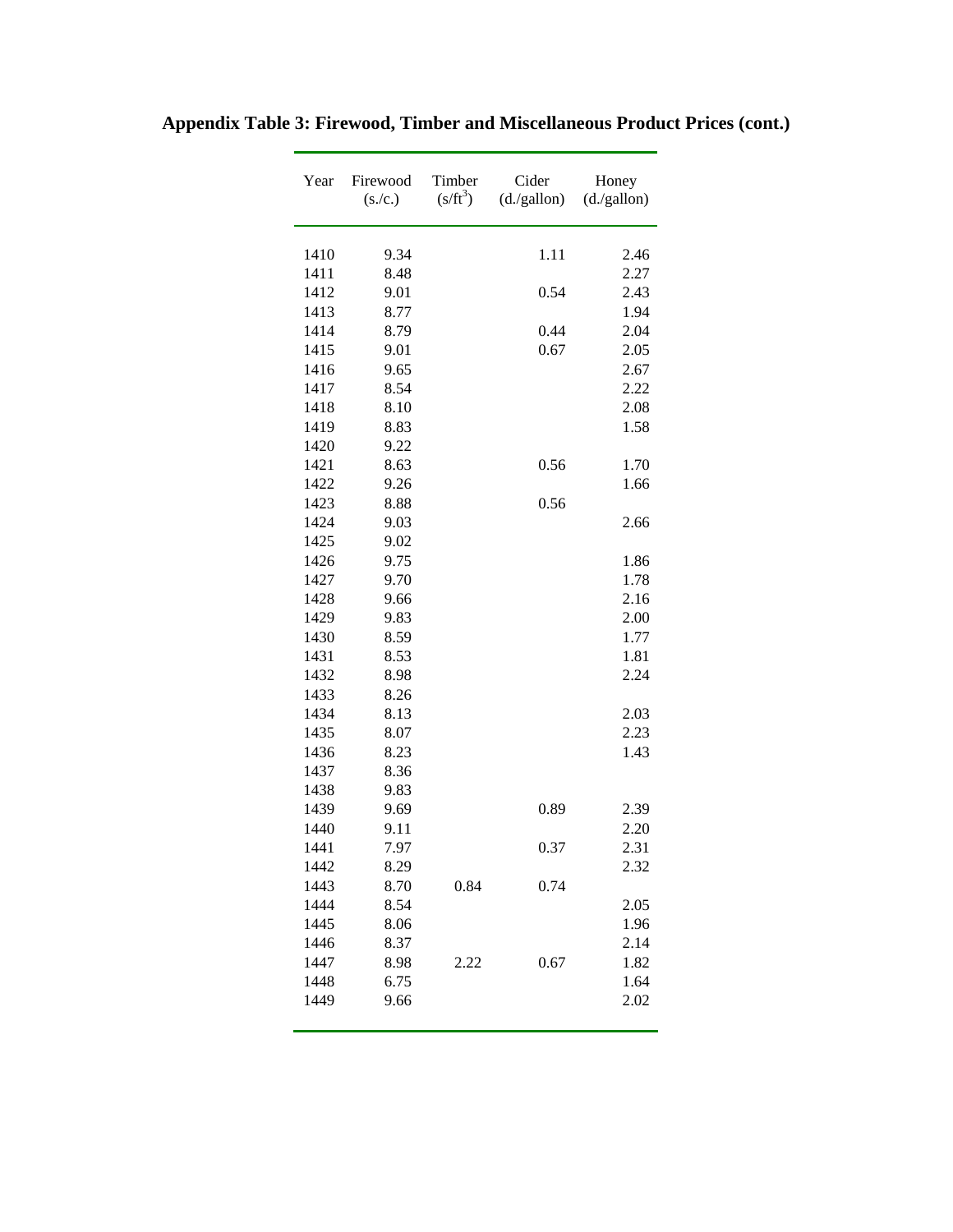| Year | Firewood<br>(s./c.) | Timber<br>$(s/ft^3)$ | Cider<br>(d./gallon) | Honey<br>(d./gallon) |
|------|---------------------|----------------------|----------------------|----------------------|
| 1450 | 6.40                |                      |                      | 2.38                 |
| 1451 | 8.24                |                      |                      | 1.85                 |
| 1452 | 7.89                |                      |                      | 1.50                 |
| 1453 | 8.77                |                      |                      | 2.15                 |
| 1454 | 8.58                |                      |                      | 2.66                 |
| 1455 | 8.25                |                      |                      | 2.03                 |
| 1456 | 9.44                | 1.81                 | 0.52                 |                      |
| 1457 | 7.00                |                      |                      | 1.76                 |
| 1458 | 7.67                | 1.79                 | 0.44                 | 2.32                 |
| 1459 | 7.50                |                      |                      | 2.01                 |
| 1460 | 8.36                |                      |                      | 2.10                 |
| 1461 | 9.44                | 0.53                 |                      | 3.00                 |
| 1462 | 8.99                |                      |                      | 1.90                 |
| 1463 |                     |                      |                      | 1.90                 |
| 1464 |                     |                      | 0.33                 | 2.36                 |
| 1465 | 7.67                |                      | 0.84                 | 1.11                 |
| 1466 | 8.22                |                      |                      | 2.14                 |
| 1467 | 8.16                |                      |                      | 2.19                 |
| 1468 | 7.92                |                      | 0.74                 | 1.99                 |
| 1469 | 7.65                |                      | 1.00                 | 1.99                 |
| 1470 | 8.49                | 1.79                 | 0.74                 | 2.66                 |
| 1471 | 7.66                |                      |                      | 2.41                 |
| 1472 | 8.12                | 1.89                 |                      |                      |
| 1473 |                     | 1.79                 | 0.40                 | 3.53                 |
| 1474 | 7.85                |                      |                      | 2.56                 |
| 1475 | 7.95                |                      |                      | 2.60                 |
| 1476 | 8.48                |                      |                      | 2.37                 |
| 1477 | 7.74                |                      | 0.48                 | 2.30                 |
| 1478 | 8.04                |                      |                      | 2.33                 |
| 1479 | 7.14                |                      |                      | 2.49                 |
| 1480 | 6.24                |                      | 0.89                 | 2.44                 |
| 1481 | 6.48                |                      | 0.67                 | 2.33                 |
| 1482 | 6.62                |                      |                      | 2.72                 |
| 1483 | 6.28                | 1.47                 |                      |                      |
| 1484 | 7.47                |                      |                      | 2.57                 |
| 1485 | 6.43                |                      | 0.56                 | 2.58                 |
| 1486 | 3.93                | 1.79                 |                      | 2.83                 |
| 1487 | 4.19                |                      |                      |                      |
| 1488 | 4.25                | 1.79                 |                      | 2.33                 |
| 1489 | 7.00                | 2.25                 |                      | 2.18                 |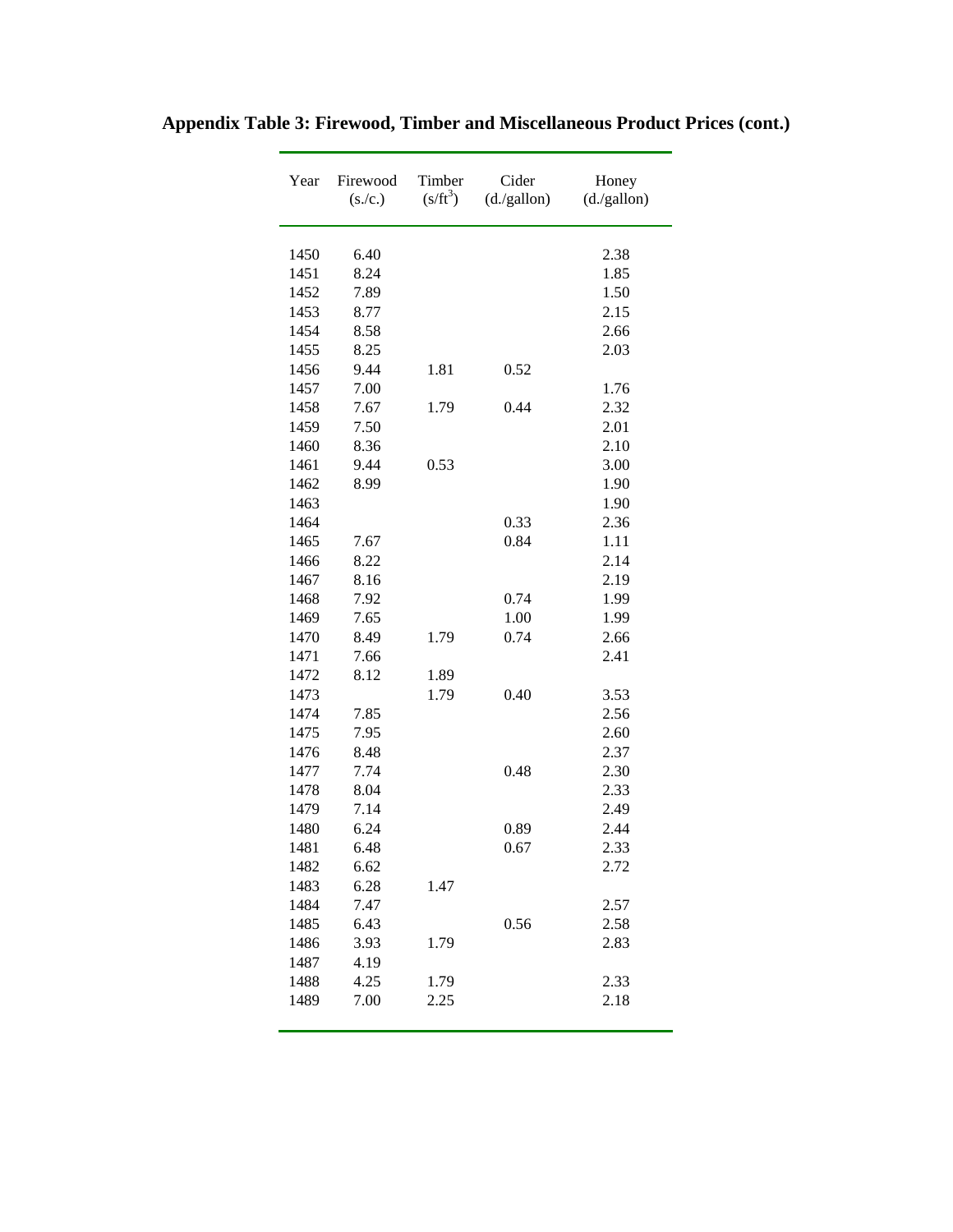| Year | Firewood<br>(s./c.) | Timber<br>$(s/ft^3)$ | Cider<br>(d./gallon) | Honey<br>(d./gallon) |
|------|---------------------|----------------------|----------------------|----------------------|
| 1490 | 6.78                |                      |                      | 2.41                 |
| 1491 | 5.73                |                      |                      | 2.49                 |
| 1492 | 5.43                | 1.63                 |                      | 2.64                 |
| 1493 | 7.55                |                      |                      | 2.54                 |
| 1494 | 6.00                | 1.79                 |                      | 2.31                 |
| 1495 | 5.49                | 1.68                 |                      |                      |
| 1496 | 8.35                | 2.14                 |                      | 2.36                 |
| 1497 | 7.06                | 1.79                 |                      | 2.34                 |
| 1498 | 6.34                |                      |                      | 2.36                 |
| 1499 | 7.90                |                      |                      |                      |
| 1500 | 7.92                | 1.79                 |                      | 1.50                 |
| 1501 | 7.82                |                      |                      | 2.66                 |
| 1502 | 7.48                | 1.65                 |                      | 2.36                 |
| 1503 | 8.08                | 1.14                 |                      | 2.33                 |
| 1504 | 7.45                | 1.37                 |                      |                      |
| 1505 | 7.43                |                      |                      |                      |
| 1506 | 7.27                | 1.79                 |                      |                      |
| 1507 | 9.71                | 1.08                 |                      |                      |
| 1508 | 6.91                | 1.41                 |                      | 2.46                 |
| 1509 | 6.95                | 1.24                 |                      |                      |
| 1510 | 7.14                | 1.25                 |                      |                      |
| 1511 | 7.19                |                      |                      | 3.33                 |
| 1512 | 8.20                | 1.47                 |                      | 2.62                 |
| 1513 | 7.87                | 1.65                 |                      |                      |
| 1514 | 7.58                | 1.79                 |                      | 2.73                 |
| 1515 | 7.77                | 1.58                 |                      |                      |
| 1516 | 7.38                |                      |                      |                      |
| 1517 | 7.73                | 1.69                 |                      |                      |
| 1518 | 7.90                |                      |                      | 3.33                 |
| 1519 | 7.84                | 1.40                 |                      | 3.76                 |
| 1520 | 8.03                | 1.47                 |                      | 3.28                 |
| 1521 | 7.89                |                      |                      | 1.79                 |
| 1522 | 8.02                | 0.67                 |                      | 1.86                 |
| 1523 | 8.12                | 1.66                 |                      | 3.01                 |
| 1524 | 7.80                |                      |                      |                      |
| 1525 | 7.96                | 0.75                 |                      | 3.23                 |
| 1526 | 7.88                |                      |                      | 2.48                 |
| 1527 | 8.75                |                      |                      | 1.97                 |
| 1528 | 7.65                | 1.71                 |                      |                      |
| 1529 | 7.90                | 1.45                 |                      |                      |
|      |                     |                      |                      |                      |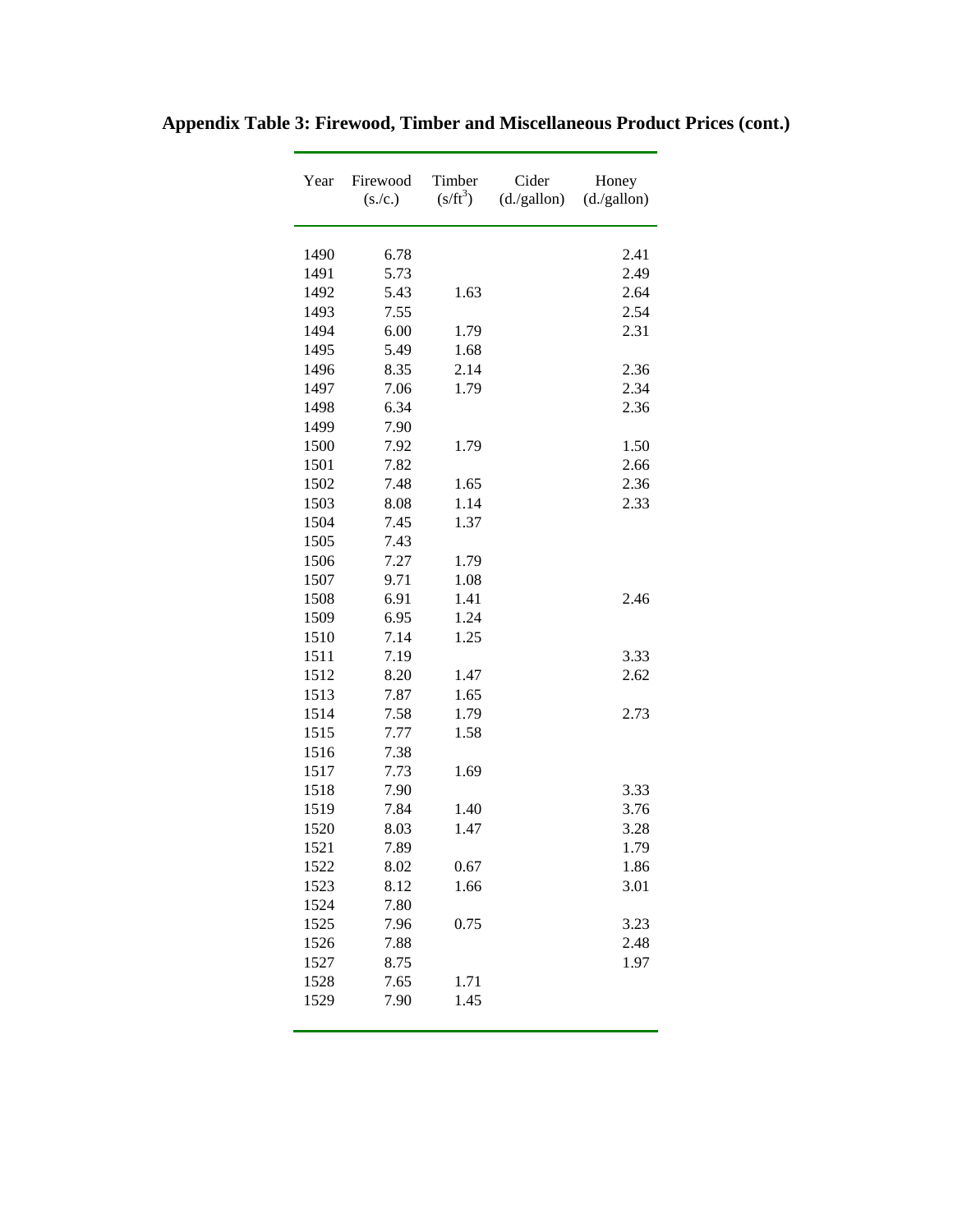| Year | Firewood<br>(s./c.) | Timber<br>$(s/ft^3)$ | Cider<br>(d./gallon) | Honey<br>(d./gallon) |
|------|---------------------|----------------------|----------------------|----------------------|
| 1530 | 7.65                | 0.95                 |                      |                      |
| 1531 | 8.83                | 1.52                 |                      | 2.62                 |
| 1532 | 7.45                | 0.83                 |                      | 3.47                 |
| 1533 | 7.76                |                      |                      | 4.21                 |
| 1534 | 7.51                |                      |                      | 3.19                 |
| 1535 | 7.65                |                      |                      | 3.13                 |
| 1536 | 7.66                | 2.62                 |                      | 3.39                 |
| 1537 | 7.57                | 2.73                 |                      | 2.87                 |
| 1538 | 7.85                |                      |                      | 2.60                 |
| 1539 | 8.03                |                      |                      |                      |
| 1540 | 7.81                |                      |                      |                      |
| 1541 | 8.90                | 0.84                 |                      |                      |
| 1542 | 8.06                | 1.34                 |                      |                      |
| 1543 | 9.45                |                      |                      |                      |
| 1544 | 8.52                | 1.89                 |                      |                      |
| 1545 | 8.73                |                      |                      |                      |
| 1546 | 8.41                | 2.64                 |                      |                      |
| 1547 | 6.03                | 2.36                 |                      |                      |
| 1548 | 8.97                | 2.25                 |                      |                      |
| 1549 | 9.96                | 2.10                 |                      |                      |
| 1550 | 11.39               | 1.98                 |                      |                      |
| 1551 | 9.30                | 1.09                 |                      |                      |
| 1552 | 10.49               | 2.25                 |                      |                      |
| 1553 | 11.63               | 3.60                 |                      |                      |
| 1554 | 12.64               | 3.67                 |                      |                      |
| 1555 | 12.84               | 3.29                 |                      |                      |
| 1556 | 11.49               |                      |                      |                      |
| 1557 | 10.49               |                      |                      |                      |
| 1558 | 11.04               | 5.16                 |                      |                      |
| 1559 | 14.08               | 2.75                 |                      |                      |
| 1560 | 12.34               | 1.22                 |                      |                      |
| 1561 | 17.30               | 3.12                 |                      |                      |
| 1562 | 9.76                | 3.50                 |                      |                      |
| 1563 | 11.80               | 3.38                 |                      |                      |
| 1564 | 11.87               | 3.53                 |                      |                      |
| 1565 | 10.29               | 3.08                 |                      |                      |
| 1566 | 13.75               | 3.00                 |                      |                      |
| 1567 | 11.84               | 3.33                 |                      |                      |
| 1568 | 11.90               | 2.75                 |                      |                      |
| 1569 | 16.09               | 3.29                 |                      |                      |

 $\overline{a}$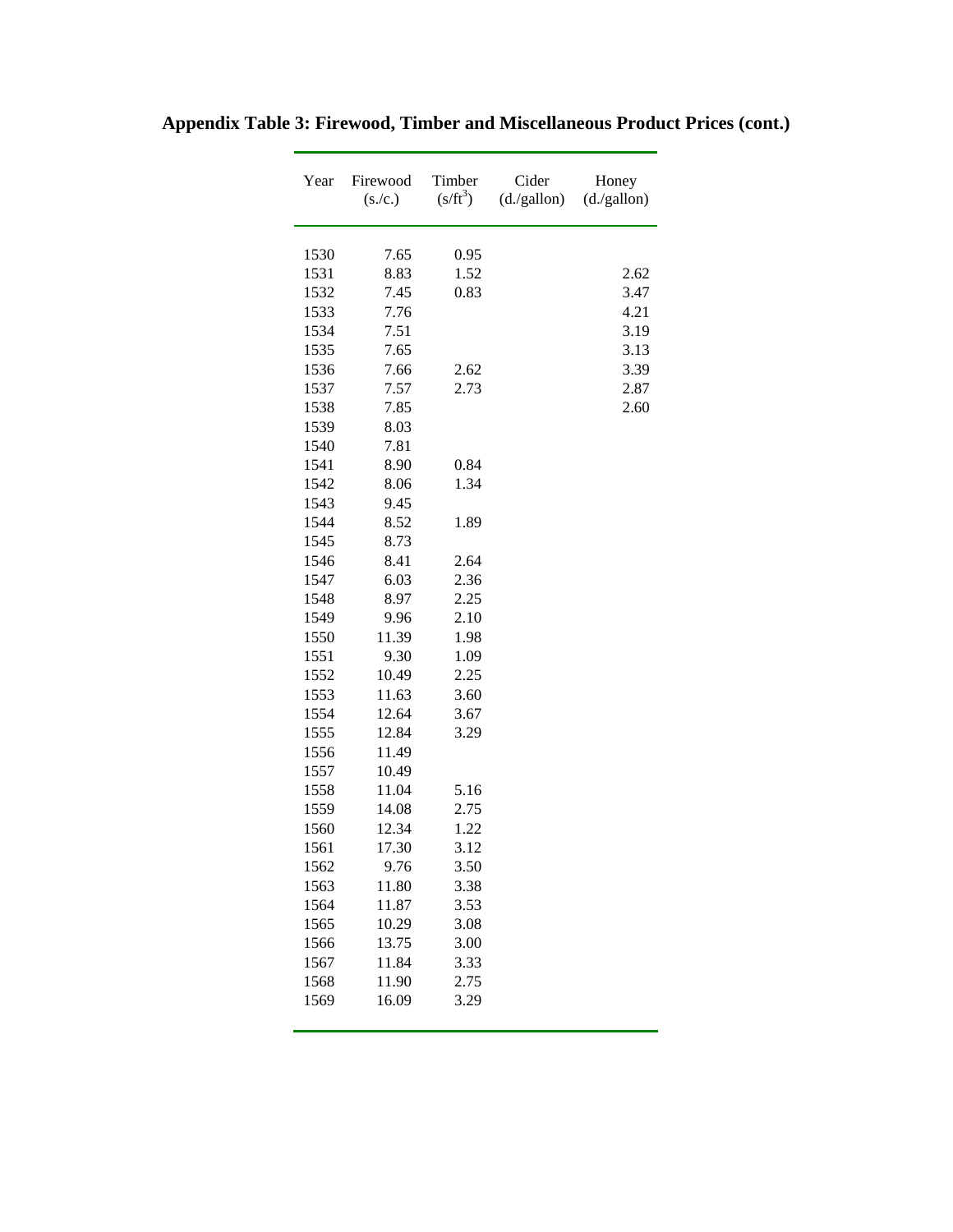| Year | Firewood<br>(s./c.) | Timber<br>$(s/ft^3)$ | Cider<br>(d./gallon) | Honey<br>(d./gallon) |
|------|---------------------|----------------------|----------------------|----------------------|
| 1570 | 16.94               | 3.28                 |                      |                      |
| 1571 | 13.67               | 3.50                 |                      |                      |
| 1572 | 14.05               | 3.53                 |                      |                      |
| 1573 | 12.90               | 2.99                 |                      |                      |
| 1574 | 11.85               | 2.87                 |                      |                      |
| 1575 | 12.30               | 2.91                 |                      |                      |
| 1576 | 11.81               | 2.55                 |                      |                      |
| 1577 | 14.43               | 4.26                 |                      |                      |
| 1578 | 14.45               | 2.58                 |                      |                      |
| 1579 | 12.81               | 3.21                 |                      |                      |
| 1580 | 13.96               | 2.72                 |                      |                      |
| 1581 | 14.83               | 2.78                 |                      |                      |
| 1582 | 15.21               | 3.15                 |                      |                      |
| 1583 | 13.29               | 2.27                 |                      |                      |
| 1584 | 14.15               | 2.89                 |                      |                      |
| 1585 | 15.45               | 3.61                 |                      |                      |
| 1586 | 16.54               | 2.96                 |                      |                      |
| 1587 | 15.20               | 3.26                 |                      |                      |
| 1588 | 15.68               | 2.85                 |                      |                      |
| 1589 | 15.04               | 1.98                 |                      |                      |
| 1590 | 15.99               | 3.40                 |                      |                      |
| 1591 | 15.49               | 3.01                 |                      |                      |
| 1592 | 15.71               | 3.31                 |                      |                      |
| 1593 | 15.51               | 3.06                 |                      |                      |
| 1594 | 18.47               | 3.23                 |                      |                      |
| 1595 | 15.62               | 3.23                 |                      |                      |
| 1596 | 18.66               | 3.31                 |                      |                      |
| 1597 | 18.21               | 3.35                 |                      |                      |
| 1598 | 18.58               | 2.82                 |                      |                      |
| 1599 | 18.96               | 3.09                 |                      |                      |
| 1600 | 18.62               | 2.87                 |                      |                      |
| 1601 | 17.82               | 4.45                 |                      |                      |
| 1602 | 20.05               | 4.04                 |                      |                      |
| 1603 | 19.89               | 4.20                 |                      |                      |
| 1604 | 19.72               |                      |                      |                      |
| 1605 | 21.78               | 4.29                 |                      |                      |
| 1606 | 20.97               | 4.73                 |                      |                      |
| 1607 | 23.89               | 5.35                 |                      |                      |
| 1608 | 23.65               | 6.02                 |                      |                      |
| 1609 | 24.21               | 5.94                 |                      |                      |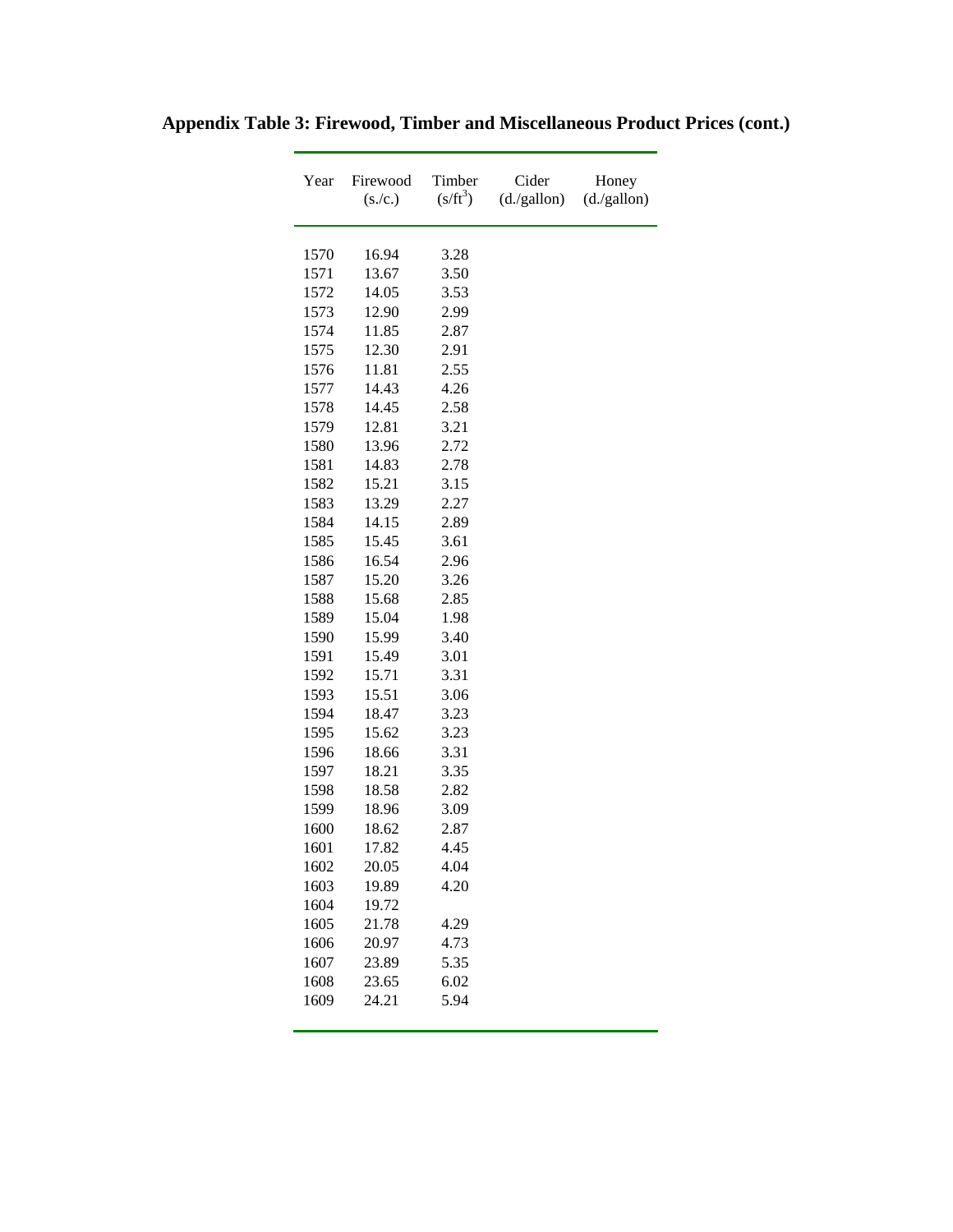| Year | Firewood<br>(s./c.) | Timber<br>$(s/ft^3)$ | Cider<br>(d./gallon) | Honey<br>(d./gallon) |
|------|---------------------|----------------------|----------------------|----------------------|
| 1610 | 24.16               | 6.69                 |                      |                      |
| 1611 | 24.33               | 6.01                 |                      |                      |
| 1612 | 25.17               | 5.76                 |                      |                      |
| 1613 | 20.67               | 6.92                 |                      |                      |
| 1614 | 23.11               | 5.99                 |                      |                      |
| 1615 | 26.59               | 5.82                 |                      |                      |
| 1616 | 22.70               | 7.05                 |                      |                      |
| 1617 | 22.50               | 6.07                 |                      |                      |
| 1618 | 22.79               | 6.89                 |                      |                      |
| 1619 | 22.75               | 7.31                 |                      |                      |
| 1620 | 23.53               | 6.71                 |                      |                      |
| 1621 | 23.90               | 4.91                 |                      |                      |
| 1622 | 24.58               | 5.81                 |                      |                      |
| 1623 | 25.29               | 6.18                 |                      |                      |
| 1624 | 21.34               | 6.19                 |                      |                      |
| 1625 | 24.39               | 5.96                 |                      |                      |
| 1626 | 25.11               | 6.86                 |                      |                      |
| 1627 | 25.07               | 6.64                 |                      |                      |
| 1628 | 28.88               | 7.75                 |                      |                      |
| 1629 | 29.19               | 7.94                 |                      |                      |
| 1630 | 26.01               | 3.11                 |                      |                      |
| 1631 | 27.09               | 8.00                 |                      |                      |
| 1632 | 24.09               | 7.65                 |                      |                      |
| 1633 | 26.09               | 5.57                 |                      |                      |
| 1634 | 27.18               | 7.45                 |                      |                      |
| 1635 | 25.65               | 9.44                 |                      |                      |
| 1636 | 27.01               | 7.79                 |                      |                      |
| 1637 | 26.30               | 7.96                 |                      |                      |
| 1638 | 29.95               | 8.50                 |                      |                      |
| 1639 | 29.43               | 8.23                 |                      |                      |
| 1640 | 31.02               | 9.03                 |                      |                      |
| 1641 | 32.33               |                      |                      |                      |
| 1642 | 29.58               |                      |                      |                      |
| 1643 | 29.24               |                      |                      |                      |
| 1644 | 34.67               |                      |                      |                      |
| 1645 | 28.89               | 8.98                 |                      |                      |
| 1646 | 28.77               | 8.46                 |                      |                      |
| 1647 | 35.90               | 6.85                 |                      |                      |
| 1648 | 34.59               | 6.66                 |                      |                      |
| 1649 | 31.91               | 8.23                 |                      |                      |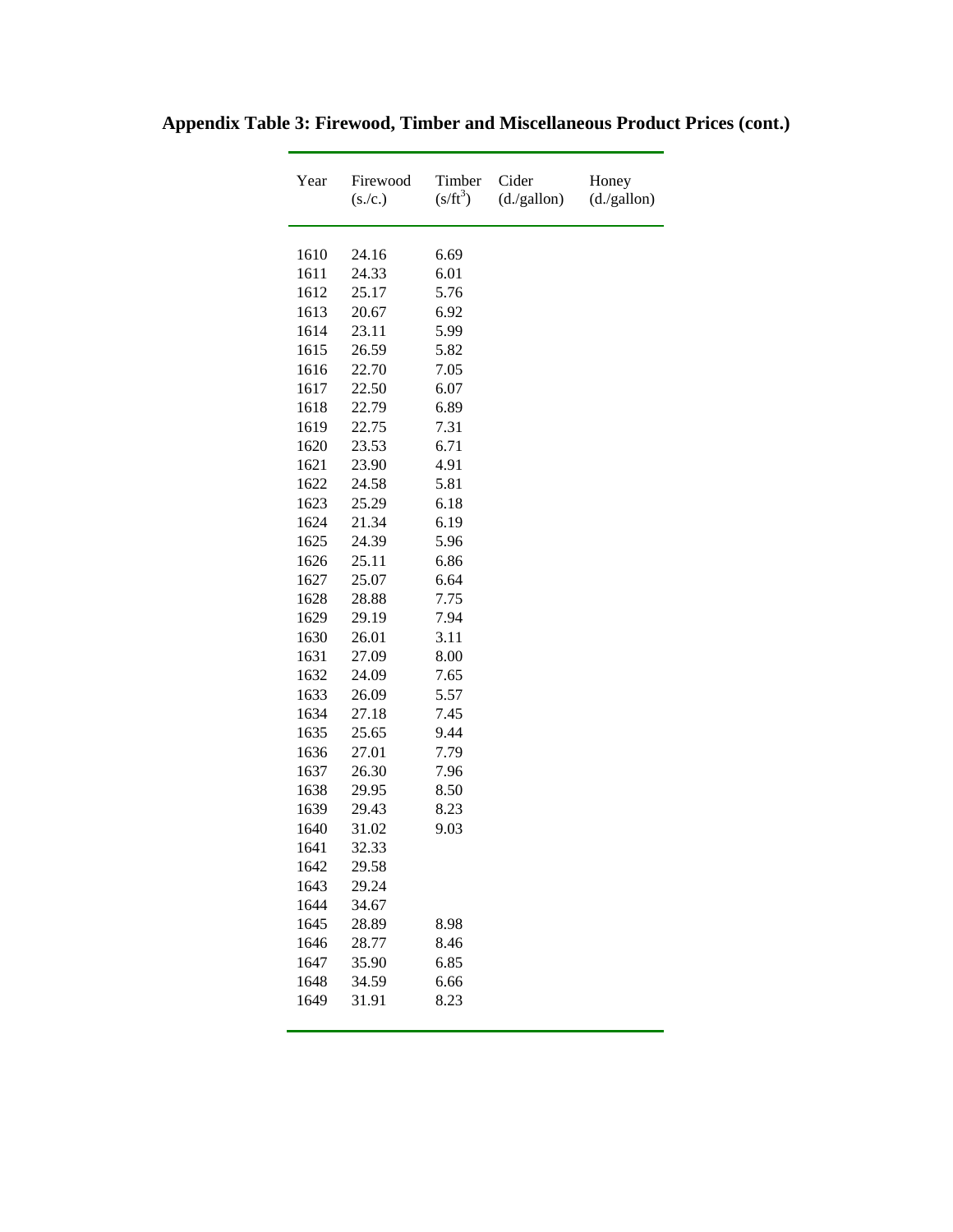| Year | Firewood<br>(s./c.) | Timber<br>$(s/ft^3)$ | Cider<br>(d./gallon) | Honey<br>(d./gallon) |
|------|---------------------|----------------------|----------------------|----------------------|
| 1650 | 20.30               | 5.28                 |                      |                      |
| 1651 | 28.48               | 6.82                 |                      |                      |
| 1652 | 28.41               | 6.11                 |                      |                      |
| 1653 | 27.96               | 9.39                 |                      |                      |
| 1654 | 26.97               | 7.88                 |                      |                      |
| 1655 | 27.16               |                      |                      |                      |
| 1656 | 31.45               | 9.55                 |                      |                      |
| 1657 | 27.12               | 13.65                |                      |                      |
| 1658 | 25.26               | 9.50                 |                      |                      |
| 1659 | 29.80               | 10.38                |                      |                      |
| 1660 | 27.00               | 8.92                 |                      |                      |
| 1661 | 32.09               | 10.95                |                      |                      |
| 1662 | 32.79               | 11.67                |                      |                      |
| 1663 | 30.73               | 10.68                |                      |                      |
| 1664 | 28.47               | 13.65                |                      |                      |
| 1665 | 34.39               | 10.61                |                      |                      |
| 1666 | 33.05               | 10.72                |                      |                      |
| 1667 | 33.43               | 9.90                 |                      |                      |
| 1668 | 35.11               | 11.45                |                      |                      |
| 1669 | 29.16               | 8.60                 |                      |                      |
| 1670 | 33.06               | 4.22                 |                      |                      |
| 1671 | 34.58               | 4.66                 |                      |                      |
| 1672 | 34.69               | 12.27                |                      |                      |
| 1673 | 33.71               | 13.60                |                      |                      |
| 1674 | 36.56               | 11.36                |                      |                      |
| 1675 | 34.19               | 9.89                 |                      |                      |
| 1676 | 32.66               |                      |                      |                      |
| 1677 | 35.50               | 10.17                |                      |                      |
| 1678 | 26.63               | 9.95                 |                      |                      |
| 1679 | 32.37               | 10.24                |                      |                      |
| 1680 | 34.68               |                      |                      |                      |
| 1681 | 35.57               | 9.06                 |                      |                      |
| 1682 | 31.39               | 9.88                 |                      |                      |
| 1683 | 33.93               | 11.67                |                      |                      |
| 1684 | 34.18               | 13.65                |                      |                      |
| 1685 | 32.91               | 12.97                |                      |                      |
| 1686 | 35.80               | 10.17                |                      |                      |
| 1687 | 36.11               | 9.53                 |                      |                      |
| 1688 | 37.14               | 8.42                 |                      |                      |
| 1689 | 33.79               |                      |                      |                      |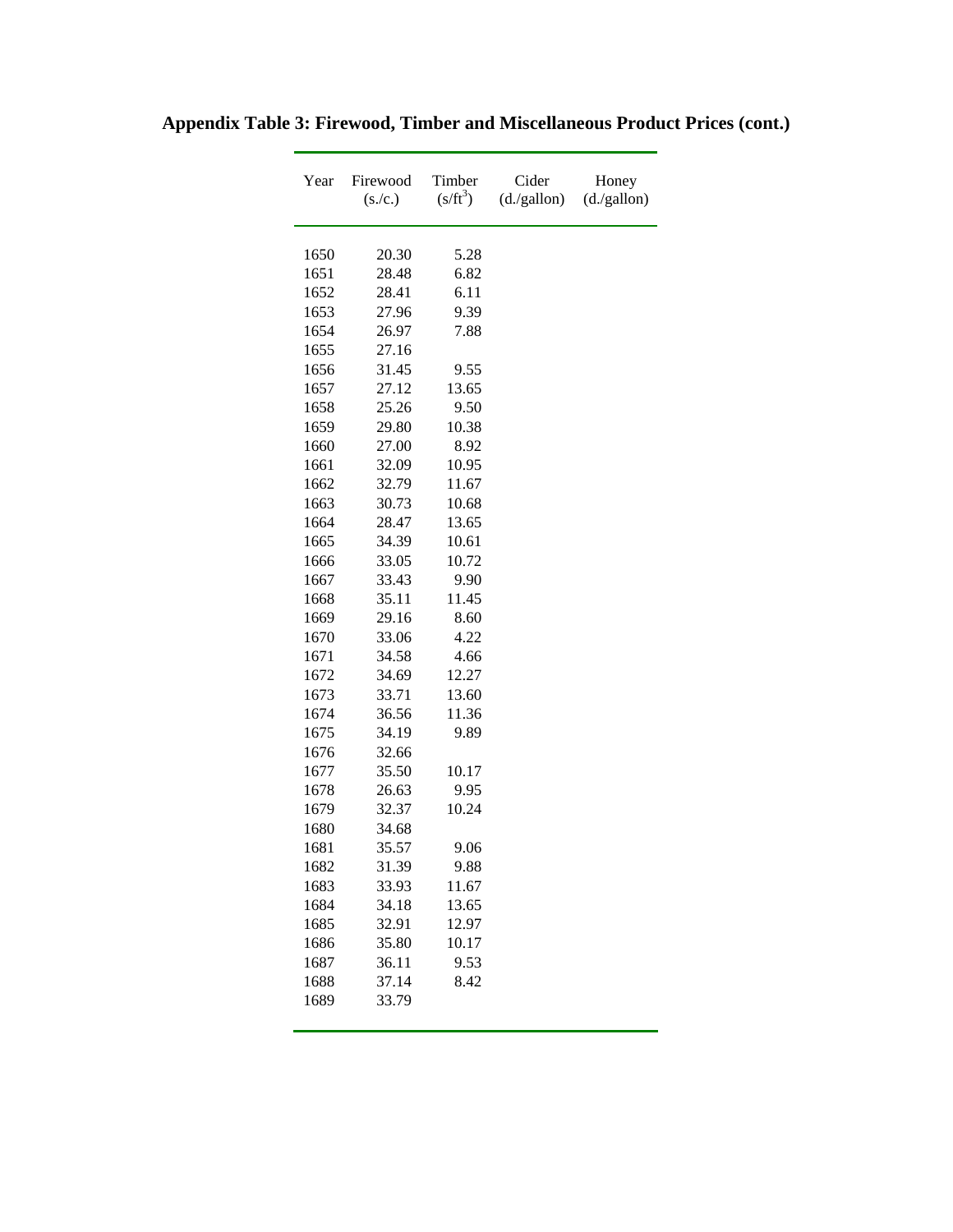| Year | Firewood<br>(s./c.) | Timber<br>$(s/ft^3)$ | Cider<br>(d./gallon) | Honey<br>(d./gallon) |
|------|---------------------|----------------------|----------------------|----------------------|
| 1690 |                     | 7.14                 |                      |                      |
| 1691 | 34.00<br>33.03      | 10.24                |                      |                      |
| 1692 | 33.63               | 11.40                |                      |                      |
| 1693 | 33.51               | 10.80                |                      |                      |
| 1694 | 33.76               | 10.24                |                      |                      |
| 1695 | 33.61               | 10.24                |                      |                      |
| 1696 | 35.93               | 10.24                |                      |                      |
| 1697 | 35.21               | 10.24                |                      |                      |
| 1698 | 37.94               | 10.78                |                      |                      |
| 1699 | 34.25               | 10.24                |                      |                      |
| 1700 | 34.00               | 16.64                |                      |                      |
| 1701 | 32.13               |                      |                      |                      |
| 1702 | 33.06               | 10.24                |                      |                      |
| 1703 | 36.19               | 6.93                 |                      |                      |
| 1704 | 33.41               | 8.96                 |                      |                      |
| 1705 | 34.14               | 7.89                 |                      |                      |
| 1706 | 29.58               | 9.50                 |                      |                      |
| 1707 | 30.37               |                      |                      |                      |
| 1708 | 32.05               | 9.50                 |                      |                      |
| 1709 | 32.20               | 10.32                |                      |                      |
| 1710 | 35.09               | 9.50                 |                      |                      |
| 1711 | 33.75               | 8.91                 |                      |                      |
| 1712 | 35.07               | 12.07                |                      |                      |
| 1713 | 35.15               | 9.29                 |                      |                      |
| 1714 | 34.02               | 10.45                |                      |                      |
| 1715 | 35.72               | 10.14                |                      |                      |
| 1716 | 32.36               | 7.98                 |                      |                      |
| 1717 | 31.65               | 9.00                 |                      |                      |
| 1718 | 30.75               | 8.64                 |                      |                      |
| 1719 | 32.05               | 9.12                 |                      |                      |
| 1720 | 31.47               | 8.85                 |                      |                      |
| 1721 | 29.37               | 7.99                 |                      |                      |
| 1722 | 31.59               | 9.69                 |                      |                      |
| 1723 | 31.43               | 8.68                 |                      |                      |
| 1724 | 30.88               | 8.72                 |                      |                      |
| 1725 | 31.59               | 8.57                 |                      |                      |
| 1726 | 33.66               | 10.24                |                      |                      |
| 1727 | 33.44               | 7.37                 |                      |                      |
| 1728 | 32.91               |                      |                      |                      |
| 1729 | 33.77               | 9.23                 |                      |                      |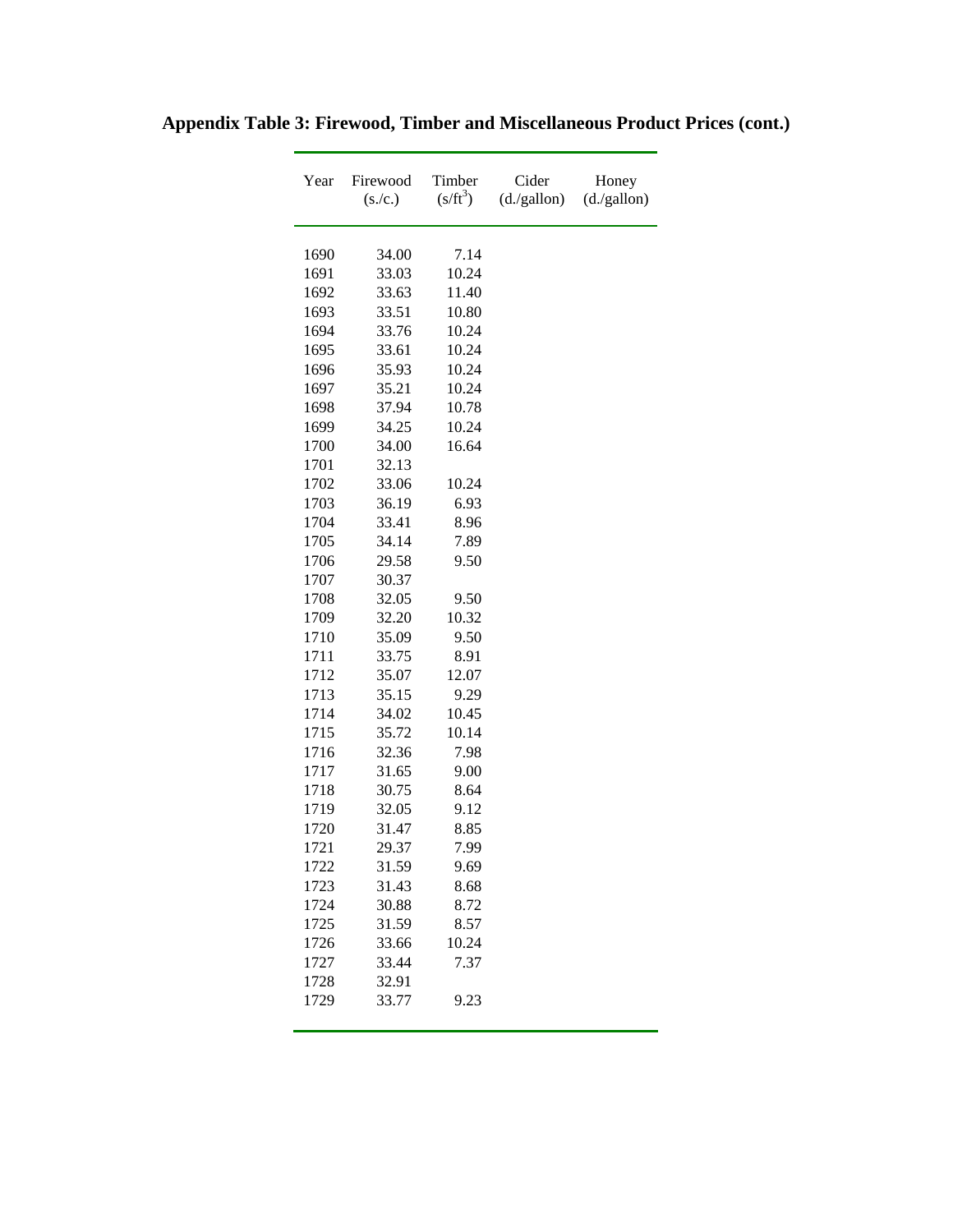| Year | Firewood<br>(s./c.) | Timber<br>$(s/ft^3)$ | Cider<br>(d./gallon) | Honey<br>(d./gallon) |
|------|---------------------|----------------------|----------------------|----------------------|
| 1730 | 33.43               | 8.69                 |                      |                      |
| 1731 | 33.04               | 8.67                 |                      |                      |
| 1732 | 32.66               | 6.44                 |                      |                      |
| 1733 | 32.06               | 8.41                 |                      |                      |
| 1734 | 33.83               | 8.29                 |                      |                      |
| 1735 | 29.05               | 7.78                 |                      |                      |
| 1736 | 32.91               | 7.78                 |                      |                      |
| 1737 | 31.06               | 7.78                 |                      |                      |
| 1738 | 31.06               | 8.26                 |                      |                      |
| 1739 | 31.06               | 7.41                 |                      |                      |
| 1740 | 32.15               | 8.05                 |                      |                      |
| 1741 | 32.63               | 7.41                 |                      |                      |
| 1742 | 32.63               | 7.31                 |                      |                      |
| 1743 | 31.16               | 7.83                 |                      |                      |
| 1744 | 29.78               | 7.31                 |                      |                      |
| 1745 | 33.22               | 7.83                 |                      |                      |
| 1746 | 34.08               | 7.31                 |                      |                      |
| 1747 | 29.17               | 8.02                 |                      |                      |
| 1748 | 29.53               | 8.76                 |                      |                      |
| 1749 | 30.46               | 7.76                 |                      |                      |
| 1750 | 31.62               | 8.55                 |                      |                      |
| 1751 | 28.20               | 8.27                 |                      |                      |
| 1752 | 34.43               | 9.53                 |                      |                      |
| 1753 | 32.15               | 9.77                 |                      |                      |
| 1754 | 37.58               | 8.41                 |                      |                      |
| 1755 | 29.53               | 9.28                 |                      |                      |
| 1756 | 26.95               | 7.90                 |                      |                      |
| 1757 | 32.71               | 8.88                 |                      |                      |
| 1758 | 30.46               | 9.19                 |                      |                      |
| 1759 | 29.22               | 8.97                 |                      |                      |
| 1760 | 31.65               | 8.74                 |                      |                      |
| 1761 | 27.14               | 8.19                 |                      |                      |
| 1762 | 26.87               | 9.42                 |                      |                      |
| 1763 | 29.38               | 9.14                 |                      |                      |
| 1764 | 29.13               | 9.38                 |                      |                      |
| 1765 | 37.34               | 9.32                 |                      |                      |
| 1766 | 28.49               | 10.17                |                      |                      |
| 1767 | 26.87               | 10.18                |                      |                      |
| 1768 | 32.11               | 9.06                 |                      |                      |
| 1769 | 29.38               | 9.76                 |                      |                      |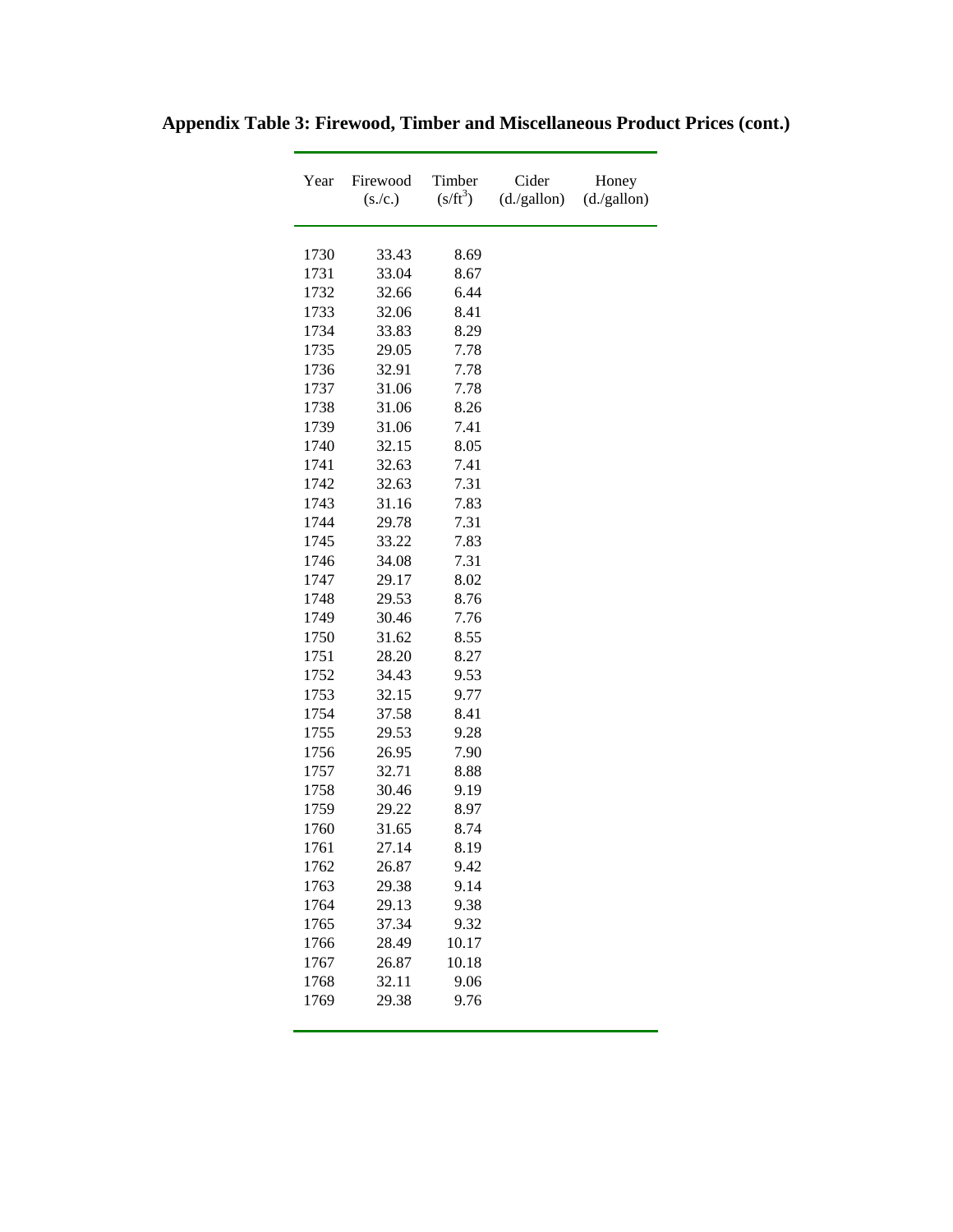| Year | Firewood<br>(s./c.) | Timber<br>$(s/ft^3)$ | Cider<br>(d./gallon) | Honey<br>(d./gallon) |
|------|---------------------|----------------------|----------------------|----------------------|
| 1770 | 30.76               | 10.25                |                      |                      |
| 1771 | 29.72               | 9.67                 |                      |                      |
| 1772 | 32.17               | 10.25                |                      |                      |
| 1773 | 36.25               | 10.88                |                      |                      |
| 1774 | 36.51               | 9.10                 |                      |                      |
| 1775 | 37.48               | 10.24                |                      |                      |
| 1776 | 37.77               | 10.24                |                      |                      |
| 1777 | 37.77               | 9.69                 |                      |                      |
| 1778 | 38.50               | 10.24                |                      |                      |
| 1779 | 38.13               | 8.53                 |                      |                      |
| 1780 | 29.85               | 8.53                 |                      |                      |
| 1781 | 29.85               | 9.08                 |                      |                      |
| 1782 | 28.37               | 12.02                |                      |                      |
| 1783 | 29.85               | 9.87                 |                      |                      |
| 1784 | 28.38               | 11.03                |                      |                      |
| 1785 | 28.67               | 9.95                 |                      |                      |
| 1786 | 30.35               | 8.75                 |                      |                      |
| 1787 | 28.67               | 8.65                 |                      |                      |
| 1788 | 31.04               | 9.23                 |                      |                      |
| 1789 | 28.67               | 9.16                 |                      |                      |
| 1790 | 29.45               | 9.72                 |                      |                      |
| 1791 | 29.45               | 10.72                |                      |                      |
| 1792 | 27.17               | 10.10                |                      |                      |
| 1793 | 26.84               | 11.32                |                      |                      |
| 1794 | 27.17               | 11.96                |                      |                      |
| 1795 | 27.17               | 12.98                |                      |                      |
| 1796 | 27.17               | 13.32                |                      |                      |
| 1797 | 30.00               | 13.95                |                      |                      |
| 1798 | 30.59               | 17.27                |                      |                      |
| 1799 | 33.17               | 18.42                |                      |                      |
| 1800 | 31.03               | 17.68                |                      |                      |
| 1801 | 31.03               | 17.80                |                      |                      |
| 1802 | 30.59               | 16.51                |                      |                      |
| 1803 | 33.40               | 20.14                |                      |                      |
| 1804 | 34.41               | 20.22                |                      |                      |
| 1805 | 34.81               | 21.09                |                      |                      |
| 1806 | 35.96               | 22.35                |                      |                      |
| 1807 | 36.75               | 24.38                |                      |                      |
| 1808 | 36.64               | 30.87                |                      |                      |
| 1809 | 36.64               | 30.65                |                      |                      |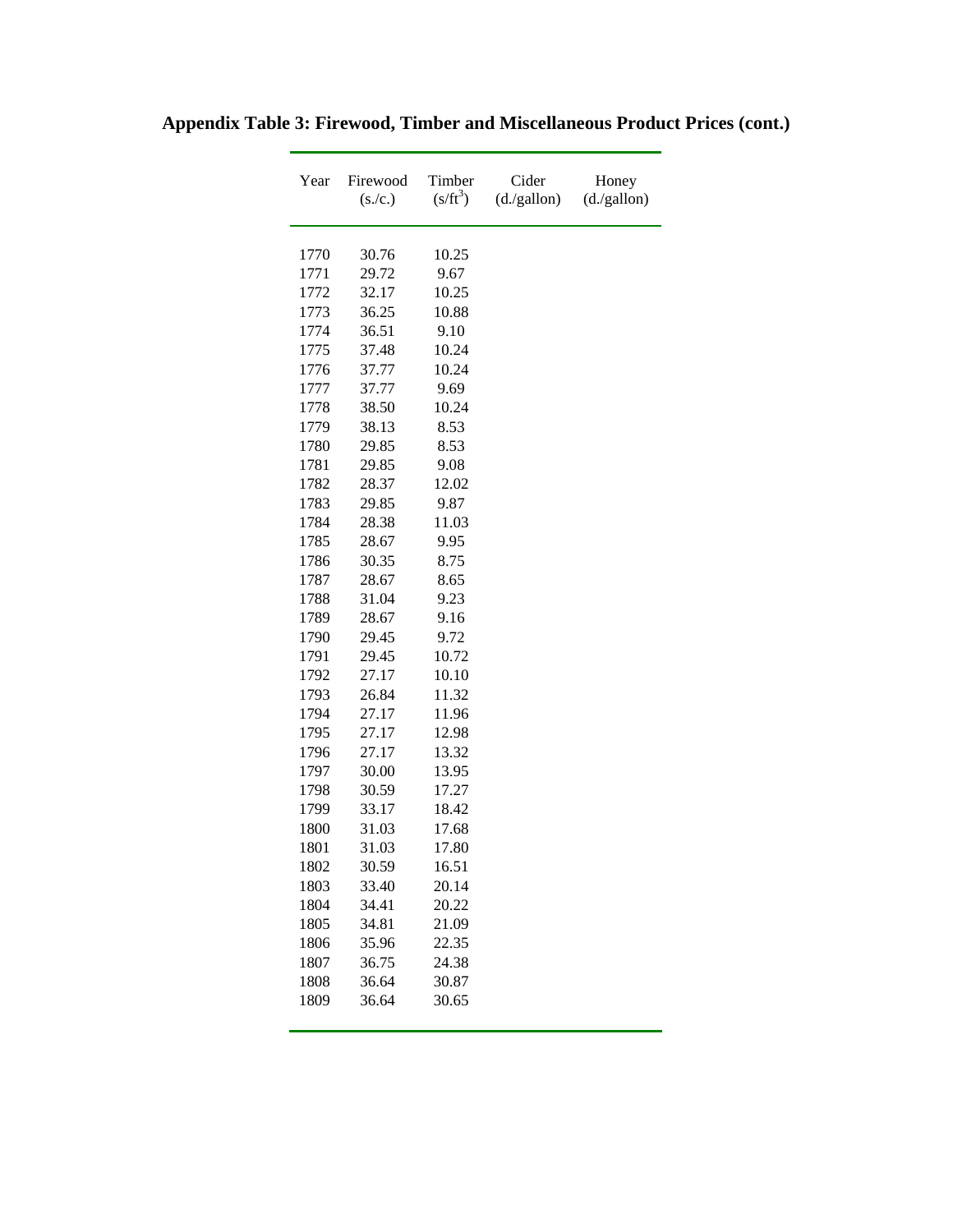| Year         | Firewood<br>(s./c.) | Timber<br>$(s/ft^3)$ | Cider<br>(d./gallon) | Honey<br>(d./gallon) |
|--------------|---------------------|----------------------|----------------------|----------------------|
| 1810         |                     | 35.91                |                      |                      |
|              | 37.12               | 28.73                |                      |                      |
| 1811<br>1812 | 37.17<br>42.12      | 26.46                |                      |                      |
| 1813         | 44.59               | 27.67                |                      |                      |
| 1814         | 44.59               | 28.87                |                      |                      |
| 1815         | 44.77               | 24.76                |                      |                      |
| 1816         | 42.12               | 19.63                |                      |                      |
| 1817         | 41.13               | 18.82                |                      |                      |
| 1818         | 40.79               | 23.63                |                      |                      |
| 1819         | 39.56               | 18.62                |                      |                      |
| 1820         | 40.79               | 17.01                |                      |                      |
| 1821         | 38.47               | 18.17                |                      |                      |
| 1822         | 37.51               | 18.52                |                      |                      |
| 1823         | 38.09               | 21.15                |                      |                      |
| 1824         | 40.23               | 17.48                |                      |                      |
| 1825         | 40.23               | 16.76                |                      |                      |
| 1826         | 40.23               | 17.80                |                      |                      |
| 1827         | 39.61               | 14.30                |                      |                      |
| 1828         | 40.23               | 14.82                |                      |                      |
| 1829         | 40.23               | 15.11                |                      |                      |
| 1830         | 40.23               | 13.73                |                      |                      |
| 1831         | 40.23               | 13.53                |                      |                      |
| 1832         |                     | 13.83                |                      |                      |
| 1833         |                     | 13.54                |                      |                      |
| 1834         | 45.80               | 16.63                |                      |                      |
| 1835         | 40.48               | 15.75                |                      |                      |
| 1836         | 38.95               | 15.28                |                      |                      |
| 1837         | 40.48               | 17.30                |                      |                      |
| 1838         | 38.95               | 17.11                |                      |                      |
| 1839         | 40.48               | 18.62                |                      |                      |
| 1840         | 40.48               | 17.43                |                      |                      |
| 1841         | 40.48               | 15.47                |                      |                      |
| 1842         | 40.48               | 14.13                |                      |                      |
| 1843         | 40.48               | 14.37                |                      |                      |
| 1844         | 40.48               | 14.91                |                      |                      |
| 1845         | 42.07               | 13.32                |                      |                      |
| 1846         | 42.07               | 10.91                |                      |                      |
| 1847         | 40.48               | 8.75                 |                      |                      |
| 1848         | 40.48               | 7.13                 |                      |                      |
| 1849         | 40.48               | 7.82                 |                      |                      |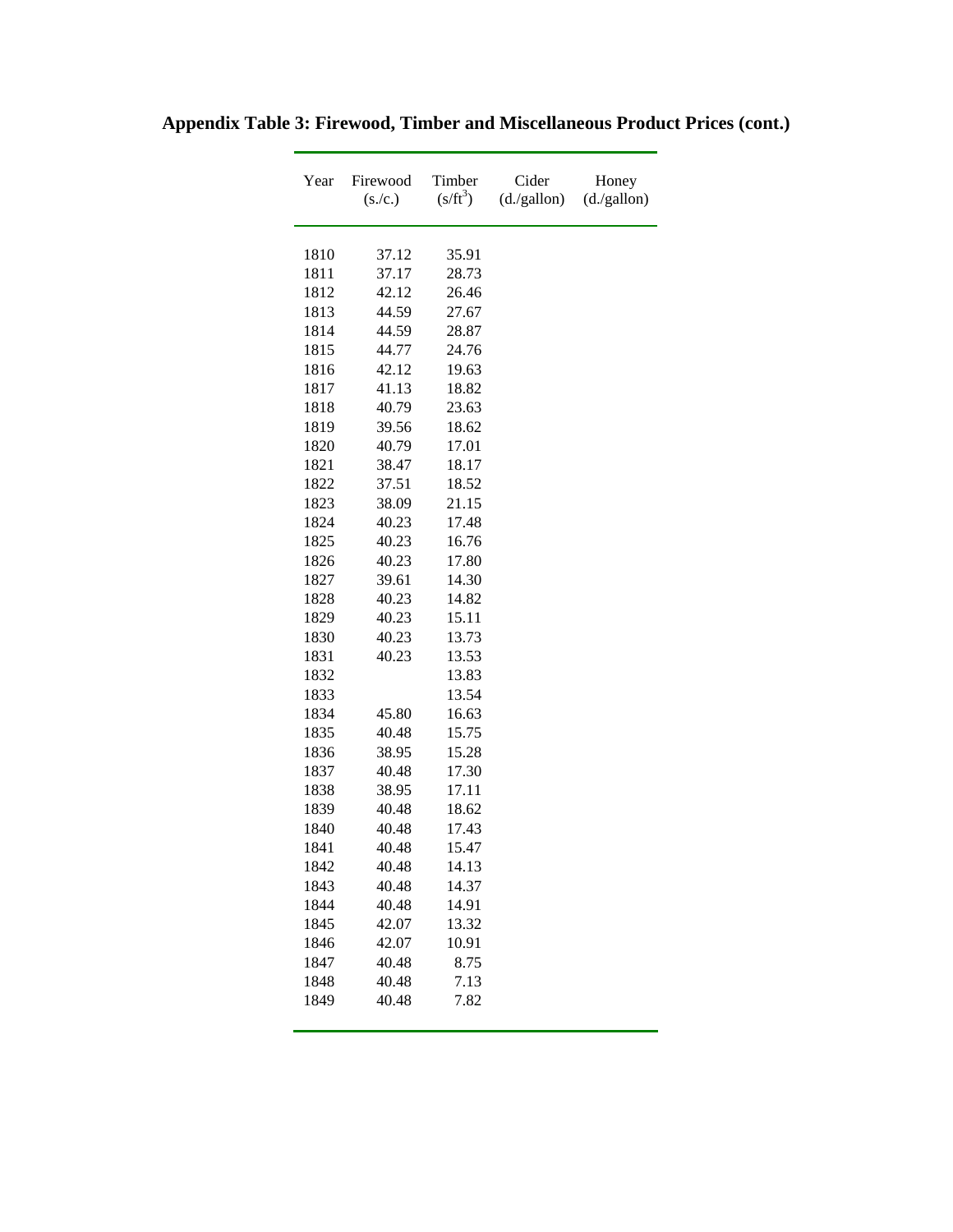| Year | Timber<br>Firewood<br>$(s/ft^3)$<br>(s./c.) |       | Cider<br>(d./gallon) | Honey<br>(d./gallon) |
|------|---------------------------------------------|-------|----------------------|----------------------|
|      |                                             |       |                      |                      |
| 1850 | 40.48                                       | 7.17  |                      |                      |
| 1851 | 40.48                                       | 7.01  |                      |                      |
| 1852 |                                             | 7.59  |                      |                      |
| 1853 |                                             | 9.59  |                      |                      |
| 1854 |                                             | 11.53 |                      |                      |
| 1855 |                                             | 10.34 |                      |                      |
| 1856 |                                             | 10.78 |                      |                      |
| 1857 |                                             | 9.15  |                      |                      |
| 1858 |                                             | 8.50  |                      |                      |
| 1859 | 40.48                                       | 9.02  |                      |                      |
| 1860 | 40.48                                       | 9.67  |                      |                      |
| 1861 | 40.48                                       | 9.94  |                      |                      |
| 1862 | 40.48                                       | 9.94  |                      |                      |
| 1863 | 40.48                                       | 9.41  |                      |                      |
| 1864 |                                             | 12.59 |                      |                      |
| 1865 |                                             | 10.71 |                      |                      |
| 1866 |                                             | 7.98  |                      |                      |
| 1867 |                                             | 7.58  |                      |                      |
| 1868 |                                             | 7.98  |                      |                      |
| 1869 |                                             | 8.50  |                      |                      |
|      |                                             |       |                      |                      |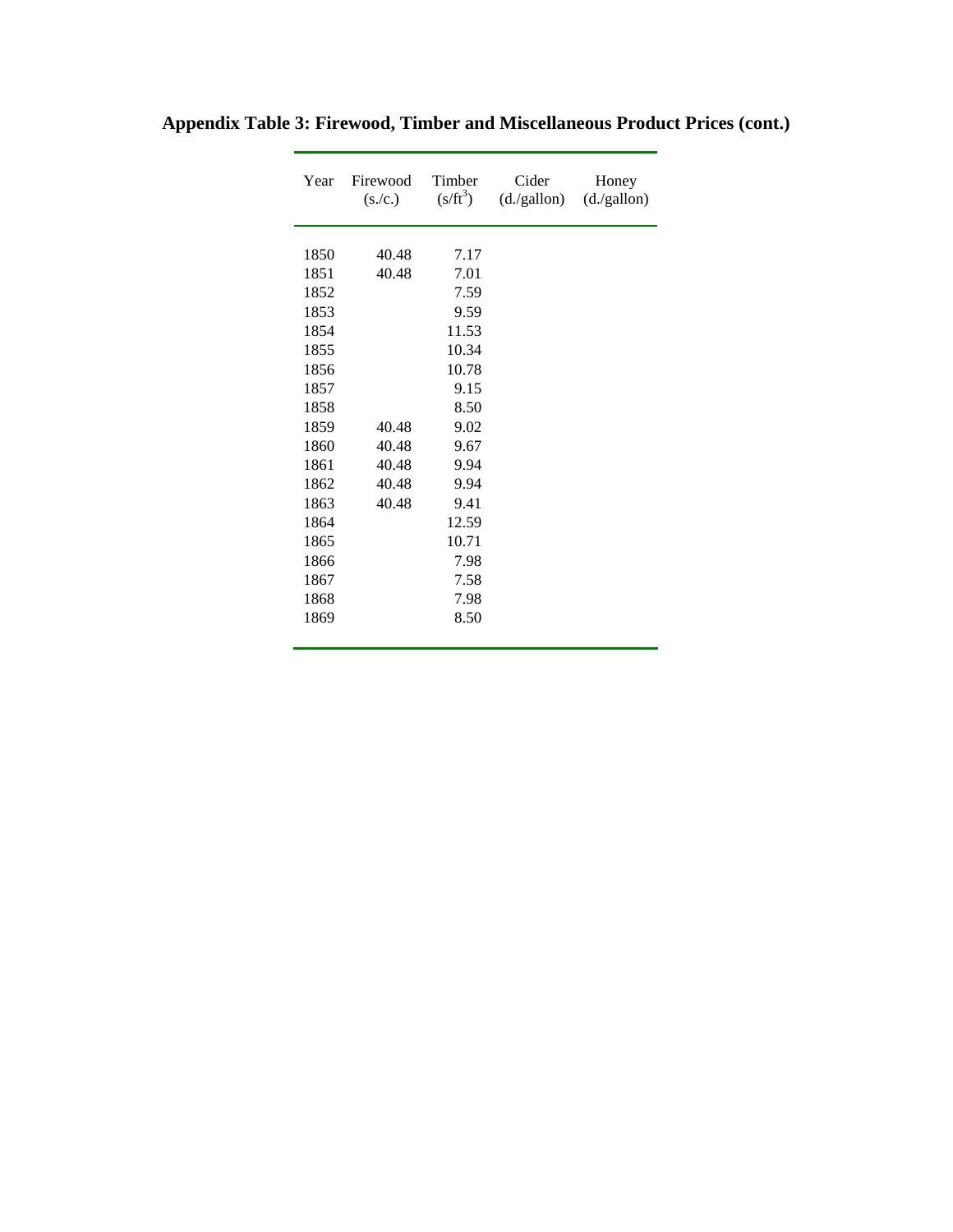| Year         | Arable          | Meat | Dairy   | Wool     | Pasture | Wood Index | Farm Index |
|--------------|-----------------|------|---------|----------|---------|------------|------------|
| 1209         | 4.8             | 6.7  | 5.9     | 13.2     | 7.9     |            | 5.7        |
| 1210         |                 |      |         |          |         |            |            |
| 1211         | 5.8             |      | 6.1     | 12.8     | 7.6     |            | 6.4        |
| 1212         | 4.7             | 5.9  | 6.5     | $10.6\,$ | 7.1     |            | 5.5        |
| 1213         |                 |      |         |          |         |            |            |
| 1214         | 4.3             |      | 6.3     | 12.8     | 7.8     |            | 5.3        |
| 1215         |                 |      |         |          |         |            |            |
| 1216         | 5.0             |      | 5.5     | 13.7     | $7.5\,$ |            | 5.8        |
| 1217         | 6.9             |      |         |          |         |            | $7.2\,$    |
| 1218         | 8.2             |      | 5.8     | 12.5     | 7.4     |            | $\ \, 8.0$ |
| 1219         | $\ \, 8.0$      |      | 6.3     | 12.3     | 7.6     |            | $\ \, 8.0$ |
| 1220         | 6.1             |      | 6.1     | 13.4     | $7.8\,$ |            | 6.7        |
| 1221         | 7.9             |      | 5.9     | 12.3     | 7.4     |            | 7.8        |
| 1222         |                 |      |         |          |         |            |            |
| 1223         | 3.3             |      |         |          |         |            | 4.5        |
| 1224         | 4.6             |      | 6.2     | 15.0     | 8.4     |            | 5.7        |
| 1225         | $\!\!\!\!\!8.8$ | 7.8  | $7.7\,$ | 14.4     | 9.2     |            | 9.1        |
| 1226         | 8.2             | 8.8  | 6.5     | 13.0     | 9.2     |            | 8.6        |
| 1227         | 8.7             |      | $6.0\,$ | 12.8     | 7.6     |            | 8.3        |
| 1228         |                 |      |         |          |         |            |            |
| 1229         |                 |      |         |          |         |            |            |
| 1230<br>1231 |                 |      |         |          |         |            |            |
| 1232         | $7.2\,$         | 7.8  | 6.1     | 19.2     | 9.4     |            | $\ \, 8.0$ |
| 1233         | 6.5             |      | 7.1     | 19.9     | 10.4    |            | 7.7        |
| 1234         |                 |      |         |          |         |            |            |
| 1235         | 5.7             |      |         |          |         |            | 6.7        |
| 1236         | $6.0\,$         | 4.6  | 7.4     | 18.5     | 7.4     |            | 6.5        |
| 1237         | $7.2\,$         |      | 7.7     | 18.3     | 10.3    |            | 8.2        |
| 1238         |                 |      |         |          |         |            |            |
| 1239         |                 |      |         |          |         |            |            |
| 1240         |                 |      |         |          |         |            |            |
| 1241         |                 |      |         |          |         |            |            |
| 1242         |                 |      |         |          |         |            |            |
| 1243         |                 |      |         |          |         |            |            |
| 1244         |                 |      |         |          |         |            |            |
| 1245         | 4.4             |      | 6.9     | 19.2     | 10.1    |            | 5.9        |
| 1246         | 5.8             | 6.3  | 7.5     | 20.4     | 9.0     |            | 6.8        |
| 1247         | 9.9             | 6.9  | 9.1     | 22.0     | 10.0    |            | $10.0\,$   |
| 1248         | 10.0            | 7.1  | 6.9     | 17.6     | 9.0     |            | 9.7        |
| 1249         | 5.6             | 15.6 | 6.3     | 15.7     | 12.9    |            | 7.5        |

**Appendix Table 4: Price Indices (1860-9 = 100)**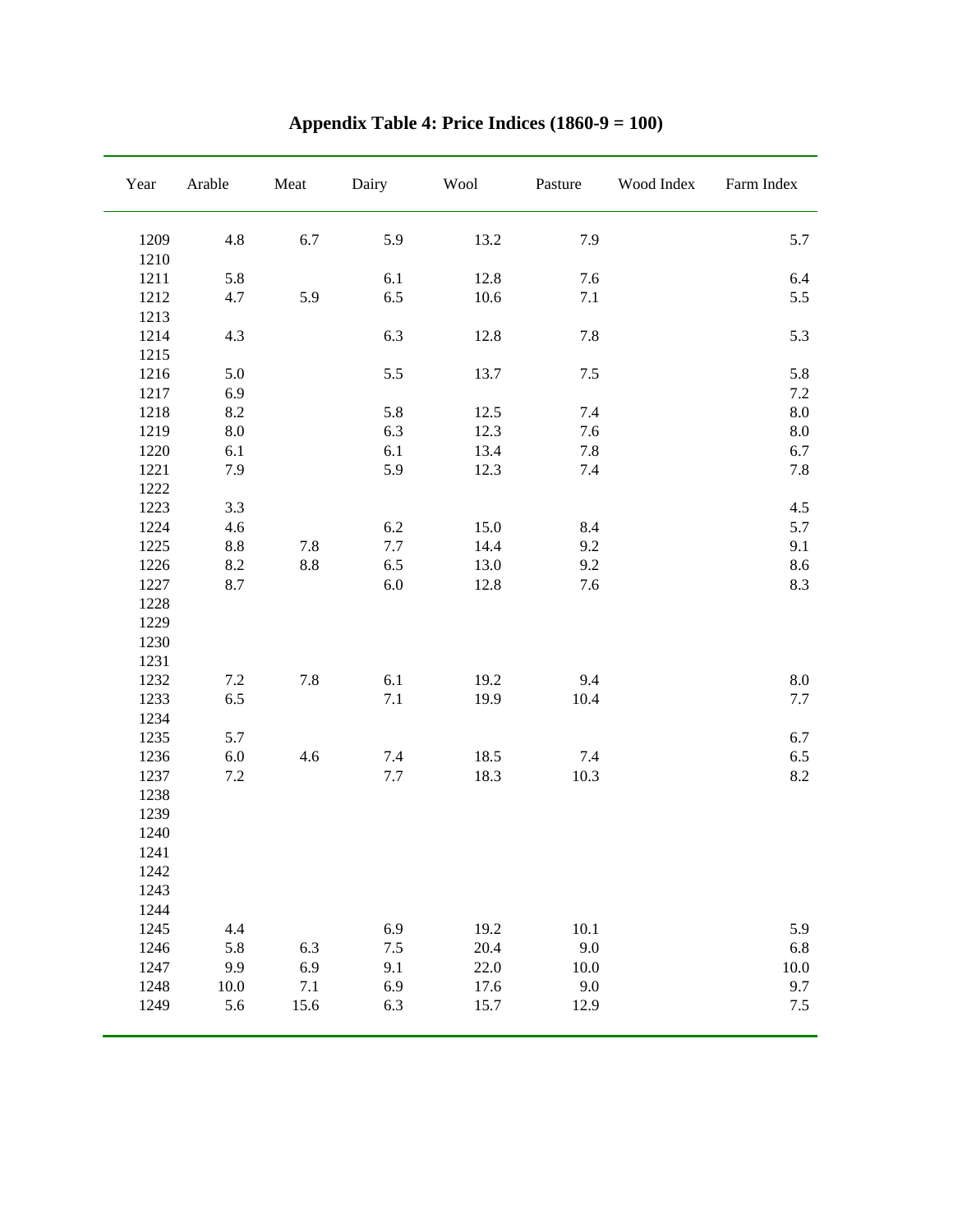| Year | Arable  | Meat | Dairy   | Wool | Pasture | Wood Index | Farm Index |
|------|---------|------|---------|------|---------|------------|------------|
| 1250 |         |      |         |      |         |            |            |
| 1251 | 6.7     |      |         |      |         |            | 7.9        |
| 1252 | 6.1     | 5.7  | 7.6     | 17.4 | 8.2     |            | 6.8        |
| 1253 | 9.2     | 6.9  | 6.4     | 17.4 | 8.7     |            | 8.9        |
| 1254 | 5.6     | 6.0  | 6.8     | 14.8 | 7.9     |            | 6.4        |
| 1255 | 5.2     | 6.7  | $7.2\,$ | 15.7 | 8.7     |            | 6.2        |
| 1256 |         |      |         | 21.8 | 11.2    |            | 9.9        |
| 1257 | 11.2    | 6.7  | $7.2\,$ | 17.4 | $8.8\,$ | 15.4       | 10.1       |
| 1258 | 12.1    | 8.1  | $7.2\,$ | 18.1 | 9.6     | 11.9       | 10.7       |
| 1259 |         | 13.4 |         | 21.8 | 13.7    |            | 12.1       |
| 1260 | 6.7     | 5.1  |         |      | 6.1     |            | 6.6        |
| 1261 | 7.0     | 4.5  | 8.5     |      | 7.0     |            | 7.1        |
| 1262 | 7.6     | 3.7  | 8.9     | 28.7 | $7.8\,$ |            | 7.7        |
| 1263 | 7.4     | 3.7  | 8.7     | 20.9 | 7.1     |            | 7.4        |
| 1264 | 6.3     |      | 7.6     | 28.7 | 15.6    |            | 8.6        |
| 1265 | 7.9     | 9.7  | 7.9     | 20.9 | 11.4    |            | 9.0        |
| 1266 | 7.2     | 6.8  | 9.3     | 20.7 | 9.9     |            | $\ \, 8.0$ |
| 1267 | $7.8\,$ | 11.0 | 10.8    |      | 14.0    |            | 9.5        |
| 1268 | 6.5     | 7.8  | 8.6     | 22.9 | 10.7    |            | 7.7        |
| 1269 | 8.9     | 10.4 | 8.4     | 23.9 | 12.5    |            | 9.8        |
| 1270 | 9.1     | 9.1  | 8.7     | 25.5 | 11.9    | 18.4       | 10.1       |
| 1271 | 11.1    | 11.2 | 8.6     | 24.1 | 13.1    | 17.9       | 11.8       |
| 1272 | 12.5    | 13.0 | 7.7     | 23.4 | 13.6    |            | 13.0       |
| 1273 | 9.9     | 10.4 | 7.6     | 23.2 | 12.1    |            | 10.7       |
| 1274 | 11.5    | 12.5 | 10.8    | 24.1 | 14.6    |            | 12.4       |
| 1275 | 11.7    | 10.9 | 9.8     | 27.1 | 13.7    | 18.1       | 12.2       |
| 1276 | 9.5     | 14.6 | 10.0    | 31.8 | 16.6    |            | 11.5       |
| 1277 | 12.1    | 10.8 | 8.3     | 30.4 | 13.4    | 19.5       | 12.5       |
| 1278 | 9.3     | 11.0 | 8.7     | 37.8 | 14.5    | 15.3       | 10.6       |
| 1279 | 8.3     | 9.9  | 9.0     | 37.1 | 13.8    | 18.5       | 10.1       |
| 1280 | 9.4     | 11.9 | 8.9     | 30.6 | 14.4    | 26.4       | 11.3       |
| 1281 | 9.0     | 12.1 | 8.5     | 32.9 | 14.7    | 20.5       | 10.8       |
| 1282 | 10.5    | 12.1 | 8.2     | 27.6 | 13.9    | 20.9       | 11.7       |
| 1283 | 11.1    | 13.2 | 8.1     | 26.9 | 14.4    | 13.1       | 11.8       |
| 1284 | 11.2    | 10.2 | 8.3     | 26.7 | 12.6    | 13.3       | 11.2       |
| 1285 | 8.2     | 10.8 | 7.6     | 26.7 | 12.8    | 18.0       | 9.6        |
| 1286 | 9.8     | 9.6  | 8.0     | 28.9 | 12.2    | 18.4       | 10.6       |
| 1287 | 8.4     | 10.9 | 8.6     | 29.7 | 13.6    | 17.9       | 9.9        |
| 1288 | 5.6     | 9.1  | 8.0     | 29.9 | 12.2    | 18.5       | 7.6        |
| 1289 | 6.3     | 9.3  | 9.3     | 30.6 | 12.8    | 19.0       | 8.4        |

# **Appendix Table 4: Price Indices (cont.)**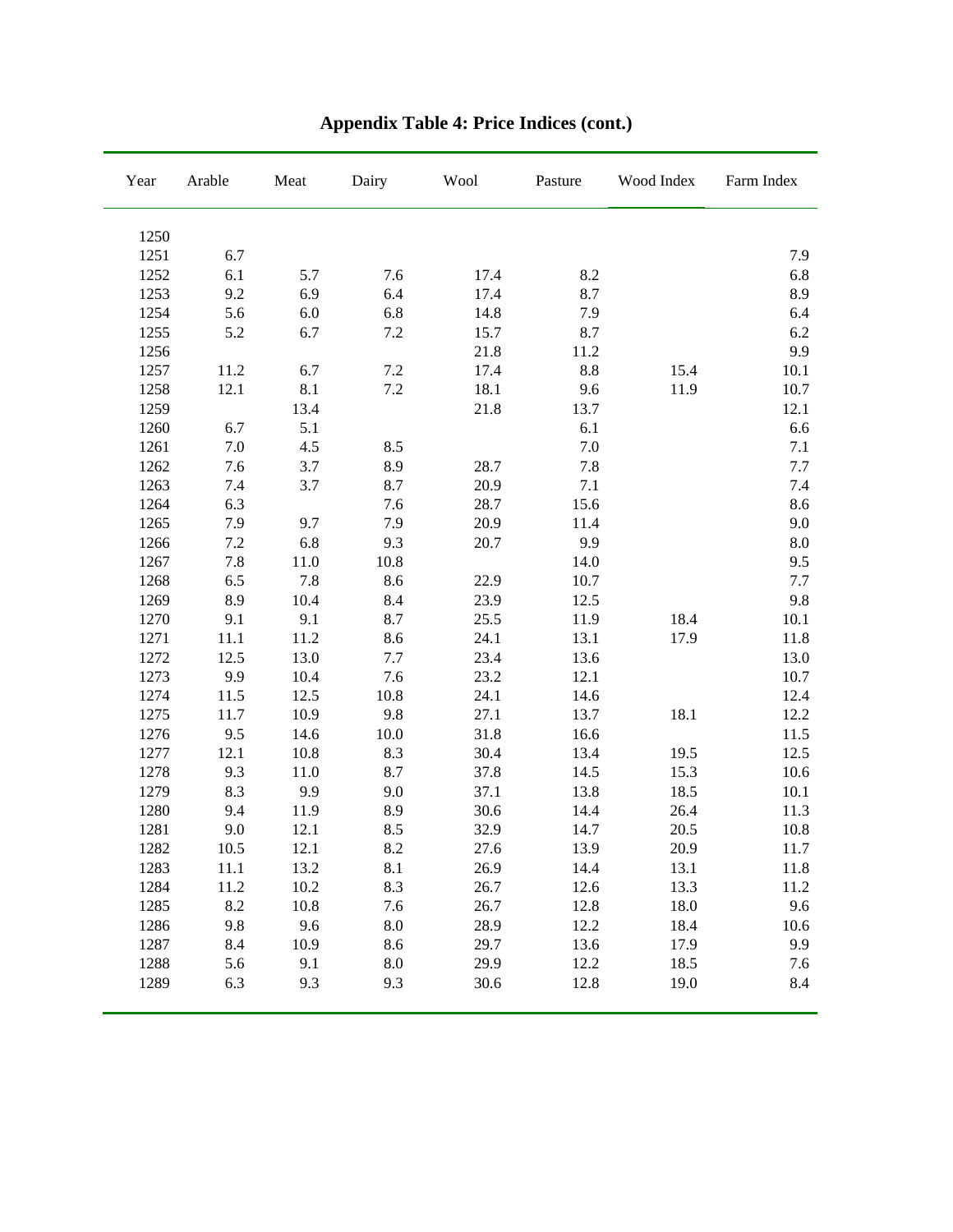| Year | Arable | Meat     | Dairy | Wool | Pasture | Wood Index | Farm Index |
|------|--------|----------|-------|------|---------|------------|------------|
| 1290 | 8.7    | 8.9      | 8.3   | 32.4 | 12.4    | 18.5       | 9.9        |
| 1291 | 10.9   | 9.2      | 8.4   | 30.4 | 12.5    |            | 11.4       |
| 1292 | 10.0   | 9.6      | 8.6   | 26.4 | 12.4    | 21.4       | 10.8       |
| 1293 | 10.2   | 10.0     | 8.3   | 28.7 | 12.8    | 20.4       | 11.2       |
| 1294 | 12.6   | 10.9     | 8.8   | 25.8 | 13.2    | 22.6       | 12.9       |
| 1295 | 13.8   | 11.2     | 9.3   | 17.6 | 12.3    | 19.7       | 13.0       |
| 1296 | 13.6   | $10.2\,$ | 8.3   | 23.6 | 12.2    | 19.8       | 12.8       |
| 1297 | 9.2    | 10.4     | 8.6   | 22.7 | 12.4    | 17.0       | 10.1       |
| 1298 | 11.3   | 9.9      | 8.1   | 26.7 | 12.4    | 20.7       | 11.8       |
| 1299 | 10.7   | 9.7      | 10.5  | 34.1 | 13.9    | 18.0       | 11.8       |
| 1300 | 9.7    | 13.0     | 9.2   | 31.1 | 15.3    | 19.4       | 11.5       |
| 1301 | 8.7    | 11.3     | 10.5  | 28.9 | 14.4    | 23.5       | 10.7       |
| 1302 | 8.6    | 10.4     | 10.6  | 25.8 | 13.5    | 21.7       | 10.4       |
| 1303 | 7.7    | 9.6      | 9.7   | 26.0 | 12.6    | 20.5       | 9.5        |
| 1304 | 7.5    | 8.1      | 9.6   | 26.7 | 12.2    | 16.2       | 9.1        |
| 1305 | 9.8    | 10.2     | 9.5   | 30.4 | 13.5    | 23.7       | 11.1       |
| 1306 | 9.5    | 11.9     | 12.1  | 32.9 | 15.8    | 24.4       | 11.5       |
| 1307 | 8.6    | 10.5     | 10.8  | 35.0 | 14.7    | 24.1       | 10.6       |
| 1308 | 9.9    | 7.7      | 10.8  | 36.8 | 12.6    | 24.8       | 11.0       |
| 1309 | 11.5   | 13.4     | 11.5  | 37.5 | 17.2    |            | 13.5       |
| 1310 | 12.9   | 14.7     | 12.9  | 34.6 | 18.0    | 31.2       | 14.6       |
| 1311 | 12.8   | 12.9     | 12.7  | 29.7 | 16.2    | 24.3       | 14.1       |
| 1312 | 9.3    | 13.4     | 12.0  | 25.5 | 15.7    | 26.9       | 11.6       |
| 1313 | 9.2    | 11.4     | 12.1  | 27.4 | 14.8    |            | 11.3       |
| 1314 | 10.0   | 11.4     | 11.4  | 31.3 | 15.0    | 28.0       | 11.9       |
| 1315 | 11.7   | 12.4     | 12.8  | 30.8 | 16.1    |            | 13.3       |
| 1316 | 23.0   | 14.2     | 15.5  | 29.5 | 17.8    | 20.6       | 20.2       |
| 1317 | 22.1   | 18.0     | 13.9  | 31.1 | 19.3    | 25.2       | 20.5       |
| 1318 | 12.8   | 15.7     | 11.3  | 33.9 | 17.8    | 21.5       | 14.2       |
| 1319 | 7.7    | 13.1     | 11.2  | 33.4 | 15.8    | 22.5       | $10.2\,$   |
| 1320 | 9.0    | 12.6     | 12.4  | 40.1 | 16.3    | 27.9       | 11.5       |
| 1321 | 11.0   | 10.9     | 12.9  | 44.1 | 15.4    | 28.1       | 12.8       |
| 1322 | 18.4   | 13.4     | 13.1  | 34.8 | 16.7    | 26.2       | 17.3       |
| 1323 | 14.2   | 14.9     | 16.1  | 34.8 | 19.2    | 16.6       | 15.3       |
| 1324 | 10.6   | 14.7     | 12.6  | 36.2 | 18.0    |            | 12.8       |
| 1325 | 12.8   | 14.9     | 12.8  | 38.0 | 18.5    | 24.5       | 14.3       |
| 1326 | 9.2    | 13.6     | 14.2  | 32.7 | 18.4    | 30.2       | 12.0       |
| 1327 | 7.7    | 11.7     | 8.6   | 34.3 | 14.7    | 28.0       | 10.0       |
| 1328 | 8.2    | 12.3     | 11.4  | 31.5 | 15.7    | 36.7       | 10.8       |
| 1329 | 10.0   | 11.5     | 12.9  | 28.9 | 15.1    |            | 11.9       |

**Appendix Table 4: Price Indices (cont.)**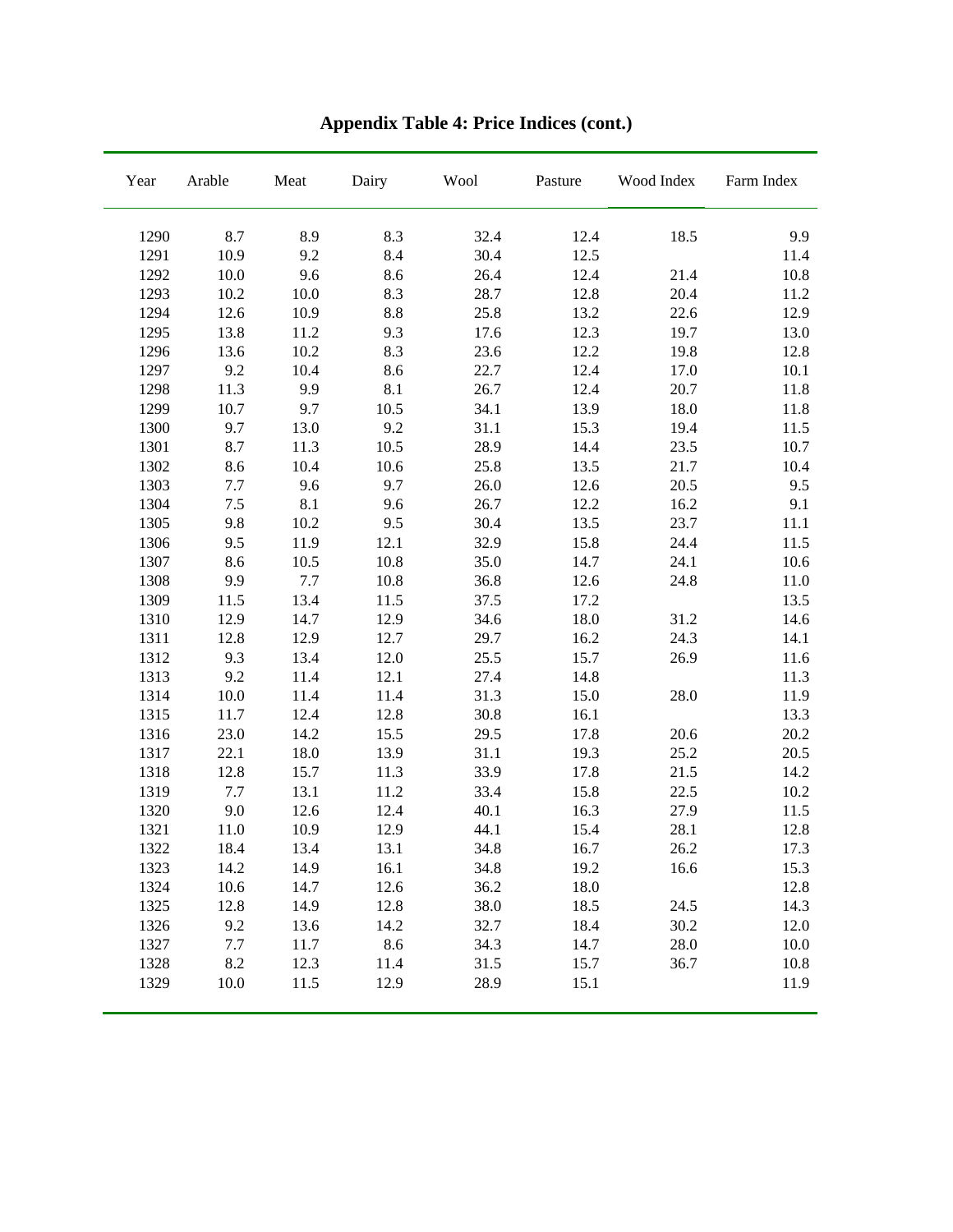| Year | Arable | $\operatorname{Meat}$ | Dairy      | Wool | Pasture | Wood Index | Farm Index |
|------|--------|-----------------------|------------|------|---------|------------|------------|
| 1330 | 10.4   | 11.8                  | 12.5       | 28.3 | 15.4    | 31.5       | 12.3       |
| 1331 | 11.9   | 12.4                  | 10.8       | 29.7 | 15.8    | 27.1       | 13.4       |
| 1332 | 13.4   | 11.5                  | 9.6        | 28.7 | 14.2    | 26.3       | 13.6       |
| 1333 | 9.5    | 11.9                  | 9.5        | 25.3 | 14.0    | 26.9       | 11.0       |
| 1334 | 7.8    | 11.3                  | $10.2\,$   | 20.4 | 13.4    | 29.1       | 9.9        |
| 1335 | 8.2    | 11.2                  | 10.6       | 21.8 | 13.4    | 34.8       | 10.5       |
| 1336 | 8.8    | 11.6                  | 11.9       | 26.7 | 14.5    | 28.7       | 11.0       |
| 1337 | 8.0    | 10.8                  | 9.5        | 22.9 | 12.3    | 29.8       | 9.7        |
| 1338 | 6.7    | 10.3                  | 11.2       | 17.9 | 11.5    | 26.9       | 8.5        |
| 1339 | 5.7    | 9.3                   | 8.7        | 19.7 | 11.3    | 25.4       | 7.9        |
| 1340 | 9.4    | 10.2                  | 11.6       | 19.7 | 13.3    | 29.5       | 11.0       |
| 1341 | 7.7    | 10.7                  | 8.2        | 19.9 | 12.2    | 28.0       | 9.5        |
| 1342 | 8.2    | 9.9                   | 7.7        | 24.1 | 11.9    | 29.3       | 10.0       |
| 1343 | 7.9    | 10.5                  | 7.7        | 19.7 | 11.7    | 28.6       | 9.6        |
| 1344 | 10.1   | 10.6                  | 8.5        | 25.3 | 12.8    | 28.0       | 11.3       |
| 1345 | 7.4    | 11.0                  | 9.2        | 23.6 | 13.3    | 23.8       | 9.4        |
| 1346 | 7.8    | 10.5                  | 12.0       | 25.8 | 14.0    | 31.8       | 10.1       |
| 1347 | 11.6   | 11.9                  | 10.1       | 23.6 | 13.9    | 28.0       | 12.5       |
| 1348 | 11.3   | 11.6                  | $\ \, 8.8$ | 24.1 | 13.2    | 65.4       | 13.1       |
| 1349 | 7.0    | 12.3                  | 8.2        | 14.4 | 12.1    | 19.4       | $8.8\,$    |
| 1350 | 10.3   | 10.9                  | 10.7       | 18.1 | 12.6    | 32.3       | 11.7       |
| 1351 | 14.9   | 11.6                  | 10.6       | 19.0 | 13.0    | 27.2       | 14.4       |
| 1352 | 17.4   | 11.9                  | 10.0       | 20.1 | 13.5    | 18.1       | 15.4       |
| 1353 | 11.9   | 15.0                  | 10.2       | 18.5 | 14.9    | 32.4       | 13.1       |
| 1354 | 10.3   | 13.1                  | 11.1       | 19.2 | 14.3    | 37.6       | 12.0       |
| 1355 | 9.6    | 12.9                  | 12.0       | 21.3 | 14.6    | 28.7       | 11.6       |
| 1356 | 11.1   | 11.9                  | 11.6       | 19.5 | 13.9    | 31.4       | 12.5       |
| 1357 | 12.2   | 10.6                  | 12.7       | 20.9 | 13.5    | 26.6       | 13.0       |
| 1358 | 13.0   | 11.1                  | 11.1       | 21.6 | 13.2    | 29.8       | 13.4       |
| 1359 | 11.6   | 12.9                  | 9.9        | 16.9 | 13.4    | 32.9       | 12.7       |
| 1360 | 11.3   | 12.6                  | 13.7       | 22.5 | 15.1    | 30.4       | 13.0       |
| 1361 | 12.1   | 13.0                  | 13.3       | 19.9 | 15.0    | 33.2       | 13.7       |
| 1362 | 11.6   | 12.6                  | 10.3       | 22.3 | 14.2    | 29.7       | 13.0       |
| 1363 | 13.8   | 10.6                  | 11.1       | 19.5 | 12.8    | 29.0       | 14.0       |
| 1364 | 14.8   | 11.7                  | 10.1       | 20.1 | 13.2    | 31.1       | 14.5       |
| 1365 | 12.8   | 13.5                  | 11.9       | 26.2 | 15.9    | 28.4       | 14.1       |
| 1366 | 11.0   | 11.7                  | 11.5       | 26.2 | 14.7    | 29.5       | 12.7       |
| 1367 | 11.6   | 12.4                  | 11.8       | 30.2 | 15.8    | 33.6       | 13.5       |
| 1368 | 12.7   | 12.4                  | 11.9       | 29.5 | 15.6    | 31.0       | 14.2       |
| 1369 | 12.6   | 13.1                  | 11.1       | 25.5 | 15.0    | 28.3       | 13.9       |

**Appendix Table 4: Price Indices (cont.)**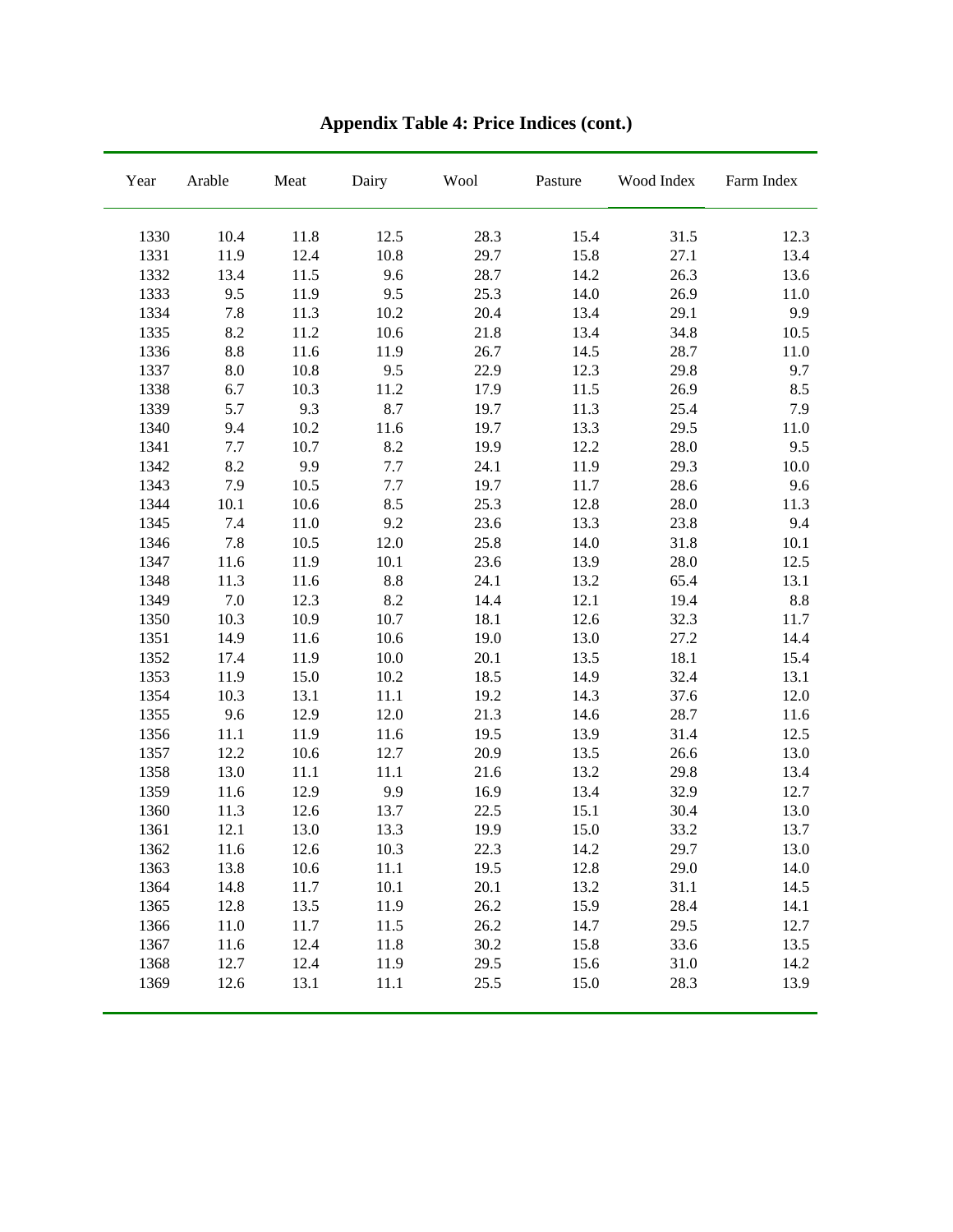| Year | Arable | $\operatorname{Meat}$ | Dairy    | Wool | Pasture | Wood Index | Farm Index |
|------|--------|-----------------------|----------|------|---------|------------|------------|
| 1370 | 22.6   | 14.2                  | 13.0     | 29.7 | 17.2    | 33.0       | 20.0       |
| 1371 | 13.5   | 13.4                  | 9.5      | 29.2 | 14.9    | 32.3       | 14.3       |
| 1372 | 10.8   | 11.5                  | 11.4     | 31.1 | 15.2    | 26.9       | 12.4       |
| 1373 | 12.7   | 14.6                  | 10.3     | 32.0 | 16.9    | 27.1       | 14.2       |
| 1374 | 10.1   | 13.6                  | 10.9     | 34.6 | 16.7    | 32.1       | 12.5       |
| 1375 | 14.0   | 13.7                  | 11.2     | 33.9 | 17.1    | 34.6       | 15.7       |
| 1376 | 14.0   | 13.3                  | $11.1\,$ | 33.1 | 16.4    | 32.2       | 15.2       |
| 1377 | 9.1    | 13.8                  | 11.3     | 38.0 | 17.3    | 34.5       | 12.1       |
| 1378 | 7.9    | 11.8                  | 11.2     | 32.4 | 15.7    | 32.9       | 10.7       |
| 1379 | 7.6    | 12.1                  | $10.0\,$ | 31.3 | 15.0    | 25.5       | 10.1       |
| 1380 | 9.9    | 13.3                  | 10.0     | 29.9 | 15.7    | 27.9       | 12.1       |
| 1381 | 10.3   | 13.3                  | 9.8      | 22.9 | 14.9    | 26.9       | 12.2       |
| 1382 | 9.3    | 11.7                  | 9.0      | 22.5 | 13.5    | 31.1       | 11.1       |
| 1383 | 9.0    | 13.7                  | 9.6      | 25.8 | 15.4    | 32.2       | 11.4       |
| 1384 | 9.8    | 11.3                  | 10.3     | 25.3 | 13.9    | 33.2       | 11.6       |
| 1385 | 8.6    | $11.1\,$              | 7.6      | 28.9 | 13.4    | 36.5       | 10.7       |
| 1386 | 9.8    | 13.3                  | 9.8      | 22.0 | 14.4    | 29.4       | 11.7       |
| 1387 | 8.1    | 13.3                  | 10.0     | 21.1 | 14.4    | 26.5       | 10.3       |
| 1388 | 7.0    | 13.8                  | 9.8      | 19.5 | 14.2    | 29.9       | 9.6        |
| 1389 | 6.7    | 13.8                  | 7.6      | 20.1 | 13.6    | 33.9       | 9.2        |
| 1390 | 10.0   | 13.3                  | 9.9      | 20.4 | 14.1    | 31.4       | 11.7       |
| 1391 | 14.7   | 10.5                  | 8.7      | 16.7 | 11.8    | 32.5       | 14.3       |
| 1392 | 9.3    | 11.8                  | 10.3     | 21.6 | 13.6    | 29.1       | 11.2       |
| 1393 | 7.0    | 12.7                  | 10.3     | 24.3 | 14.6    | 24.5       | 9.4        |
| 1394 | 7.6    | 13.8                  | 10.3     | 23.4 | 15.0    | 27.2       | 10.1       |
| 1395 | 8.2    | 12.1                  | 11.6     | 21.1 | 14.2    | 24.4       | 10.3       |
| 1396 | 8.6    | 8.8                   | 10.5     | 23.2 | 12.1    | 24.0       | 10.1       |
| 1397 | 11.0   | 13.8                  | 9.8      | 22.9 | 14.9    | 24.5       | 12.5       |
| 1398 | 11.2   | 13.3                  | 9.5      | 26.2 | 14.8    | 24.4       | 12.6       |
| 1399 | 9.3    | 14.0                  | 10.4     | 24.8 | 15.6    | 23.7       | 11.5       |
| 1400 | 10.0   | 13.5                  | 9.4      | 23.4 | 14.6    | 21.6       | 11.7       |
| 1401 | 11.1   | 13.1                  | 8.0      | 22.9 | 13.9    | 24.4       | 12.4       |
| 1402 | 14.0   | 13.5                  | 9.6      | 23.9 | 14.8    | 23.7       | 14.4       |
| 1403 | 11.3   | 14.5                  | 14.4     | 25.5 | 17.0    | 24.0       | 13.0       |
| 1404 | 9.0    | 12.2                  | 7.7      | 30.8 | 13.9    | 24.7       | 10.8       |
| 1405 | 8.3    | 11.9                  | 9.1      | 23.6 | 13.8    | 25.2       | 10.3       |
| 1406 | 7.7    | 14.2                  | 8.2      | 23.4 | 14.6    | 24.6       | 10.0       |
| 1407 | 7.8    | 14.2                  | 8.4      | 28.7 | 15.5    | 24.5       | 10.3       |
| 1408 | 10.0   | 13.2                  | 10.1     | 28.0 | 15.4    | 22.2       | 11.8       |
| 1409 | 11.8   | 13.7                  | 9.9      | 26.4 | 15.6    | 23.7       | 13.2       |

**Appendix Table 4: Price Indices (cont.)**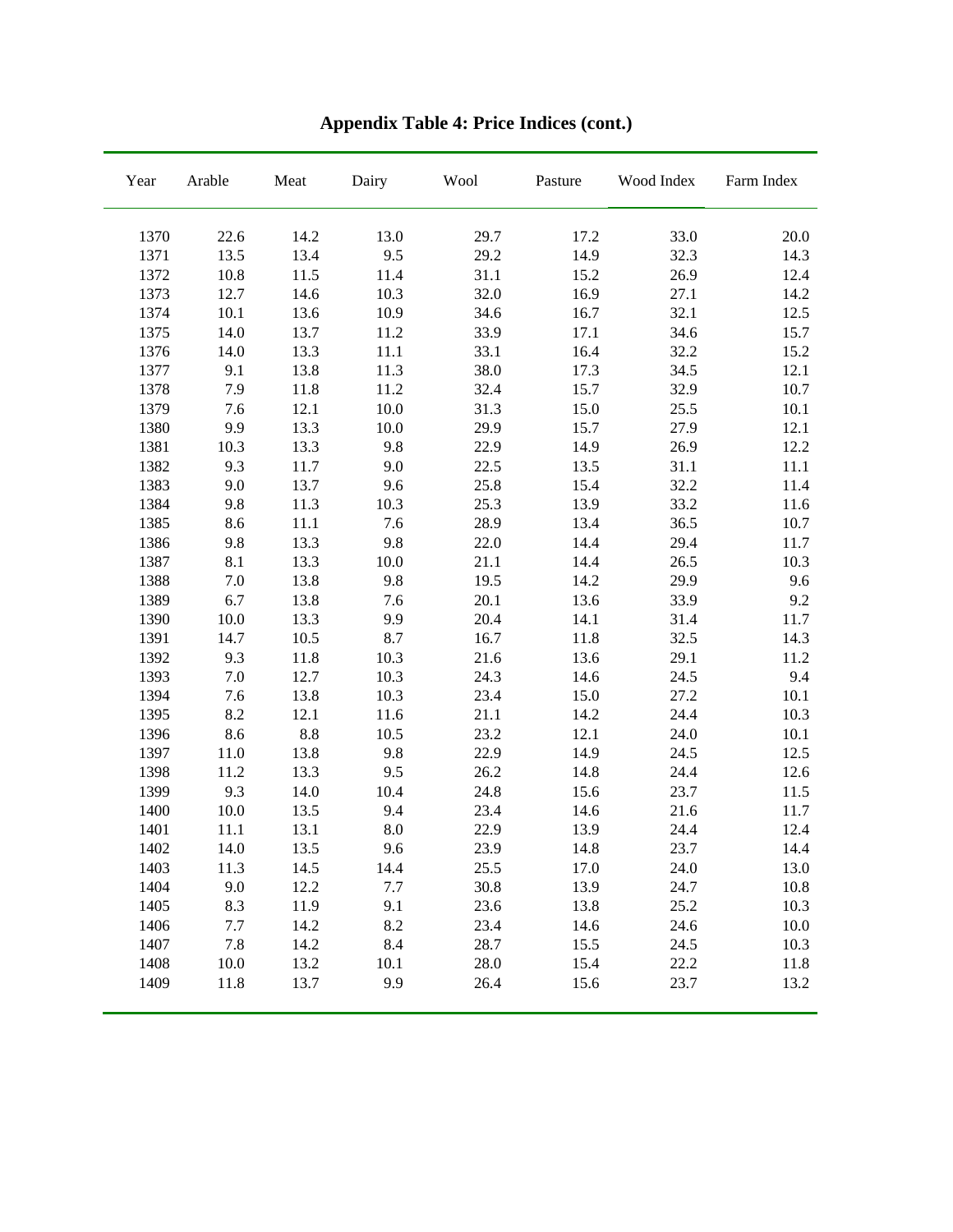| Year | Arable | Meat | Dairy | Wool | Pasture | Wood Index | Farm Index |
|------|--------|------|-------|------|---------|------------|------------|
| 1410 | 13.7   | 14.0 | 9.2   | 32.7 | 16.0    | 23.7       | 14.6       |
| 1411 | 11.0   | 14.4 | 8.6   | 30.4 | 15.7    | 21.5       | 12.6       |
| 1412 | 9.3    | 13.1 | 8.6   | 27.1 | 14.7    | 22.9       | 11.1       |
| 1413 | 8.7    | 14.1 | 10.7  | 30.6 | 16.5    | 22.3       | 11.1       |
| 1414 | 8.5    | 14.3 | 10.4  | 24.8 | 15.6    | 22.3       | 10.7       |
| 1415 | 9.0    | 14.4 | 10.4  | 22.9 | 15.4    | 22.9       | 11.1       |
| 1416 | 11.4   | 14.4 | 10.2  | 24.3 | 15.5    | 24.5       | 12.9       |
| 1417 | 12.7   | 14.0 | 10.0  | 21.6 | 14.9    | 21.7       | 13.5       |
| 1418 | 10.1   | 13.8 | 8.9   | 18.8 | 13.7    | 20.6       | 11.4       |
| 1419 | 10.4   | 14.5 | 8.1   | 19.0 | 14.2    | 22.4       | 11.7       |
| 1420 | 9.7    | 13.4 | 9.6   | 20.4 | 14.2    | 23.4       | 11.4       |
| 1421 | 10.0   | 12.5 | 10.2  | 28.9 | 15.0    | 21.9       | 11.6       |
| 1422 | 8.5    | 13.3 | 9.9   | 21.1 | 14.5    | 23.5       | 10.5       |
| 1423 | 8.3    | 14.0 | 8.9   | 18.3 | 14.1    | 22.5       | 10.3       |
| 1424 | 8.2    | 13.5 | 8.1   | 19.7 | 13.7    | 22.9       | 10.2       |
| 1425 | 8.8    | 14.5 | 8.9   | 22.0 | 14.9    | 22.9       | 10.9       |
| 1426 | 8.2    | 14.4 | 10.7  | 18.8 | 14.9    | 24.8       | 10.4       |
| 1427 | 7.6    | 14.7 | 9.9   | 20.7 | 15.0    | 24.6       | 10.0       |
| 1428 | $7.5$  | 13.5 | 9.9   | 20.1 | 14.4    | 24.5       | 9.8        |
| 1429 | 11.5   | 14.2 | 9.8   | 24.5 | 15.5    | 25.0       | 13.0       |
| 1430 | 11.9   | 13.3 | 11.7  | 31.3 | 16.4    | 21.8       | 13.3       |
| 1431 | 9.3    | 14.1 | 6.6   | 25.8 | 14.4    | 21.6       | 11.1       |
| 1432 | 7.9    | 13.7 | 9.1   | 25.1 | 15.0    | 22.8       | 10.3       |
| 1433 | 10.8   | 14.2 | 11.4  | 25.3 | 16.1    | $21.0\,$   | 12.5       |
| 1434 | 9.6    | 15.5 | 10.8  | 19.7 | 15.9    | 20.6       | 11.5       |
| 1435 | 8.2    | 15.9 | 13.7  | 21.8 | 17.0    | 20.5       | 10.8       |
| 1436 | 8.4    | 15.8 | 12.3  | 23.6 | 16.8    | 20.9       | 10.8       |
| 1437 | 8.5    | 11.5 |       | 19.5 | 13.1    | 21.2       | 10.1       |
| 1438 | 13.3   | 15.3 | 11.4  | 19.2 | 15.7    | 25.0       | 14.3       |
| 1439 | 17.5   | 14.2 | 13.7  | 25.5 | 16.8    | 24.6       | 17.0       |
| 1440 | 11.8   | 12.9 |       | 23.2 | 14.9    | 23.1       | 13.0       |
| 1441 | 6.9    | 13.2 |       | 23.4 | 14.9    | 20.2       | 9.2        |
| 1442 | 7.3    | 12.9 | 9.8   | 22.9 | 14.5    | 21.1       | 9.6        |
| 1443 | 8.3    | 11.7 |       | 19.9 | 13.3    | 16.7       | 9.9        |
| 1444 | 7.6    | 13.9 |       | 21.3 | 15.6    | 21.7       | 10.0       |
| 1445 | 6.8    | 14.3 | 11.4  | 17.4 | 14.7    | 20.5       | 9.2        |
| 1446 | 8.6    | 11.7 | 9.1   | 19.9 | 13.2    | 21.2       | 10.3       |
| 1447 | 8.9    | 11.6 | 10.2  | 25.3 | 14.3    | 23.6       | 10.8       |
| 1448 | 8.6    | 13.7 | 10.1  | 20.1 | 14.6    | 17.1       | 10.4       |
| 1449 | 8.2    | 13.3 | 11.4  | 20.4 | 14.8    | 24.5       | 10.4       |

**Appendix Table 4: Price Indices (cont.)**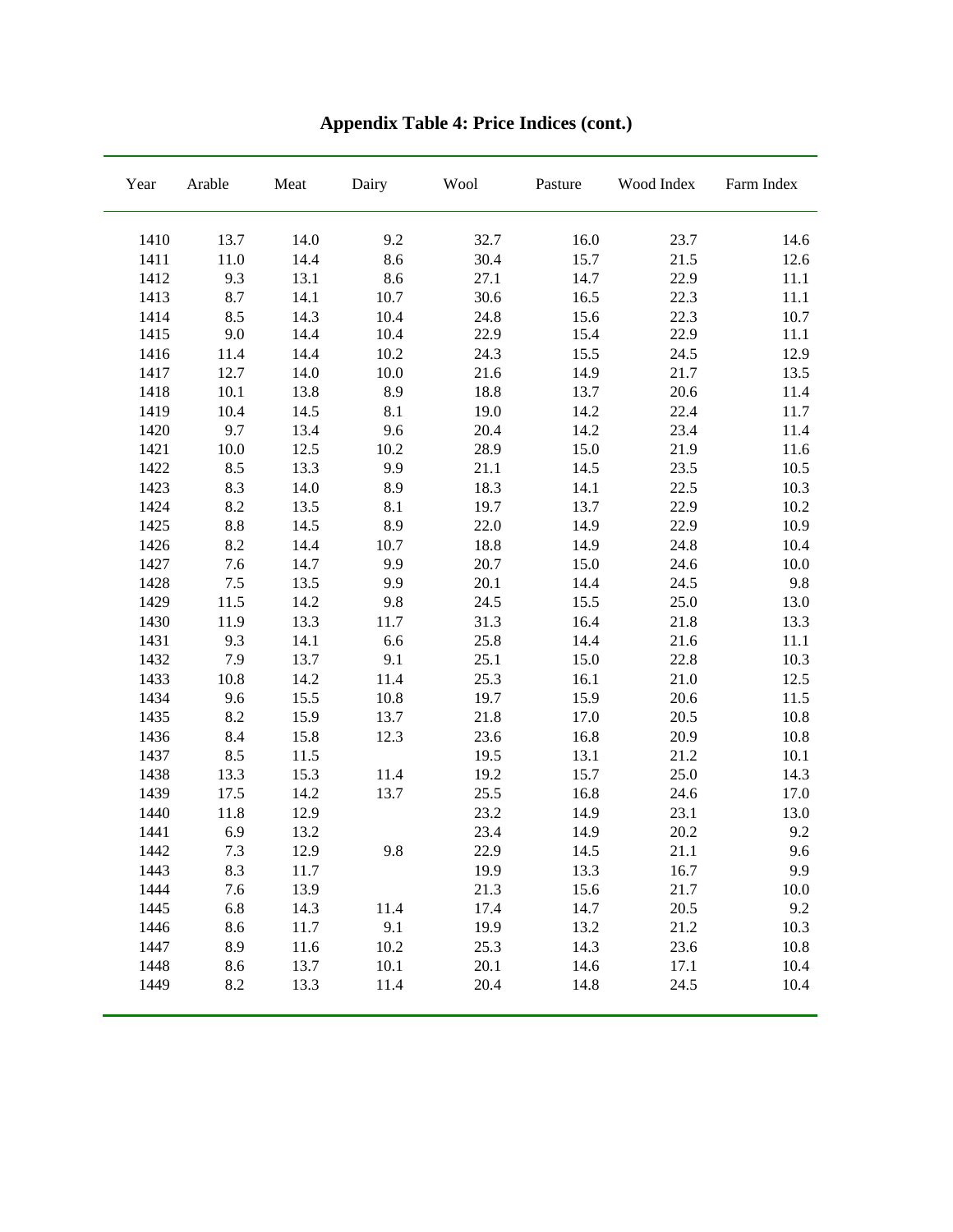| Year | Arable | $\operatorname{Meat}$ | Dairy    | Wool | Pasture | Wood Index | Farm Index |
|------|--------|-----------------------|----------|------|---------|------------|------------|
| 1450 | 8.4    | 12.2                  | 10.1     | 17.9 | 13.3    | 16.2       | $10.0\,$   |
| 1451 | 9.3    | 15.2                  | 9.5      | 16.6 | 14.5    | 20.9       | 11.1       |
| 1452 | 9.0    | 10.5                  | 10.2     | 14.5 | 12.0    | 20.0       | 10.1       |
| 1453 | 8.7    | 13.1                  | 11.2     | 11.6 | 12.8    | 22.3       | 10.3       |
| 1454 | 8.8    | 12.4                  | 11.0     | 15.1 | 13.1    | 21.8       | 10.5       |
| 1455 | 7.8    | 13.3                  | 10.3     | 15.0 | 13.6    | 21.0       | 9.7        |
| 1456 | 8.8    | 12.7                  | 13.2     | 13.5 | 13.2    | 22.7       | 10.4       |
| 1457 | 8.3    | 11.7                  | 6.5      | 15.1 | 11.4    | 17.8       | 9.5        |
| 1458 | 9.4    | $12.0\,$              | $7.5\,$  | 16.0 | 12.0    | 19.7       | 10.3       |
| 1459 | 9.2    | 11.7                  | 9.1      | 15.9 | 12.3    | 19.1       | 10.4       |
| 1460 | 8.8    | 11.8                  | $10.8\,$ | 14.4 | 12.9    | 21.2       | 10.3       |
| 1461 | 11.0   | 10.9                  | 9.1      | 15.0 | 11.8    | 15.1       | 11.3       |
| 1462 | 11.4   | 12.1                  | 9.6      | 17.5 | 13.1    | 22.8       | 12.2       |
| 1463 | 7.7    | 10.3                  | 5.2      | 18.2 | 10.5    |            | 8.9        |
| 1464 | 6.3    | 13.4                  | 8.8      | 23.2 | 14.1    |            | 8.6        |
| 1465 | 9.5    | 12.9                  | 9.1      | 24.8 | 14.7    | 19.5       | 11.1       |
| 1466 | 8.9    | 13.6                  |          | 23.9 | 13.1    | 20.9       | 10.5       |
| 1467 | 9.1    | 12.8                  | 8.8      | 24.2 | 14.2    | 20.7       | 10.8       |
| 1468 | 8.6    | 13.0                  | 6.5      | 19.2 | 12.9    | 20.1       | $10.2\,$   |
| 1469 | 9.0    | 12.9                  | 6.5      | 16.4 | 12.3    | 19.4       | 10.4       |
| 1470 | 9.2    | 13.3                  |          | 17.7 | 12.3    | 21.1       | 10.6       |
| 1471 | 9.9    | 12.9                  | 10.8     | 17.3 | 12.5    | 19.8       | 11.0       |
| 1472 | 9.3    | 13.6                  | 9.4      | 16.4 | 12.2    | 20.9       | 10.5       |
| 1473 | 7.9    | 13.6                  | 8.5      | 16.7 | 13.2    | 20.1       | 9.7        |
| 1474 | 8.4    | 12.0                  | 8.5      | 16.0 | 12.3    | 19.9       | 9.9        |
| 1475 | 7.8    | 13.7                  | 8.7      | 14.6 | 12.9    | 20.2       | 9.6        |
| 1476 | 8.3    | 12.7                  | 8.3      | 14.1 | 12.3    | 21.5       | 9.9        |
| 1477 | 8.8    | 12.2                  | 8.5      | 13.6 | 12.0    | 19.7       | 10.0       |
| 1478 | 9.3    | 11.4                  | 9.1      | 18.7 | 13.0    | 20.4       | 10.7       |
| 1479 | 9.7    | 12.1                  | 8.5      | 14.7 | 12.5    | 18.1       | $10.8\,$   |
| 1480 | 8.8    | 10.2                  | 8.5      | 16.3 | 10.0    | 15.8       | 9.5        |
| 1481 | 9.0    | 12.1                  | 9.0      | 20.0 | 13.1    | 16.5       | 10.3       |
| 1482 | 12.8   | 13.0                  | 10.5     | 25.8 | 15.1    | 16.8       | 13.4       |
| 1483 | 14.1   | 7.4                   | 11.3     | 19.3 | 10.9    | 16.2       | 12.9       |
| 1484 | 11.2   | 11.0                  | 11.2     | 25.4 | 13.9    | 19.0       | 12.1       |
| 1485 | 9.2    | 13.3                  | 11.2     | 26.0 | 15.4    | 16.3       | 10.9       |
| 1486 | 7.7    | 18.1                  | 12.5     | 19.9 | 17.0    | 12.6       | 10.0       |
| 1487 | 9.5    |                       | 10.8     | 18.1 | 12.2    | 13.5       | 10.3       |
| 1488 | 8.8    | 7.8                   | 10.4     | 17.1 | 10.2    | 13.3       | 9.3        |
| 1489 | 9.7    | 13.4                  | 11.0     | 18.2 | 14.3    | 20.0       | 11.3       |

**Appendix Table 4: Price Indices (cont.)**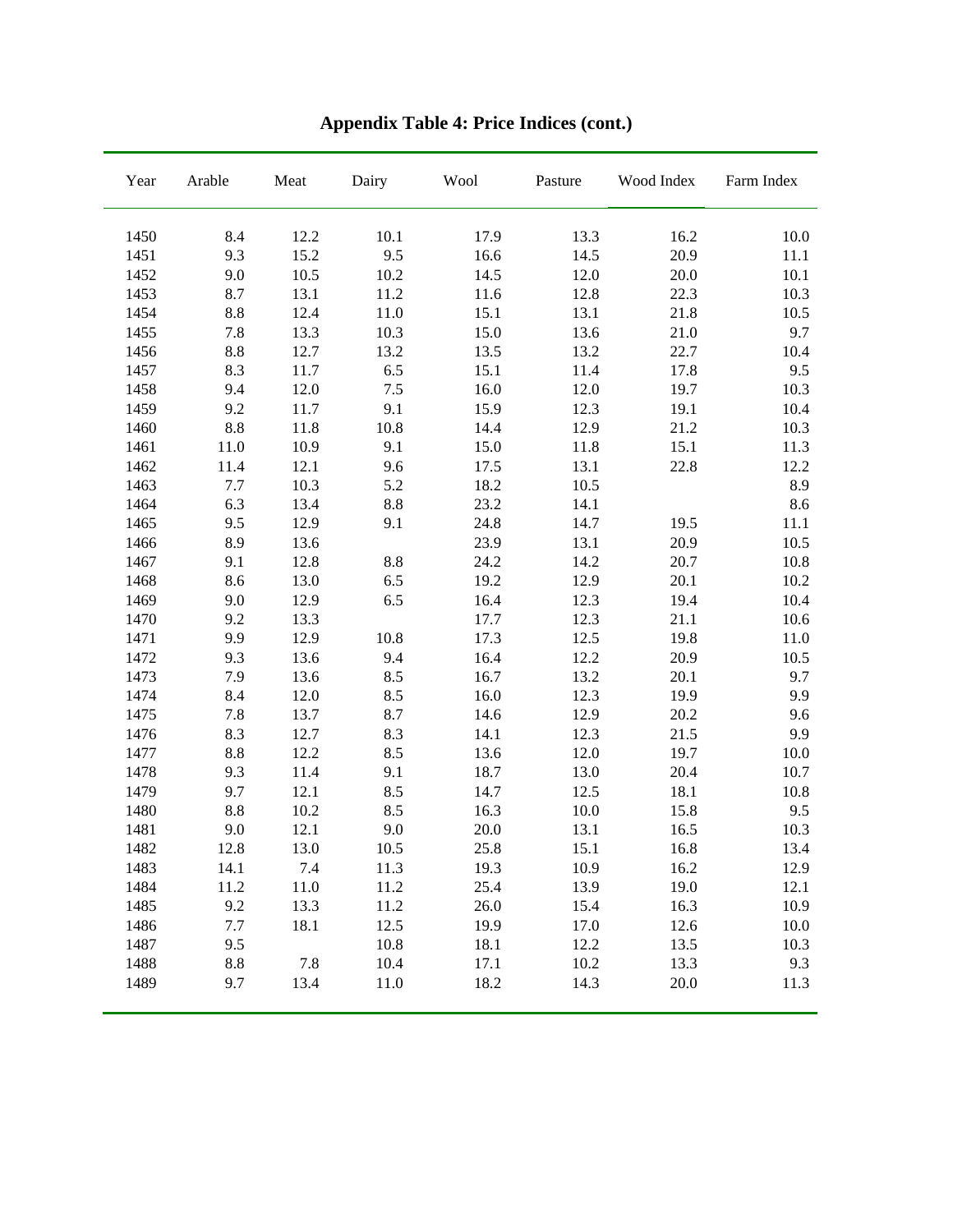| Year | Arable | Meat | Dairy   | Wool | Pasture | Wood Index | Farm Index |
|------|--------|------|---------|------|---------|------------|------------|
| 1490 | 8.9    | 12.5 | 11.0    | 16.8 | 13.5    | 17.2       | 10.4       |
| 1491 | 9.8    | 12.2 | 8.6     | 14.4 | 12.3    | 14.5       | 10.6       |
| 1492 | 9.8    | 10.9 | 10.9    | 18.1 | 12.7    | 15.2       | 10.7       |
| 1493 | 8.9    | 11.2 | 9.8     | 16.0 | 12.2    | 19.2       | 10.2       |
| 1494 | 7.9    | 14.0 |         | 17.9 | 13.4    | 16.7       | 9.6        |
| 1495 | 7.8    | 10.9 | 11.6    | 15.4 | 12.5    | 15.4       | 9.2        |
| 1496 | 7.6    | 10.8 |         | 18.4 | 11.8    | 22.2       | 9.3        |
| 1497 | 9.0    | 9.3  | 15.0    | 18.4 | 12.9    | 18.7       | 10.4       |
| 1498 | 9.0    | 13.4 | 10.9    | 14.9 | 13.7    | 16.1       | 10.5       |
| 1499 | 9.7    | 15.0 | $8.8\,$ | 17.7 | 14.5    | 20.0       | 11.3       |
| 1500 | 8.2    | 13.6 | 8.9     | 14.0 | 12.9    | 20.1       | 9.8        |
| 1501 | 10.6   | 11.5 | 10.3    | 16.1 | 12.6    | 18.9       | 11.4       |
| 1502 | 11.3   | 10.4 | 12.6    | 16.7 | 12.7    | 18.9       | 11.9       |
| 1503 | 10.0   | 13.0 | 8.3     | 15.3 | 12.7    | 17.5       | 11.0       |
| 1504 | 11.1   | 13.5 | 6.7     | 17.0 | 12.7    | 17.7       | 11.7       |
| 1505 | 10.6   | 12.1 | 8.2     | 17.2 | 12.6    | 17.5       | 11.4       |
| 1506 | 9.4    | 15.1 | 10.4    | 14.6 | 14.2    | 19.0       | 11.0       |
| 1507 | 8.8    | 14.2 | 12.4    | 14.2 | 14.1    | 19.5       | 10.5       |
| 1508 | 9.5    | 13.7 | 10.0    | 15.9 | 13.7    | 17.0       | 10.9       |
| 1509 | 7.5    | 12.9 | 8.9     | 17.7 | 13.2    | 16.3       | 9.2        |
| 1510 | 7.3    | 10.8 | 10.2    | 18.8 | 12.7    | 16.7       | 9.0        |
| 1511 | 7.5    | 10.1 | 6.7     | 19.1 | 11.4    | 17.4       | 9.0        |
| 1512 | 9.0    | 10.9 | 6.7     | 18.1 | 11.6    | 19.3       | 10.1       |
| 1513 | 15.1   | 11.8 | 6.7     | 19.1 | 12.2    | 19.5       | 14.1       |
| 1514 | 11.1   | 12.3 | 13.4    | 18.8 | 14.5    | 19.6       | 12.3       |
| 1515 | 9.4    | 12.1 | 10.8    | 20.9 | 14.2    | 19.1       | 11.0       |
| 1516 | 11.7   | 13.3 | $7.2\,$ | 23.7 | 13.8    | 18.8       | 12.5       |
| 1517 | 9.4    | 12.1 | 9.4     | 22.6 | 13.9    | 19.5       | 10.9       |
| 1518 | 11.4   | 12.1 | 9.4     | 24.7 | 14.4    | 19.0       | 12.5       |
| 1519 | 10.7   | 12.1 | 15.3    | 19.8 | 15.1    | 18.4       | 12.2       |
| 1520 | 12.7   | 9.4  | 11.6    | 22.1 | 12.9    | 19.0       | 12.9       |
| 1521 | 15.3   | 23.0 | 13.6    | 20.5 | 20.0    | 24.5       | 16.6       |
| 1522 | 12.1   | 23.3 | 12.3    | 18.1 | 19.0    | 14.6       | 13.6       |
| 1523 | 10.4   | 11.4 | 12.0    | 21.4 | 14.0    | 20.0       | 11.7       |
| 1524 | 10.2   | 23.0 | 8.3     | 16.5 | 17.1    | 16.6       | 12.1       |
| 1525 | 9.7    | 23.0 | 12.1    | 16.8 | 18.7    | 15.1       | 12.0       |
| 1526 | 9.2    | 25.8 | 9.3     | 20.9 | 19.7    | 20.0       | 12.1       |
| 1527 | 12.3   | 23.0 | 12.4    | 22.1 | 20.0    | 22.2       | 14.4       |
| 1528 | 21.5   | 16.1 | 13.8    | 19.3 | 16.8    | 19.4       | 19.3       |
| 1529 | 14.5   | 23.0 | 10.7    | 21.3 | 19.1    | 18.8       | 15.7       |

**Appendix Table 4: Price Indices (cont.)**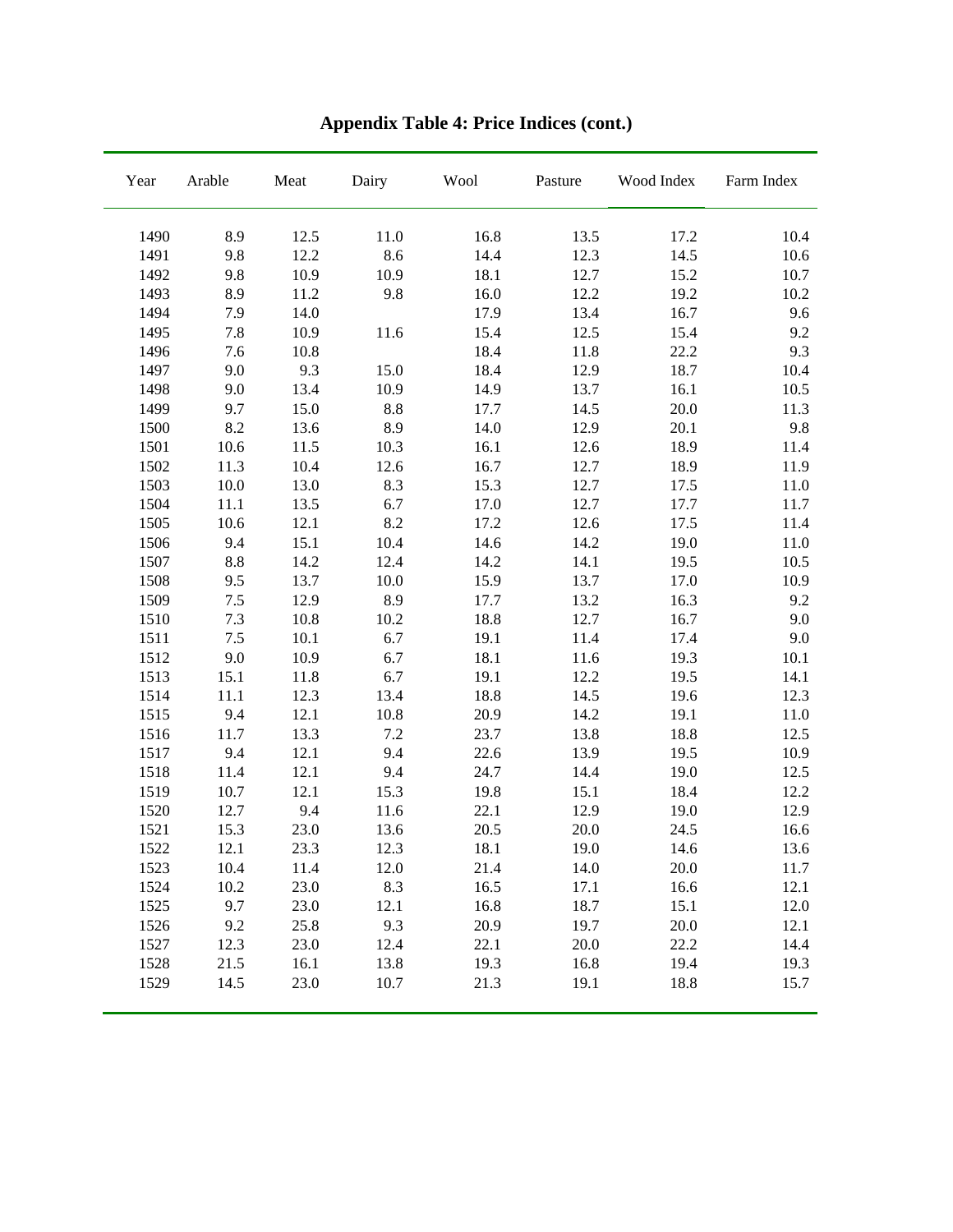| Year | Arable | Meat | Dairy | Wool | Pasture | Wood Index | Farm Index |
|------|--------|------|-------|------|---------|------------|------------|
| 1530 | 13.4   | 23.0 | 11.4  | 17.9 | 18.7    | 15.9       | 14.7       |
| 1531 | 14.1   | 20.0 | 10.3  | 15.3 | 16.5    | 25.7       | 15.1       |
| 1532 | 14.3   |      | 10.2  | 20.4 | 16.7    | 15.0       | 14.7       |
| 1533 | 15.0   | 15.6 | 16.0  | 22.9 | 17.6    | 19.7       | 15.8       |
| 1534 | 12.6   | 12.3 | 13.6  | 25.6 | 15.7    | 19.1       | 13.6       |
| 1535 | 13.3   | 18.0 | 11.7  | 23.8 | 17.9    | 19.4       | 14.7       |
| 1536 | 15.1   | 10.7 | 10.9  | 21.3 | 13.4    | 25.8       | 14.8       |
| 1537 | 13.5   | 10.8 | 12.3  | 26.3 | 14.6    | 25.5       | 14.2       |
| 1538 | 11.3   | 9.4  | 13.3  | 20.5 | 12.8    | 19.9       | 12.0       |
| 1539 | 11.9   |      | 10.8  | 18.9 | 13.7    | 20.4       | 12.6       |
| 1540 | 12.2   | 11.4 | 11.1  | 19.7 | 13.5    | 19.8       | 12.8       |
| 1541 | 14.2   |      | 12.8  | 33.4 | 19.9    | 16.9       | 15.5       |
| 1542 | 13.1   |      | 10.2  | 27.2 | 16.4    | 18.5       | 14.0       |
| 1543 | 14.7   |      |       |      | 19.7    | 20.7       | 16.1       |
| 1544 | 14.1   | 9.4  |       | 26.3 | 13.2    | 28.7       | 14.3       |
| 1545 | 16.4   | 14.1 | 10.2  | 24.7 | 15.7    | 23.3       | 16.2       |
| 1546 | 23.2   | 12.9 | 15.3  | 31.6 | 17.4    | 23.9       | 20.8       |
| 1547 | 13.5   | 15.5 | 11.9  | 22.1 | 16.5    | 18.4       | 14.4       |
| 1548 | 11.4   | 19.1 | 19.7  | 21.1 | 20.2    | 30.6       | 14.3       |
| 1549 | 16.4   | 21.6 | 19.0  |      | 23.8    | 24.8       | 18.5       |
| 1550 | 22.6   | 25.2 | 24.3  | 29.4 | 26.9    | 26.6       | 23.6       |
| 1551 | 28.1   | 42.0 | 17.3  | 49.3 | 36.7    | 19.0       | 28.8       |
| 1552 | 23.3   |      | 20.1  | 47.0 | 32.7    | 26.2       | 25.4       |
| 1553 | 19.5   | 33.6 | 17.2  | 33.7 | 30.0    | 32.9       | 22.6       |
| 1554 | 20.4   | 29.4 | 26.8  | 21.7 | 27.5    | 35.0       | 22.8       |
| 1555 | 26.6   | 42.0 | 27.3  | 29.1 | 36.3    | 34.1       | 29.1       |
| 1556 | 36.9   | 24.0 | 21.7  | 28.0 | 25.8    | 33.0       | 32.1       |
| 1557 | 43.5   | 42.0 | 24.0  | 46.0 | 38.8    | 31.0       | 39.9       |
| 1558 | 17.8   | 26.1 | 28.0  | 47.7 | 31.8    | 35.8       | 21.9       |
| 1559 | 22.2   | 23.9 | 29.8  | 21.9 | 25.3    | 34.1       | 23.3       |
| 1560 | 22.3   | 51.9 | 34.4  | 33.1 | 43.1    | 23.8       | 26.6       |
| 1561 | 25.9   | 34.1 | 30.2  | 26.9 | 32.5    | 40.8       | 28.1       |
| 1562 | 26.2   | 23.1 | 31.3  | 38.6 | 29.8    | 29.0       | 26.8       |
| 1563 | 29.3   | 22.6 | 33.3  | 26.3 | 27.2    | 32.5       | 28.2       |
| 1564 | 29.9   | 23.0 | 33.9  | 30.1 | 28.5    | 33.1       | 29.0       |
| 1565 | 21.7   | 25.4 | 27.8  | 28.0 | 27.9    | 28.7       | 23.3       |
| 1566 | 22.7   | 25.1 | 28.4  | 38.4 | 30.3    | 34.6       | 25.0       |
| 1567 | 23.9   | 25.5 | 25.9  |      | 30.3    | 32.4       | 25.6       |
| 1568 | 26.7   | 26.0 | 27.4  | 47.8 | 32.6    | 30.5       | 28.0       |
| 1569 | 25.9   | 28.3 | 25.3  | 40.5 | 31.9    | 39.6       | 27.8       |

**Appendix Table 4: Price Indices (cont.)**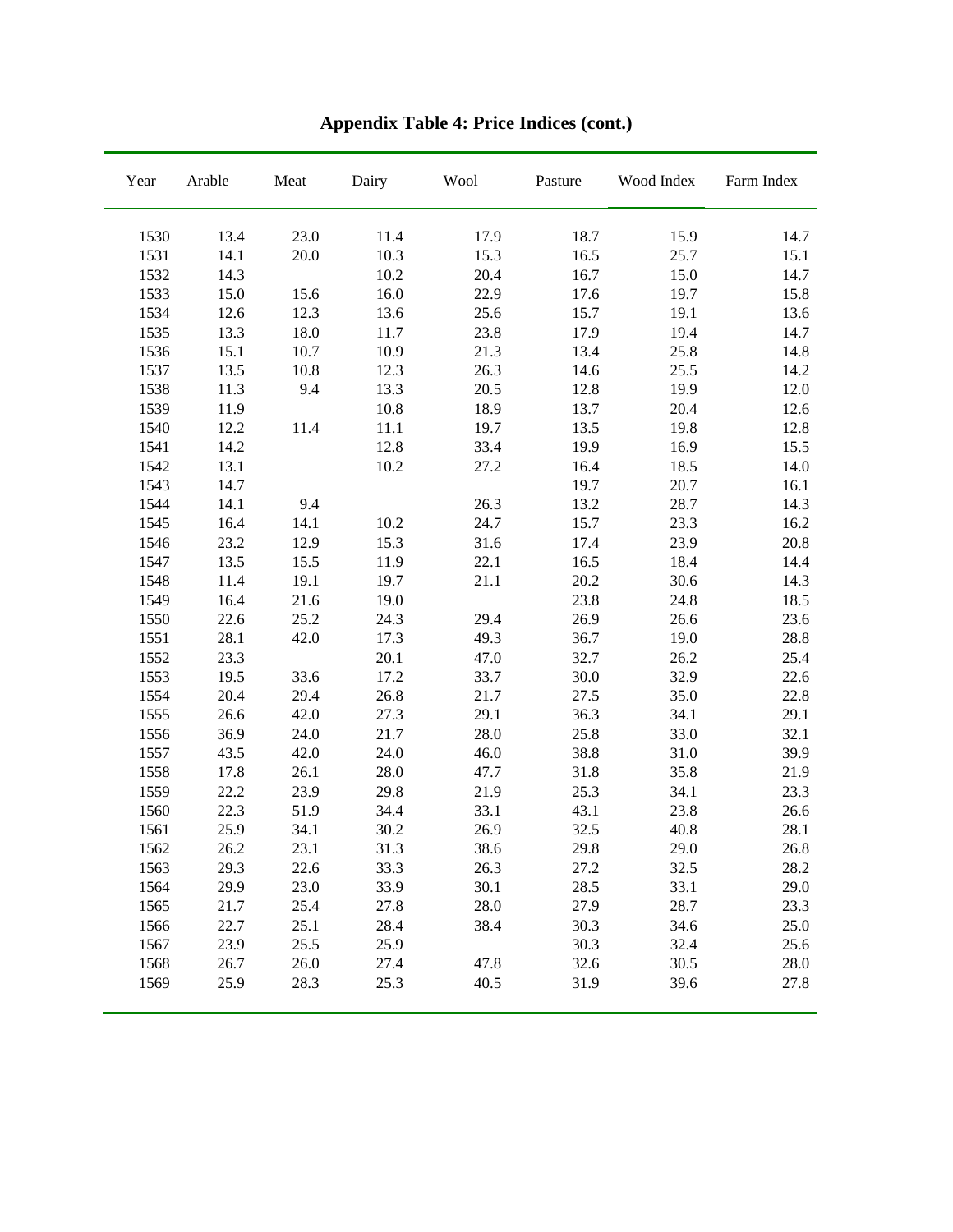| Year | Arable | $\operatorname{Meat}$ | Dairy | Wool | Pasture | Wood Index | Farm Index |
|------|--------|-----------------------|-------|------|---------|------------|------------|
| 1570 | 22.2   | 23.0                  | 24.1  | 40.8 | 28.2    | 40.9       | 24.5       |
| 1571 | 19.8   | 24.0                  | 23.8  | 33.2 | 27.3    | 36.3       | 22.4       |
| 1572 | 24.7   | 23.4                  | 26.4  | 41.0 | 29.0    | 37.0       | 26.1       |
| 1573 | 26.8   | 24.1                  | 22.3  | 34.5 | 27.4    | 33.1       | 26.8       |
| 1574 | 35.7   | 27.1                  | 31.8  | 38.4 | 32.0    | 30.8       | 33.3       |
| 1575 | 25.8   | 25.7                  | 27.2  | 39.7 | 30.9    | 31.8       | 27.0       |
| 1576 | 26.7   | 26.4                  | 26.3  | 41.3 | 31.2    | 29.6       | 27.5       |
| 1577 | 30.1   | 26.4                  | 31.7  | 44.0 | 33.0    | 40.1       | 30.9       |
| 1578 | 28.1   | 25.5                  | 28.8  | 44.6 | 31.9    | 34.0       | 28.9       |
| 1579 | 25.7   | 26.6                  | 27.5  | 46.0 | 32.2    | 33.7       | 27.4       |
| 1580 | 25.5   | 24.1                  | 27.6  | 49.1 | 31.6    | 33.8       | 27.1       |
| 1581 | 30.9   | 25.6                  | 29.9  | 45.1 | 32.0    | 35.4       | 30.8       |
| 1582 | 30.0   | 25.0                  | 29.5  | 41.0 | 31.1    | 37.6       | 30.1       |
| 1583 | 28.2   | 24.4                  | 30.6  | 46.4 | 32.1    | 30.8       | 28.8       |
| 1584 | 28.0   | 27.2                  | 28.2  | 41.0 | 32.6    | 34.8       | 29.1       |
| 1585 | 30.2   | 26.4                  | 27.0  | 37.0 | 30.2    | 39.7       | 30.1       |
| 1586 | 40.1   | 29.6                  | 29.4  | 37.5 | 32.5    | 38.9       | 36.7       |
| 1587 | 39.0   | 32.5                  | 33.5  | 31.4 | 34.3    | 38.0       | 36.5       |
| 1588 | 28.8   | 32.9                  | 28.6  | 32.8 | 33.1    | 37.1       | 29.9       |
| 1589 | 30.2   | 31.7                  | 28.6  | 38.1 | 33.5    | 31.9       | 30.6       |
| 1590 | 38.7   | 31.9                  | 35.6  | 43.8 | 38.0    | 39.9       | 37.6       |
| 1591 | 42.2   | 36.0                  | 34.7  | 54.5 | 41.7    | 37.5       | 40.7       |
| 1592 | 30.9   | 36.8                  | 22.3  | 56.5 | 38.2    | 39.0       | 32.8       |
| 1593 | 31.8   | 34.3                  | 29.7  | 58.5 | 40.2    | 37.7       | 33.8       |
| 1594 | 39.1   | 32.3                  | 31.4  | 60.3 | 39.2    | 43.2       | 38.5       |
| 1595 | 54.5   | 33.3                  | 35.9  | 60.7 | 41.8    | 38.6       | 47.8       |
| 1596 | 56.7   | 34.4                  | 31.7  | 57.0 | 40.6    | 43.8       | 49.0       |
| 1597 | 70.6   | 36.5                  | 38.2  | 56.8 | 43.3    | 43.3       | 57.2       |
| 1598 | 57.1   | 39.3                  | 34.6  | 48.9 | 41.8    | 41.4       | 49.5       |
| 1599 | 39.5   | 37.0                  | 35.3  | 50.7 | 41.5    | 43.3       | 39.4       |
| 1600 | 41.9   | 38.8                  | 34.7  | 48.4 | 42.7    | 41.7       | 41.1       |
| 1601 | 48.4   | 38.6                  | 35.7  | 51.9 | 43.7    | 46.9       | 45.7       |
| 1602 | 38.5   | 34.5                  | 36.5  | 55.8 | 42.0    | 49.1       | 39.3       |
| 1603 | 37.2   | 34.1                  | 34.5  | 64.8 | 42.5    | 49.5       | 38.7       |
| 1604 | 38.4   | 34.0                  | 36.1  | 72.2 | 44.1    | 49.6       | 39.9       |
| 1605 | 42.1   | 36.2                  | 32.6  | 65.0 | 43.8    | 52.9       | 42.4       |
| 1606 | 43.4   | 35.7                  | 33.7  | 63.5 | 43.2    | 53.3       | 43.0       |
| 1607 | 44.1   | 36.3                  | 36.6  | 62.4 | 44.5    | 60.6       | 44.3       |
| 1608 | 56.1   | 37.6                  | 37.2  | 63.9 | 46.0    | 62.6       | 52.0       |
| 1609 | 56.5   | 37.7                  | 37.1  | 58.5 | 45.0    | 63.3       | 52.0       |

**Appendix Table 4: Price Indices (cont.)**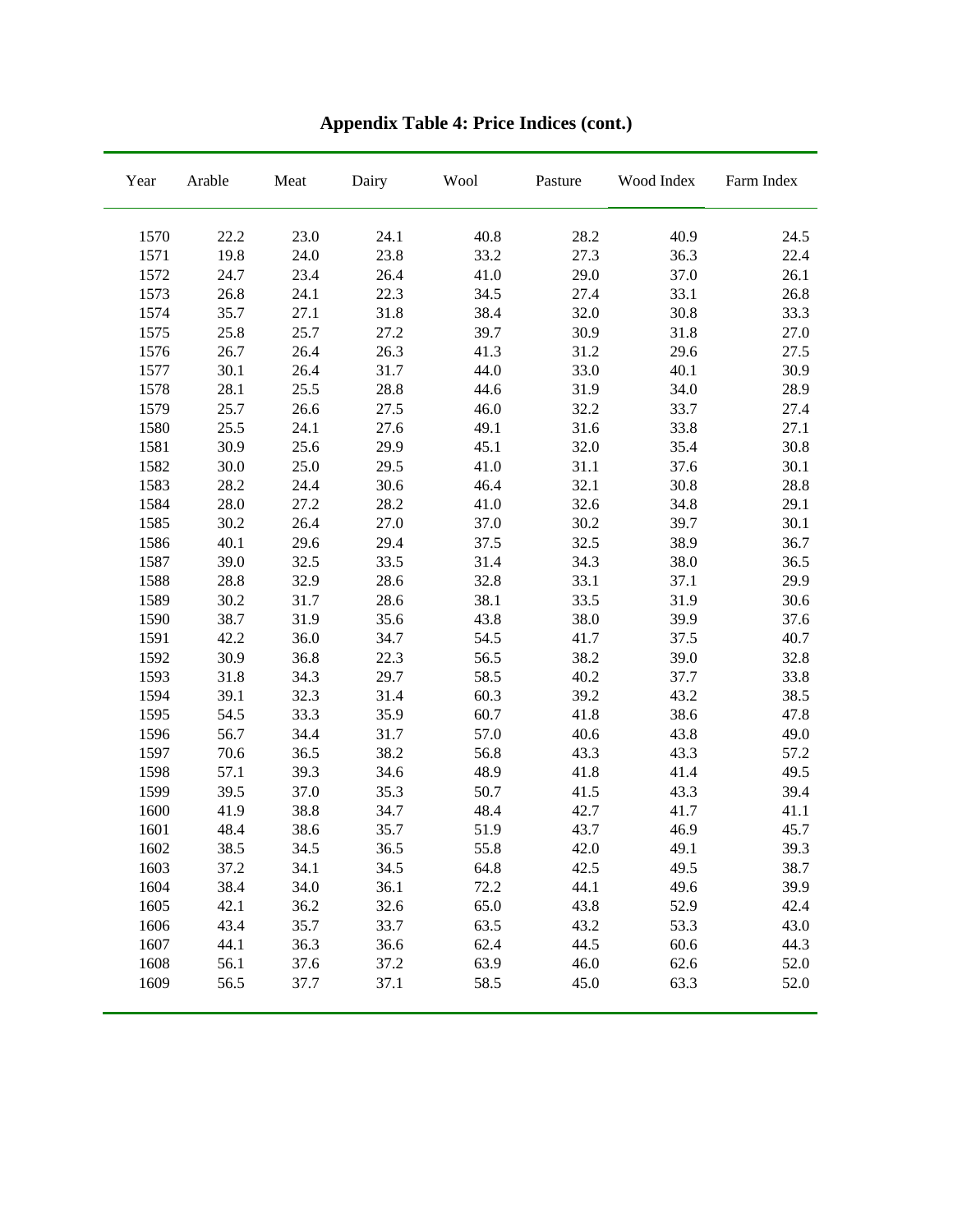| Year | Arable | Meat | Dairy | Wool | Pasture | Wood Index | Farm Index |
|------|--------|------|-------|------|---------|------------|------------|
| 1610 | 47.9   | 36.5 | 37.6  | 52.1 | 43.0    | 65.8       | 46.4       |
| 1611 | 47.1   | 38.0 | 40.3  | 47.5 | 43.3    | 63.8       | 45.9       |
| 1612 | 57.8   | 37.8 | 40.6  | 52.6 | 44.7    | 64.3       | 52.7       |
| 1613 | 60.7   | 38.6 | 40.6  | 50.2 | 44.4    | 59.9       | 53.9       |
| 1614 | 59.3   | 38.2 | 38.2  | 54.3 | 44.4    | 61.5       | 53.2       |
| 1615 | 56.3   | 41.6 | 41.8  | 60.3 | 49.2    | 66.9       | 53.5       |
| 1616 | 57.7   | 42.0 | 39.0  | 65.0 | 49.5    | 64.2       | 54.3       |
| 1617 | 54.9   | 41.2 | 38.0  | 73.6 | 49.8    | 60.7       | 52.4       |
| 1618 | 52.2   | 40.8 | 40.1  | 70.2 | 49.5    | 63.9       | 51.0       |
| 1619 | 46.9   | 42.0 | 39.8  | 75.1 | 50.8    | 65.1       | 48.1       |
| 1620 | 41.6   | 41.2 | 40.9  | 70.6 | 50.5    | 64.7       | 44.6       |
| 1621 | 46.5   | 40.2 | 39.4  | 59.2 | 47.2    | 58.9       | 46.5       |
| 1622 | 62.1   | 38.3 | 39.1  | 55.4 | 45.4    | 63.5       | 55.3       |
| 1623 | 60.8   | 37.1 | 42.3  | 46.8 | 43.6    | 66.0       | 54.1       |
| 1624 | 52.1   | 40.1 | 40.6  | 55.4 | 46.5    | 59.0       | 49.7       |
| 1625 | 56.1   | 41.5 | 37.4  | 57.2 | 46.5    | 63.7       | 52.3       |
| 1626 | 57.4   | 41.2 | 41.4  | 66.3 | 49.3    | 68.0       | 54.3       |
| 1627 | 45.5   | 41.1 | 40.5  | 66.1 | 48.7    | 67.2       | 46.8       |
| 1628 | 46.5   | 41.2 | 38.2  | 73.1 | 49.4    | 77.8       | 48.2       |
| 1629 | 54.9   | 41.2 | 42.7  | 71.3 | 50.6    | 79.0       | 53.8       |
| 1630 | 69.2   | 40.6 | 41.1  |      | 50.3    | 53.5       | 60.1       |
| 1631 | 76.4   | 41.6 | 38.8  | 68.9 | 49.3    | 75.3       | 65.3       |
| 1632 | 61.5   | 41.3 | 38.9  | 71.0 | 49.1    | 68.6       | 56.6       |
| 1633 | 61.8   | 41.2 | 42.5  | 71.0 | 50.5    | 65.1       | 57.1       |
| 1634 | 66.7   | 42.8 | 43.8  | 70.3 | 52.6    | 73.7       | 61.1       |
| 1635 | 63.8   | 44.5 | 42.7  | 74.5 | 54.7    | 76.8       | 60.3       |
| 1636 | 63.8   | 43.8 | 43.4  | 75.1 | 53.6    | 74.5       | 59.8       |
| 1637 | 71.8   | 44.6 | 45.0  | 74.4 | 55.2    | 73.8       | 64.9       |
| 1638 | 75.7   | 45.4 | 51.6  | 73.5 | 56.3    | 82.2       | 68.0       |
| 1639 | 56.9   | 44.7 | 52.0  | 70.6 | 54.9    | 80.4       | 56.5       |
| 1640 | 49.3   | 43.9 | 37.1  | 65.0 | 50.0    | 85.9       | 50.5       |
| 1641 | 60.7   | 44.3 | 41.4  | 61.0 | 50.6    | 86.3       | 57.7       |
| 1642 | 55.2   | 45.7 | 41.2  | 62.3 | 51.8    | 81.3       | 54.6       |
| 1643 | 56.1   | 43.8 | 39.9  |      | 44.0    | 80.7       | 52.4       |
| 1644 | 52.6   | 43.0 | 46.6  | 59.6 | 50.7    | 90.4       | 53.1       |
| 1645 | 54.5   | 43.6 | 44.5  |      | 44.4    | 81.7       | 51.7       |
| 1646 | 58.2   | 43.6 | 47.3  |      | 45.5    | 79.9       | 54.2       |
| 1647 | 78.0   | 51.2 | 55.6  | 74.9 | 60.8    | 86.3       | 71.2       |
| 1648 | 93.7   | 48.2 | 72.7  | 87.2 | 65.7    | 83.4       | 81.5       |
| 1649 | 84.2   | 50.0 | 64.3  | 74.9 | 63.4    | 84.8       | 75.5       |

**Appendix Table 4: Price Indices (cont.)**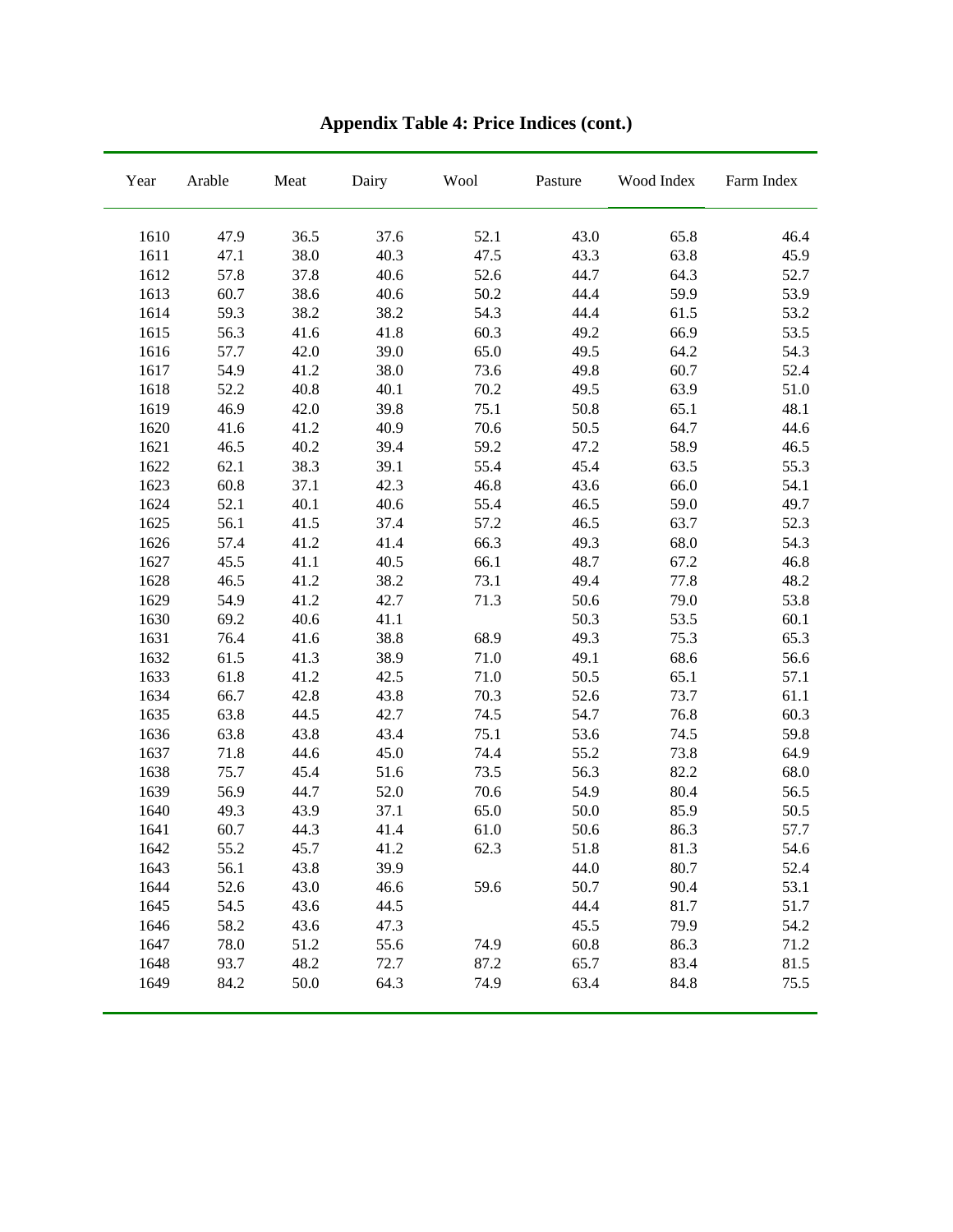| Year | Arable | Meat | Dairy | Wool | Pasture | Wood Index | Farm Index |
|------|--------|------|-------|------|---------|------------|------------|
| 1650 | 81.7   | 55.5 | 54.6  |      | 57.8    | 54.1       | 69.5       |
| 1651 | 66.4   | 55.1 | 65.4  | 60.6 | 62.5    | 73.9       | 64.2       |
| 1652 | 64.7   | 53.7 | 36.7  | 55.5 | 53.2    | 71.1       | $60.0$     |
| 1653 | 57.7   | 51.5 | 46.3  | 39.6 | 51.1    | 81.2       | 55.8       |
| 1654 | 43.0   | 45.9 | 42.8  |      | 45.6    | 74.7       | 44.7       |
| 1655 | 42.4   | 39.8 | 43.0  |      | 41.9    | 81.6       | 43.5       |
| 1656 | 57.2   | 39.9 | 49.0  | 41.7 | 45.6    | 88.3       | 54.1       |
| 1657 | 64.9   | 41.7 | 50.0  | 42.5 | 47.0    | 90.1       | 59.1       |
| 1658 | 69.6   | 49.6 | 49.7  | 42.9 | 51.2    | 76.2       | 62.4       |
| 1659 | 74.0   | 49.8 | 54.8  | 40.0 | 51.7    | 87.6       | 65.7       |
| 1660 | 67.2   | 51.8 | 48.4  | 35.4 | 49.9    | 78.0       | 60.7       |
| 1661 | 73.1   | 51.9 | 48.6  | 50.1 | 53.9    | 93.6       | 66.4       |
| 1662 | 79.5   | 49.5 | 47.5  | 46.7 | 51.5    | 97.0       | 69.2       |
| 1663 | 65.4   | 49.2 | 50.1  | 56.4 | 55.3    | 90.2       | 62.3       |
| 1664 | 61.4   | 52.3 | 52.3  | 47.2 | 54.4    | 93.0       | 59.7       |
| 1665 | 55.5   | 50.4 | 48.2  | 37.4 | 50.0    | 97.1       | 54.9       |
| 1666 | 50.7   | 49.5 | 50.6  |      | 50.8    | 94.8       | 52.0       |
| 1667 | 45.6   | 49.7 | 55.9  |      | 51.9    | 93.1       | 49.0       |
| 1668 | 46.1   | 47.8 | 51.0  | 37.4 | 48.5    | 100.9      | 48.6       |
| 1669 | 56.4   | 45.6 | 46.5  | 65.2 | 53.2    | 81.1       | 55.7       |
| 1670 | 53.6   | 46.7 | 52.9  | 39.1 | 48.6    | 69.5       | 51.9       |
| 1671 | 53.3   | 45.6 | 49.0  |      | 48.1    | 74.0       | 51.8       |
| 1672 | 49.2   | 44.4 | 50.4  | 70.3 | 54.9    | 102.5      | 52.7       |
| 1673 | 55.6   | 45.7 | 51.6  | 40.4 | 49.3    | 104.0      | 55.0       |
| 1674 | 72.1   | 46.8 | 55.4  | 34.5 | 48.4    | 103.4      | 64.3       |
| 1675 | 65.1   | 46.8 | 53.3  | 36.2 | 48.4    | 94.4       | 59.9       |
| 1676 | 49.0   | 46.1 | 63.9  | 30.7 | 48.4    | 93.0       | 50.1       |
| 1677 | 55.4   | 46.6 | 54.3  | 60.6 | 55.4    | 97.7       | 56.6       |
| 1678 | 59.6   | 47.8 | 56.8  | 24.8 | 45.2    | 80.1       | 54.8       |
| 1679 | 59.6   | 45.9 | 56.4  |      | 50.2    | 92.1       | 57.2       |
| 1680 | 51.0   | 46.1 | 48.1  | 32.8 | 46.4    | 95.0       | 50.8       |
| 1681 | 58.5   | 46.3 | 53.8  | 47.2 | 51.9    | 94.2       | 57.2       |
| 1682 | 60.1   | 47.0 | 50.2  | 38.7 | 48.7    | 89.2       | 56.8       |
| 1683 | 54.9   | 45.4 | 54.0  |      | 49.4    | 99.3       | 54.4       |
| 1684 | 57.6   | 48.2 | 51.7  |      | 50.5    | 105.1      | 56.7       |
| 1685 | 62.8   | 50.9 | 55.0  | 37.9 | 51.9    | 100.8      | 60.1       |
| 1686 | 54.0   | 49.2 | 44.1  |      | 47.4    | 98.3       | 53.2       |
| 1687 | 49.9   | 44.9 | 45.2  |      | 45.9    | 96.7       | 50.1       |
| 1688 | 45.3   | 45.1 | 47.3  | 28.2 | 43.4    | 94.6       | 46.3       |
| 1689 | 40.0   | 45.9 | 47.1  |      | 43.9    | 90.2       | 42.9       |

**Appendix Table 4: Price Indices (cont.)**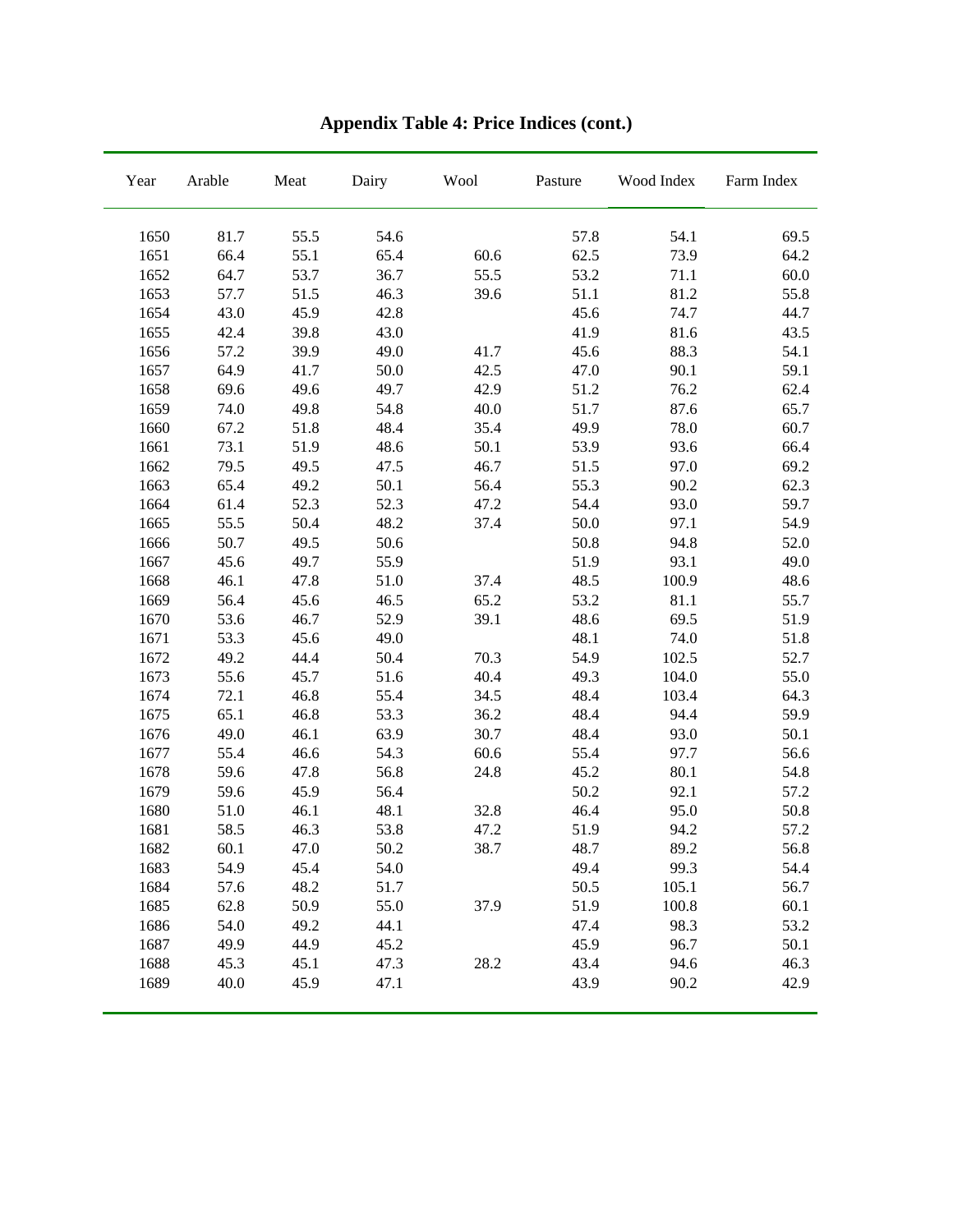| Year | Arable | $\operatorname{Meat}$ | Dairy | Wool | Pasture | Wood Index | Farm Index |
|------|--------|-----------------------|-------|------|---------|------------|------------|
| 1690 | 43.6   | 45.2                  | 52.5  | 27.8 | 44.6    | 84.4       | 45.2       |
| 1691 | 41.2   | 44.7                  | 48.3  | 33.7 | 45.8    | 93.3       | 44.3       |
| 1692 | 55.0   | 44.8                  | 47.8  | 37.0 | 46.8    | 97.9       | 53.6       |
| 1693 | 68.2   | 48.5                  | 50.1  | 38.5 | 49.3    | 95.9       | 62.1       |
| 1694 | 64.4   | 51.3                  | 50.8  | 38.5 | 50.6    | 94.7       | 60.3       |
| 1695 | 56.6   | 54.4                  | 50.2  | 42.5 | 53.6    | 94.4       | 56.6       |
| 1696 | 65.2   | 53.0                  | 50.5  | 52.9 | 56.2    | 98.7       | 62.9       |
| 1697 | 69.2   | 49.6                  | 48.6  | 46.3 | 52.0    | 97.4       | 63.7       |
| 1698 | 79.6   | 52.8                  | 50.2  | 50.9 | 55.4    | 104.2      | 71.2       |
| 1699 | 75.4   | 52.1                  | 51.1  | 48.0 | 54.6    | 95.6       | 68.1       |
| 1700 | 59.4   | 51.3                  | 44.7  | 44.2 | 51.5    | 111.9      | 57.5       |
| 1701 | 47.4   | 51.3                  | 45.0  | 45.4 | 51.8    | 93.9       | 50.6       |
| 1702 | 46.2   | 50.7                  | 49.3  | 45.9 | 52.8    | 93.4       | 50.3       |
| 1703 | 44.3   | 46.9                  | 44.7  | 40.0 | 48.2    | 87.1       | 47.2       |
| 1704 | 51.1   | 45.2                  | 42.8  | 45.9 | 47.7    | 90.0       | 50.6       |
| 1705 | 46.1   | 45.0                  | 41.3  |      | 45.6    | 87.5       | 47.1       |
| 1706 | 47.8   | 44.9                  | 45.5  | 36.9 | 46.1    | 84.6       | 48.0       |
| 1707 | 46.8   | 43.7                  | 43.0  | 32.2 | 43.7    | 85.5       | 46.5       |
| 1708 | 57.0   | 45.1                  | 41.0  | 31.1 | 43.2    | 89.2       | 51.4       |
| 1709 | 75.1   | 46.6                  | 43.0  | 26.5 | 42.5    | 92.0       | 58.7       |
| 1710 | 79.3   | 50.5                  | 45.6  | 29.9 | 46.1    | 94.8       | 62.5       |
| 1711 | 65.3   | 52.3                  | 54.2  | 26.1 | 47.4    | 90.4       | 57.1       |
| 1712 | 57.2   | 48.3                  | 44.6  | 28.3 | 44.5    | 102.7      | 52.8       |
| 1713 | 57.1   | 48.0                  | 42.9  | 33.2 | 46.2    | 94.2       | 53.1       |
| 1714 | 66.3   | 45.4                  | 40.6  | 35.5 | 45.0    | 95.8       | 56.7       |
| 1715 | 56.0   | 47.2                  | 38.8  | 34.1 | 44.8    | 98.0       | 52.1       |
| 1716 | 58.4   | 48.3                  | 41.5  | 33.7 | 46.4    | 84.8       | 53.2       |
| 1717 | 56.2   | 50.1                  | 40.7  | 39.9 | 48.3    | 86.9       | 53.2       |
| 1718 | 51.2   | 49.0                  | 41.2  | 47.7 | 50.2    | 84.1       | 51.4       |
| 1719 | 51.8   | 47.1                  | 42.0  | 44.5 | 48.8    | 88.0       | 51.3       |
| 1720 | 60.5   | 49.3                  | 43.4  | 40.7 | 49.5    | 86.1       | 55.6       |
| 1721 | 54.5   | 48.7                  | 44.3  | 38.4 | 48.2    | 79.5       | 51.8       |
| 1722 | 47.8   | 46.3                  | 44.0  | 34.1 | 45.1    | 89.0       | 47.8       |
| 1723 | 50.8   | 43.8                  | 42.7  | 34.0 | 43.8    | 85.5       | 48.6       |
| 1724 | 55.4   | 45.5                  | 43.3  | 30.9 | 44.2    | 84.6       | 50.8       |
| 1725 | 58.9   | 47.6                  | 45.5  | 28.5 | 44.8    | 85.4       | 52.7       |
| 1726 | 63.1   | 49.1                  | 45.3  | 30.4 | 45.9    | 94.5       | 55.6       |
| 1727 | 60.4   | 48.0                  | 46.1  | 30.0 | 45.5    | 84.4       | 53.7       |
| 1728 | 74.9   | 48.9                  | 45.0  | 31.9 | 46.5    | 88.8       | 60.6       |
| 1729 | 68.2   | 51.7                  | 47.6  | 34.2 | 49.0    | 91.5       | 59.2       |

# **Appendix Table 4: Price Indices (cont.)**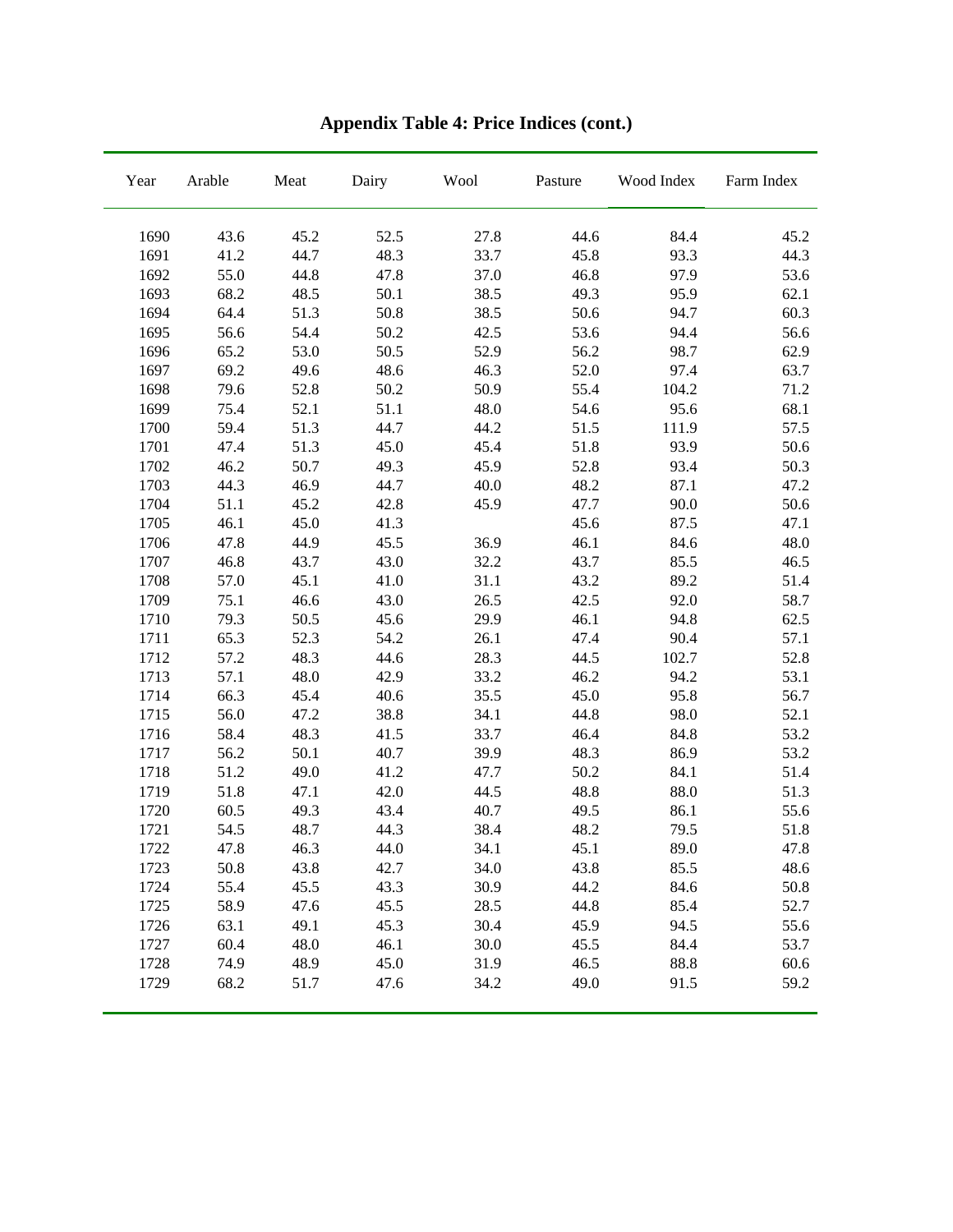| Year | Arable | Meat | Dairy | Wool | Pasture | Wood Index | Farm Index |
|------|--------|------|-------|------|---------|------------|------------|
| 1730 | 52.5   | 50.5 | 47.0  | 32.9 | 47.5    | 89.1       | 51.2       |
| 1731 | 50.0   | 49.0 | 44.2  | 36.4 | 48.0    | 88.3       | 50.1       |
| 1732 | 45.7   | 46.4 | 43.5  | 35.0 | 46.6    | 79.4       | 46.8       |
| 1733 | 44.9   | 44.6 | 42.0  | 35.3 | 45.1    | 85.7       | 46.2       |
| 1734 | 51.0   | 41.6 | 41.9  | 32.5 | 42.1    | 88.4       | 48.0       |
| 1735 | 55.2   | 41.8 | 42.3  | 29.8 | 41.5    | 78.2       | 49.1       |
| 1736 | 57.6   | 44.6 | 42.4  | 26.9 | 41.9    | 85.0       | 50.7       |
| 1737 | 55.4   | 45.5 | 44.2  | 27.5 | 43.2    | 81.8       | 50.2       |
| 1738 | 53.0   | 44.9 | 43.8  | 25.8 | 42.3    | 83.4       | 48.8       |
| 1739 | 51.4   | 45.5 | 44.2  | 24.9 | 42.0    | 80.5       | 47.7       |
| 1740 | 66.3   | 47.9 | 45.1  | 25.8 | 44.7    | 84.6       | 55.8       |
| 1741 | 66.9   | 52.7 | 50.3  | 25.6 | 47.3    | 83.1       | 57.2       |
| 1742 | 53.1   | 51.7 | 50.7  | 27.2 | 48.2    | 82.8       | 51.4       |
| 1743 | 45.3   | 48.5 | 45.2  | 34.1 | 47.3    | 82.1       | 47.1       |
| 1744 | 42.0   | 46.0 | 42.6  | 36.5 | 46.1    | 77.9       | 44.6       |
| 1745 | 44.5   | 45.0 | 41.6  | 33.6 | 44.3    | 85.7       | 45.6       |
| 1746 | 49.5   | 45.7 | 44.8  | 33.3 | 45.1    | 85.2       | 48.4       |
| 1747 | 46.1   | 46.4 | 48.0  | 32.7 | 46.0    | 79.2       | 46.8       |
| 1748 | 49.4   | 47.6 | 47.2  | 33.8 | 46.5    | 82.2       | 48.9       |
| 1749 | 54.0   | 46.9 | 47.1  | 35.8 | 47.1    | 80.6       | 51.2       |
| 1750 | 51.1   | 45.3 | 46.3  | 37.5 | 47.1    | 85.4       | 50.1       |
| 1751 | 53.9   | 46.0 | 44.8  | 38.6 | 47.0    | 78.2       | 51.0       |
| 1752 | 58.2   | 45.8 | 45.3  | 41.4 | 47.8    | 93.7       | 54.3       |
| 1753 | 60.4   | 45.7 | 46.0  | 28.8 | 44.4    | 90.3       | 53.5       |
| 1754 | 56.3   | 50.0 | 47.1  | 30.2 | 47.6    | 95.3       | 53.4       |
| 1755 | 50.2   | 49.0 | 47.7  | 29.1 | 46.3    | 83.8       | 49.2       |
| 1756 | 59.8   | 49.3 | 47.5  | 29.3 | 46.0    | 74.8       | 53.0       |
| 1757 | 80.3   | 50.9 | 48.0  | 36.9 | 50.0    | 88.5       | 64.6       |
| 1758 | 68.4   | 53.5 | 48.2  | 41.4 | 53.0    | 85.3       | 60.8       |
| 1759 | 53.1   | 53.4 | 48.8  | 37.5 | 51.6    | 82.3       | 52.8       |
| 1760 | 52.2   | 49.6 | 47.4  | 36.2 | 48.6    | 86.1       | 50.9       |
| 1761 | 48.9   | 50.0 | 48.1  | 31.3 | 47.5    | 76.0       | 48.5       |
| 1762 | 56.3   | 49.0 | 47.3  | 30.6 | 46.8    | 79.1       | 52.0       |
| 1763 | 66.9   | 49.0 | 47.2  | 36.3 | 48.3    | 83.1       | 58.0       |
| 1764 | 67.7   | 51.2 | 46.4  | 37.6 | 49.5    | 83.4       | 59.0       |
| 1765 | 73.7   | 52.8 | 47.8  | 36.7 | 50.6    | 98.2       | 62.6       |
| 1766 | 73.2   | 55.9 | 48.1  | 39.1 | 53.0    | 84.4       | 63.4       |
| 1767 | 78.7   | 59.9 | 50.1  | 35.9 | 53.5    | 81.2       | 66.1       |
| 1768 | 74.0   | 59.6 | 49.3  | 30.5 | 51.7    | 88.0       | 63.2       |
| 1769 | 63.0   | 57.2 | 49.7  | 29.5 | 50.7    | 85.0       | 57.4       |

**Appendix Table 4: Price Indices (cont.)**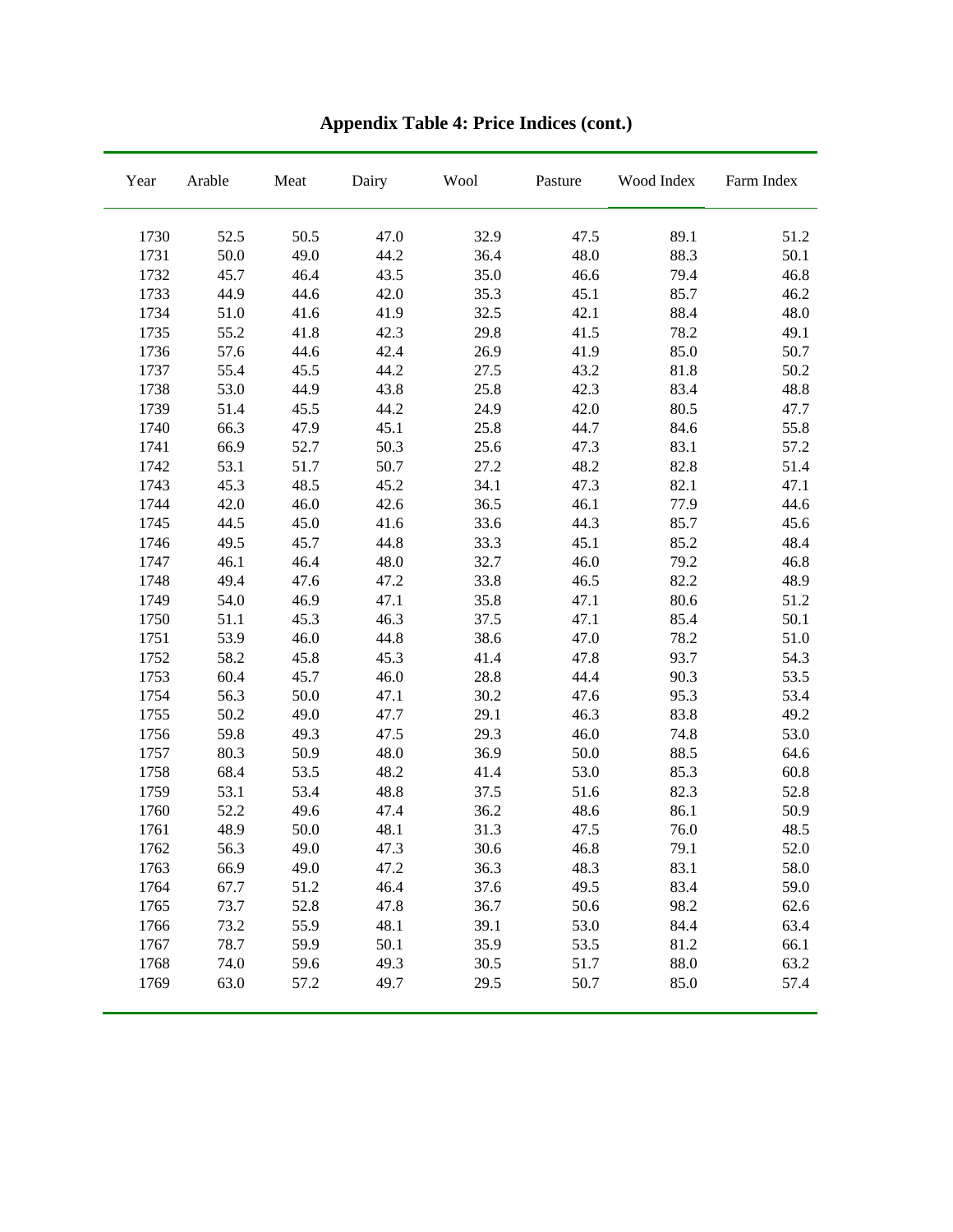| Year | Arable | Meat  | Dairy | Wool | Pasture | Wood Index | Farm Index |
|------|--------|-------|-------|------|---------|------------|------------|
| 1770 | 64.0   | 57.6  | 50.6  | 29.3 | 51.3    | 89.1       | 58.2       |
| 1771 | 75.9   | 60.2  | 50.8  | 32.5 | 53.6    | 85.4       | 65.0       |
| 1772 | 82.3   | 63.4  | 56.2  | 30.5 | 57.4    | 91.8       | 70.1       |
| 1773 | 86.1   | 63.8  | 56.6  | 31.9 | 58.7    | 101.4      | 72.7       |
| 1774 | 86.1   | 61.8  | 56.6  | 34.6 | 57.0    | 96.0       | 71.7       |
| 1775 | 83.1   | 61.9  | 55.0  | 36.1 | 57.1    | 101.6      | 70.4       |
| 1776 | 70.1   | 61.8  | 56.0  | 35.4 | 58.6    | 102.1      | 65.0       |
| 1777 | 73.6   | 61.6  | 57.9  | 33.6 | 58.3    | 100.2      | 66.6       |
| 1778 | 69.8   | 62.5  | 60.7  | 29.7 | 57.1    | 103.4      | 64.1       |
| 1779 | 60.4   | 62.8  | 60.8  | 26.9 | 55.8    | 96.7       | 58.6       |
| 1780 | 60.9   | 61.6  | 58.7  | 29.4 | 56.2    | 82.1       | 58.9       |
| 1781 | 70.2   | 60.5  | 56.2  | 27.1 | 54.8    | 83.8       | 62.9       |
| 1782 | 74.8   | 59.0  | 55.8  | 24.3 | 53.1    | 89.0       | 64.3       |
| 1783 | 88.1   | 61.0  | 56.9  | 28.3 | 56.2    | 86.2       | 71.9       |
| 1784 | 88.1   | 63.1  | 57.4  | 32.6 | 59.2    | 86.5       | 73.6       |
| 1785 | 76.2   | 66.6  | 57.0  | 30.2 | 60.5    | 84.1       | 68.7       |
| 1786 | 77.5   | 63.3  | 59.3  | 31.7 | 59.6    | 83.8       | 68.9       |
| 1787 | 75.4   | 67.4  | 59.2  | 40.5 | 62.1    | 80.3       | 69.0       |
| 1788 | 76.0   | 68.9  | 58.8  | 40.6 | 63.3    | 86.5       | 70.0       |
| 1789 | 80.5   | 67.0  | 57.4  | 40.6 | 62.7    | 81.9       | 71.9       |
| 1790 | 82.5   | 67.8  | 59.3  | 42.7 | 63.1    | 85.0       | 73.1       |
| 1791 | 80.9   | 69.6  | 60.7  | 41.9 | 63.4    | 87.8       | 72.5       |
| 1792 | 79.6   | 70.2  | 60.6  | 53.2 | 67.6    | 81.6       | 73.8       |
| 1793 | 88.8   | 71.5  | 63.0  | 41.5 | 67.0    | 84.1       | 78.1       |
| 1794 | 95.9   | 71.4  | 63.3  | 42.8 | 67.4    | 86.3       | 81.6       |
| 1795 | 109.6  | 75.4  | 64.5  | 47.0 | 70.9    | 88.7       | 89.7       |
| 1796 | 119.5  | 86.2  | 69.1  | 48.8 | 79.1    | 89.5       | 98.7       |
| 1797 | 92.4   | 96.6  | 79.0  | 47.4 | 84.7    | 97.1       | 88.7       |
| 1798 | 86.7   | 90.9  | 79.8  | 45.3 | 79.1    | 105.6      | 83.3       |
| 1799 | 110.5  | 88.3  | 80.4  | 58.2 | 83.1    | 113.9      | 97.1       |
| 1800 | 171.4  | 102.9 | 87.9  | 57.4 | 94.4    | 107.4      | 130.1      |
| 1801 | 191.8  | 123.0 | 93.5  | 63.7 | 106.8   | 107.7      | 145.9      |
| 1802 | 107.4  | 122.8 | 91.7  | 66.2 | 105.4   | 104.0      | 106.0      |
| 1803 | 100.5  | 115.2 | 91.6  | 65.8 | 103.1   | 117.9      | 101.6      |
| 1804 | 99.2   | 110.6 | 95.5  | 72.7 | 102.6   | 120.4      | 100.6      |
| 1805 | 137.7  | 109.5 | 99.0  | 80.7 | 103.4   | 123.0      | 120.6      |
| 1806 | 123.3  | 109.8 | 99.1  | 75.0 | 101.9   | 128.2      | 113.0      |
| 1807 | 131.5  | 107.8 | 103.6 | 66.9 | 101.1   | 133.9      | 116.7      |
| 1808 | 131.0  | 114.2 | 108.7 | 61.6 | 105.5   | 144.5      | 118.9      |
| 1809 | 143.0  | 121.2 | 109.8 | 81.9 | 113.9   | 144.2      | 128.9      |

**Appendix Table 4: Price Indices (cont.)**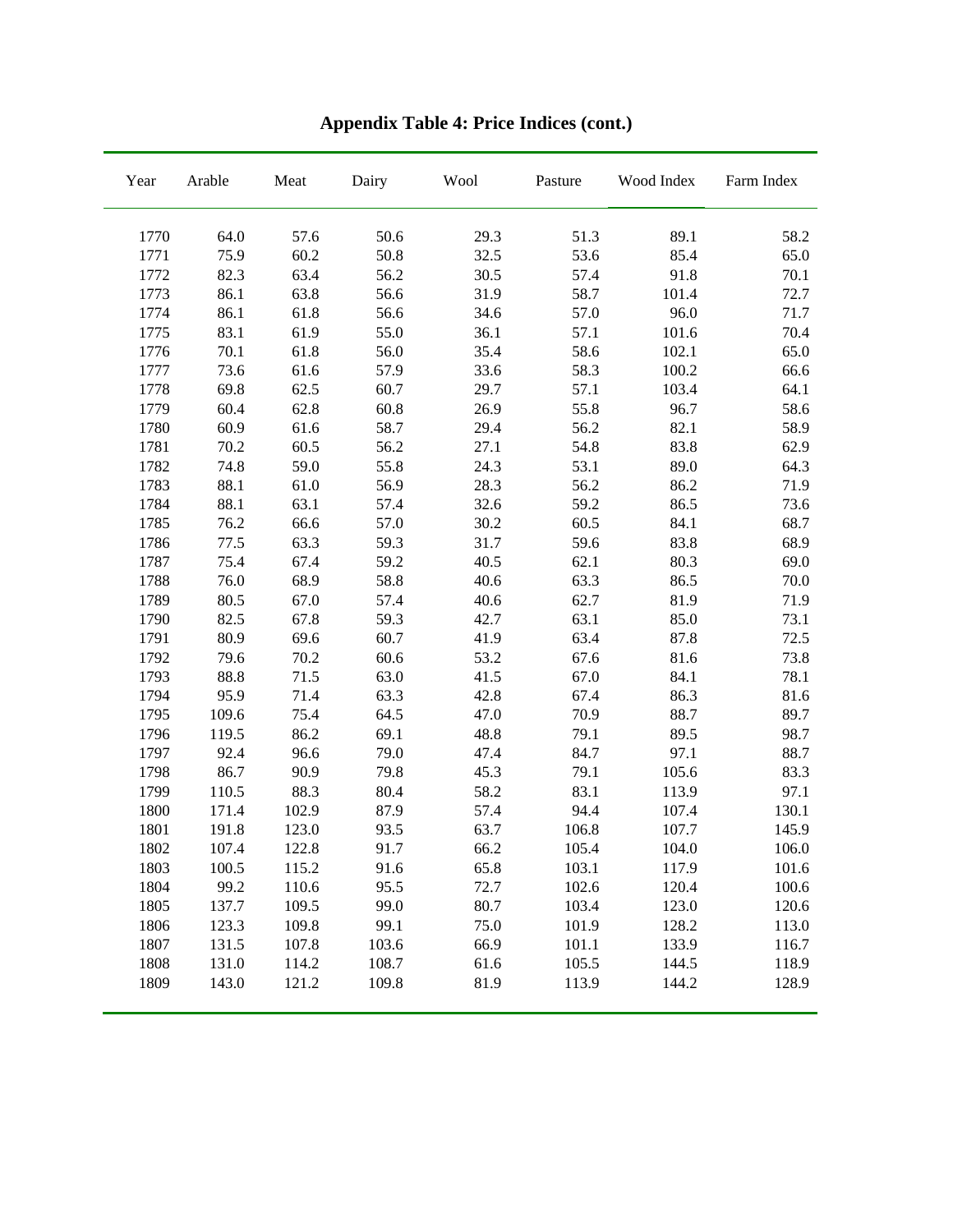| Year | Arable | Meat  | Dairy | Wool  | Pasture | Wood Index | Farm Index |
|------|--------|-------|-------|-------|---------|------------|------------|
| 1810 | 156.7  | 122.8 | 114.3 | 78.8  | 117.0   | 153.3      | 137.1      |
| 1811 | 148.4  | 124.0 | 121.8 | 58.6  | 116.6   | 142.5      | 132.8      |
| 1812 | 188.9  | 128.5 | 124.4 | 66.5  | 118.3   | 150.6      | 152.4      |
| 1813 | 174.2  | 146.1 | 120.7 | 75.3  | 125.7   | 158.8      | 150.0      |
| 1814 | 125.4  | 151.5 | 123.5 | 94.1  | 133.5   | 161.1      | 129.0      |
| 1815 | 106.7  | 126.8 | 124.0 | 97.3  | 122.5   | 153.5      | 113.7      |
| 1816 | 118.6  | 101.9 | 108.8 | 65.0  | 99.1    | 136.4      | 109.4      |
| 1817 | 152.5  | 99.5  | 102.9 | 76.3  | 98.4    | 132.4      | 124.9      |
| 1818 | 153.0  | 103.8 | 117.1 | 101.5 | 110.7   | 142.0      | 132.0      |
| 1819 | 132.5  | 123.3 | 118.3 | 73.3  | 116.7   | 128.5      | 124.7      |
| 1820 | 106.5  | 118.7 | 110.7 | 70.9  | 107.7   | 127.3      | 107.0      |
| 1821 | 91.9   | 101.7 | 105.9 | 59.7  | 93.9    | 125.1      | 93.0       |
| 1822 | 81.6   | 79.0  | 97.0  | 55.2  | 80.5    | 123.8      | 81.4       |
| 1823 | 96.1   | 77.3  | 95.0  | 57.4  | 81.5    | 130.7      | 89.5       |
| 1824 | 113.1  | 89.4  | 101.3 | 61.4  | 92.4    | 127.3      | 103.3      |
| 1825 | 124.5  | 101.2 | 112.5 | 71.9  | 102.2   | 125.5      | 113.7      |
| 1826 | 109.3  | 103.5 | 109.6 | 43.8  | 94.9    | 128.0      | 102.6      |
| 1827 | 107.5  | 100.9 | 106.2 | 42.9  | 94.0    | 117.8      | 101.1      |
| 1828 | 104.5  | 99.5  | 105.5 | 46.8  | 92.0    | 120.4      | 98.7       |
| 1829 | 103.1  | 94.8  | 99.8  | 37.4  | 83.8    | 121.2      | 94.1       |
| 1830 | 114.4  | 83.4  | 96.7  | 45.1  | 79.9    | 117.4      | 97.4       |
| 1831 | 108.8  | 87.9  | 102.0 | 54.2  | 85.9    | 116.9      | 97.8       |
| 1832 | 98.4   | 89.0  | 98.8  | 57.4  | 88.0    | 120.5      | 93.7       |
| 1833 | 89.1   | 84.7  | 97.1  | 62.3  | 84.6    | 119.7      | 87.2       |
| 1834 | 85.6   | 81.4  | 90.0  | 82.3  | 86.2    | 136.5      | 86.3       |
| 1835 | 84.4   | 73.6  | 90.7  | 78.7  | 81.5    | 123.4      | 83.4       |
| 1836 | 91.3   | 82.3  | 99.3  | 86.0  | 89.1    | 119.1      | 90.5       |
| 1837 | 99.5   | 85.5  | 101.4 | 66.5  | 88.3    | 127.3      | 94.5       |
| 1838 | 104.1  | 89.8  | 99.7  | 71.7  | 92.5    | 123.7      | 98.8       |
| 1839 | 118.9  | 86.6  | 100.7 | 76.5  | 91.0    | 130.5      | 105.5      |
| 1840 | 111.2  | 88.1  | 102.1 | 66.6  | 89.0    | 127.7      | 100.7      |
| 1841 | 108.8  | 94.4  | 101.7 | 54.3  | 90.6    | 122.7      | 100.2      |
| 1842 | 95.2   | 84.7  | 97.6  | 49.7  | 82.5    | 119.0      | 89.4       |
| 1843 | 92.3   | 70.5  | 92.1  | 49.3  | 73.7    | 119.7      | 83.7       |
| 1844 | 94.1   | 72.7  | 89.7  | 59.3  | 76.4    | 121.2      | 85.9       |
| 1845 | 95.0   | 73.2  | 92.4  | 67.1  | 80.3    | 119.7      | 88.3       |
| 1846 | 96.6   | 86.5  | 96.8  | 59.8  | 85.3    | 112.0      | 91.3       |
| 1847 | 125.2  | 96.2  | 97.8  | 55.9  | 88.5    | 101.4      | 106.6      |
| 1848 | 87.6   | 93.2  | 91.6  | 51.3  | 84.6    | 94.7       | 86.1       |
| 1849 | 88.2   | 80.6  | 89.1  | 47.5  | 76.6    | 97.7       | 82.7       |

**Appendix Table 4: Price Indices (cont.)**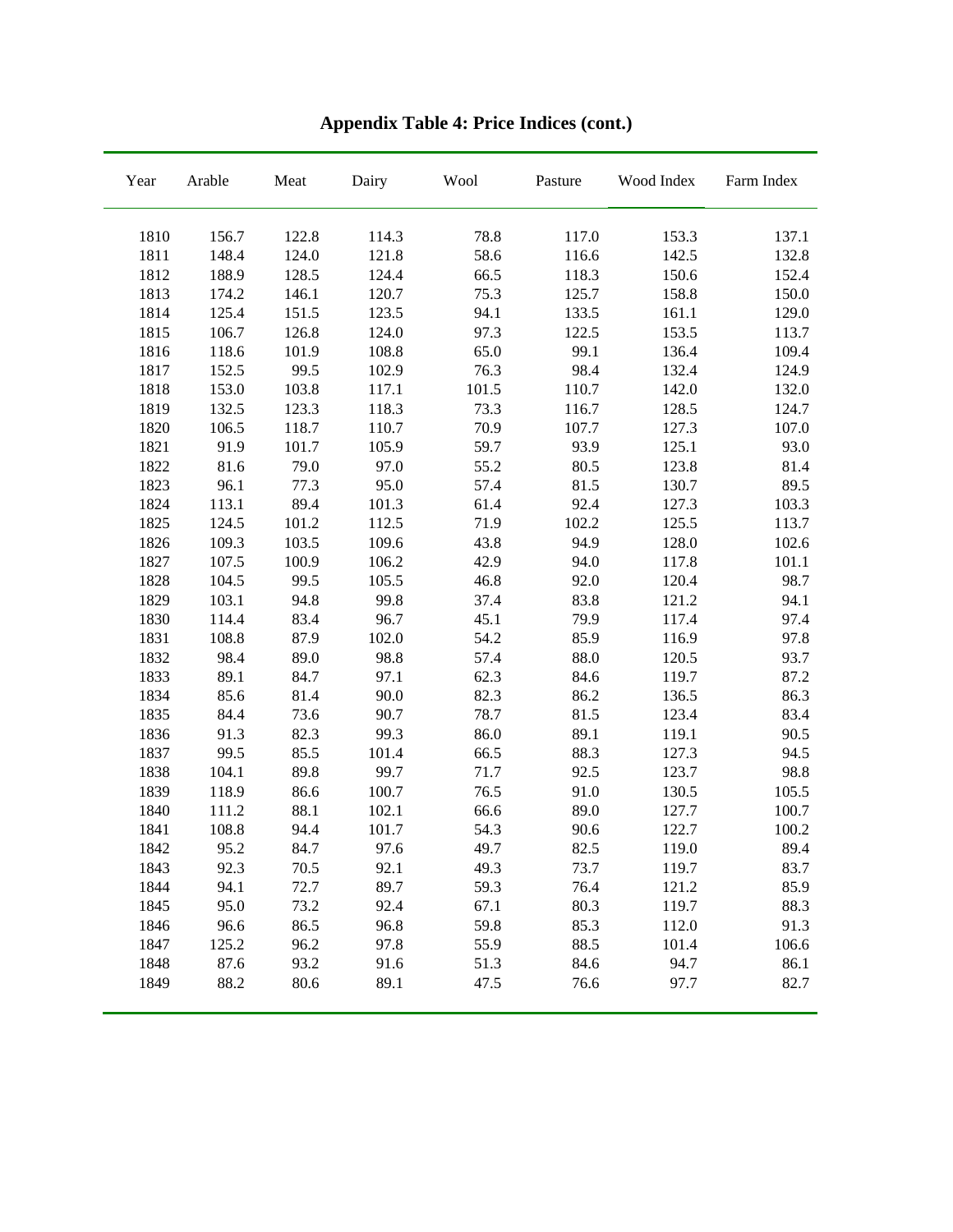| Year | Arable | $\operatorname{Meat}$ | Dairy | Wool  | Pasture | Wood Index | Farm Index |
|------|--------|-----------------------|-------|-------|---------|------------|------------|
| 1850 | 74.3   | 75.9                  | 85.2  | 51.7  | 74.6    | 94.9       | 74.8       |
| 1851 | 76.9   | 74.5                  | 76.3  | 58.4  | 74.2    | 94.2       | 75.9       |
| 1852 | 79.9   | 75.5                  | 72.2  | 63.7  | 72.2    | 79.5       | 76.2       |
| 1853 | 94.8   | 88.2                  | 79.6  | 74.8  | 85.8    | 100.4      | 90.5       |
| 1854 | 114.2  | 93.2                  | 86.9  | 72.5  | 90.5    | 120.8      | 102.1      |
| 1855 | 114.5  | 95.6                  | 93.9  | 60.8  | 92.1    | 108.2      | 103.0      |
| 1856 | 109.4  | 96.0                  | 100.4 | 74.8  | 95.3    | 112.9      | 102.5      |
| 1857 | 104.3  | 98.1                  | 99.1  | 95.8  | 96.1    | 95.8       | 100.3      |
| 1858 | 88.7   | 91.7                  | 94.8  | 73.0  | 89.0    | 89.0       | 89.1       |
| 1859 | 86.3   | 94.7                  | 94.3  | 87.1  | 93.3    | 102.5      | 90.1       |
| 1860 | 102.4  | 100.5                 | 99.1  | 94.1  | 101.9   | 104.9      | 102.5      |
| 1861 | 105.2  | 99.1                  | 96.2  | 91.2  | 99.5    | 105.8      | 102.6      |
| 1862 | 103.3  | 94.5                  | 94.8  | 95.8  | 94.1    | 105.8      | 98.9       |
| 1863 | 89.9   | 94.3                  | 94.0  | 105.8 | 93.5    | 104.0      | 92.1       |
| 1864 | 81.5   | 99.0                  | 95.2  | 128.0 | 98.7    | 131.9      | 90.3       |
| 1865 | 84.6   | 106.9                 | 106.6 | 120.4 | 108.4   | 112.2      | 96.2       |
| 1866 | 99.9   | 106.6                 | 108.7 | 109.9 | 106.4   | 83.5       | 103.1      |
| 1867 | 117.3  | 96.9                  | 100.1 | 88.3  | 96.5    | 79.4       | 106.4      |
| 1868 | 116.9  | 96.1                  | 100.3 | 81.8  | 95.6    | 83.5       | 105.8      |
| 1869 | 99.0   | 106.0                 | 105.0 | 84.7  | 105.2   | 89.0       | 102.2      |
| 1870 | 94.6   | 109.7                 | 101.5 | 78.3  | 103.2   |            | 100.6      |
| 1871 | 105.2  | 110.0                 | 103.5 | 100.0 | 109.9   |            | 108.7      |
| 1872 | 106.6  | 110.9                 | 103.2 | 119.8 | 106.7   |            | 107.0      |
| 1873 | 111.8  | 116.0                 | 106.0 | 114.5 | 108.9   |            | 110.1      |
| 1874 | 114.0  | 108.7                 | 108.3 | 97.0  | 99.9    |            | 104.5      |
| 1875 | 97.7   | 117.0                 | 109.2 | 92.3  | 109.0   |            | 105.5      |
| 1876 | 97.1   | 117.1                 | 108.8 | 83.0  | 110.5   |            | 106.3      |
| 1877 | 109.9  | 105.8                 | 114.5 | 76.0  | 104.0   |            | 106.1      |
| 1878 | 98.2   | 103.6                 | 107.3 | 70.1  | 99.2    |            | 99.1       |
| 1879 | 91.9   | 97.3                  | 97.3  | 58.4  | 90.9    |            | 91.4       |
| 1880 | 92.6   | 104.7                 | 100.9 | 70.7  | 97.6    |            | 96.2       |
| 1881 | 91.3   | 108.1                 | 102.8 | 57.9  | 98.4    |            | 96.3       |
| 1882 | 93.2   | 111.2                 | 102.3 | 52.6  | 101.0   |            | 98.7       |
| 1883 | 91.5   | 111.6                 | 104.0 | 46.8  | 96.8    |            | 95.3       |
| 1884 | 83.6   | 101.5                 | 99.6  | 46.8  | 92.0    |            | 89.4       |
| 1885 | 78.9   | 91.7                  | 98.4  | 46.2  | 85.8    |            | 83.8       |
| 1886 | 72.3   | 86.8                  | 90.7  | 46.8  | 83.0    |            | 79.6       |
| 1887 | 71.3   | 80.7                  | 94.8  | 49.1  | 81.8    |            | 78.5       |
| 1888 | 72.9   | 82.2                  | 93.3  | 48.5  | 84.7    |            | 80.9       |
| 1889 | 72.5   | 85.9                  | 90.7  | 51.4  | 84.7    |            | 80.8       |

**Appendix Table 4: Price Indices (cont.)**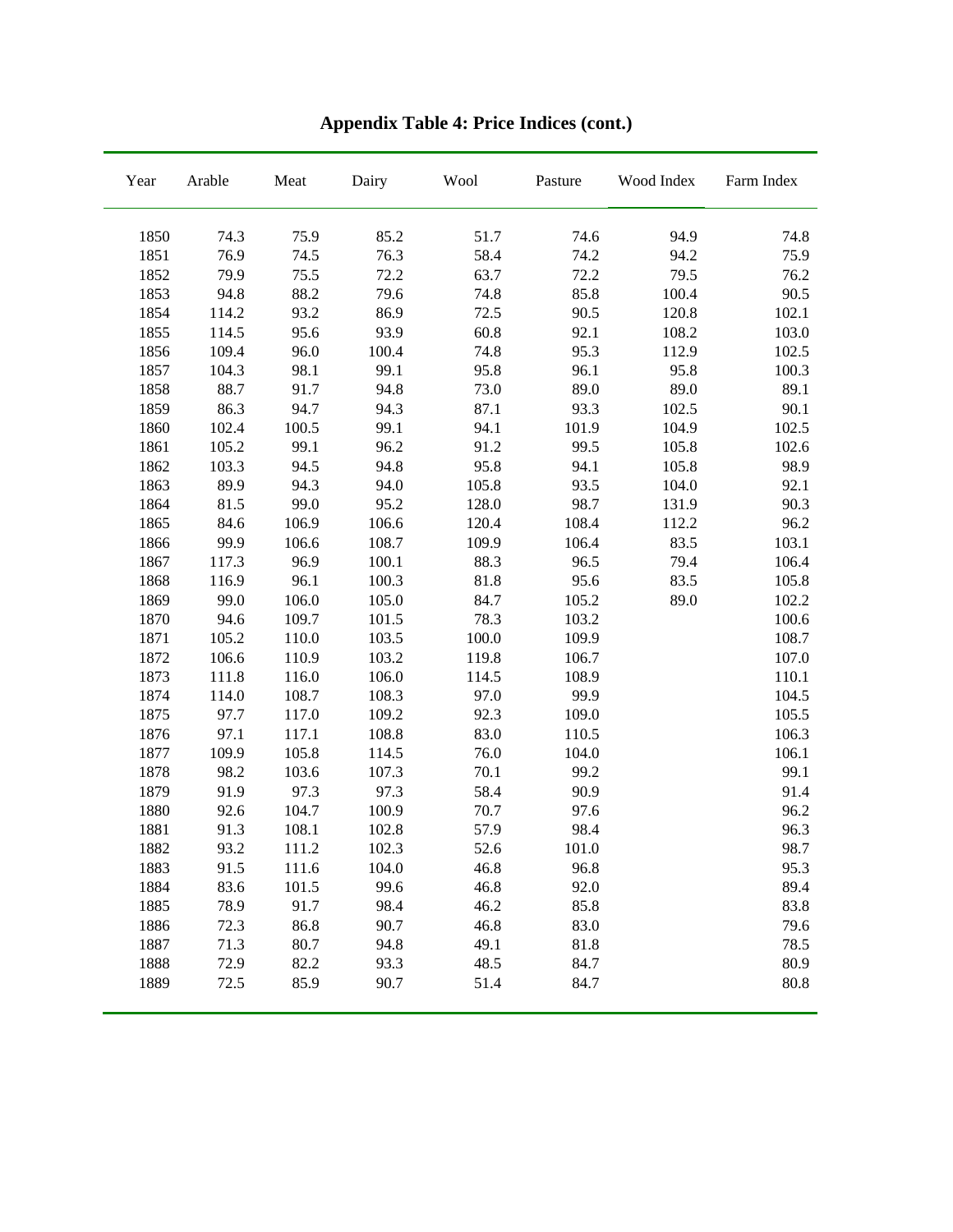| Year | Arable | Meat  | Dairy | Wool | Pasture | Wood Index | Farm Index |
|------|--------|-------|-------|------|---------|------------|------------|
| 1890 | 76.4   | 80.1  | 87.7  | 51.4 | 77.8    |            | 77.5       |
| 1891 | 82.9   | 81.4  | 88.5  | 45.6 | 77.7    |            | 79.5       |
| 1892 | 74.6   | 85.2  | 90.8  | 40.9 | 83.2    |            | 80.6       |
| 1893 | 70.8   | 90.6  | 88.1  | 47.9 | 90.9    |            | 84.1       |
| 1894 | 66.1   | 84.7  | 85.3  | 47.3 | 85.9    |            | 79.2       |
| 1895 | 60.5   | 77.1  | 78.0  | 56.1 | 76.0    |            | 70.8       |
| 1896 | 62.9   | 69.3  | 71.6  | 53.8 | 69.6    |            | 67.5       |
| 1897 | 66.3   | 76.0  | 77.6  | 45.0 | 74.3    |            | 71.8       |
| 1898 | 73.9   | 76.0  | 72.3  | 40.9 | 72.0    |            | 72.8       |
| 1899 | 66.9   | 73.0  | 79.5  | 38.6 | 71.7    |            | 70.3       |
| 1900 | 65.7   | 84.2  | 81.3  | 36.8 | 78.4    |            | 74.3       |
| 1901 | 67.3   | 84.5  | 81.9  | 32.2 | 79.5    |            | 75.6       |
| 1902 | 69.6   | 87.3  | 84.0  | 29.2 | 81.7    |            | 77.8       |
| 1903 | 67.8   | 86.2  | 83.0  | 33.9 | 80.0    |            | 76.1       |
| 1904 | 65.6   | 87.0  | 88.4  | 47.3 | 82.9    |            | 77.1       |
| 1905 | 75.4   | 88.5  | 84.8  | 57.9 | 83.5    |            | 81.0       |
| 1906 | 74.2   | 91.3  | 75.6  | 62.6 | 82.0    |            | 79.6       |
| 1907 | 73.0   | 93.6  | 78.6  | 57.3 | 83.8    |            | 80.4       |
| 1908 | 74.2   | 91.1  | 85.7  | 39.7 | 81.5    |            | 79.3       |
| 1909 | 81.3   | 88.7  | 85.0  | 42.1 | 80.8    |            | 81.2       |
| 1910 | 74.8   | 95.2  | 84.4  | 46.2 | 84.2    |            | 81.2       |
| 1911 | 81.5   | 90.7  | 84.4  | 46.8 | 85.0    |            | 84.1       |
| 1912 | 84.2   | 103.0 | 90.9  | 49.1 | 94.7    |            | 91.5       |
| 1913 | 76.0   | 101.7 | 91.6  | 57.9 | 94.5    |            | 88.4       |
| 1914 | 87.9   | 106.9 | 94.0  | 59.0 | 93.0    |            | 91.6       |

**Appendix Table 4: Price Indices (cont.)**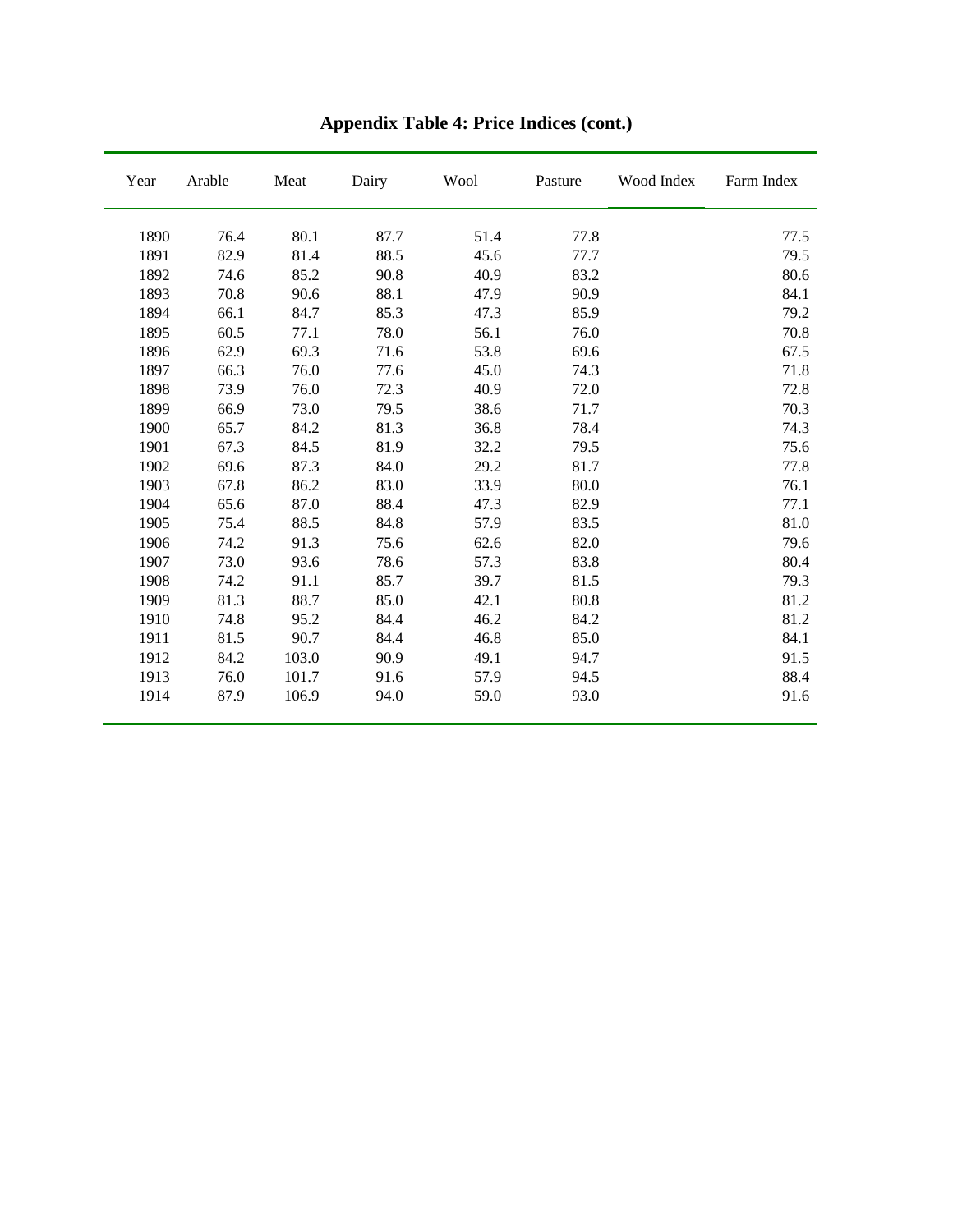| Source                             | Wheat                                                                                                                                                                                                                                           |
|------------------------------------|-------------------------------------------------------------------------------------------------------------------------------------------------------------------------------------------------------------------------------------------------|
| <b>Archival Sources</b>            |                                                                                                                                                                                                                                                 |
| Beveridge Mss, LSE                 | Wheat (387), Rye (84), Barley (107), Oats (85), Peas (62), Beans<br>(83), Straw (49), Saffron (53), Hay (258), Fats (918), Milk (85),<br>Butter (92), Cheese (10), Wool (13), Firewood (246), Timber<br>$(260)$ , Cider $(221)$ , Honey $(126)$ |
| <b>Cheshire Record Office</b>      | Hay $(11)$                                                                                                                                                                                                                                      |
| Dorset Record Office               | Suet $(8)$ , Butter $(22)$ , Cheese $(7)$                                                                                                                                                                                                       |
| <b>Essex Record Office</b>         | Hay (46)                                                                                                                                                                                                                                        |
| <b>Farmer Mss</b>                  | Wheat (8,501)                                                                                                                                                                                                                                   |
| Guildhall Library                  | Firewood (52)                                                                                                                                                                                                                                   |
| Kings College, Cambridge           | Hay $(28)$ , Firewood $(5)$ , Timber $(47)$                                                                                                                                                                                                     |
| <b>Lancashire Record Office</b>    | Hay $(43)$                                                                                                                                                                                                                                      |
| <b>Staffordshire Record Office</b> | Hay $(19)$                                                                                                                                                                                                                                      |
| <b>Printed Sources</b>             |                                                                                                                                                                                                                                                 |
| Afton and Turner (2000)            | Wheat (64), Barley (64), Oats (64), Beans (80), Potatoes (61),<br>Beef (65), Mutton (66), Pork (52), Tallow (60), Eggs (96), Milk<br>$(17)$ , Butter $(61)$ , Cheese $(25)$ , Wool $(69)$                                                       |
| <b>Atkins</b> (1977)               | Hay (60)                                                                                                                                                                                                                                        |
| <b>Bailey</b> (1953)               | Grease $(2)$                                                                                                                                                                                                                                    |

### **Table 5: The Source of Price Data**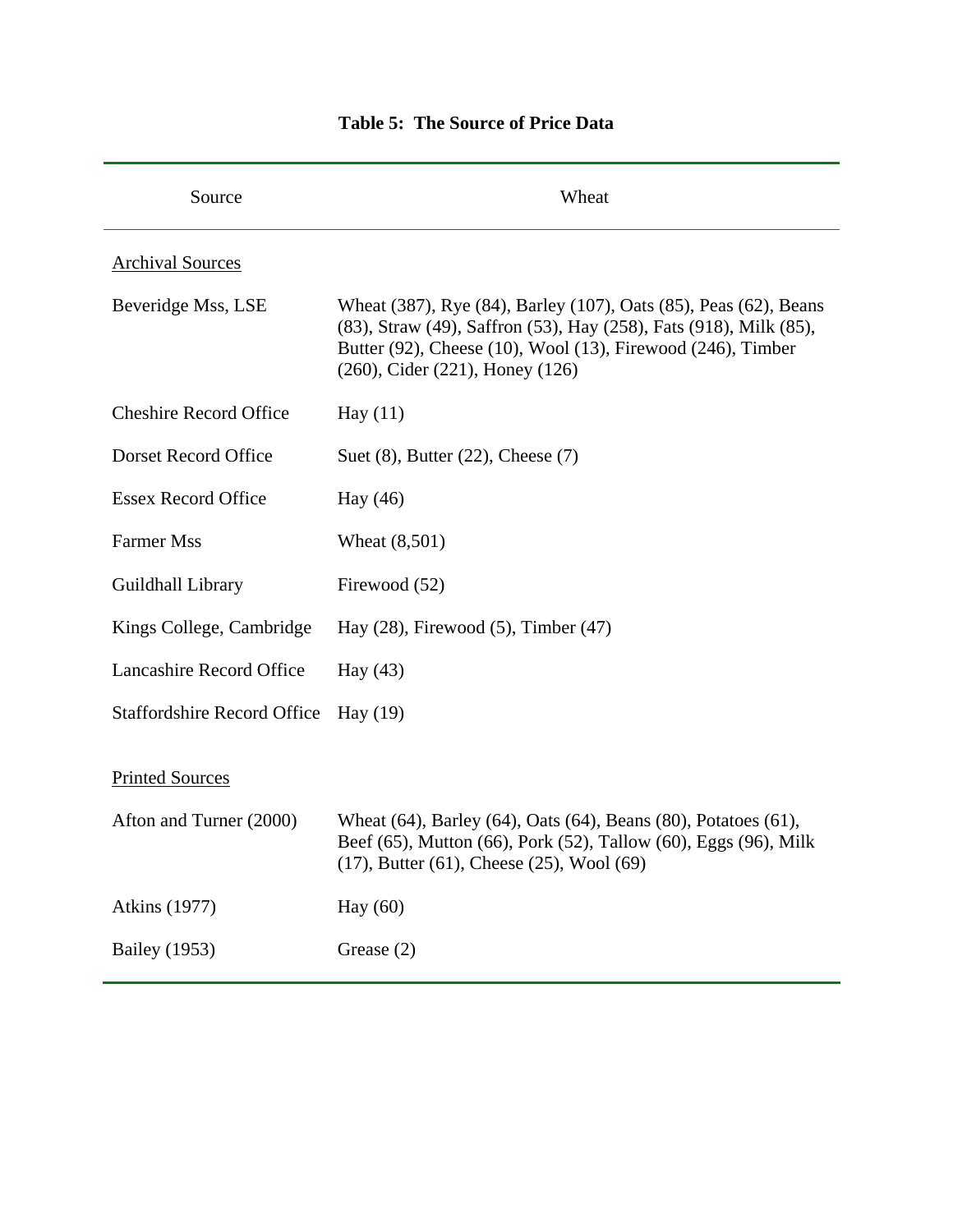| Source                             | Wheat                                                                                                                                                                                                                                                                                     |
|------------------------------------|-------------------------------------------------------------------------------------------------------------------------------------------------------------------------------------------------------------------------------------------------------------------------------------------|
| Barmby (1888, 96)                  | Hay (33), Grease (3), Wool (34)                                                                                                                                                                                                                                                           |
| Beveridge (1929)                   | Wheat $(476)$                                                                                                                                                                                                                                                                             |
| Beveridge (1939)                   | Wheat (187), Barley (378), Oats (280), Peas (210), Beans (280),<br>Straw (458), Potatoes (70), Hops (742), Hay (317), Beef (471),<br>Mutton (281), Pork (415), Bacon (210), Fats (645), Eggs (304),<br>Milk (297), Cream (160), Milk (613), Cheese (711), Firewood<br>(392), Timber (116) |
| <b>Botelho</b> (1999)              | Straw $(5)$                                                                                                                                                                                                                                                                               |
| Boulton (2000)                     | Beef (109), Suet (88), Eggs (90), Cream (63)                                                                                                                                                                                                                                              |
| Bowden (1967, 1985)                | Wool (230)                                                                                                                                                                                                                                                                                |
| Burgess $(2000)$                   | Wheat $(9)$ , Saffron $(30)$                                                                                                                                                                                                                                                              |
| Campbell et al. (1993)             | Wheat $(35)$                                                                                                                                                                                                                                                                              |
| Coleman (1984)                     | Wheat $(19)$                                                                                                                                                                                                                                                                              |
| Doree (1994)                       | Grease $(11)$ , Timber $(4)$                                                                                                                                                                                                                                                              |
| <b>Erskine</b> (1981)              | Straw (13), Hay (24), Fats (18)                                                                                                                                                                                                                                                           |
| Farmer (1988, 1991b)               | Barley (270), Oats (263), Peas (263), Cheese (242), Wool (268)                                                                                                                                                                                                                            |
| Finberg (1951)                     | Butter (74), Cheese (61), Wool (18)                                                                                                                                                                                                                                                       |
| Gayer, Rostow, Schwartz<br>(1953)  | Pork $(61)$ , Tallow $(61)$                                                                                                                                                                                                                                                               |
| Gentleman's Magazine,<br>1797-1865 | Straw (70), Hay (70), Beef (11), Pork (38), Tallow (83)                                                                                                                                                                                                                                   |
| Gras (1915)                        | Wheat $(84)$ , Barley $(11)$ , Oats $(3)$                                                                                                                                                                                                                                                 |

## **Table 5: The Source of Price Data (cont.)**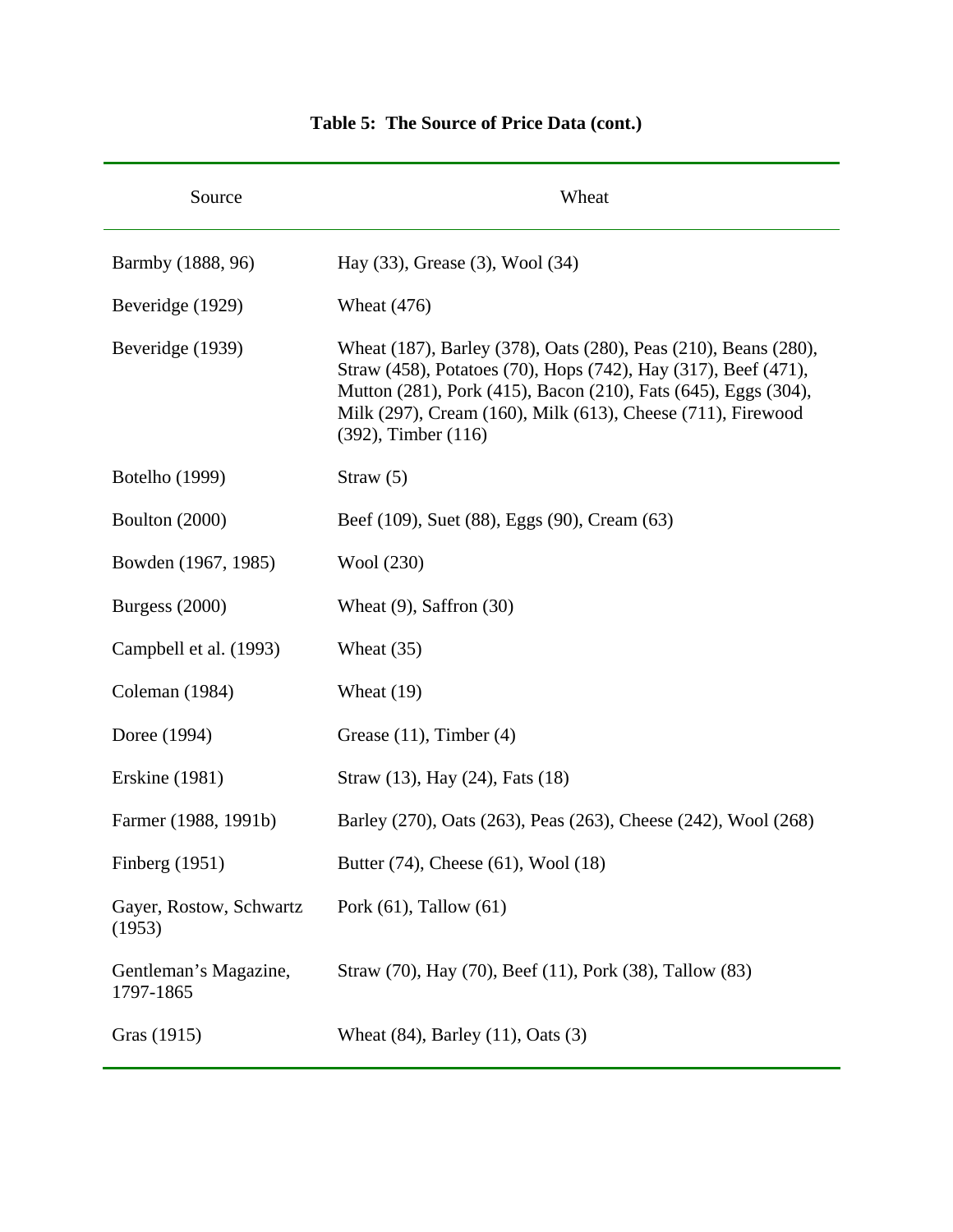| Source                                | Wheat                                                                                                                                        |
|---------------------------------------|----------------------------------------------------------------------------------------------------------------------------------------------|
| Hill (1956, 1966)                     | Wheat (256), Rye (130), Barley (145), Oats (206), Peas (132),<br><b>Beans</b> (184)                                                          |
| John (1989)                           | Wheat (80), Rye (109), Barley (119), Oats (80), Peas (89), Beans<br>(31), Potatoes (50), Beef (162), Butter (70), Cheese (35), Wool<br>(280) |
| Marsh (1913-39)                       | Saffron (34), Beef (3), Suet (4), Milk (19), Butter (16), Timber<br>(21)                                                                     |
| <b>Maslen</b> (1993)                  | Straw (4), Fats (2), Butter (7)                                                                                                              |
| Mercer (1928)                         | Straw $(2)$                                                                                                                                  |
| Mitchell and Deane (1971)             | Wheat (221), Wool (69)                                                                                                                       |
| Mellows (1939)                        | Barley (6)                                                                                                                                   |
| Northeast (1982)                      | Straw $(4)$                                                                                                                                  |
| <b>Parliamentary Papers</b><br>(1903) | Potatoes (48), Hops (104), Beef (83), Mutton (125), Bacon (29),<br>Fats (78), Eggs (41), Milk (132), Butter (230), Cheese (88)               |
| Plomer (1915)                         | Timber $(5)$                                                                                                                                 |
| Rappaport (1989)                      | Cream $(104)$                                                                                                                                |
| Sauerbeck (1886)                      | Timber $(24)$                                                                                                                                |
| Stallard (1922)                       | Straw $(2)$ , Grease $(2)$                                                                                                                   |
| Swayne (1896)                         | Straw $(3)$ , Timber $(8)$                                                                                                                   |

## **Table 5: The Source of Price Data (cont.)**